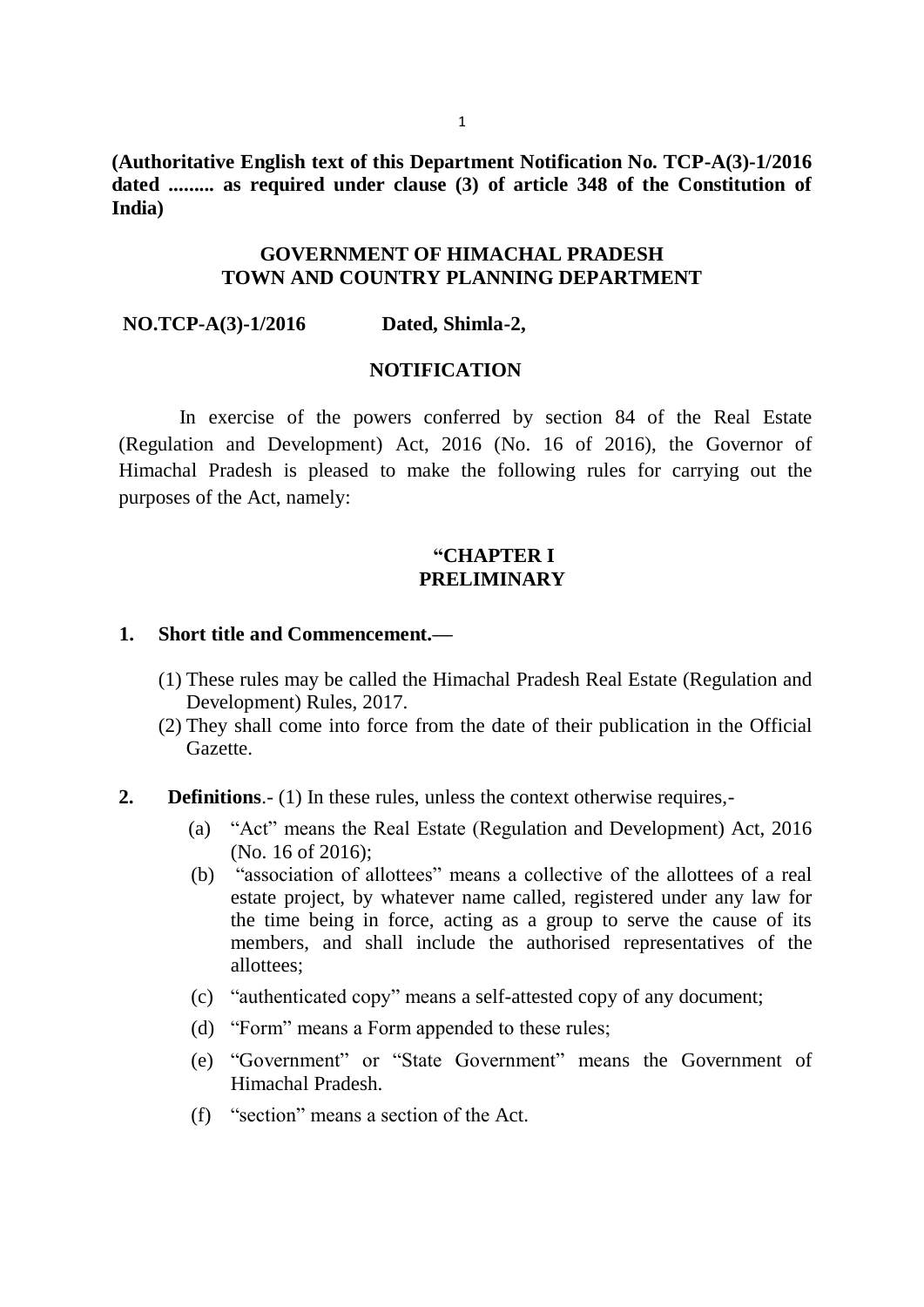(2) Words and expressions used herein but not defined in these rules, shall have the same meanings as have been assigned to them in the Act.

# **CHAPTER II REAL ESTATE PROJECT**

- **3. Information and documents to be furnished by promoter for registration of real estate project.-**(1) Every promoter shall furnish the following information and documents, alongwith those specified under section 4 of the Act, for registration of the project with the Authority, namely:-
	- (a) authenticated copy of the PAN card of the promoter;
	- (b) annual report including audited profit and loss account, balance sheet, cash flow statement, directors report and the auditors report of the promoter for the immediately preceding three financial years; and where annual report is not available, the audited profit and lost account, balance sheet, cash flow statement and the auditors report of the promoter for the immediately preceding three financial years; or as case may be
	- (c) the number of open parking areas and the number of covered parking areas available in the real estate project;
	- (d) authenticated copy of the legal title deed reflecting the title of the promoter to the land on which development of project is proposed along with legally valid documents for claim of title with authentication of such title;
	- (e) details of encumbrances on the land on which development of project is proposed including details of any rights, title, interest, dues, mortgage litigation in Revenue Courts and name of party in or over such land or non encumbrance certificate from an advocate having experience of atleast ten years or from the revenue authority not below the rank of Tehsildar/ Naib Tehsildar, as the case may be;
	- (f) where the promoter is not the owner of the land on which development of project is proposed details of the consent of the owner of the land along with a copy of the collaboration agreement, development agreement, joint development agreement or any other agreement, as the case may be, entered into between the promoter and such owner and copies of title and other documents reflecting the title of such owner on the land on which project is proposed to be developed;
	- (g) name, photograph, contact details and address of the promoter if it is an individual and the name, photograph, contact details and address of the chairman, partners, directors, as the case may be, and the authorised person in case of other entities.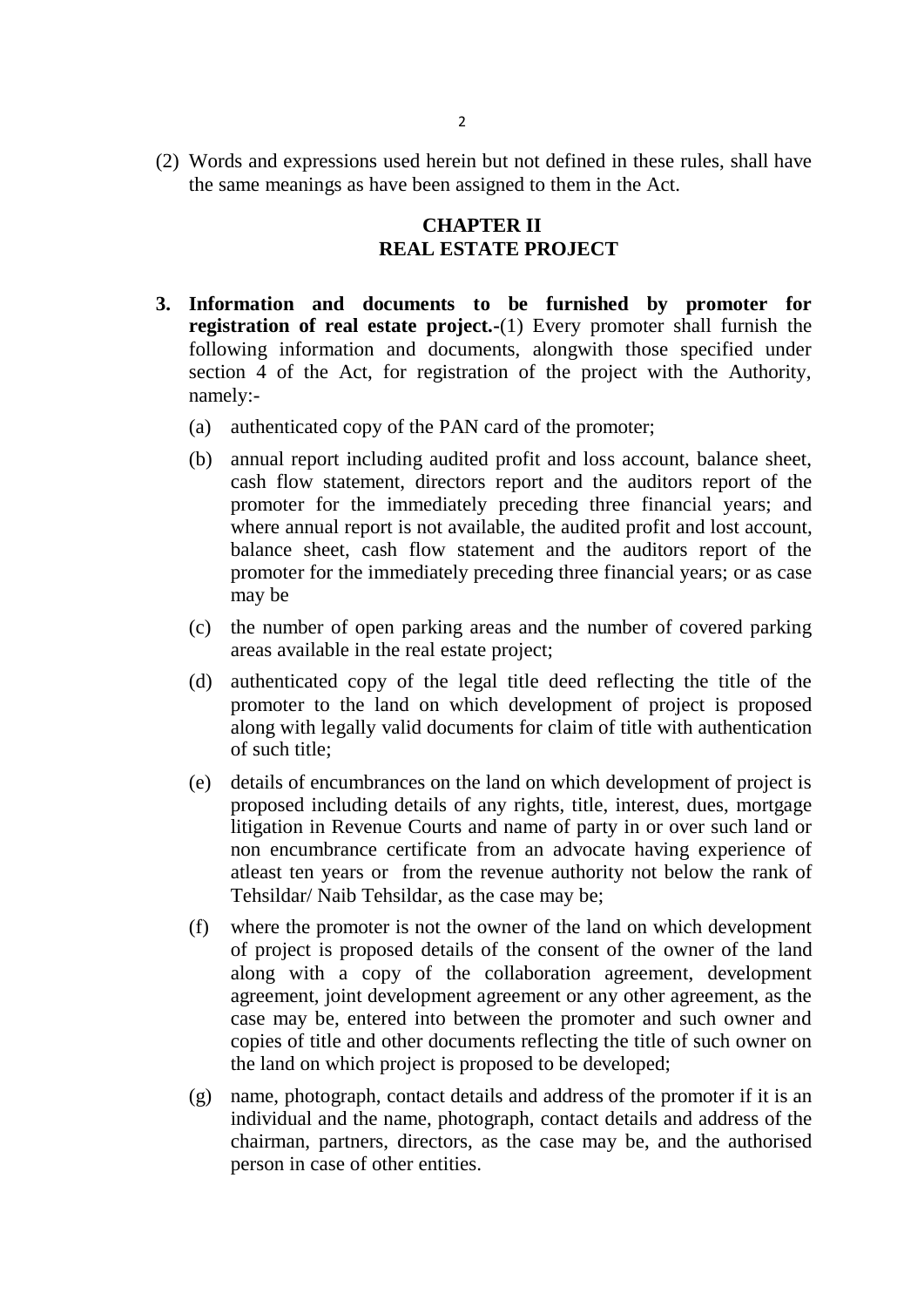- (2) An application to the Authority for registration of the real estate project shall be made in writing in **Form 'A',** in triplicate, until the procedure is made web based for filing of such application.
- (3) The promoter shall pay a registration fee at the time of application for registration by way of a demand draft or through online payment mode, as the case may be, for a sum calculated at the rate of,-
	- (a) **in case of group housing project**,- two rupees per square meter for project land (excluding area under roads, paths and other civic amenities) where the area of land proposed to be developed does not exceed 2500 square meters; or rupees five per square meter for projects where the area of land proposed to be developed exceeds 2500 square meters (excluding area under roads, paths and other civic amenities), but shall not be more than five lakhs rupees;
	- (b) **in case of mixed development (residential and commercial) project**,- five rupees per square meter for project land where the area of land proposed to be developed does not exceed 2500 square meters (excluding area under roads, paths and other civic amenities ); or ten rupees per square meter for projects where the area of land proposed to be developed exceeds 2500 square meters (excluding area under roads, paths and other civic amenities), but shall not be more than seven lakhs rupees;
	- (c) **in case of commercial projects,-** ten rupees per square meter for project land where the area of land proposed to be developed does not exceed 2500 square meters (excluding area under roads, paths and other civic amenities ); or fifteen rupees per square meter for projects where the area of land proposed to be developed exceeds 2500 square meters (excluding area under roads, paths and other civic amenities), but shall not be more than ten lakhs rupees;
	- (d) **in case of plotted development projects,-** two rupees per square meter of project land (excluding area under roads, paths and other civic amenities), but shall not be more than two lakhs rupees.
	- (e) in case of ongoing projects where completion certificate has not been issued, there would be no application fee.

 provided that the State Government may levy e-charges on the real estate project by notification for on-line services.

(4) The declaration to be submitted under clause (l) of sub-section (2) of section 4, shall be in **Form 'B'**, which shall include a declaration stating that the promoter shall not discriminate against any allottee at the time of allotment of any apartment, plot or building, as the case may be.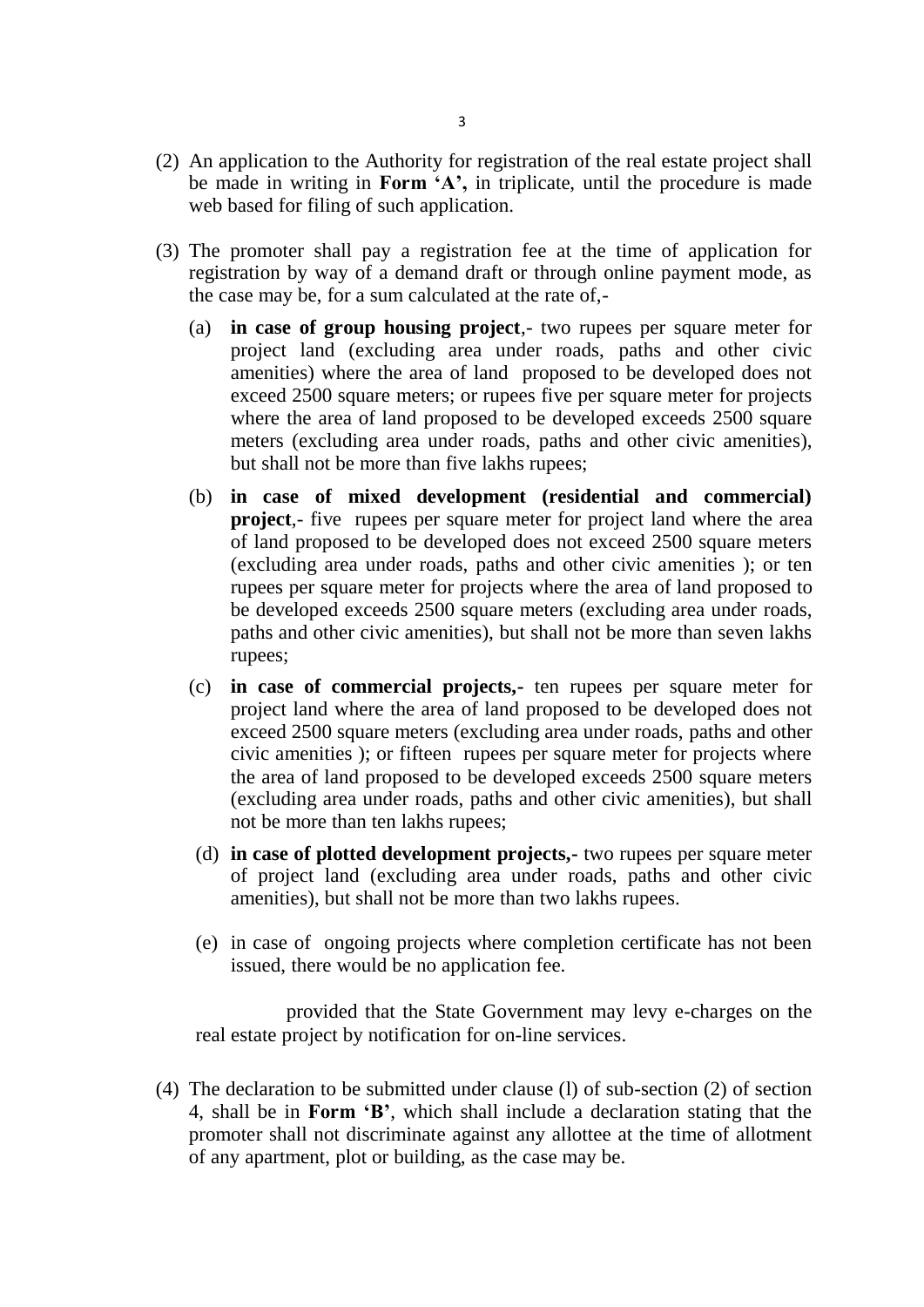- **4. Additional disclosure by the promoters of ongoing projects.-**(1)The promoter of an ongoing project which has not received completion certificate shall make an application to the Authority as provided in rule 3.
- (2) The promoter shall in addition to disclosures provided in rule 3 disclose the following information, namely:
	- a) the original sanctioned plan, layout plan and specifications and the subsequent modifications carried out, if any, including the existing sanctioned plan, layout plan and specifications;
	- b) the total amount of money collected from the allottees and the total amount of money used for development of the project including the total amount of balance money lying with the promoter;
	- c) status of the project (extent of development carried out till date and the extent of development pending) including the original time period disclosed to the allottee for completion of the project at the time of sale including the delay and the time period within which he undertakes to complete the pending project, which shall be commensurate with the extent of development already completed, and this information shall be certified by an engineer, an architect and a chartered accountant in practice.
- (3) The promoter shall disclose the size of the apartment based on carpet area even if earlier sold on any other basis such as super area, super built up area, built up area etc. which shall not affect the validity of the agreement entered into between the promoter and the allottee to that extent.
- (4) In case of plotted development, the promoter shall disclose the area of the plot being sold to the allottees as per the layout plan.
- (5) For projects that are ongoing and have not received completion certificate, on the date of commencement of the Act, the promoter shall, within a period of three months of the application for registration of the project with the Authority, deposit in the separate bank account, seventy percent of the amounts already realized from the allottees, which have not been utilized for construction of the project or the land cost for the project as required under sub-clause (D) of clause (l) of sub-section (2) of section 4 of the Act which shall be used for the purposes specified therein.
- **5. Grant or rejection of registration of project.-**(1) Upon the registration of a project as per section 5, the Authority shall issue a registration certificate with a registration number in **Form 'C'** to the promoter.
- (2) In case of rejection of the application as per section 5, the Authority shall inform the applicant in **Form 'D'**: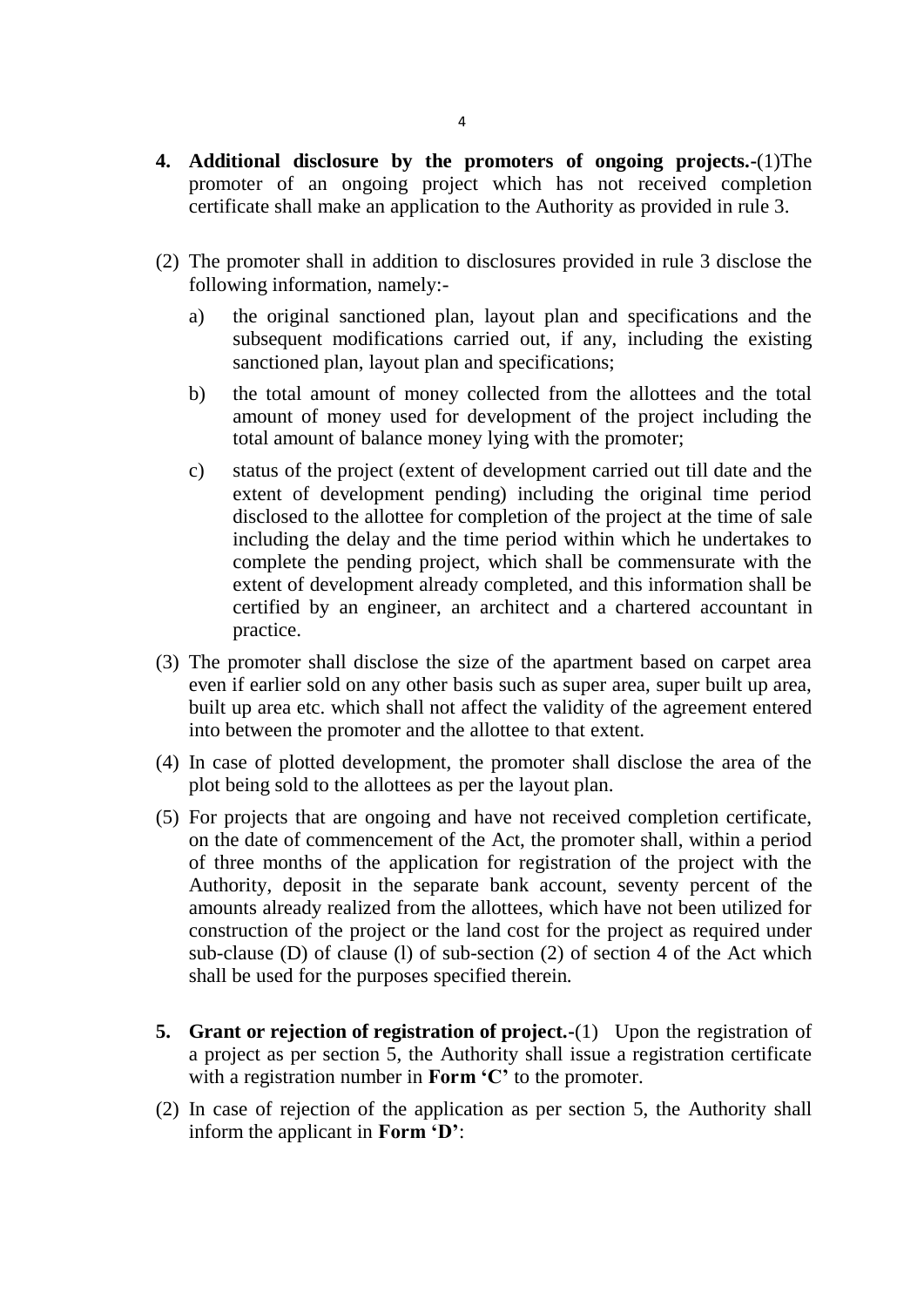Provided that the Authority may grant an opportunity to the applicant to rectify the defects in the application within such time period as may be specified by it.

- **6. Extension of registration of project.-** (1) The registration granted under the Act, may be extended by the Authority, on an application made by the promoter in **Form 'E'**, within three months prior to the expiry of the registration granted.
- (2) The application for extension of registration shall be accompanied with a demand draft or through online payment mode, as the case may be, for an amount equivalent to half the registration fees as prescribed under sub-rule (3) of rule 3 alongwith an explanatory note setting out the reasons for delay in the completion of the project and the need for extension of registration for the project, alongwith documents supporting such reasons:

Provided that where the promoter applies for extension of registration of the project due to *force majeure* he shall not be liable to pay any fee.

**(3)** In case of extension of registration, the Authority shall inform the promoter about such extension in **Form 'F'** and in case of rejection of the application for extension of registration, the Authority shall inform the promoter about such rejection in **Form 'D':**

Provided that the Authority may grant an opportunity to the promoter to rectify the defects in the application within such time period as may be specified by it.

**7. Revocation of registration of the project.-**Upon the revocation of registration of a project as per section 7, the Authority shall inform the promoter about such revocation in **Form 'D'**.

### **CHAPTER III REAL ESTATE AGENTS**

- **8. Application for registration by the real estate agents.-**(1) Every real estate agent required to register as per sub-section (2) of section 9 shall make an application in writing to the Authority in **Form 'G'**, until the application procedure is made web based, along with the following documents, namely:-
	- (a) the brief details of his enterprise including its name, registered address, type of enterprise (proprietorship, societies, partnership, company etc.);
	- (b) the particulars of registration (whether as a proprietorship, partnership, company, society etc.) including the Bye-laws, Memorandum Of Association (MOA) and Articles Of Association (AOA) etc. as the case may be;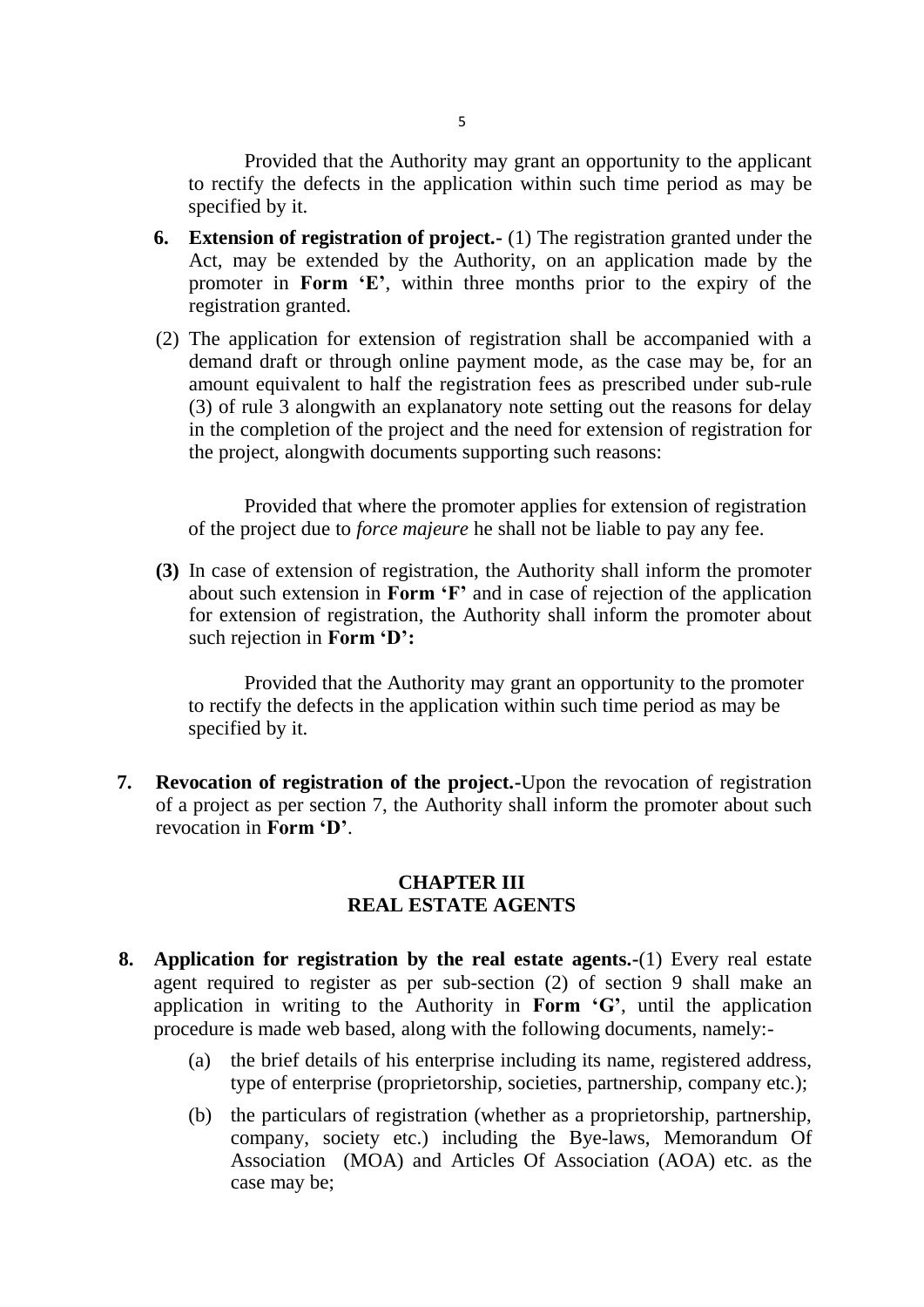- (c) name, address, contact details and photograph of the real estate agent, if it is an individual and the name, address, contact details and photograph of the partners, directors etc. in case of other entities;
- (d) the authenticated copy of the PAN card of the real estate agent;
- (e) the authenticated copy of the address proof of the place of business.
- (2) The real estate agent shall pay a registration fee at the time of application for registration by way of a demand draft or through online payment, as the case may be, for a sum of five thousand rupees in case of the applicant being an individual or twenty thousand rupees in case of the applicant other than an individual.

provided that the State Government may levy e-charges on the real estate agent by notification for online services.

**9. Grant of registration to the real estate agents.-**(1) On receipt of the application under rule 8, the Authority shall within a period of thirty days either grant registration to the real estate agent or reject the application, as the case may be:

 Provided that the Authority may grant an opportunity to the real estate agent to remove the deficiencies in the application within such time period as may be specified by it.

- (2) Upon the registration of a real estate agent, the Authority shall issue a registration certificate with a registration number in **Form 'H'** to the real estate agent.
- (3) In case of rejection of the application, the Authority shall inform the applicant in **Form 'I'**.
- (4) The registration granted under this rule shall be valid for a period of five years.
- **10. Renewal of registration of real estate agents.-**(1) The registration granted to a real estate agent under the Act, may be renewed, on an application made by the real estate agent in **Form 'J',** which shall not be less than three months prior to the expiry of the registration granted.
- (2) The application for renewal of registration shall be accompanied with a demand draft or through online payment, as the case may be, for a sum of rupees two thousand and five hundred in case of the real estate agent being an individual or rupees ten thousand in case of the real estate agent other than an individual.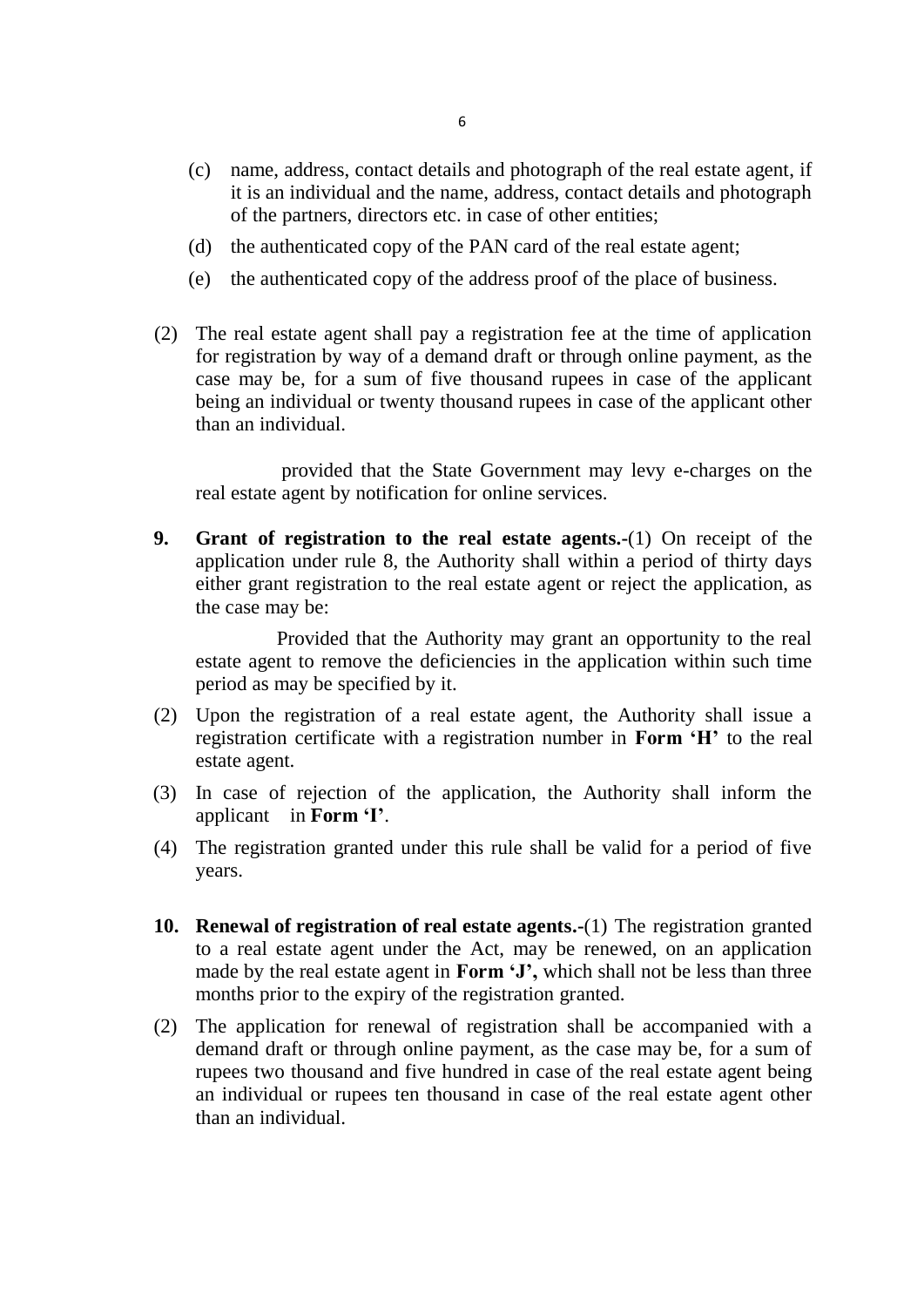- (3) The real estate agent shall also submit all the updated documents set out in clauses (a) to (e) of sub-rule (1) of rule 8 at the time of application for renewal.
- (4) In case of renewal of registration, the Authority shall inform the real estate agent about the same in **Form 'K'** and in case of rejection of the application for renewal of registration the Authority, shall inform the real estate agent in Form 'I':

Provided that no application for renewal of registration shall be rejected, unless the applicant has been given an opportunity of being heard in the matter:

Provided further that the Authority may grant an opportunity to the real estate agent to remove the deficiencies in the application within such time period as may be specified by it.

- (5) The renewal granted under this rule shall be valid for a period of five years.
- **11. Revocation of registration of real estate agents.-**The Authority may, due to reasons specified under sub-section (7) of section 9, revoke the registration granted to the real estate agent or renewal thereof, as the case may be, and intimate the real estate agent of such revocation in Form 'I'.
- **12. Books of accounts, records and documents.-**The real estate agent shall maintain and preserve its books of account, records and documents in accordance with the provisions of the Income Tax Act, 1961 (43 of 1961) and the rules made thereunder.
- **13. Other functions of a real estate agents.-**The real estate agent shall provide assistance to enable the allottee and promoter to exercise their respective rights and fulfil their respective obligations at the time of booking and sale of any plot, apartment or building, as the case may be.

# **CHAPTER IV DETAILS TO BE PUBLISHED ON THE WEBSITE OF THE AUTHORITY**

- **14. Details to be published on website.-** (1) The Authority shall ensure that the following information, as applicable, shall be made available on its website in respect of each project registered under the Act, namely:-
	- **(a) Details of the promoter including the following, namely:-**
		- (i) promoter or group profile,-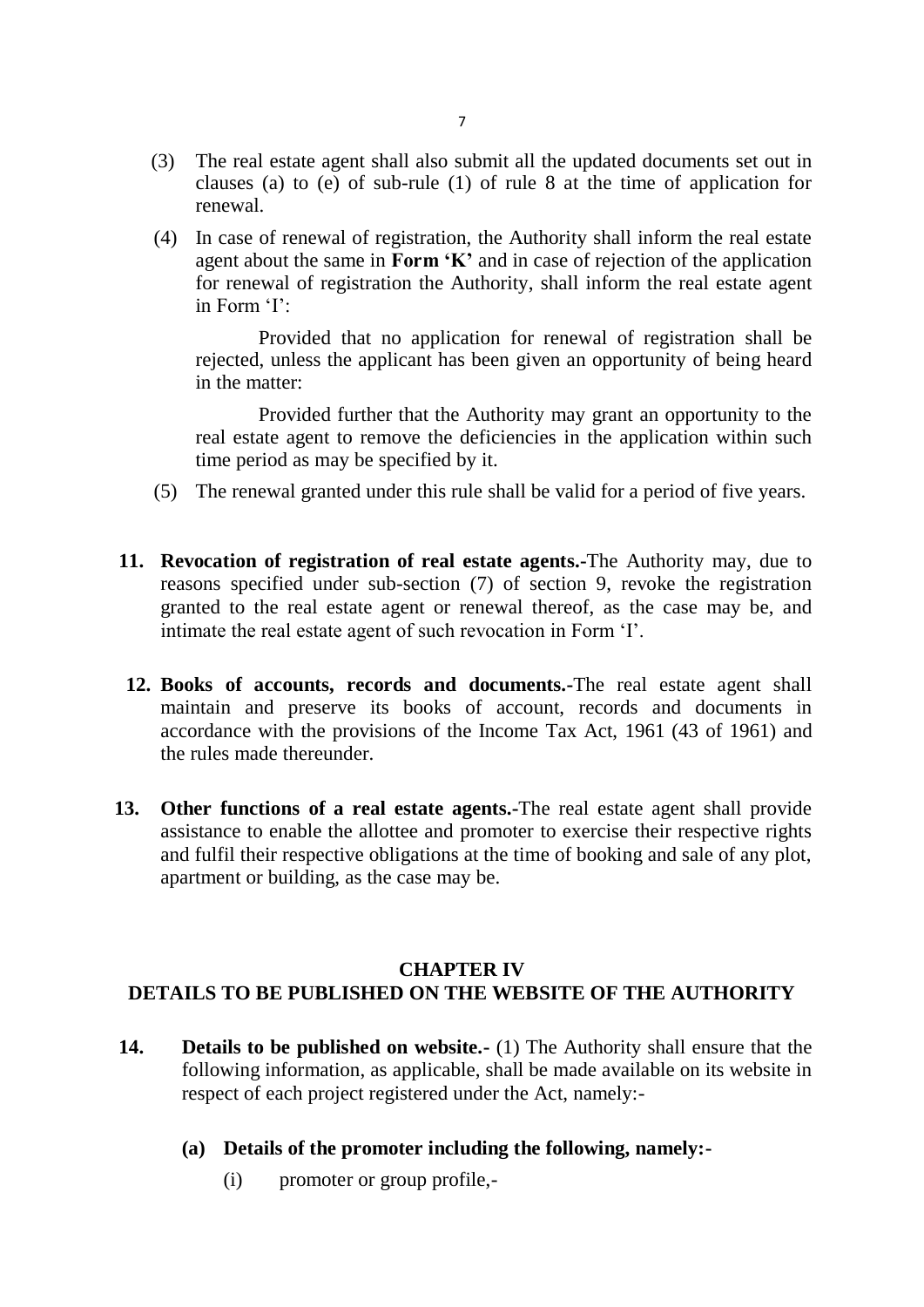- (A) a brief detail of his enterprise including its name, registered address, type of enterprise (Proprietorship/ Firm/ Societies/ Trust/ Company/ Limited Liability Partnership/ Competent Authority etc ) and the particulars of registration as such enterprise and in case of a newly incorporated or registered entity, brief details of the parent entity including its name, registered address, type of enterprise (whether as Proprietorship/ Firm/ Societies/ Trust/ Company/ Limited Liability Partnership/ Competent Authority etc );
- (B) background of promoter, work experience of the promoter and in case of a newly incorporated or registered entity work experience of the chairman, directors, partners, as the case may be and that of the authorised persons of the parent entity;
- (C) name, address, contact details and photograph of the promoter in case of an individual and the name, address, contact details and photograph of the chairman, directors, partners, as the case may be and that of the authorised persons.
- (ii) track record of the promoter,-
	- (A) number of years of experience of the promoter or parent entity, as the case may be, in real estate development in the other State or Union Territories;
	- (B) number of years of experience of the promoter or parent entity, as the case may be, in real estate development in other States or Union territories;
	- (C) number of completed projects and area constructed till date in the past five years including the status of the projects, delay in its completion, details of type of land and payments pending;
	- (D) number of ongoing projects and proposed area to be constructed launched in the past five years including the status of the said projects, delay in its completion, details of type of land and payments pending;
	- (E) details and profile of ongoing and completed projects for the last five years as provided under clause (b) of sub-section (2) of section 4.
- (iii) litigations,- Details of litigation in the past five years in relation to the real estate projects developed or being developed by the promoter.
- (iv) website,-
	- (A) web link of the promoter or parent entity, as the case may be;
	- (B) web link of the project;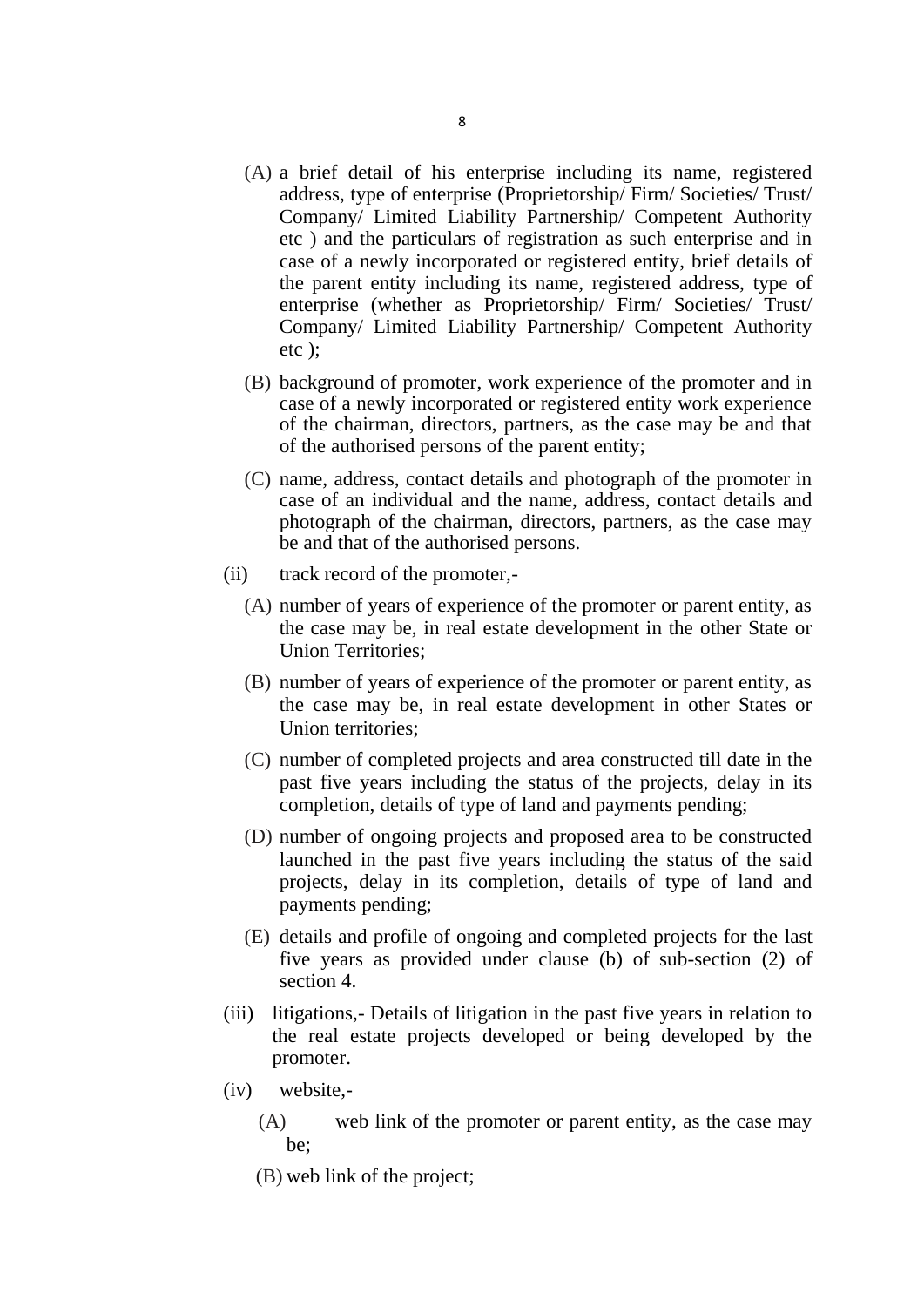#### **(b) Details of the real estate project including the following, namely:-**

- (i) advertisement and prospectus issued in regard to the project;
- (ii) compliance and registration,-
	- (A) authenticated copy of the approvals and commencement certificate received from the competent authority as provided under clause (c) of sub-section (2) of section 4;
	- (B) the sanctioned plan, layout plan and specifications of the project or the phase thereof, and the whole project as sanctioned by the competent authority as provided under clause (d) of sub-section (2) of section 4; and
	- (C) details of the registration granted by the Authority under the Act;

(iii)apartment, plot and garage related details,-

- (A) details of the number, type and carpet area of apartments for sale in the project along with the area of the exclusive balcony or verandah areas and the exclusive open terrace areas with the apartment, if any, or details of the number, type and area of plots for sale in the project or both, as the case may be;
- (B) details of the number and area of garage for sale in the project; and
- (C) details of the number of open parking areas and covered parking areas available in the real estate project;
- (iv)**Registered Agents,-** names and addresses of the real estate agents for the project.
- (v) **Consultants**,- details, including name and addresses, of contractors, architect, structural engineers and other persons concerned with the development of the real estate project such as-
	- (A) name and address of the person;
	- (B) names of promoters;
	- (C) year of establishment; and
	- (D) names and profile of key projects completed;
- (vi)**Location**,- the details of the location of the project, with clear demarcation of land dedicated for the project along with its boundaries including the latitude and longitude of the end points of the project; and

#### (vii) **Development Plan,-**

(A)the plan of development works to be executed in the proposed project and the proposed facilities to be provided thereof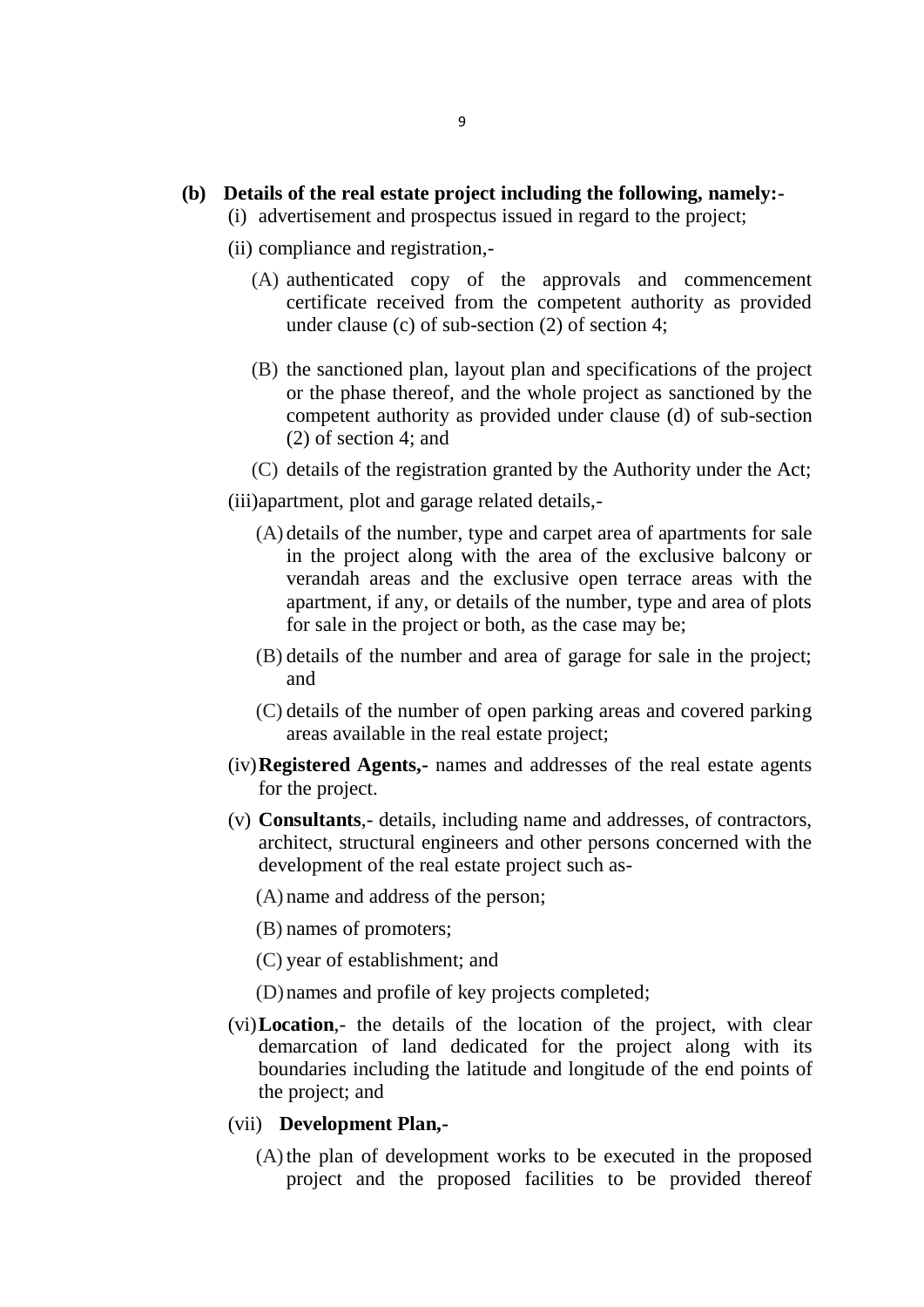including fire fighting facilities, drinking water facilities, emergency evacuation services, use of renewable energy etc.;

- (B) **amenities**:- a detailed note explaining the salient features of the proposed project including access to the project, design for electric supply including street lighting, water supply arrangements and site for disposal and treatment of storm and sullage water, and any other facilities and amenities or public health services proposed to be provided in the project;
- (C) **gant charts or milestone charts and project schedule:-** the plan of development works to be executed in the project and the details of the proposed facilities to be provided thereof and the timelines to achieve the same; and
- (D)the stage wise time schedule of completion of the project, including the provisions for civic infrastructure like water, sanitation and electricity etc.

#### **(c) Financial details of the promoter,-**

- (i) the authenticated copy of the PAN card of the promoter;
- (ii) the annual report including audited profit and loss account, balance sheet, cash flow statement, directors report and the auditors report of the promoter for the immediately preceding three financial years and where annual report is not available then the audited profit and lost account, balance sheet, cash flow statement and the auditors report of the promoter for the immediately preceding three financial years and in case of newly incorporated or registered entity such information shall be disclosed for the parent entity;

#### **(d) The details of approvals, permissions, clearances, legal documents,-**

- (i) approvals-
	- (A) authenticated copy of the license or land use permission, building sanction plan and the commencement certificate from the competent authority obtained in accordance with the laws applicable for the project, and where the project is proposed to be developed in phases, an authenticated copy of the license or land use permission, building sanction plan and the commencement certificate for each of such phases;
	- (B) authenticated copy of the site plan or site map showing the location of the project land along with names of revenue estates, survey numbers, cadastral numbers, khasra numbers and area of each parcels of the project land;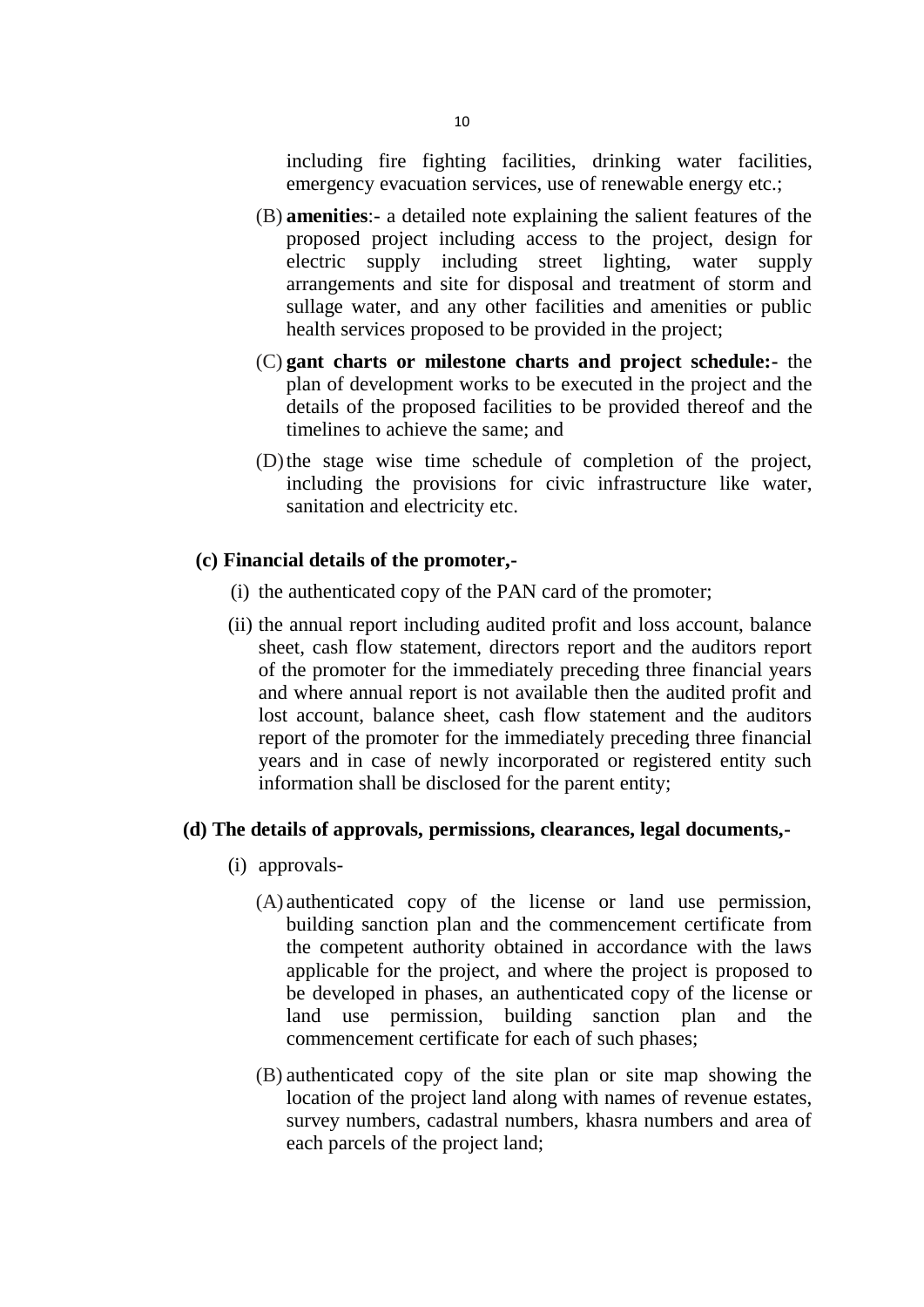- (C) authenticated copy of the layout plan of the project or the phase thereof, and also the layout plan of the whole project as sanctioned by the competent authority and other specifications of the project;
- (D)floor plans for each tower and block including clubhouse, amenities and common areas;
- (E) any other permission, approval, or license that may be required under applicable law including fire no-objection certificate, permission from water and sewerage department etc.; and
- (F) authenticated copy of occupancy certificate and completion certificate including its application.
- (ii) legal documents-
	- (A)the details including the Performa of the application form, allotment letter, agreement for sale and the conveyance deed;
	- (B) authenticated copy of the legal title deed reflecting the title of the promoter to the land on which development of project is proposed along with legally valid documents for chain of title with authentication of such title:
	- (C) land title search report from an advocate having experience of at least ten years;
	- (D) details of encumbrances on the land on which development of project is proposed including details of any rights, title, interest, dues, mortgage, litigation in Revenue Courts and name of party in or over such land or non encumbrance certificate from an advocate having experience of atleast ten years or from the revenue authority not below the rank of Tehsildar, as the case may be;
	- (E) where the promoter is not the owner of the land on which development is proposed details of the consent of the owner of the land along with a copy of the collaboration agreement, development agreement, joint development agreement or any other agreement, as the case may be, entered into between the promoter and such owner and copies of title and other documents reflecting the title of such owner on the land proposed to be developed; and
	- (F) details of mortgage or charge, if any, created on the land and the project;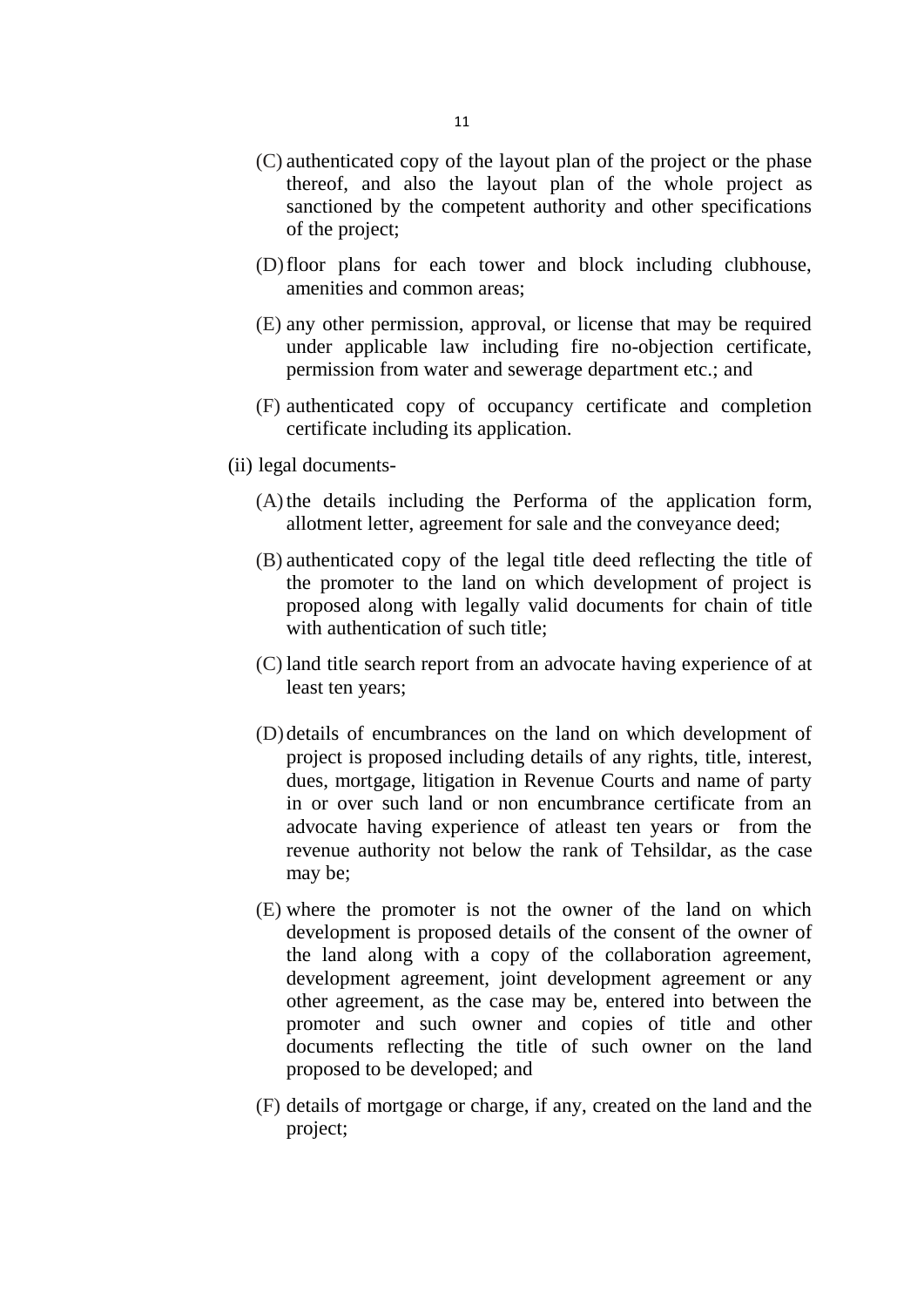- **(e) Contact details-** (1) Contact address, contact numbers and email-id of the promoter, authorised person and other officials related to the project.
	- (2) The Authority shall maintain a database and ensure that the information specified therein shall be made available on its website in respect of each project revoked or penalised, as the case may be.
	- (3) The Authority shall ensure that the following information shall be made available on its website in respect of each real estate agent registered with it or whose application for registration has been rejected or revoked, namely:-
	- (a) For real estate agents registered with the Authority:-
		- (i) registration number and the period of validity of the registration of the real estate agent with the Authority;
		- (ii) brief details of his enterprise including its name, registered address, type of enterprise (whether as proprietorship, societies, partnership, company etc.);
		- (iii) particulars of registration as proprietorship, societies, partnership, company etc. including the Bye-laws, Memorandum Of Association, (MOA) Articles Of Association (AOA) etc. as the case may be;
		- (iv) name, address, contact details and photograph of the real estate agent, if it is an individual and the name, address, contact details and photograph of the partners, directors etc. in case of other persons;
		- (v) authenticated copy of the PAN card of the real estate agent; and
		- (vi) authenticated copy of the address proof or the place of business and the contact address, contact numbers and email-id of the real estate agent and its other officials;
	- (b) In case of applicants whose application for registration as a real estate agent have been rejected or real estate agents whose registration has been revoked by the Authority-
		- (i) registration number and the period of validity of the registration of the real estate agent with the Authority;
		- (ii) brief details of his enterprise including its name, registered address, type of enterprise (whether as proprietorship, societies, partnership, company etc.);
		- (iii) name, address, contact details and photograph of the real estate agent if it is an individual and the name, address, contact details and photograph of the partners, directors etc. in case of other persons; and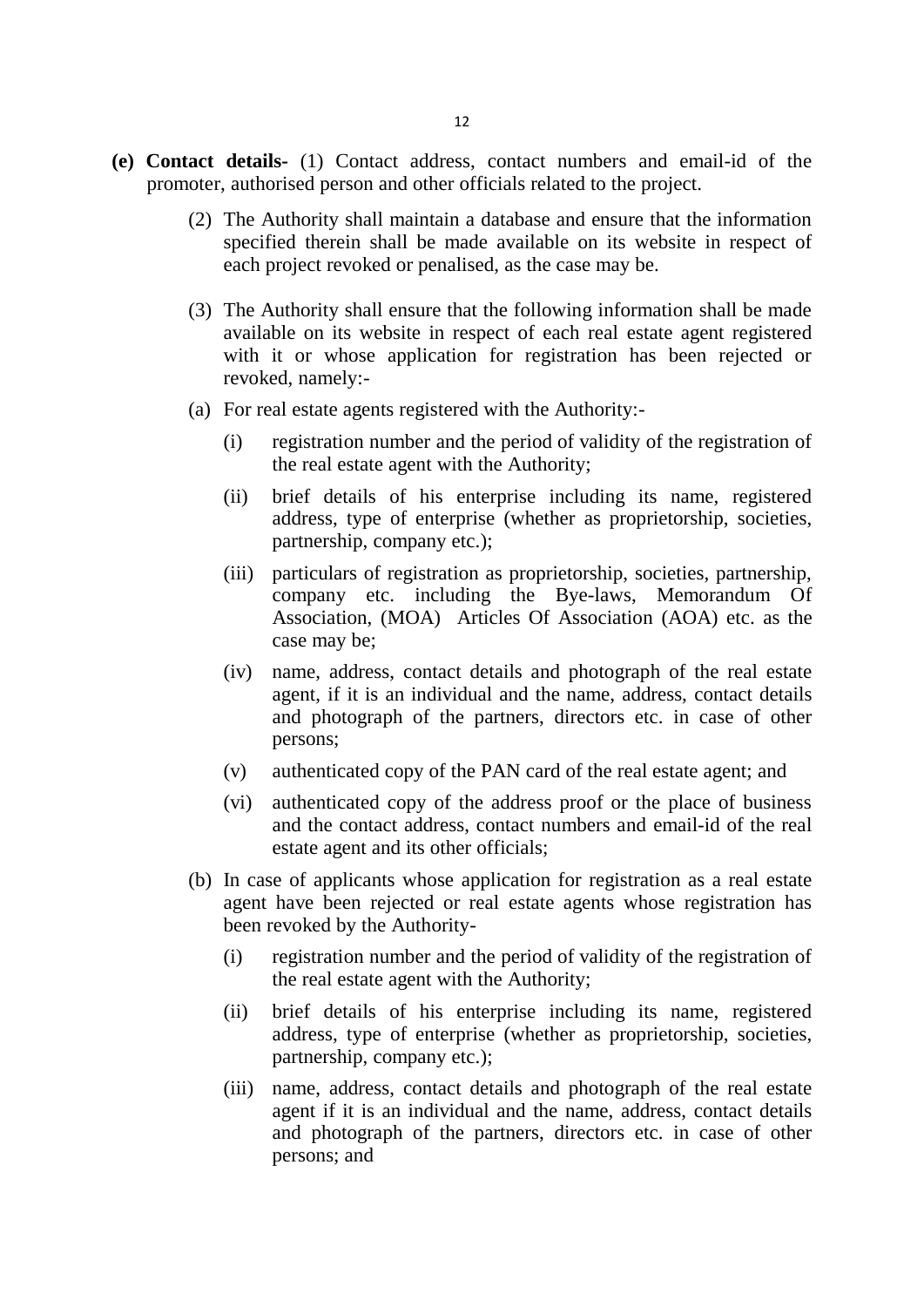- (c) such other documents or information as may be specified by the Act or the rules and regulations made thereunder.
- (4) The Authority shall maintain a back-up, in digital form, of the contents of its website in terms of this rule, and ensure that such back-up is updated on the last day of each month.

#### **(f) Details to be published in respect of real estate agent-**

The Authority shall maintain a database and ensure that the information specified in section 34 of the Act, therein shall be made available on its website.

### **CHAPTER V INTEREST PAYABLE BY PROMOTER AND ALLOTTEE AND TIMELINES FOR REFUND**

**15. Interest payable by promoter and allottee.—** The rate of interest payable by the promoter to the allottee or by the allottee to the promoter, as the case may be, shall be the State Bank of India highest Marginal Cost of Lending Rate plus two per cent as mentioned under section 12,18 and 19 of the Act:

Provided that in case the State Bank of India Marginal Cost of Lending Rate is not in use it would be replaced by such benchmark lending rates which the State Bank of India may fix from time to time for lending to the general public.

Provided further if the allottee does not intend to withdraw from the project, he shall be paid by the promoter an interest which shall be the State Bank of India highest Marginal Cost of Lending Rate.

- **16. Timelines for refund.—** Any refund of monies along with the applicable interest and compensation, if any, payable by the promoter in terms of the Act or the rules and regulations made thereunder, shall be payable by the promoter to the allottee within sixty days from the date on which such refund along with applicable interest and compensation, as the case may be, becomes due.
- **17. Agreement for sale**,-(1) For the purpose of sub-section (2) of section 13 of the Act, the agreement for sale shall be in the form as per **Form 'L'**.
	- (2) Any application letter, allotment letter or any other document signed by the allottee, in respect of the apartment, plot or building, prior to the execution and registration of the agreement for sale for such apartment,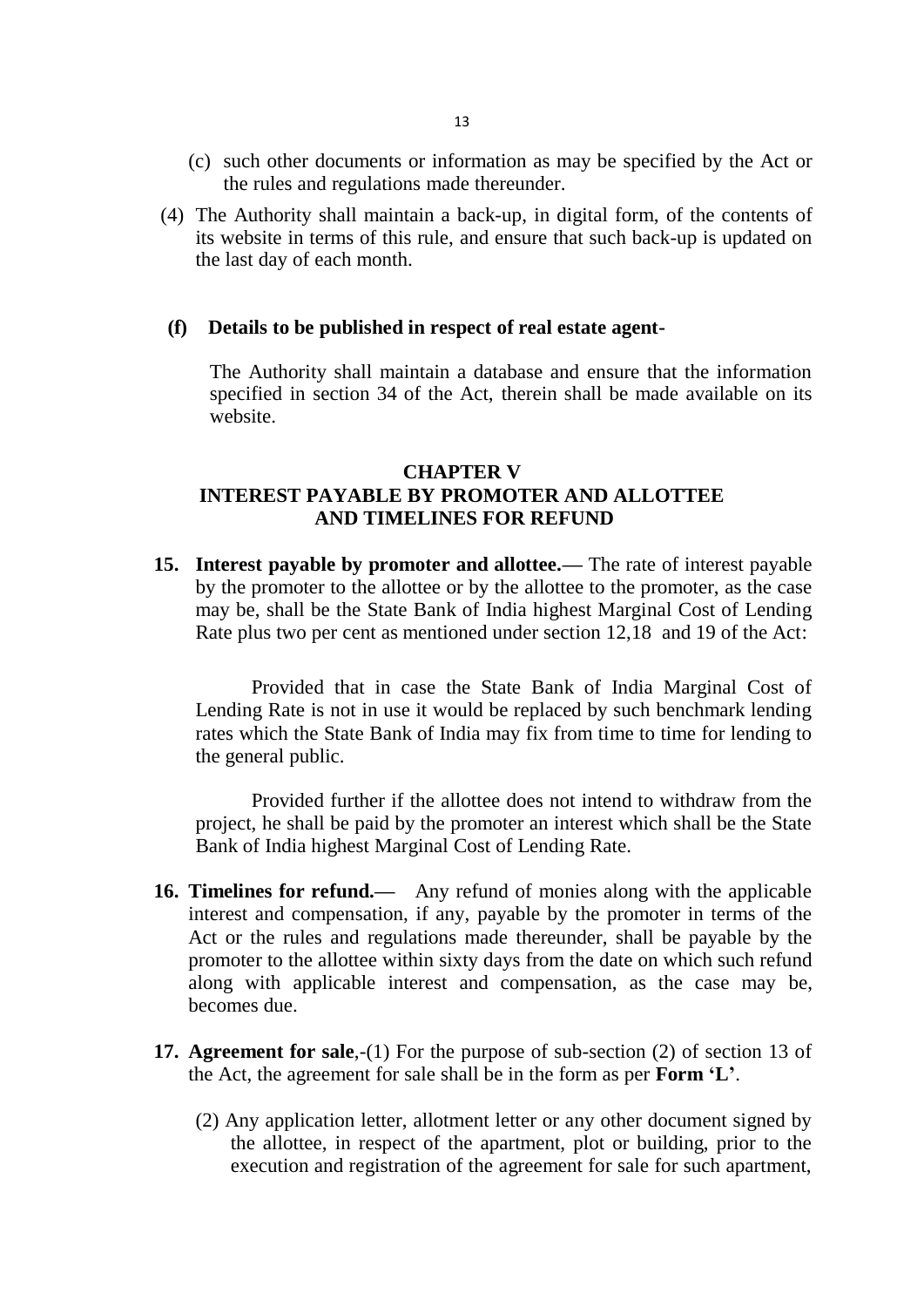plot or building, as the case may be, shall not be construed to limit the rights and interests of the allottees under the agreement for sale or under the Act or the rules or the regulations made thereunder.

### **CHAPTER VI REAL ESTATE REGULATORY AUTHORITY**

**18. Selection of Chairperson and other Members of Authority,-** (1) As and when vacancy of Chairperson or any other Members in the Authority exist or arise, or is likely to arise, the State Government may make a reference to the Selection Committee in respect of the vacancy to be filled.

- (2) The Selection Committee may, for the purpose of selection of the Chairperson or Member of the Authority, follow such procedure as deemed fit including the appointment of a Search Committee consisting of such persons as the Selection Committee considers appropriate to suggest a panel of names for appointment as Chairperson or Member of the Authority.
- (3) The Selection Committee shall select two persons for each vacancy and recommend the same to the State Government.
- (4) The Selection Committee shall make its recommendation to the State Government within a period of sixty days from the date of reference made under sub-rule (1).
- (5) The State Government shall within thirty days from the date of receipt of the recommendations by the Selection Committee, appoint one of the two persons recommended by the Selection Committee for the vacancy of the Chairperson or other Member, as the case may be.
- **19. Salary and allowances payable and other terms and conditions of service of Chairperson and other Members of Authority.-**(1) The salaries and allowances payable to the Chairperson and other Members of the Authority shall be as specified by way of notification by the State Government.
	- (2) The Chairperson and other Member shall be entitled to thirty days of earned leave for every completed year of service.
- **20. Administrative powers of the Chairman of the Authority.-** (1) The Chairman of the Authority with prior approval of the State Government shall exercise the administrative powers in respect of-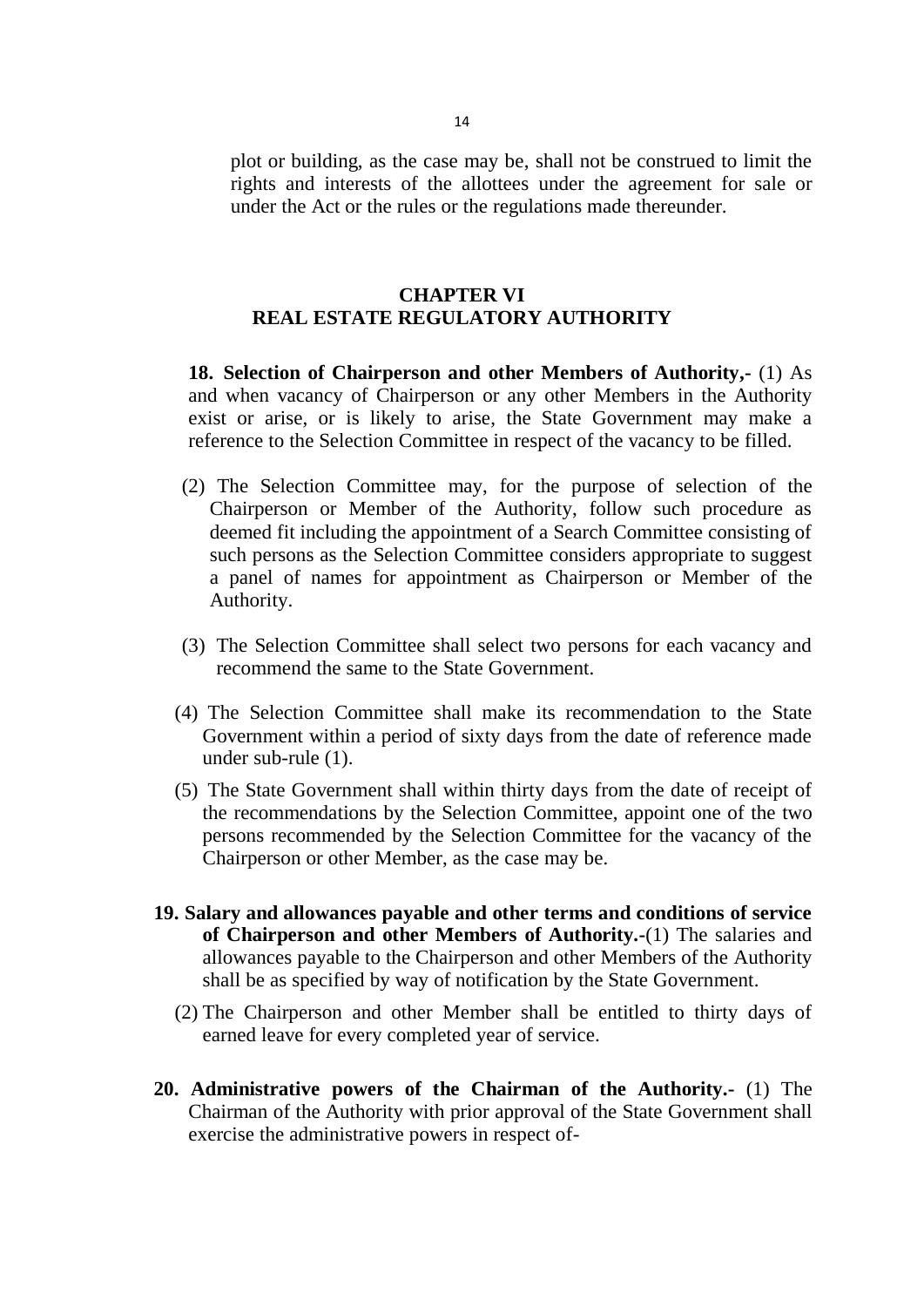- (a) matters pertaining to staff strength, wages and salary structures, emoluments, perquisites and personnel policies;
- (b) matters pertaining to creation and abolition of posts;
- (c) matters pertaining to appointments, promotions and confirmation for all posts;
- (d) acceptance of resignations by any Member, officer or employee of the Authority;
- (e) authorisation of tours to be undertaken by any Members, officers or employees of the Authority outside India; and
- (f) to sanction tour programme of Members and others within India.
- (2) The Chairman of the Authority shall also exercise powers in respect of following matters:-
	- (i) disbursement of salary, allowances, medical claims etc.
	- (ii) sanction or rejection of leave.
	- (iii) permission for hiring of vehicle for official use.
	- (iv) nominations for attending seminars, conferences and training courses in India or abroad; and
	- (v) permission for invitation of guests to carry out training course;
- **21. Salary and allowances payable to and the other terms and conditions of service of the officers and of the employees of the Authority.-** The conditions of service of the officers and employees of the Authority in the matter of pay, allowances, leave, joining time, joining time pay, age of superannuation and other conditions of service, shall be regulated in accordance with such rules and regulations as are, from time to time, applicable to officers and employees of the State Government and drawing the corresponding scales of pay.
- **22. Recovery of interest, penalty and compensation.-**The recovery of the amounts due such as interest, penalty or compensation shall be recovered as arrears of land revenue in the manner provided under applicable local laws.

### **CHAPTER VII FILING OF COMPLAINT WITH THE AUTHORITY AND THE ADJUDICATING OFFICER**

**23. Filing of complaint with the Authority and inquiry by Authority**.-(1) Any aggrieved person may file a complaint with the Authority for any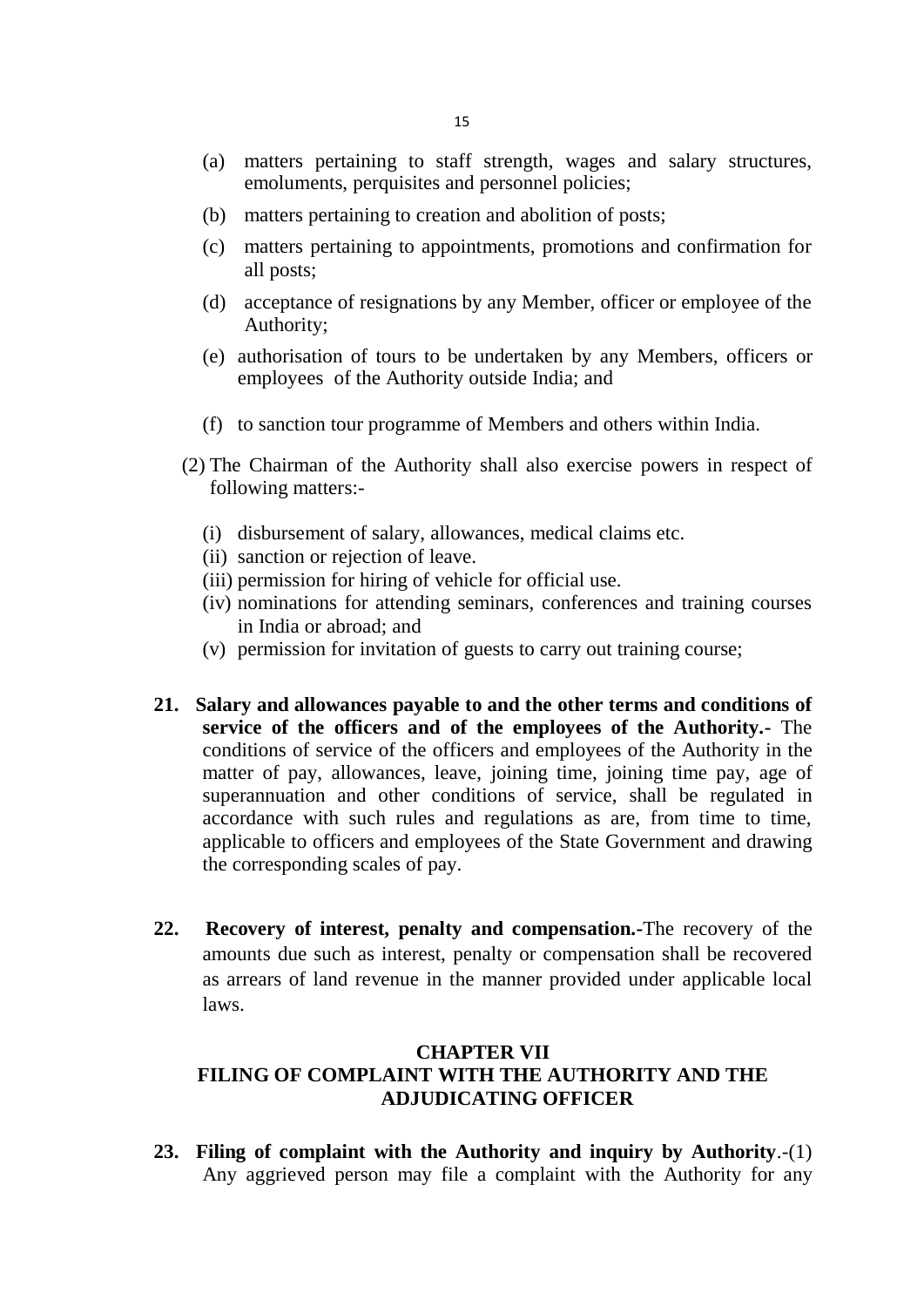violation under the Act or the rules and regulations made thereunder, save as those provided to be adjudicated by the adjudicating officer, in **Form 'M'**, which shall be accompanied by a fees of rupees five hundred in the form of a demand draft or in favour of Authority and payable at the branch of that bank at the station where the seat of the said Authority is situated or through online payment, as the case may be.

- (2) The Authority shall for the purposes of deciding any complaint as specified under sub-rule (1), follow summary procedure for inquiry in the following manner, namely:-
	- (a) upon receipt of the complaint, the Authority shall issue a notice along with particulars of the alleged contravention and the relevant documents to the respondent;
	- (b) the respondent against whom such notice is issued under clause (a) of sub-rule (2), may file his reply in respect of the complaint within the period as specified in the notice;
	- (c) the notice may specify a date and time for further hearing and the date and time for the hearing shall also be communicated to the complainant;
	- (d) on the date so fixed, the Authority shall explain to the respondent about the contravention alleged to have been committed in relation to any of the provisions of the Act or the rules and regulations made thereunder and if the respondent,-
		- (i) pleads guilty, the Authority shall record the plea, and pass such orders including imposition of penalty as it thinks fit in accordance with the provisions of the Act or the rules and regulations, made thereunder;
		- (ii) does not plead guilty and contests the complaint, the Authority shall demand an explanation from the respondent;
	- (e) In case the Authority is satisfied on the basis of the submissions made that the complaint does not require any further inquiry it may dismiss the complaint;
	- (f) in case the Authority is satisfied on the basis of the submissions made that there is need for further hearing into the complaint it may order production of documents or other evidence on a date and time fixed by it;
	- (g) the Authority shall have the power to carry out an inquiry into the complaint on the basis of documents and submissions;
	- (h) the Authority shall have the power to summon and enforce the attendance of any person acquainted with the facts and circumstances of the case to give evidence or to produce any documents which in the opinion of the adjudicating officer, may be useful for or relevant to the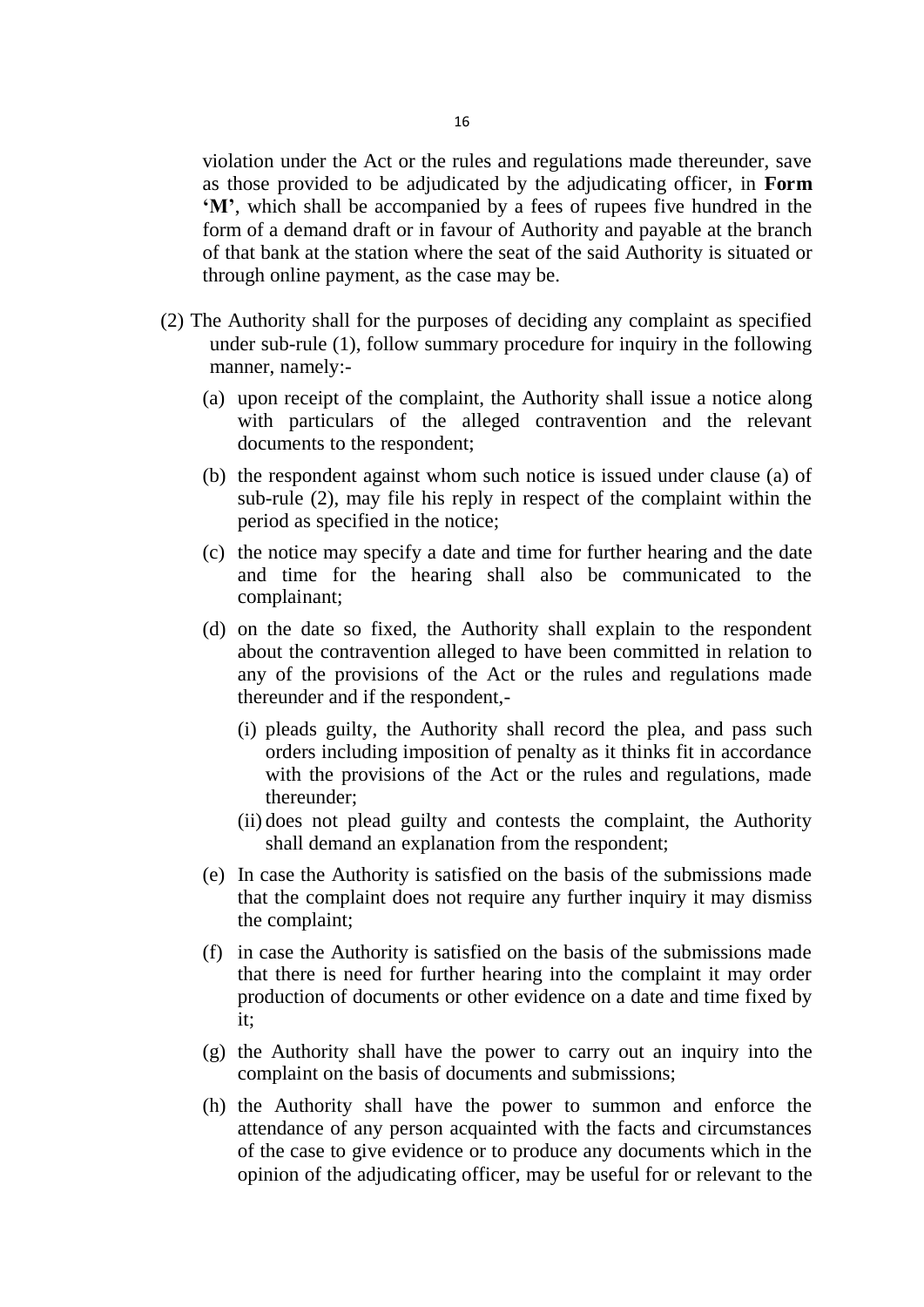subject matter of the inquiry, and in taking such evidence, the Authority shall not be bound to observe the provisions of the Indian Evidence Act, 1872 (1 of 1872);

- (i) on the date so fixed, the Authority upon consideration of the evidence produced before it and other records and submissions is satisfied that,-
	- (i) the respondent is in contravention of the provisions of the Act or the rules and regulations made thereunder, it shall pass such orders including imposition of penalty as it thinks fit in accordance with the provisions of the Act or the rules and regulations made thereunder;
	- (ii) the respondent is not in contravention of the provisions of the Act or the rules and regulations made thereunder, the Authority may, by order in writing, dismiss the complaint, with reasons to be recorded in writing;

### **CHAPTER VIII REAL ESTATE APPELLATE TRIBUNAL**

- **24. Appeal and the fees payable.**-(1) Every appeal filed under sub-section (1) of section 44 shall be accompanied by a fees of rupees one thousand in the form of a demand draft in favour of the Appellate Tribunal and payable at the branch of that Bank at the station where the seat of the said Appellate Tribunal is situated or through online payment, as the case may be.
	- (2) Every appeal shall be filed in **Form 'N'**, along with the following documents, namely:-
		- (a) true copy of the order against which the appeal is filed;
		- (b) copies of the documents relied upon by the appellant and referred to in the appeal; and
		- (c) an index of the documents.
	- (3) Every appeal shall be either filed at the filing counter of the Registry of the Appellate Tribunal or through a registered post or through online system, as applicable.
	- (4) In case of an appeal sent by post under sub-rule (3), it shall be deemed to have been presented to the Appellate Tribunal on the day on which it is received in its office.
	- (5) Where a party to the appeal is represented by an authorised person, as provided under section 56, a copy of the authorisation to act as such and the written consent thereto by such authorised person, both in original, shall be appended to the appeal or the reply to the notice of the appeal, as the case may be.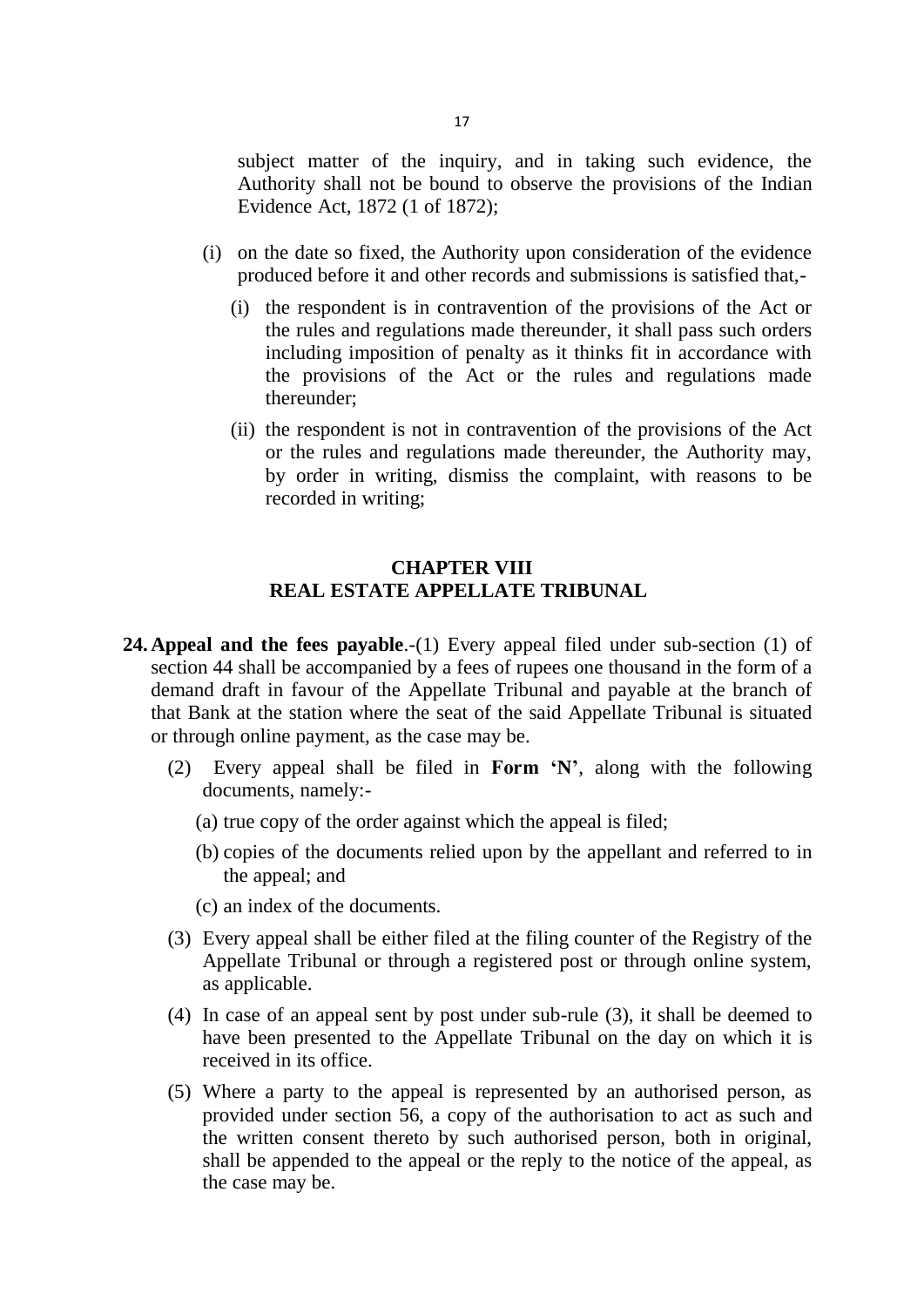(6) On the date of hearing or any other date to which hearing could be adjourned, it shall be obligatory on the parties or their agents, as the case may be, to appear before the Appellate Tribunal:

Provided that where the appellant or his authorised person, as the case may be, fails to appear before the Appellate Tribunal on such days, the Appellate Tribunal may in its discretion either dismiss the appeal for default or decide it on merits and where the opposite party or his authorised person fails to appear on the date of hearing, the Appellate Tribunal may decide the ex-parte appeal.

- (7) The procedure for day to day functioning of the Appellate Tribunal, which have not been provided by the Act or the rules made thereunder, shall be as specified by the Appellate Tribunal.
- **25. Selection of Members of Appellate Tribunal.-** (1) As and when vacancy of a Member in the Appellate Tribunal exists or arises, or is likely to arise, the State Government may make a reference to the Selection Committee in respect of the vacancy to be filled.
	- a. The Selection Committee may, for the purpose of selection of the Member of the Appellate Tribunal, follow such procedure as deemed fit including the appointment of a Search Committee consisting of such persons as the Selection Committee considers appropriate to suggest a panel of names for appointment as Member of the Appellate Tribunal.
	- b. The Selection Committee shall select two persons for each vacancy and recommend the same to the State Government.
	- c. The Selection Committee shall make its recommendation to the State Government within a period of sixty days from the date of reference made under sub-rule (1).
	- d. The State Government shall within thirty days from the date of the receipt of the recommendation by the Selection Committee, appoint one of the two persons recommended by the Selection Committee for the vacancy of the Member.
- **26. Salary and allowances payable and other terms and conditions of service of Chairperson and Members of Appellate Tribunal.-**(1) The salaries and allowances payable to the Chairperson and Members of the Appellate Tribunal shall be as specified by way of notification by the State Government.
	- (2) The Chairperson and every other Member shall be entitled to thirty days of earned leave for every completed year of service.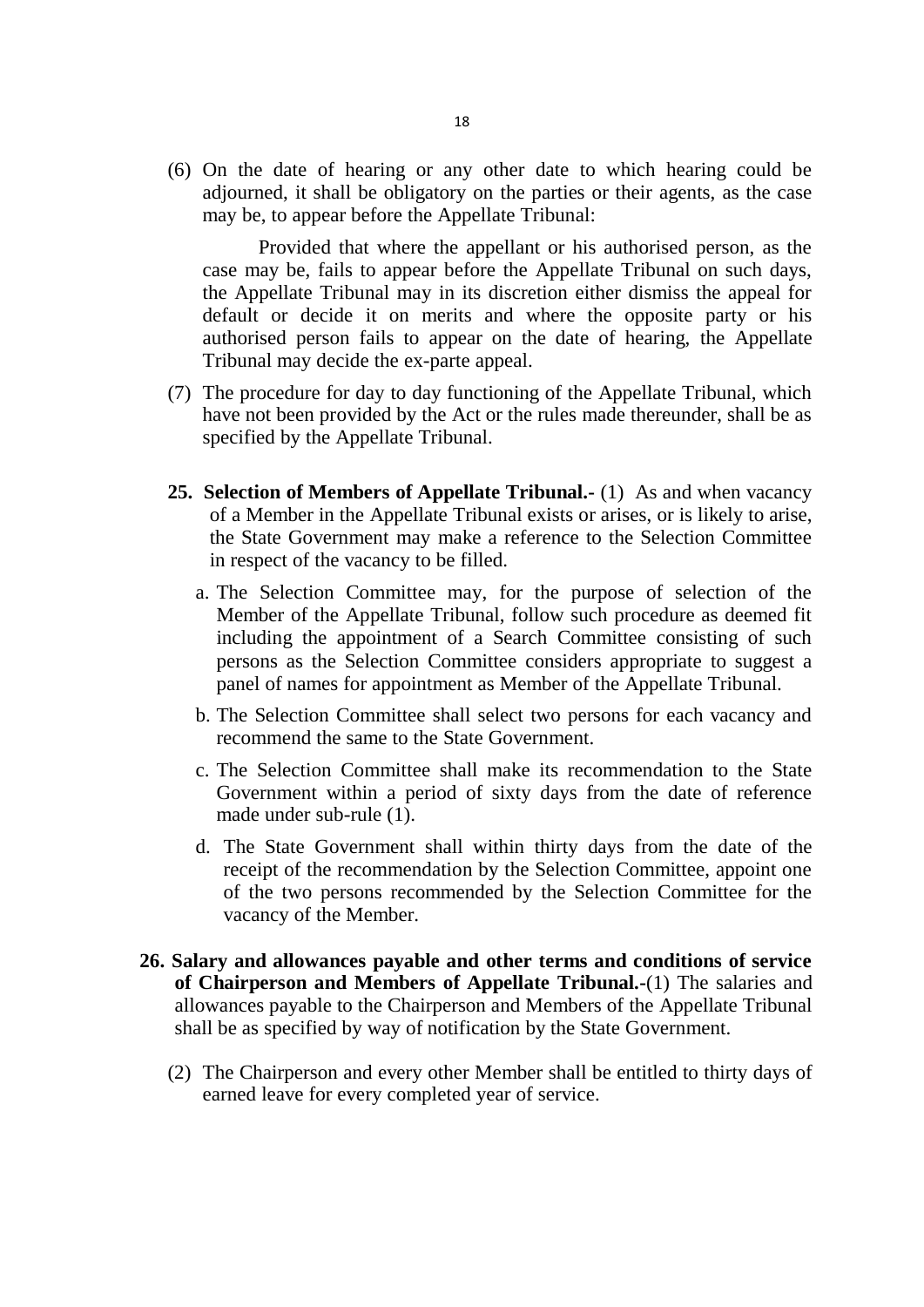- **27. Inquiry of the charges against Chairperson or Member of Authority or Appellate Tribunal.-**(1) The State Government shall on the occurrence of any of the circumstances specified sub-section (1) of section 49 in case of a Chairperson or Member of the Appellate Tribunal, either on receipt of a complaint in this regard or *suo motu,* as the case may be, make a preliminary scrutiny with respect to such charges against the Chairperson or any Member of the Authority or Appellate Tribunal, as the case may be.
	- (2) If, on preliminary scrutiny, the State Government considers it necessary to investigate into the allegation, it shall place the complaint, if any, together with supporting material as may be available, before the Chief Justice of the High Court to appoint a Judge of the High Court.
	- (3) The State Government shall forward to the Judge appointed under sub-rule  $(2)$ , copies of,
		- a. the statement of charges against the Chairperson or Member of the Authority or Appellate Tribunal, as the case may be; and
		- b. material documents relevant to the inquiry.
	- (4) The Chairperson or Member of the Authority or Appellate Tribunal, as the case may be, shall be given a reasonable opportunity of being heard with respect to the charges within the time period as may be specified in this behalf by the Judge conducting the inquiry in the matter.
	- (5) Where it is alleged that the Chairperson or Member of an Appellate Tribunal is unable to discharge the duties of his office efficiently due to any physical or mental incapacity and the allegation is denied, the Judge may arrange for the medical examination of the Chairperson or Member of the Appellate Tribunal.
	- (6) After the conclusion of the investigation, the Judge shall submit his report to the State Government stating therein his findings and the reasons thereof on each of the articles of charges separately with such observations on the whole case as he thinks fit.
	- (7) After receipt of the report under sub-rule (6), the State Government shall pass an order either to remove or not to remove the Chairperson or Member of the Authority or Appellate Tribunal, as the case may be.
- **28. Salary and allowances payable and other terms and conditions of service of officers and other employees of the Appellate Tribunal.-**The conditions of service of the officers and employees of the Appellate Tribunal and any other category of employees in the matter of pay, allowances, leave, joining time, joining time pay, age of superannuation and other conditions of service, shall be regulated in accordance with such rules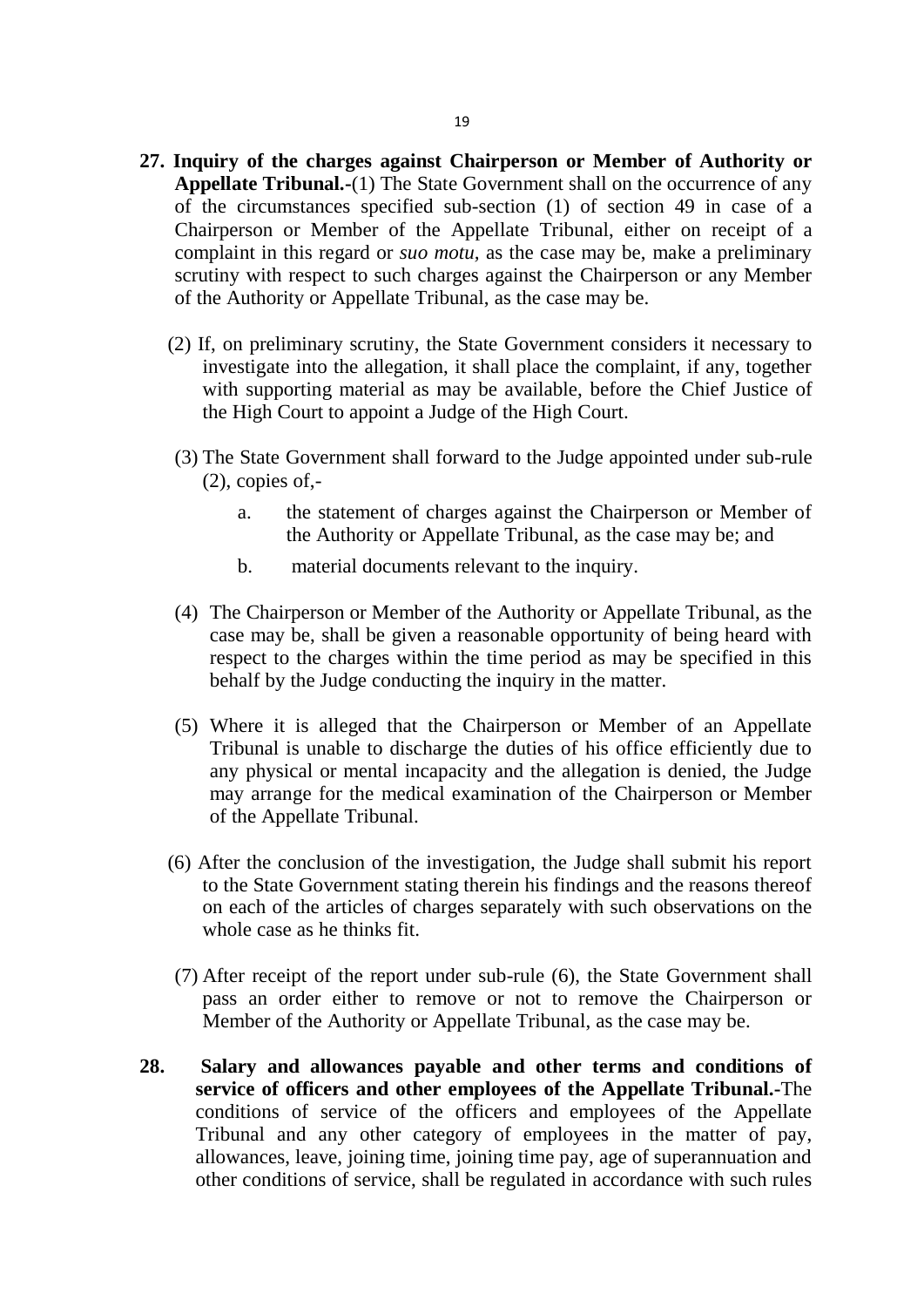and regulations as are, from time to time, as applicable to officers and employees of the State Government and drawing the corresponding scales of pay.

- **29. Administrative powers of the Chairperson of the Appellate Tribunal.-** (1) The Chairperson of the Appellate Tribunal with prior approval of the State Government shall exercise the administrative powers in respect of-
	- (a) matters pertaining to staff strength, wages and salary structures, emoluments, perquisites and personnel policies;
	- (b) matters pertaining to creation and abolition of posts;
	- (c) matters pertaining to appointments, promotions and confirmation for all posts;
	- (d) acceptance of resignations by any Member, officer or employee;
	- (e) authorisation of tours to be undertaken by any Members, officers or employees outside India; and
	- (f)to sanction tour programme of Members and others with in India.
	- (2) The Chairperson of the Appellate Tribunal shall also exercise powers in respect of following matters:-
		- (i) disbursement of salary, allowances, medical claims etc.;
		- (ii) sanction or rejection of leave;
		- (iii) permission for hiring of vehicle for official use.;
		- (iv) nominations for attending seminars, conferences and training courses in India or abroad; and
		- (v) permission for invitation of guests to carry out training course.

### **CHAPTER IX OFFENCES AND PENALTIES**

**30. Terms and conditions and the fine payable for compounding of offence**.- (1) The court shall, for the purposes of compounding any offence punishable with imprisonment under the Act, accept an amount as specified in the Table below:

| <b>Offence</b>                      | Amount to be paid for compounding<br>the offence |  |
|-------------------------------------|--------------------------------------------------|--|
|                                     | ten percent of the estimated cost of the         |  |
| <b>Punishable with imprisonment</b> | real estate project.                             |  |
| under sub-section (2) of section 59 |                                                  |  |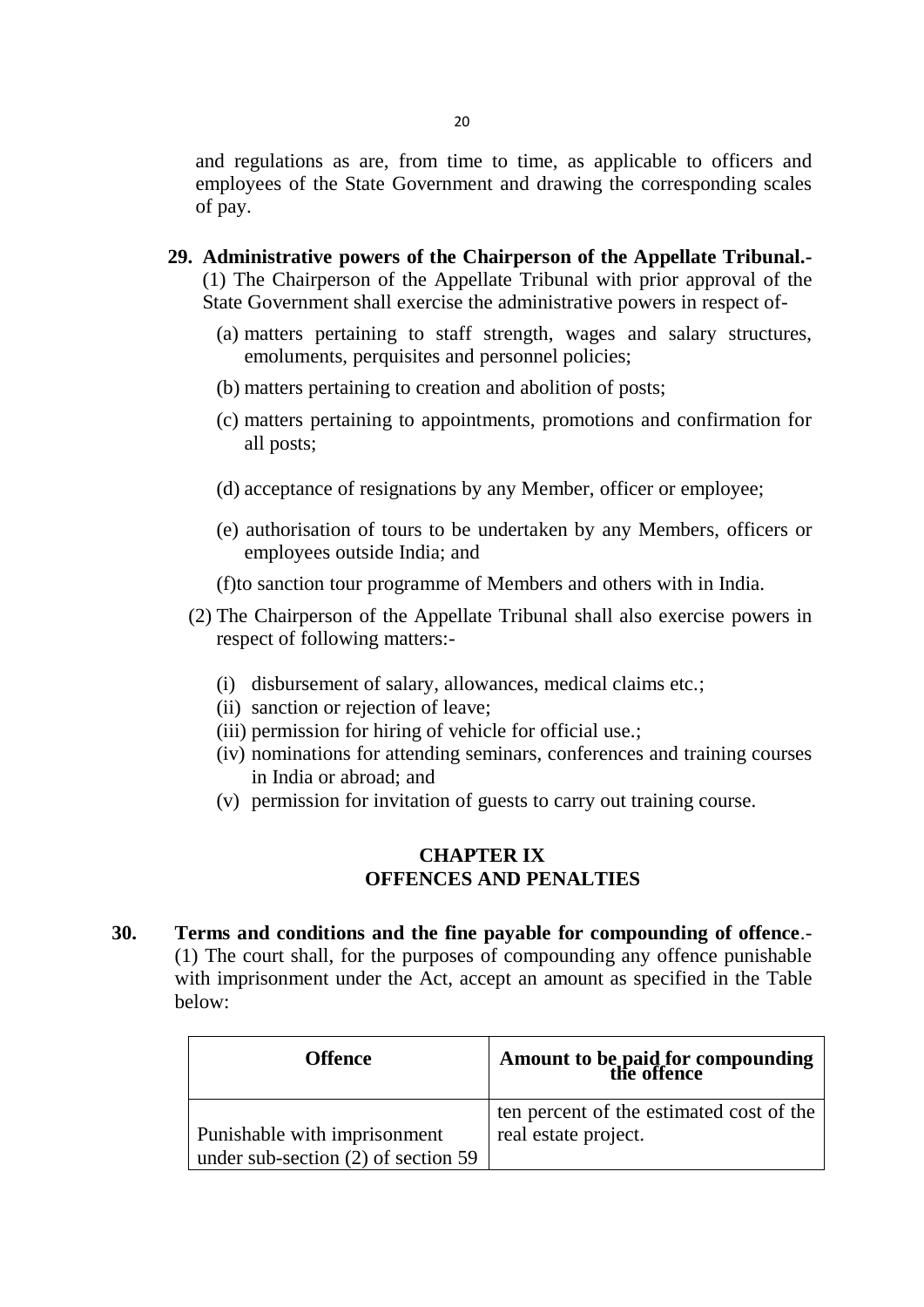| <b>Punishable with imprisonment</b><br>under section 64. | ten per cent. of the estimated cost of<br>the real estate project.                                                                                                     |
|----------------------------------------------------------|------------------------------------------------------------------------------------------------------------------------------------------------------------------------|
| Punishable with imprisonment                             | ten percent of the estimated cost of<br>the plot, apartment or building, as the<br>case may be, of the real estate project,<br>for which the sale or purchase has been |
| under section 66.                                        | facilitated.                                                                                                                                                           |

- (2) The promoter, allottee or real estate agent, as the case may be, shall comply with the orders of the Authority or the Appellate Tribunal, within the period specified by the court, which shall not be more than thirty days from the date of compounding of the offence.
- (3) On payment of the sum of money in accordance with sub-rule (1) and subsequent to compliance of the orders of the Authority or the Appellate Tribunal as provided in sub-rule (2), any person in custody in connection with that offence shall be set at liberty and no proceedings shall be instituted or continued against such person in any court for that offence.
- (4) The acceptance of the sum of money for compounding an offence under sub-rule (1), by the Court shall be deemed to be an acquittal within the meaning of section 300 of the Code of Criminal Procedure, 1973 (2 of 1974).
- **31. Filing of complaint with the adjudicating officer and inquiry by adjudicating officer.-** (1) Any aggrieved person may file a complaint with the adjudicating officer appointed under section 71 of the Act for interest and compensation as provided under section 12, 14, 18 and 19 in **Form 'O',** which shall be accompanied by a fees of rupees five hundred in the form of a demand draft or a online payment, as the case may be.
	- (2) The adjudicating officer shall for the purposes of adjudging interest and compensation follow summary procedure for inquiry in the following manner, namely:-
		- (a) Upon receipt of the complaint, the adjudicating officer shall issue a notice along with particulars of the alleged contravention and the relevant documents to the respondent;
		- (b) The respondent against whom such notice is issued under clause (a) of sub-rule (2) may file his reply in respect of the complaint within the period as specified in the notice;
		- (c) The notice may specify a date and time for further hearing and the same shall also be communicated to the complainant;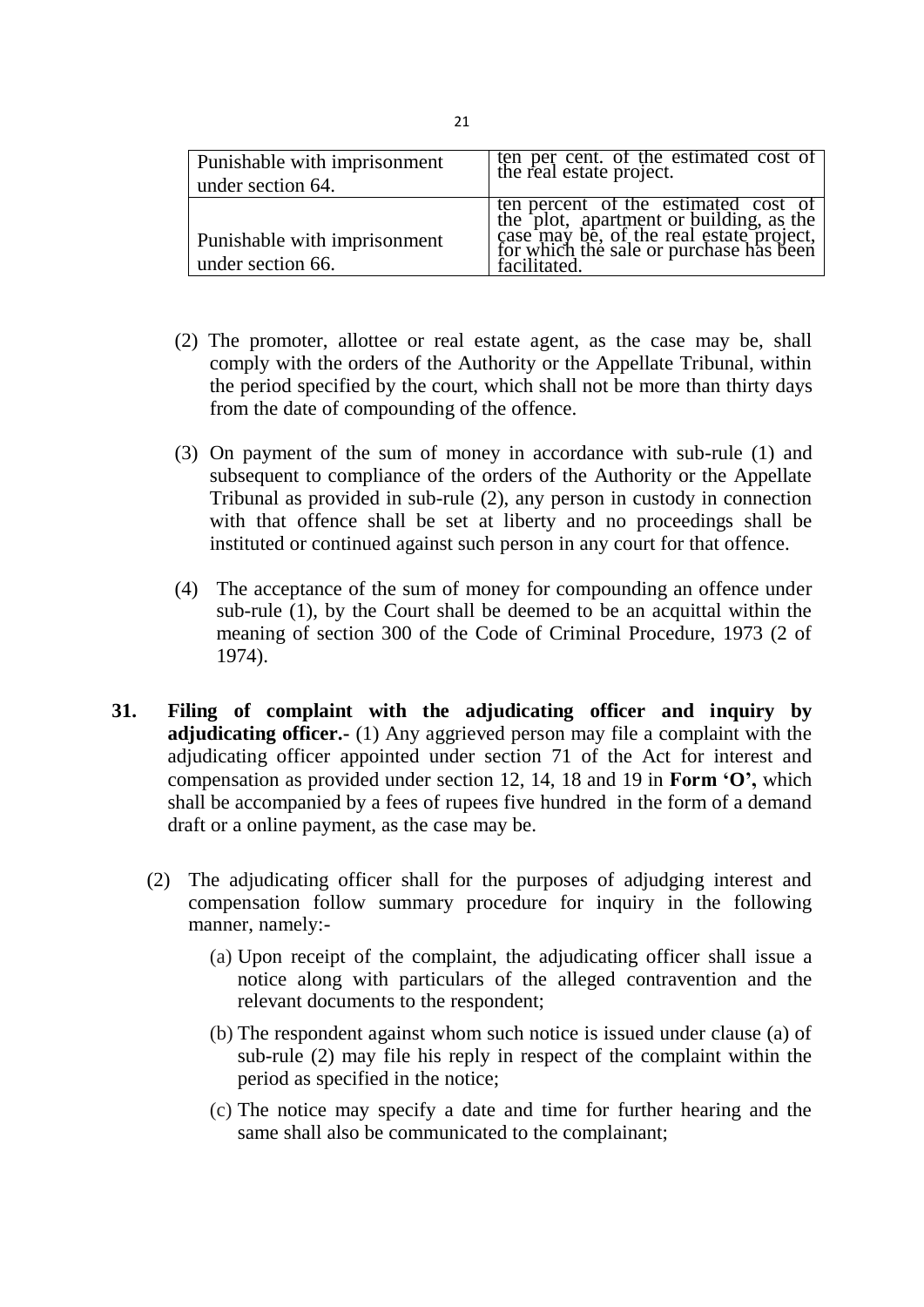- (d) On the date so fixed, the adjudicating officer shall explain to the respondent about the contravention alleged to have been committed in relation to any of the provisions of the Act or the rules and regulations made thereunder and if the respondent,-
	- (i) pleads guilty, the adjudicating officer shall record the plea, and by order in writing, order payment of interest as specified in rule 15 and such compensation as he thinks fit, as the case may be, in accordance with the provisions of the Act or the rules and regulations, made thereunder;
	- (ii) does not plead guilty and contests the complaint, the adjudicating officer shall demand and explanation from the respondent;
- (e) in case the adjudicating officer is satisfied on the basis of the submissions made that the complaint does not require any further inquiry it may dismiss the complaint;
- (f) in case the adjudicating officer is satisfied on the basis of the submissions made that the there is need for further hearing into the complaint it may order production of documents or other evidence on a date and time fixed by him;
- (g) the adjudicating officer shall have the power to carry out an inquiry into the complaint on the basis of documents and submissions;
- (h) the adjudicating officer shall have the power to summon and enforce the attendance of any person acquainted with the facts and circumstances of the case to give evidence or to produce any documents which in the opinion of the adjudicating officer, may be useful for or relevant to the subject matter of the inquiry, and in taking such evidence, the adjudicating officer shall not be bound to observe the provisions of the Indian Evidence Act, 1872 (1 of 1872);
- (i) on the date so fixed, the adjudicating officer upon consideration of the evidence produced before him and other records and submissions is satisfied that the respondent is,-
	- (i) liable to pay interest and compensation, as the case may be, the adjudicating officer may, by order in writing, order payment of interest as specified in rule 15 and such compensation as the case may be, in accordance with the provisions of the Act or the rules and regulations, made thereunder; or
	- (ii) not liable to any interest and compensation, as the case may be, the adjudicating officer may, by order in writing, dismiss the complaint, with reasons to be recorded in writing;
- (j) if any person fails, neglects or refuses to appear, or present himself as required before the adjudicating officer, the adjudicating officer shall have the power to proceed with the inquiry in the absence of such person or persons after recording the reasons for doing so.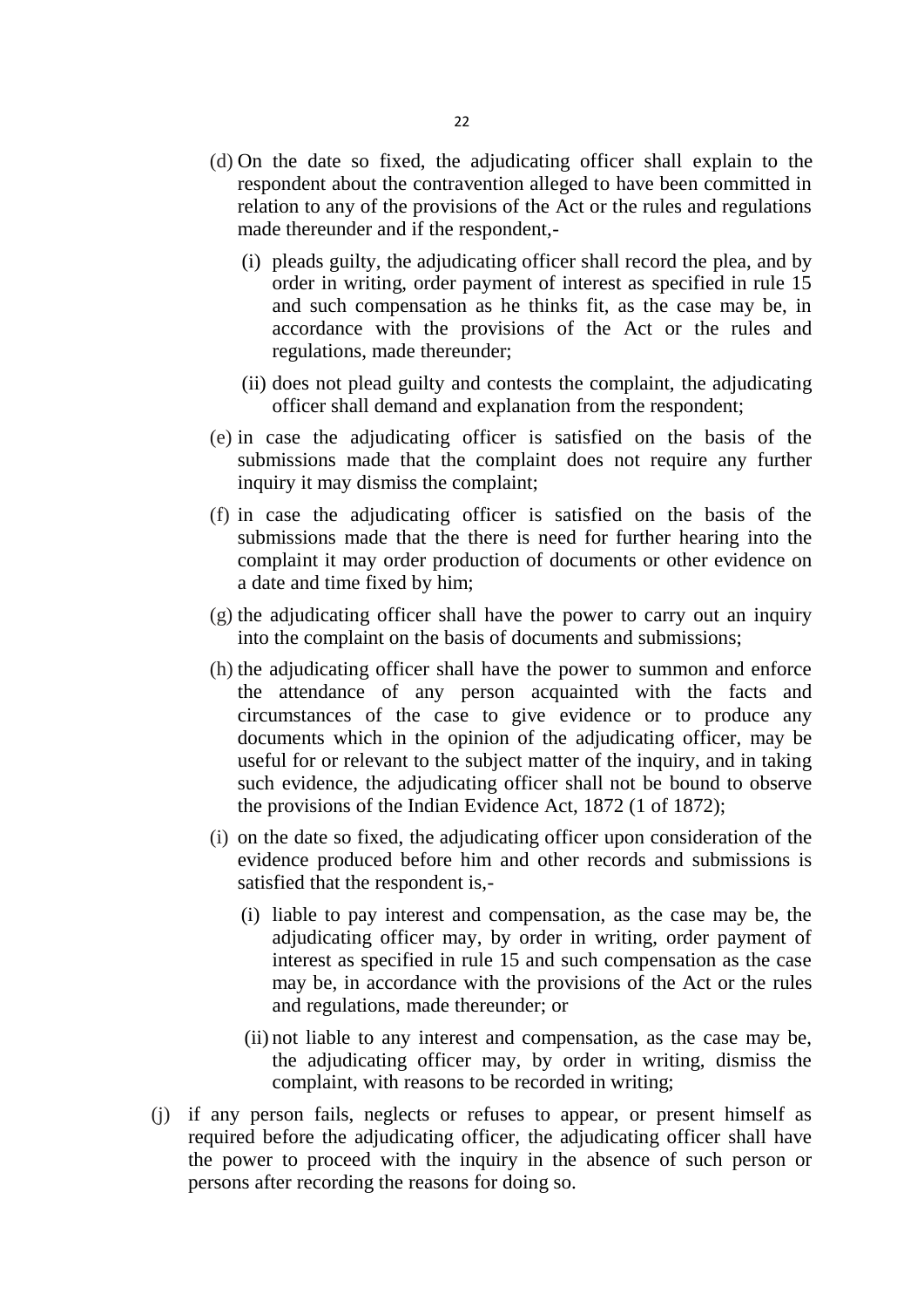- (3) The procedure for day to day functioning of the adjudicating officer, which have not been provided by the Act or the rules made thereunder, shall be as specified by regulations made by the Authority.
- (4) Where a party to the complaint is represented by an authorised person, as provided under section 56, a copy of the authorisation to act as such and the written consent thereto by such authorised person, both in original, shall be appended to the complaint or the reply to the notice of the complaint, as the case may be.

### **CHAPTER X BUDGET AND REPORT**

- **32. Budget, accounts and audit**.-(1) At the end of the financial year the Authority shall prepare a budget, maintain proper accounts and other relevant records and prepare an annual statement of accounts in **Form 'P'.**
	- (2) The accounts and other relevant records under sub-rule (1) shall be signed by the Chairperson, Member Secretary and the officer in-charge of Finance and Accounts.
	- (3) The accounts of the Authority and the audit report shall, as soon as possible, shall be submitted to the State Government.
- **33. Annual Report**.-(1)The Authority shall prepare its annual report in **Form 'Q'**.
	- (2) The Authority may also include in the Annual Report such other matters as deemed fit by the Authority for reporting to the State Government.
	- (3) The annual report shall, after adoption at a meeting of the Authority and signed by the Chairperson and the Members and authenticated by affixing the common seal of the Authority, with requisite number of copies thereof, shall be submitted to the State Government within a period of six months following the close of the year for which it has been prepared.
- **34. Digitization of Forms.-** The Form-'A' to Form 'Q' as prescribed in these rules shall be digitized as per notification by the State Government, separately.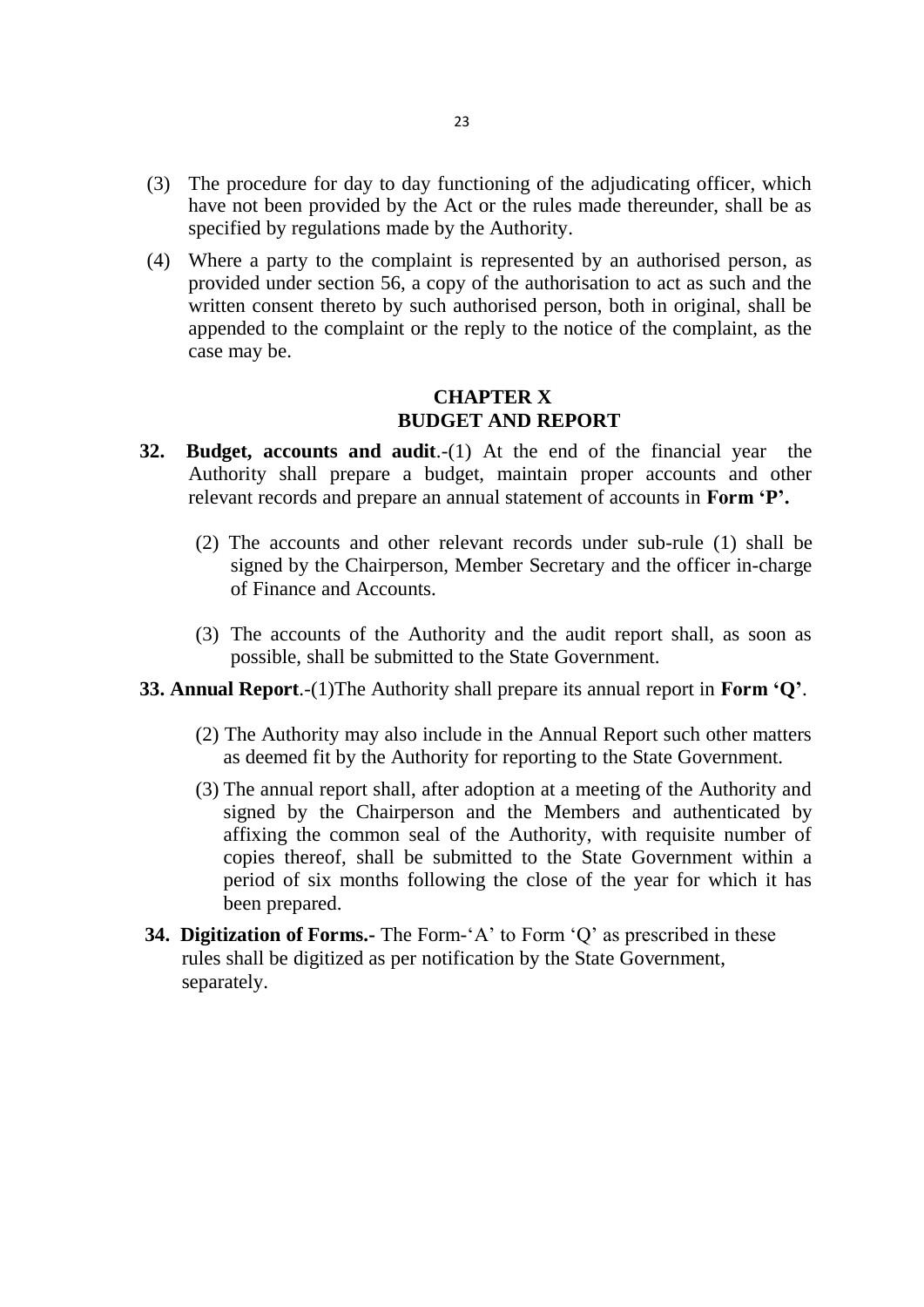### 24

# **GOVERNMENT OF HIMACHAL PRADESH TOWN AND COUNTRY PLANNING DEPARTMENT**

### **FORM 'A' [See rule 3(2)]**

#### **APPLICATION FOR REGISTRATION OF PROJECT**

To

The Real Estate Regulatory Authority Himachal Pradesh, Shimla

Affix latest stamp size photograph

#### Sir,

I/ We hereby apply for the grant of registration to set up a Group of Housing Project or mixed development (Residential and Commercial project) or Commercial Project or Plotted Development Project or Any on Going Project to be set up at Khasra No\_\_\_\_\_\_\_\_\_Hadbast No................Mauja................. Tehsil\_\_\_\_\_\_\_\_\_\_ District Himachal Pradesh .

1. The requisite particulars are as under:-

)i( Status of the applicant - [Individual / Association of People / Company / Partnership Firm / Proprietorship Firm / Societies / Competent Authority etc.[;

#### ) ii( In case of individual /Joint Family

- (a) Name
- )b(Father's Name)
- (c) Occupation
- )d( Permanent Address
- le(Contact Details
	- Phone number
	- E-mail
	- Fax Number
	- PAN No.  $\bullet$  of the Individual/Head of Joint Family

(f) In case of [Firm / Societies / Trust / Company / Limited Liability Partnership

- / Competent Authority etc.] -
- Name and type of Enterprise
- Registered Address
- Name of Authorized Signatory
- Address
- Copy of Resolution Regarding Authorization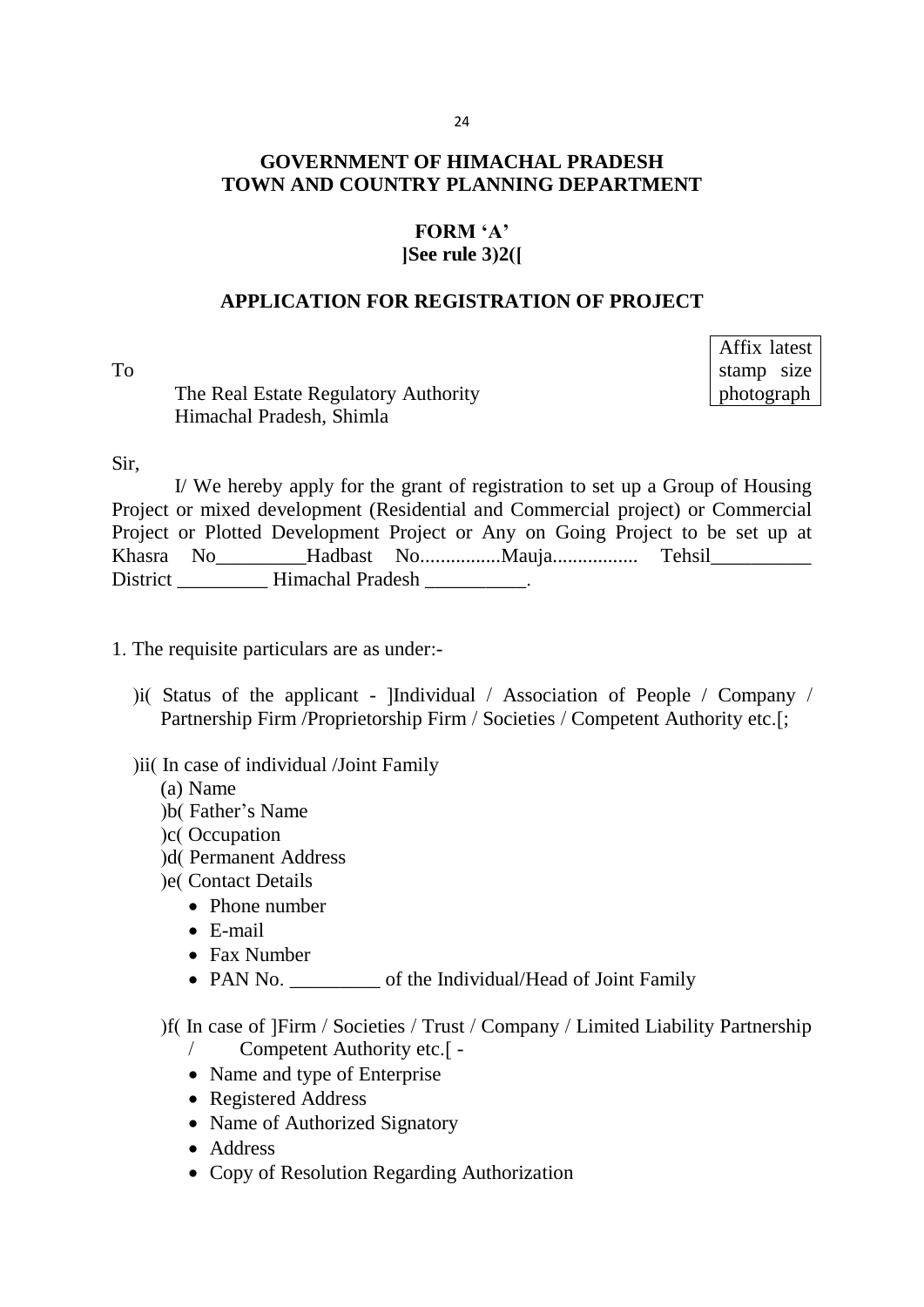- Copy of registration certificate as [Firm / Societies / Trust / Company / Limited Liability Partnership / Competent Authority etc. [including the by Laws, Memorandum Of Association, Article Of Associations etc. as the case may be.
- Main objects
- Contact Details (Phone number, E-mail, Fax Number etc.) Name, photograph, contact details and address of [Chairman / Partners Directors<sup>[</sup> and Authorized person etc.

)iii( PAN No. \_\_\_\_\_\_\_\_\_\_\_ of the promoter/ Enterprise

- (iv) Name and address of the bank or banker with which account in terms of sub-clause  $\overline{D}$  of clause  $\overline{D}$  of sub-section  $\overline{2}$  of section 4 will be maintained ;
- (v) Brief details of the projects launched by the promoter in the last five years, whether already completed or being developed, as the case may be, including the current status of the said projects, any delay in its completion, details of cases pending, details of type of land and payments pending etc.
- $(vi)$  Agency to take up external development works \_\_\_\_\_\_\_\_\_\_\_ [Local Authority / Self Development];
- ) vii( calculated Registration fee by way of a demand draft dated <u>comes</u> drawn on \_\_\_\_\_\_\_\_\_\_\_\_\_\_\_\_\_\_\_\_\_\_bearing no. \_\_\_\_\_\_\_ for an amount of Rs. or through online payment as the case may be \_\_\_\_\_\_\_\_\_\_\_\_\_\_\_\_\_\_\_\_\_ (give details of online payment such as date paid, transaction no. etc.(; as per sub-rule  $\alpha$ )3( of rule 3.

) viii( Any other information the applicant may like to furnish.

2. [I/We] enclose the following documents, namely:-

\_\_\_\_\_\_\_\_\_\_\_\_\_\_\_\_\_\_\_\_\_\_;

- I. a copy of latest Jamabandi in original showing the title/ownership of the Promoter/Entity in the land under the project;
- II. a copy of latest original Tatima showing Khasra no., description and area of land in question
- III. details of encumbrances on the land on which development of project is proposed including details of any rights, title, interest, dues, mortgage litigation in Revenue Courts and name of party in or over such land or non encumbrance certificate from an advocate having experience of atleast ten years or from the revenue authority not below the rank of Tehsildar/ Naib Tehsildar, as the case may be;
- IV. an authenticated copy of the approvals and commencement certificate from the competent authority obtained in accordance with the laws as may be applicable for the real estate project mentioned in the application, and where the project is proposed to be developed in phases, an authenticated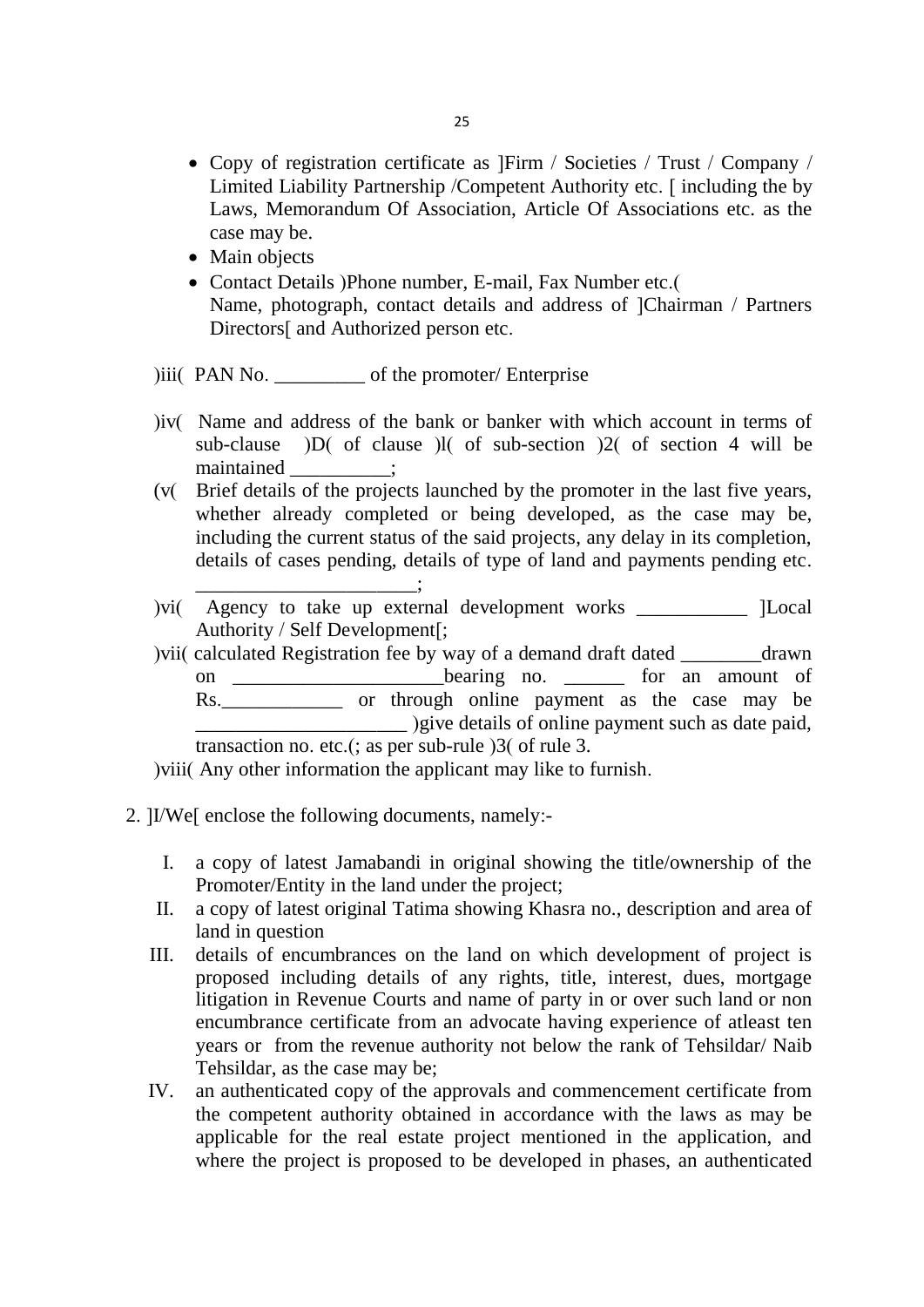copy of the approvals and commencement certificate from the competent authority for each of such phases;

- V. the sanctioned plan, layout plan and specifications of the proposed project or the phase thereof, and the whole project as sanctioned by the competent authority;
- VI. the plan of development works to be executed in the proposed project and the proposed facilities to be provided thereof including fire-fighting facilities, drinking water facilities, emergency evacuation services, use of renewable energy;
- VII. the location details of the project, with clear demarcation of land dedicated for the project along with its boundaries including the latitude and longitude of the end points of the project;
- VIII. authenticated copy of the PAN card along with Income Tax return of preceding three years of the promoter or as the case may be;
	- IX. annual report including audited profit and loss account, balance sheet, cash flow statement, directors report and the auditors report of the promoter for the immediately preceding three financial years and where annual report is not available, the audited profit and lost account, balance sheet, cash flow statement and the auditors report of the promoter for the immediately preceding three financial years; or as the case may
	- X. where the promoter is not the owner of the land on which development of project is proposed details of the consent of the owner of the land along with a copy of the collaboration agreement, development agreement, joint development agreement or any other agreement, as the case may be, entered into between the promoter and such owner and copies of title and other documents reflecting the title of such owner on the land on which project is proposed to be developed;
	- XI. proforma of the allotment letter, agreement for sale, and the conveyance deed proposed to be signed with the allottees;
- XII. the number, type and the carpet area of apartments for sale in the project along with the area of the exclusive balcony or verandah areas and the exclusive open terrace areas with the apartment, if any;
- XIII. the number and areas of garage for sale in the project;
- XIV. the number of open parking areas and the number of covered parking areas available in the real estate project;
- XV. copy of project report alongwith soft copy explaining the salient feature of the proposed colony, in particular the source of whole some water supply arrangements and sites for disposal and treatment of storm and sullage water. Detailed specifications and designs of water supply scheme, storm water, sullage, sewage and sewerage with estimated costs of each component with cost analysis thereof; showing the cross-sections of the proposed roads indicating, in particular the width of the proposed drainage ways, cycle tracks and footpaths, green verges, position of electric poles, telephone poles and of any of other works connected with such roads. These drawings are indicating the position of sewers, strom water channel, water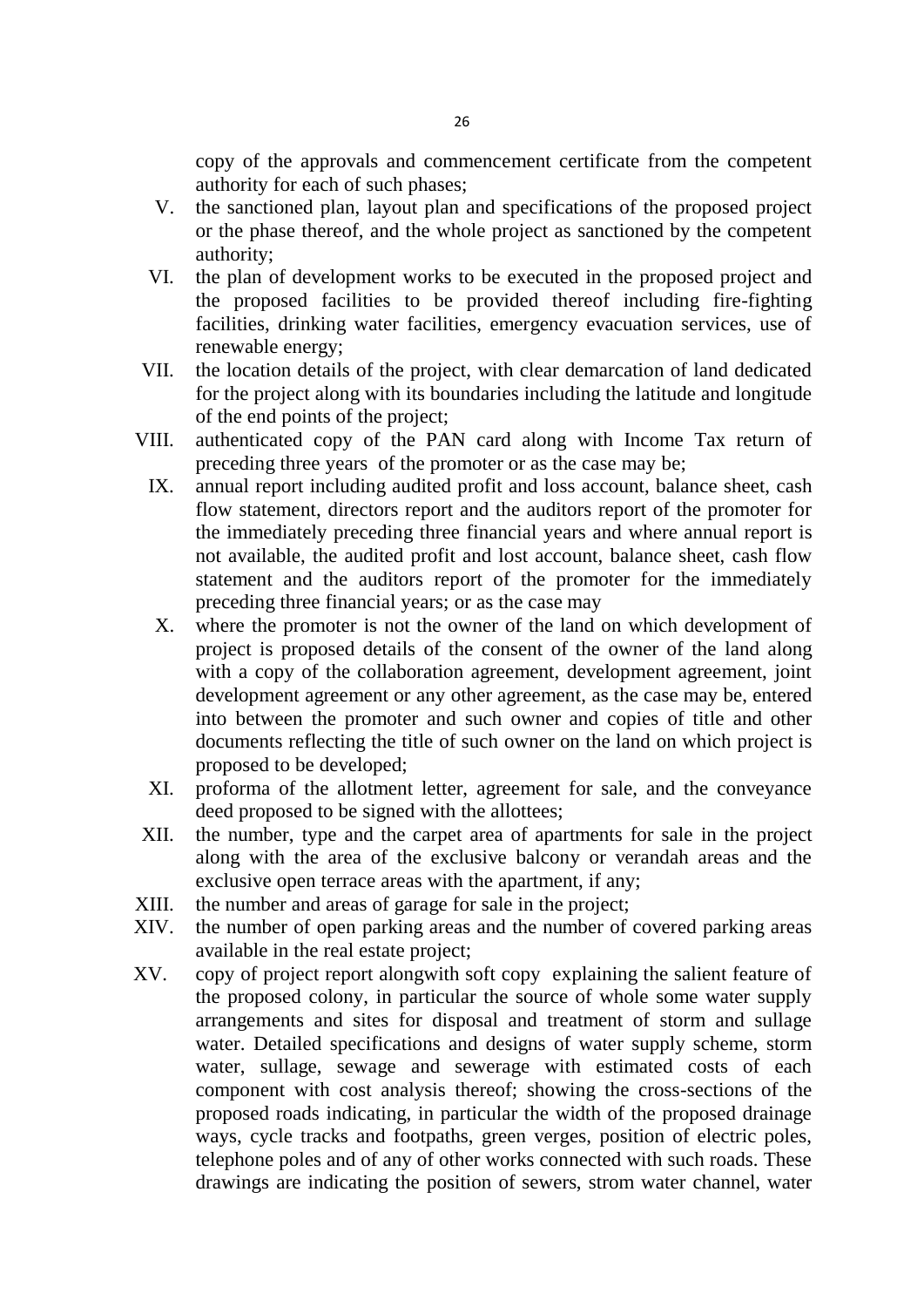supply and any other public health services. The detailed specifications and designs of roads, works and component wise estimated cost with cost analysis thereof; a set of detailed specification and design for electric supply including street light with component wise estimated cost with analysis of each component.

- XVI. a set of detailed specifications and structural design of buildings or apartments with the detail component wise estimated cost of buildings or apartments , structural design and soil investigation report and construction thereof;
- XVII. the names and addresses of his real estate agents, if any, for the proposed project;
- XVIII. the names and addresses of the contractors, architect, structural engineer, and consent to execute the development works of the proposed project;
	- XIX. document showing Managerial and Financial Capability of Promoter
	- XX. a declaration in **Form 'B'**.
- 3. [I/We] enclose the following additional documents and information regarding **ongoing projects,** as required under rule 4, and under other provisions of the Act or the rules and regulations made thereunder, namely:
	- a) the original sanctioned plan, layout plan and specifications and the subsequent modifications carried out, if any, including the existing sanctioned plan, layout plan and specifications;
	- b) the total amount of money collected from the allottees and the total amount of money used for development of the project including the total amount of balance money lying with the promoter;
	- c) status of the project (extent of development carried out till date and the extent of development pending) including the original time period disclosed to the allottee for completion of the project at the time of sale including the delay and the time period within which he undertakes to complete the pending project, which shall be commensurate with the extent of development already completed, and this information shall be certified by an engineer, an architect and a chartered accountant in practice.
- 4 The promoter shall disclose the size of the apartment based on carpet area even if earlier sold on any other basis such as super area, super built up area, built up area etc. which shall not affect the validity of the agreement entered into between the promoter and the allottee to that extent.
- 5. In case of plotted development, the promoter shall disclose the area of the plot being sold to the allottees as per the layout plan.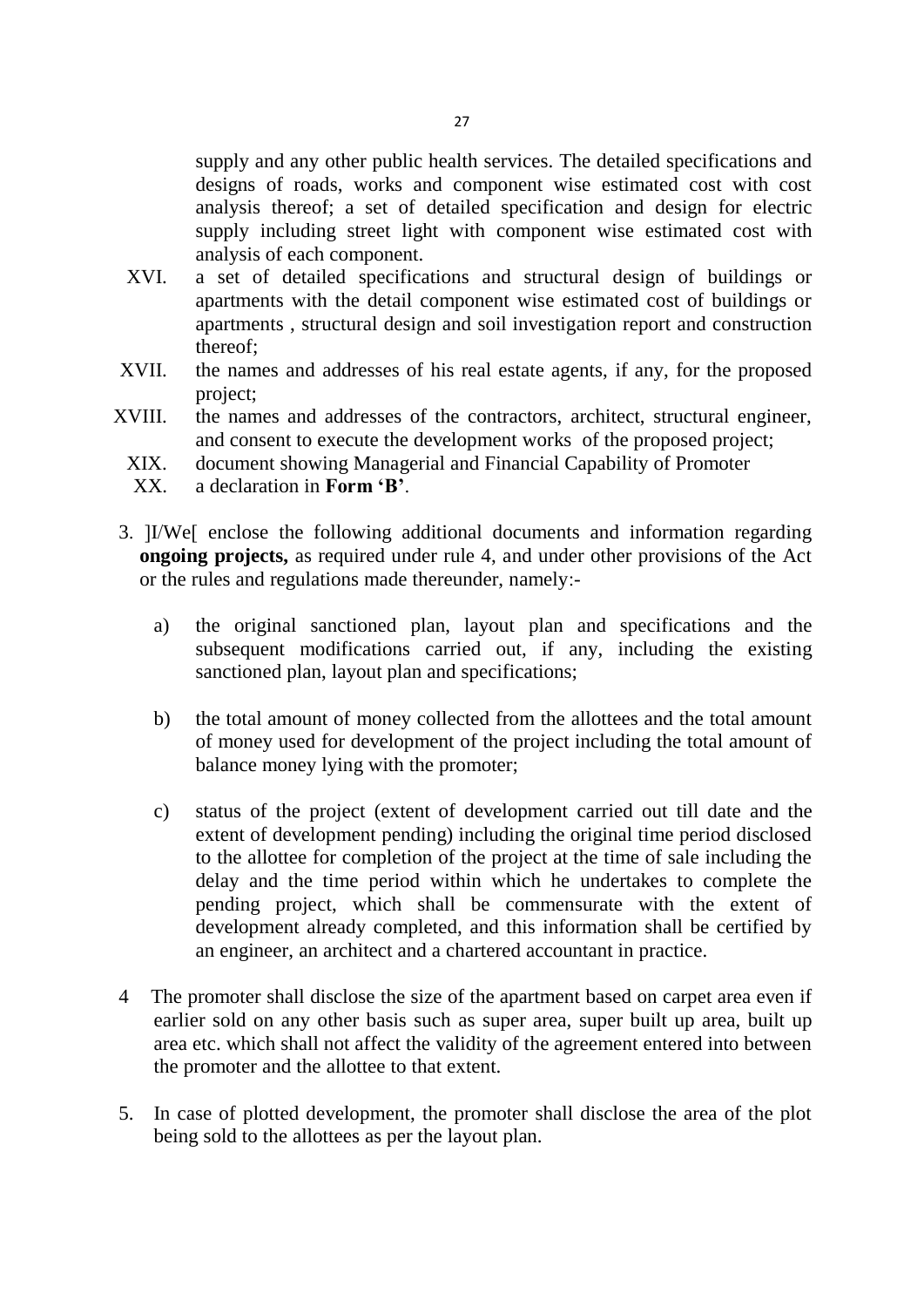- 6. For projects that are ongoing and have not received completion certificate, on the date of commencement of the Act, the promoter shall, within a period of three months of the application for registration of the project with the Authority, deposit in the separate bank account, seventy per cent. of the amounts already realized from the allottees, which have not been utilized for construction of the project or the land cost for the project as required under sub-clause (D) of clause (1) of sub-section (2) of section 4, which shall be used for the purposes specified therein.
- 7. [I/We] solemnly affirm and declare that the particulars given herein are correct to [my/our] knowledge and belief and nothing material has been concealed by [me/us] there from.

Dated: Place:

Yours faithfully,

Signature and seal of the applicant) $s($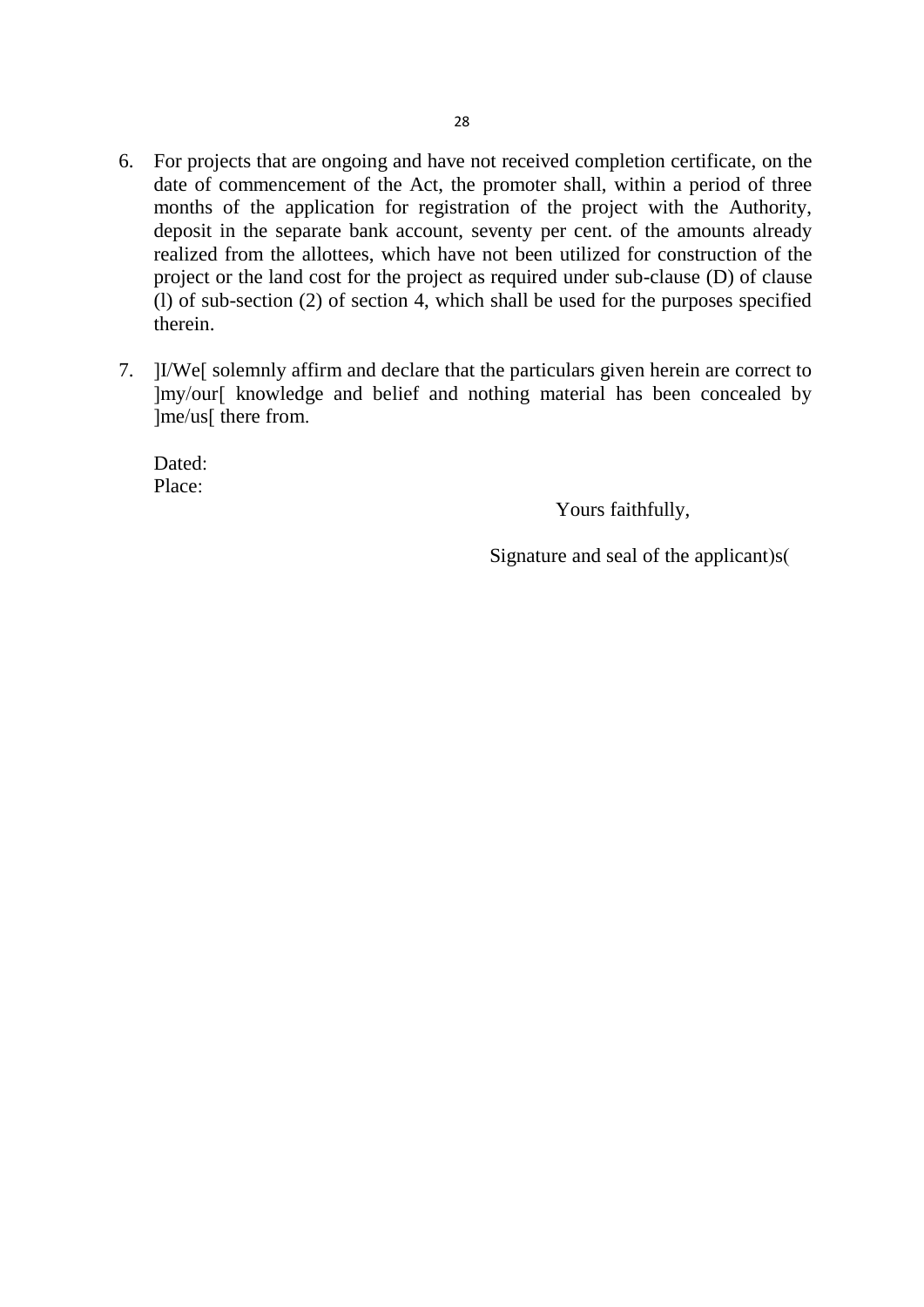# **GOVERNMENT OF HIMACHAL PRADESH TOWN AND COUNTRY PLANNING DEPARTMENT**

# **FORM 'B'**

# **[See rule 3(4)]**

# **DECLARATION SUPPORTED BY AN AFFIDAVIT WHICH SHALL BE SIGNED BY THE PROMOTER OR ANY PERSON AUTHORISED BY THE PROMOTER**

#### **Affidavit**-**cum**-**Declaration**

Affidavit cum Declaration of ]Mr./Ms.[ \_\_\_\_\_\_\_\_\_ ]promoter of the project / duly authorised by the promoter of the project, vide its/his/her/their authorisation dated  $\overline{\phantom{a}}$ 

I helpromoter of the project / duly authorised by the promoter of the project  $\lceil$ do hereby solemnly declare,undertake and state as under:

1. That  $|I \rangle$  promoter  $|I \rangle$  have  $|I \rangle$  has a legal title to the land on which the development of the project is proposed.

OR

\_\_\_\_\_\_\_\_\_\_\_\_\_\_\_\_\_\_ [have/has] a legal title to the land on which the development of the proposed project is to be carried out and a legally valid authentication of title of such land along with an authenticated copy of the agreement between such owner and promoter for development of the real estate project is enclosed herewith.

2. That the said land is free from all encumbrances.

OR

That details of encumbrances including details of any rights, title, interest, dues, litigation and name of any party in or over such land.

- 3. That the time period within which the project shall be completed by [me / the promoter $\int$  is  $\Box$
- 4. That seventy percent of the amounts realised by [me / the promoter] for the real estate project from the allottees, from time to time, shall be deposited in a separate account to be maintained in a scheduled bank to cover the cost of construction and the land cost and shall be used only for that purpose.
- 5. That the amounts from the separate account, to cover the cost of the project, shall be withdrawn by  $\text{Im}$  / the promoter in proportion to the percentage of completion of the project.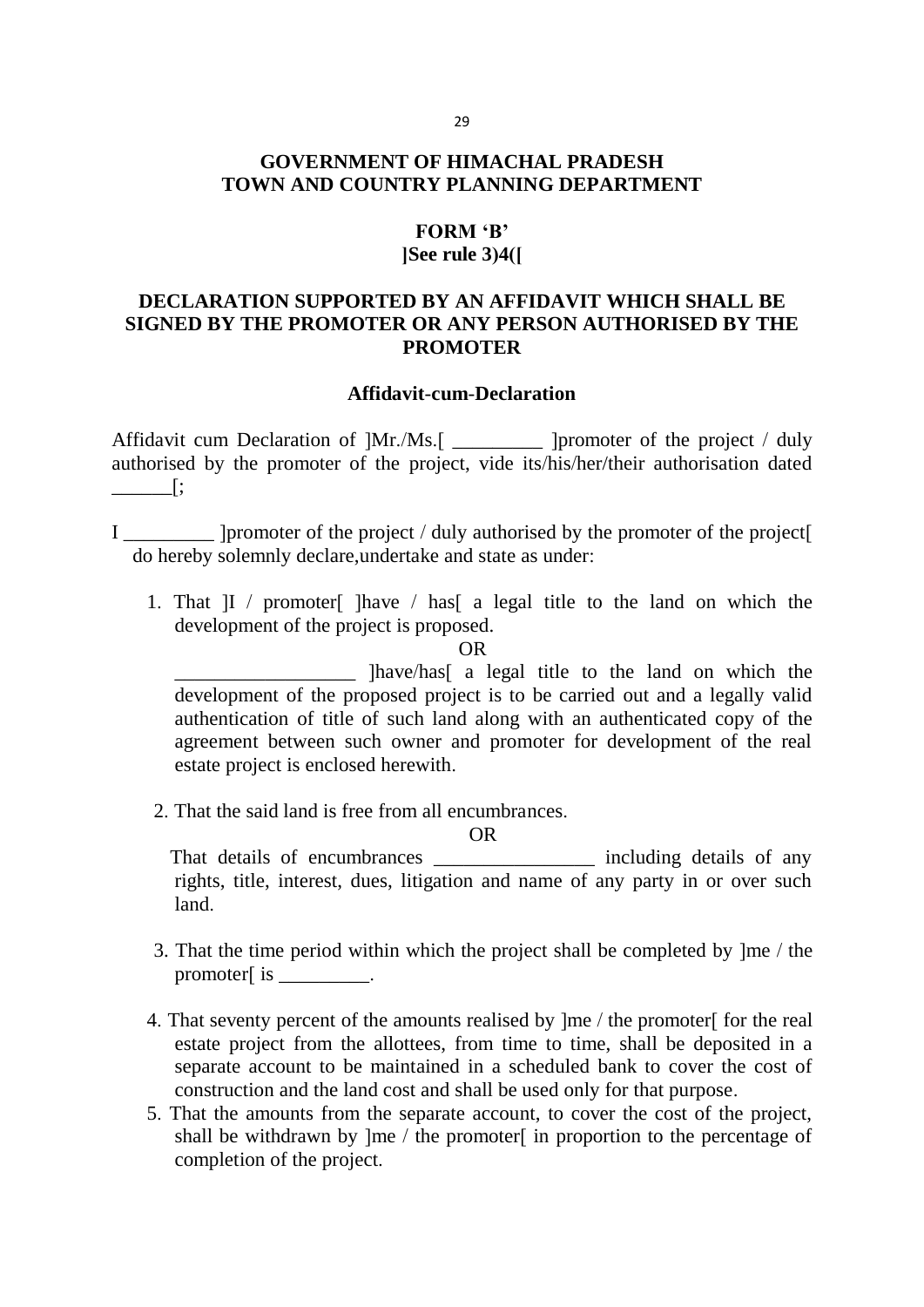- 6. That the amounts from the separate account shall be withdrawn by [me / the promoter] after it is certified by an engineer, an architect and a chartered accountant in practice that the withdrawal is in proportion to the percentage of completion of the project.
- 7. That [I / the promoter] shall get the accounts audited within six months after the end of every financial year by a chartered accountant in practice, and shall produce a statement of accounts duly certified and signed by such chartered accountant and it shall be verified during the audit that the amounts collected for a particular project have been utilised for the project and the withdrawal has been in compliance with the proportion to the percentage of completion of the project.
- 8. That II / the promoter [shall take all the pending approvals on time, from the competent authorities.
- 9. That  $|I|$  / the promoter  $|I|$  have  $|I|$  has  $|I|$  furnished such other documents as have been prescribed by the Act and the rules and regulations made there under.
- 10. That [I / the promoter] shall not discriminate against any allottee at the time of allotment of any apartment, plot or building, as the case may be.

Deponent

#### **Verification**

 The contents of my above Affidavit cum Declaration are true and correct and nothing material has been concealed therefrom.

Verified by me at \_\_\_\_\_\_\_\_ on this \_\_\_\_\_ day of \_\_\_\_\_\_.

Deponent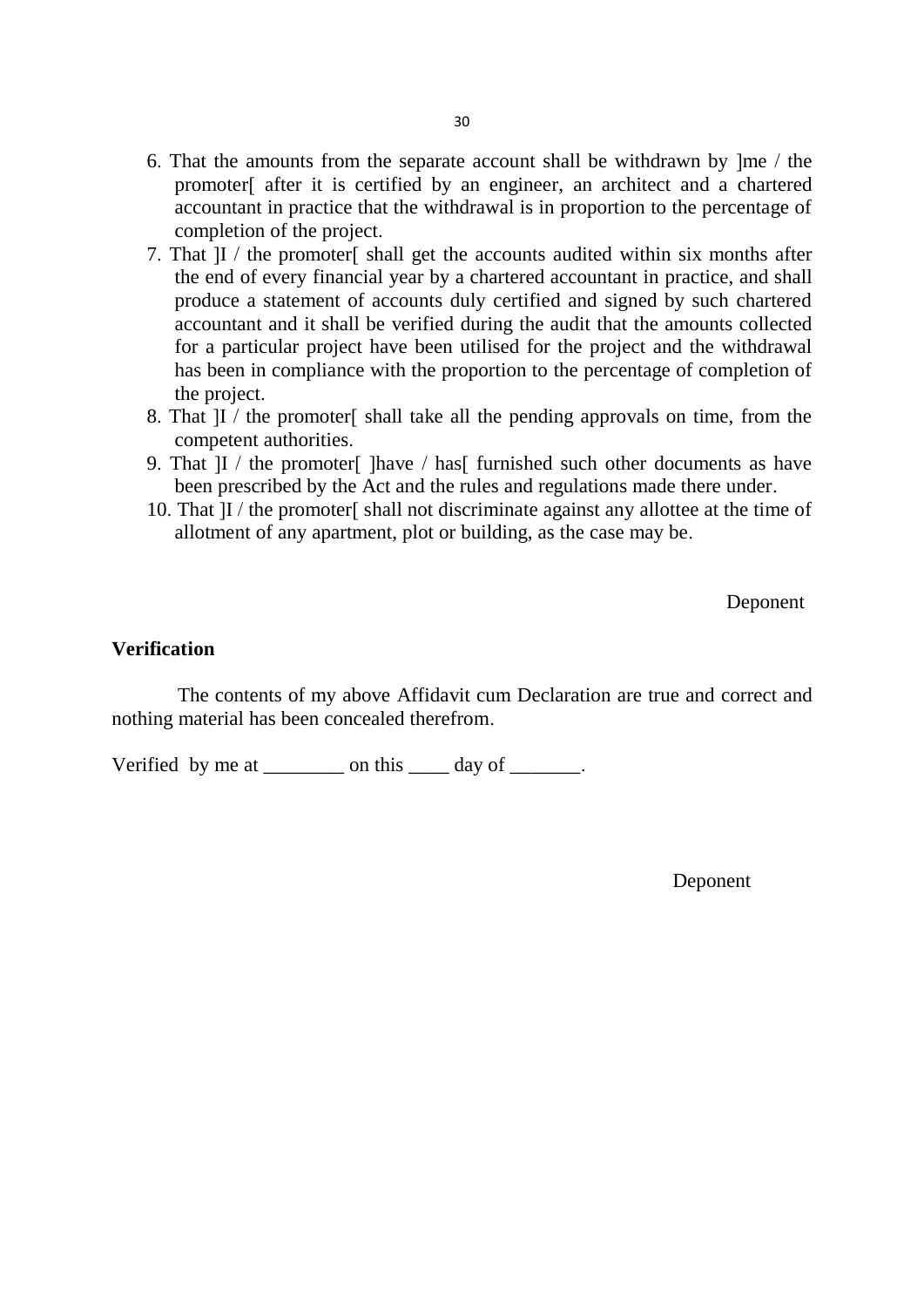### **REAL ESTATE REGULATORY AUTHORITY HIMACHAL PRADESH, SHIMLA**

### **FORM 'C' [See rule 5(1)]**

#### **REGISTRATION CERTIFICATE OF PROJECT**

| Dated |  |  |  |
|-------|--|--|--|

 This registration No……………..dated…………. is granted under section 5 of the Real Estate (Regulation and Development) Act, 2016 to:-

|       | 1. [In the case of an individual] Sh./Smt. |        |          | son |
|-------|--------------------------------------------|--------|----------|-----|
|       |                                            |        |          |     |
|       | Village/Town                               | Tehsil | District |     |
| State |                                            |        |          |     |

OR

 $\lim$  the case of a Firm / Society / Company / Trust / Limited Liability Partnership /Competent Authority etc[ having its ]registered office / principal place of business]

\_\_\_\_\_\_\_\_\_\_\_\_\_\_for developing land as Housing Project or mixed development (Residential and Commercial project) or Commercial Project or Plotted Development Project at Village/Town Tehsil District Himachal Pradesh.

- 2. Name/style of the project.
- 3. Licence No......................... issued by the Competent Authority. Validity of licence.
- 4. This registration is granted subject to the following conditions, namely:-
	- ) i(The promoter shall enter into an agreement for sale with the allottees as prescribed by the State Government;
	- (ii) The promoter shall execute and register a conveyance deed in favour of the allottee or the association of the allottees, as the case may be, of the apartment, plot or building, as the case may be, or the common areas as per section 17 of the Real Estate (Regulation and Development) Act, 2016;
	- (iii) The promoter shall deposit seventy percent of the amount realised by the promoter in a separate account to be maintained in a schedule bank to cover the cost of construction and the land cost to be used only for that purpose as per sub-clause  $|D|$  of clause  $|I|$  of sub-section  $|2|$  of section 4 of the Real Estate (Regulation and Development) Act,2016;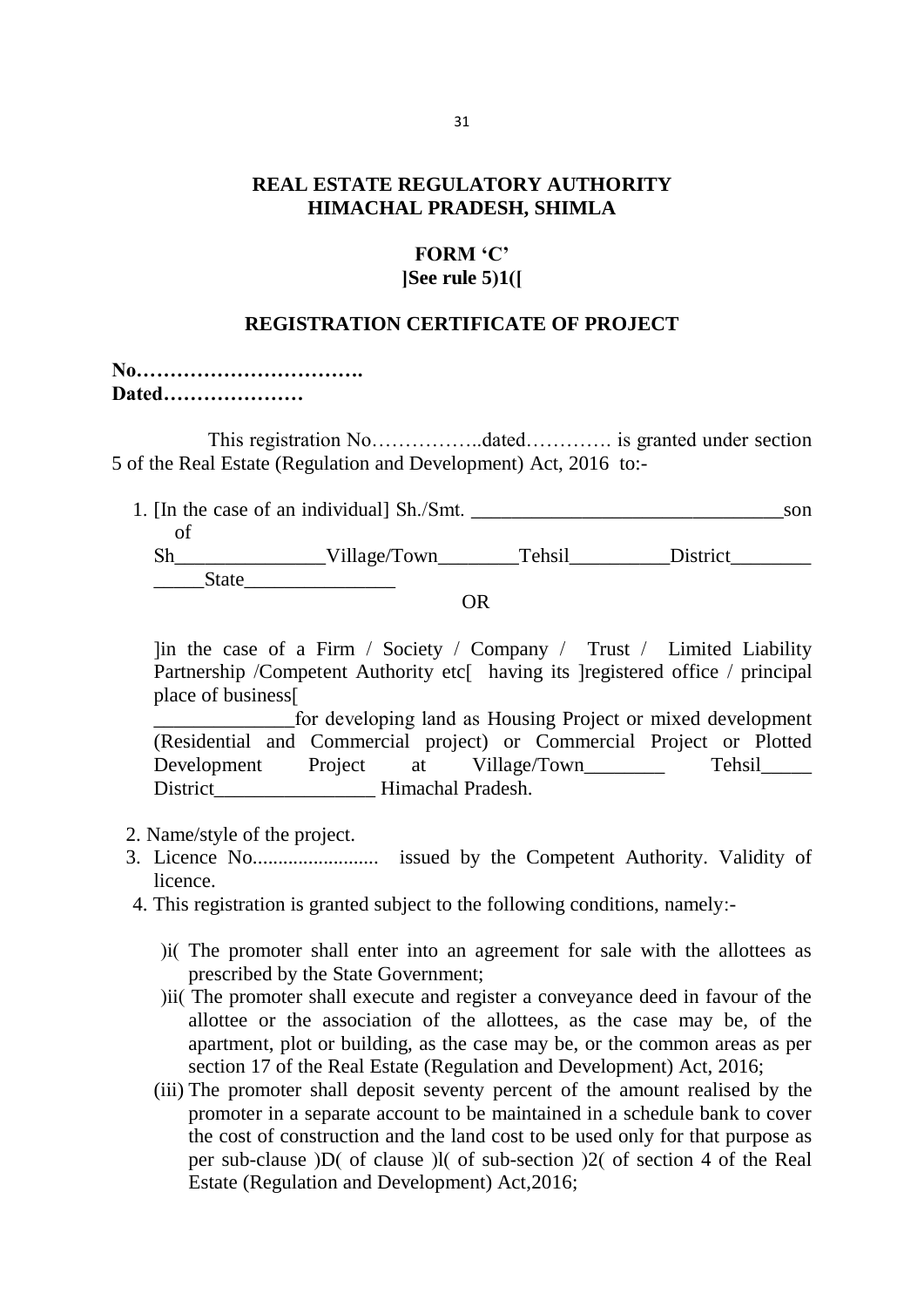- ) $iv$ (The registration shall be valid for a period of  $\_\_\_\_\$  years commencing from and ending with unless extended by the Authority in accordance with the Act and the rules made thereunder;
- $)v($  The promoter shall comply with the provisions of the Act and the rules and regulations made thereunder; and
- )vi(The promoter shall not contravene the provisions of any other law for the time being in force as applicable to the Real Estate (Regulation and Development) Act, 2016.
- 5. If the above mentioned conditions are not fulfilled by the promoter, the Authority may take necessary action against the promoter including revoking the registration granted herein, as per the Act and under the rules and regulations made thereunder.

Signature and seal of the Authorised Officer Real Estate Regulatory Authority

Dated: Place: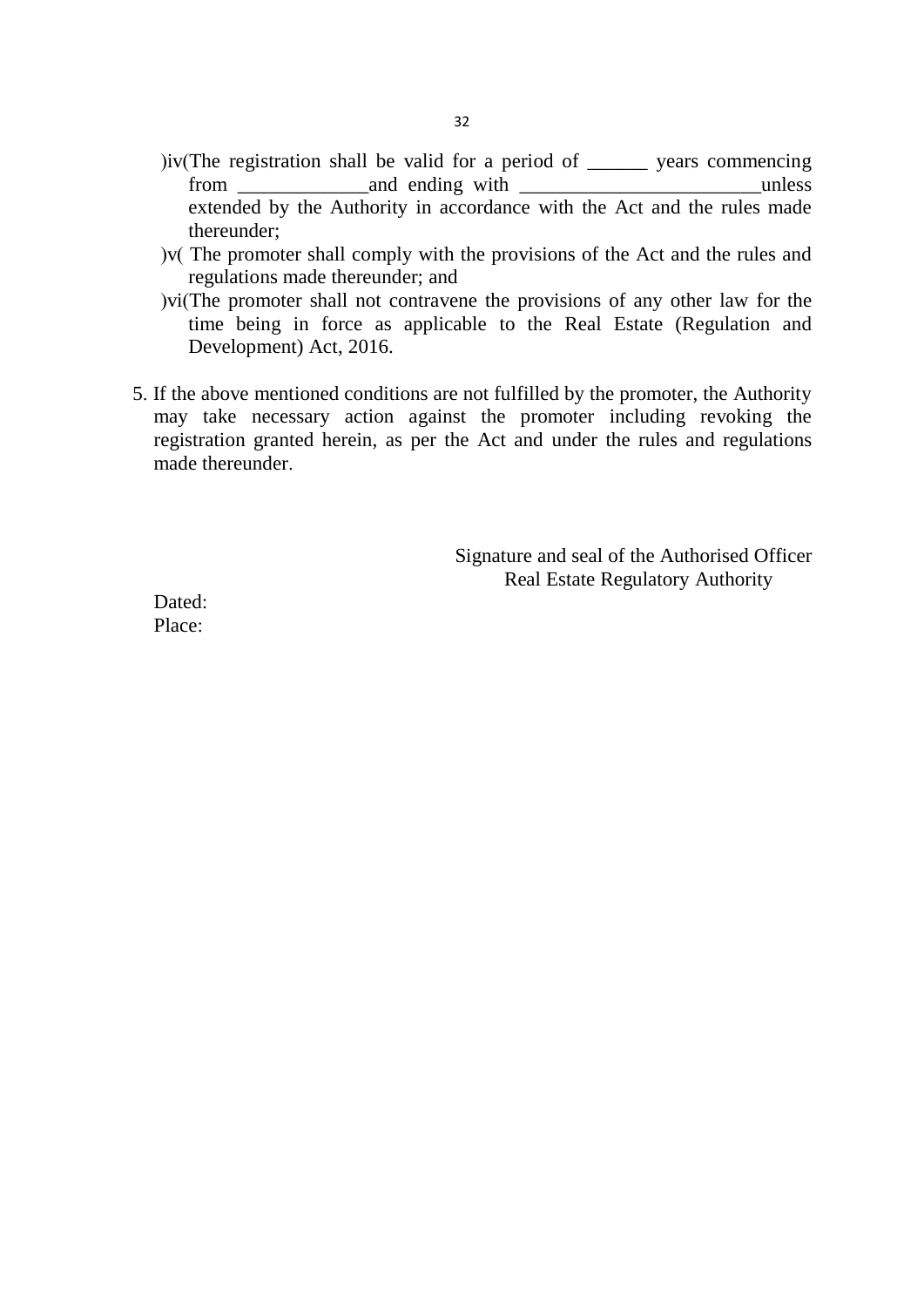# **REAL ESTATE REGULATORY AUTHORITY HIMACHAL PRADESH, SHIMLA**

#### **FORM 'D'**

### **[See rule 5(2), rule 6(3); rule 7]**

# **INTIMATION OF REJECTION OF APPLICATION FOR REGISTRATION OF PROJECT / REJECTION OF APPLICATION FOR EXTENSION OF REGISTRATION OF PROJECT / REVOCATION OF REGISTRATION OF PROJECT**

#### From:

The Real Estate Regulatory Authority

To

 $\frac{1}{2}$  , and the set of the set of the set of the set of the set of the set of the set of the set of the set of the set of the set of the set of the set of the set of the set of the set of the set of the set of the set \_\_\_\_\_\_\_\_\_\_\_\_\_\_\_\_\_\_\_\_\_\_\_

\_\_\_\_\_\_\_\_\_\_\_\_\_\_\_\_\_\_\_\_\_\_\_

\_\_\_\_\_\_\_\_\_\_\_\_\_\_\_\_\_\_\_\_\_\_\_ \_\_\_\_\_\_\_\_\_\_\_\_\_\_\_\_\_\_\_\_\_\_\_

\_\_\_\_\_\_\_\_\_\_\_\_\_\_\_

[Application/Registration] No.: \_\_\_\_\_\_\_\_\_\_\_\_\_\_\_\_\_\_\_\_\_\_\_\_\_\_\_Dated:

 You are hereby informed that your application for registration of your project is rejected.

# OR

 You are hereby informed that your application for extension of the registration of your project is rejected.

OR

 You are hereby informed that the registration granted to your project is hereby revoked.

| $\sim$<br>$+$ $-$<br>ш<br>TV. |  | -<br>. |  |
|-------------------------------|--|--------|--|
|                               |  |        |  |

Place: Dated:

> Signature and seal of the Authorised Officer Real Estate Regulatory Authority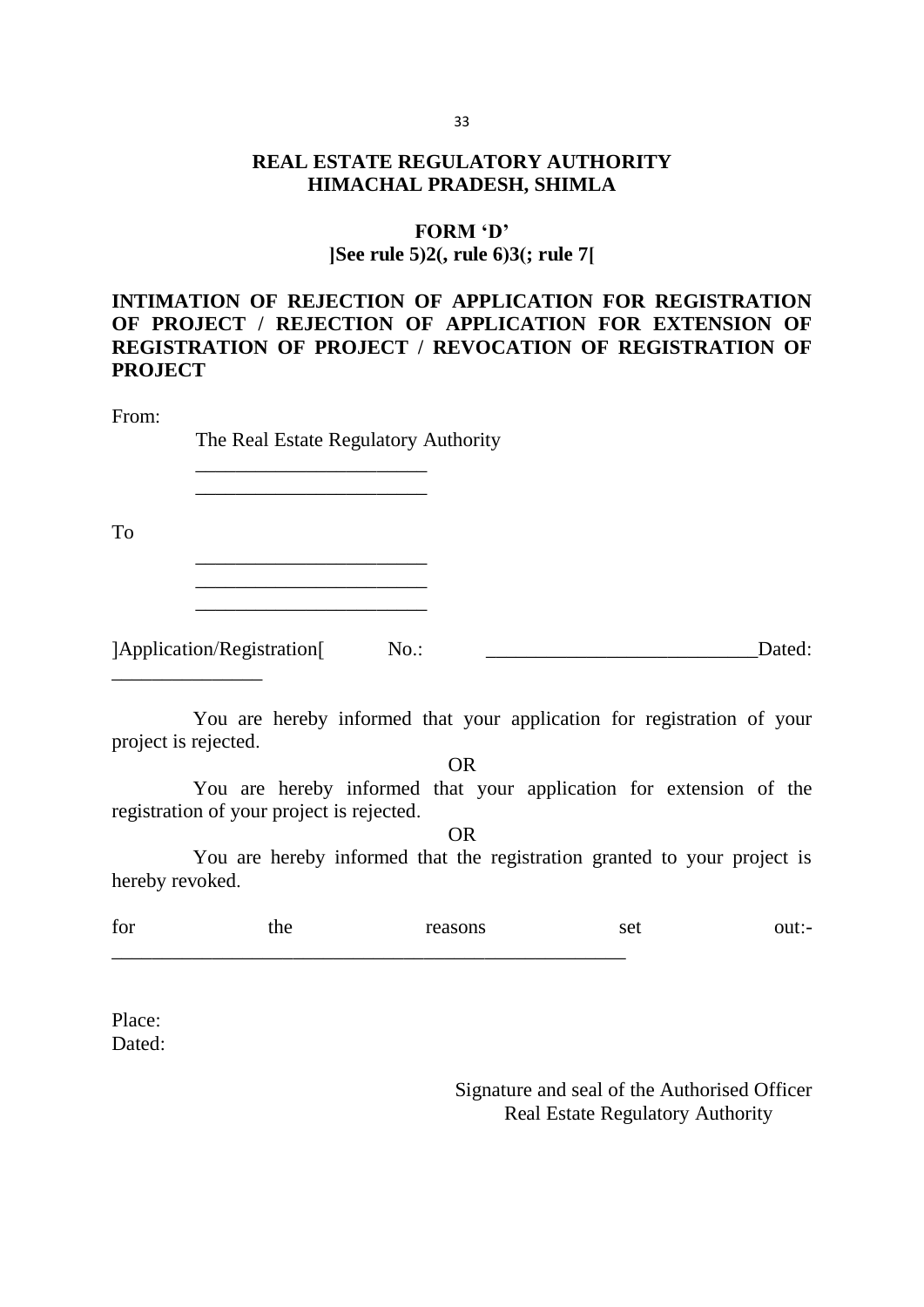### **REAL ESTATE REGULATORY AUTHORITY HIMACHAL PRADESH, SHIMLA FORM 'E' [See rule 6(1)]**

**APPLICATION FOR EXTENSION OF REGISTRATION OF PROJECT** From:

To

The Real Estate Regulatory Authority (Name of Place)

\_\_\_\_\_\_\_\_\_\_\_\_\_\_\_\_\_\_\_\_\_\_\_ \_\_\_\_\_\_\_\_\_\_\_\_\_\_\_\_\_\_\_\_\_\_\_ \_\_\_\_\_\_\_\_\_\_\_\_\_\_\_\_\_\_\_\_\_\_\_

\_\_\_\_\_\_\_\_\_\_\_\_\_\_\_\_\_\_\_\_\_\_\_ \_\_\_\_\_\_\_\_\_\_\_\_\_\_\_\_\_\_\_\_\_\_\_

Sir,

 $\overline{\phantom{a}}$ 

 $\overline{\phantom{a}}$ 

[I/We] hereby apply for extension of registration of the following project:

registered with the Authority vide project registration certificate bearing No. which expires on Theorem 2.

\_\_\_\_\_\_\_\_\_\_\_\_\_\_\_\_\_\_\_\_\_\_\_\_\_\_\_\_\_\_\_\_\_\_\_\_\_\_\_\_\_\_\_\_\_\_\_\_\_\_\_\_\_\_\_\_\_\_\_\_\_\_\_\_\_\_\_\_\_

\_\_\_\_\_\_\_\_\_\_\_\_\_\_\_\_\_\_\_\_\_\_\_\_\_\_\_\_\_\_\_\_\_\_\_\_\_\_\_\_\_\_\_\_\_\_\_\_\_\_\_\_\_\_\_\_\_\_\_\_\_\_\_\_\_\_\_\_\_

As required *II/We* submit the following documents and information, namely:-

- $(i)$  A demand Draft No..  $\frac{1}{i}$  favour of dated  $\frac{1}{i}$  for rupees drawn on  $\frac{1}{\sqrt{1-\frac{1}{\sqrt{1-\frac{1}{\sqrt{1-\frac{1}{\sqrt{1-\frac{1}{\sqrt{1-\frac{1}{\sqrt{1-\frac{1}{\sqrt{1-\frac{1}{\sqrt{1-\frac{1}{\sqrt{1-\frac{1}{\sqrt{1-\frac{1}{\sqrt{1-\frac{1}{\sqrt{1-\frac{1}{\sqrt{1-\frac{1}{\sqrt{1-\frac{1}{\sqrt{1-\frac{1}{\sqrt{1-\frac{1}{\sqrt{1-\frac{1}{\sqrt{1-\frac{1}{\sqrt{1-\frac{1}{\sqrt{1-\frac{1}{\sqrt{1-\frac{1}{\sqrt{1-\frac{1}{\sqrt{1-\frac{1}{\sqrt{1-\frac{1$ \_\_\_\_\_\_\_\_\_\_\_\_\_\_\_\_\_\_\_\_\_\_\_ bank as extension fee as provided under sub rule  $(2)$  of rule 6 or through online payment as the case may be **EXECUTE:** (give details of online payment such as date paid, transaction no. etc.(;
- )ii( Authenticated Plan of the project showing the stage of development works undertaken till date;
- ) iii) Explanatory note regarding the state of development works in the project and reason for not completing the development works in the project within the period declared in the declaration submitted in **Form 'B'** at the time of making application for the registration of the project  $\mathcal{L}$  and  $\mathcal{L}$  and  $\mathcal{L}$  and  $\mathcal{L}$
- )iv( Authenticated copy of the [permission/approval] from the competent authority which is valid for a period which is longer than the proposed term of extension of the registration sought from the Authority;

 $\gamma$  The authenticated copy of the project registration certificate; and

(vi) Next of Vi) Next information as may be specified by regulations.

Yours faithfully, Signature and seal of the applicant) $s($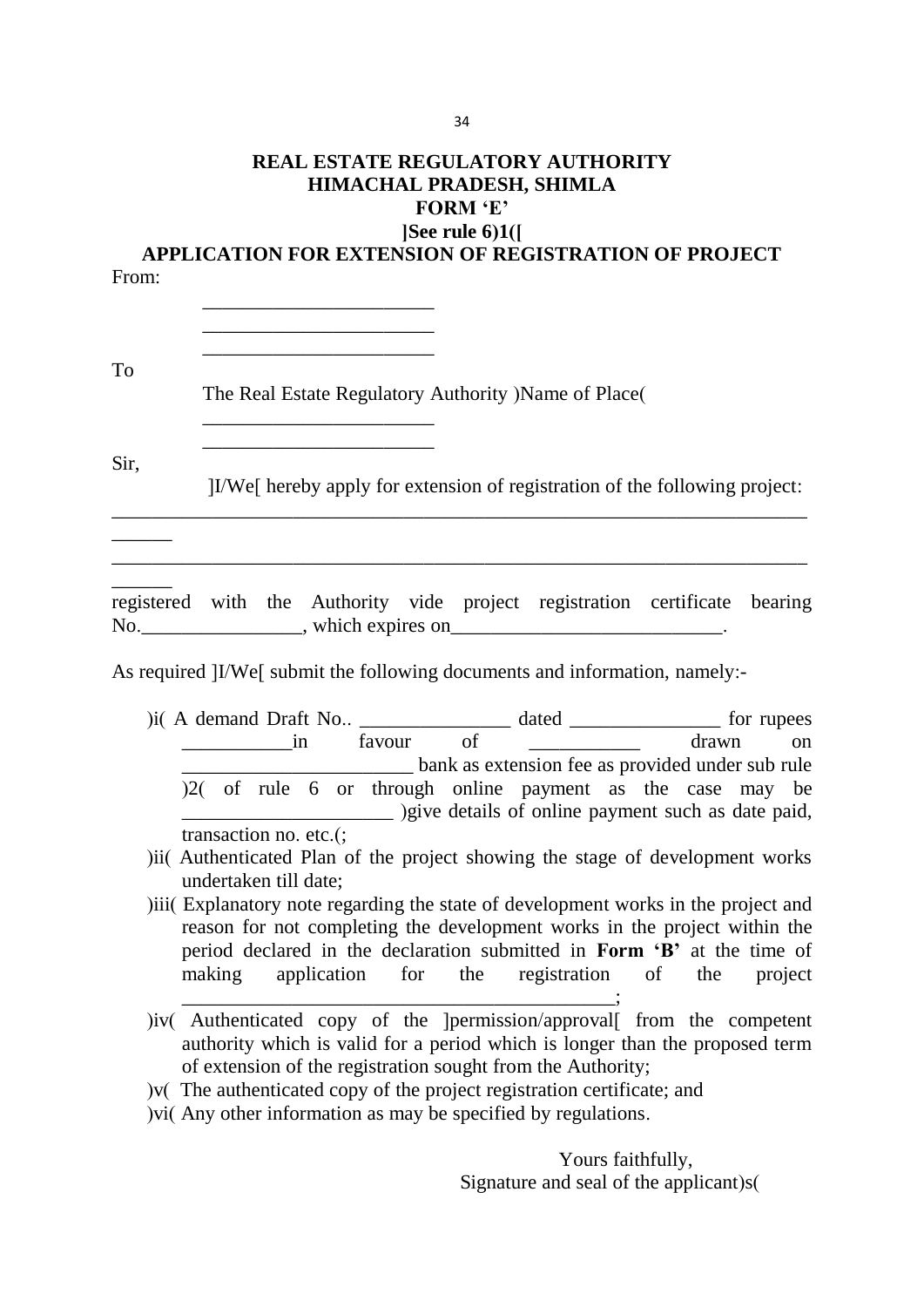Place : Dated :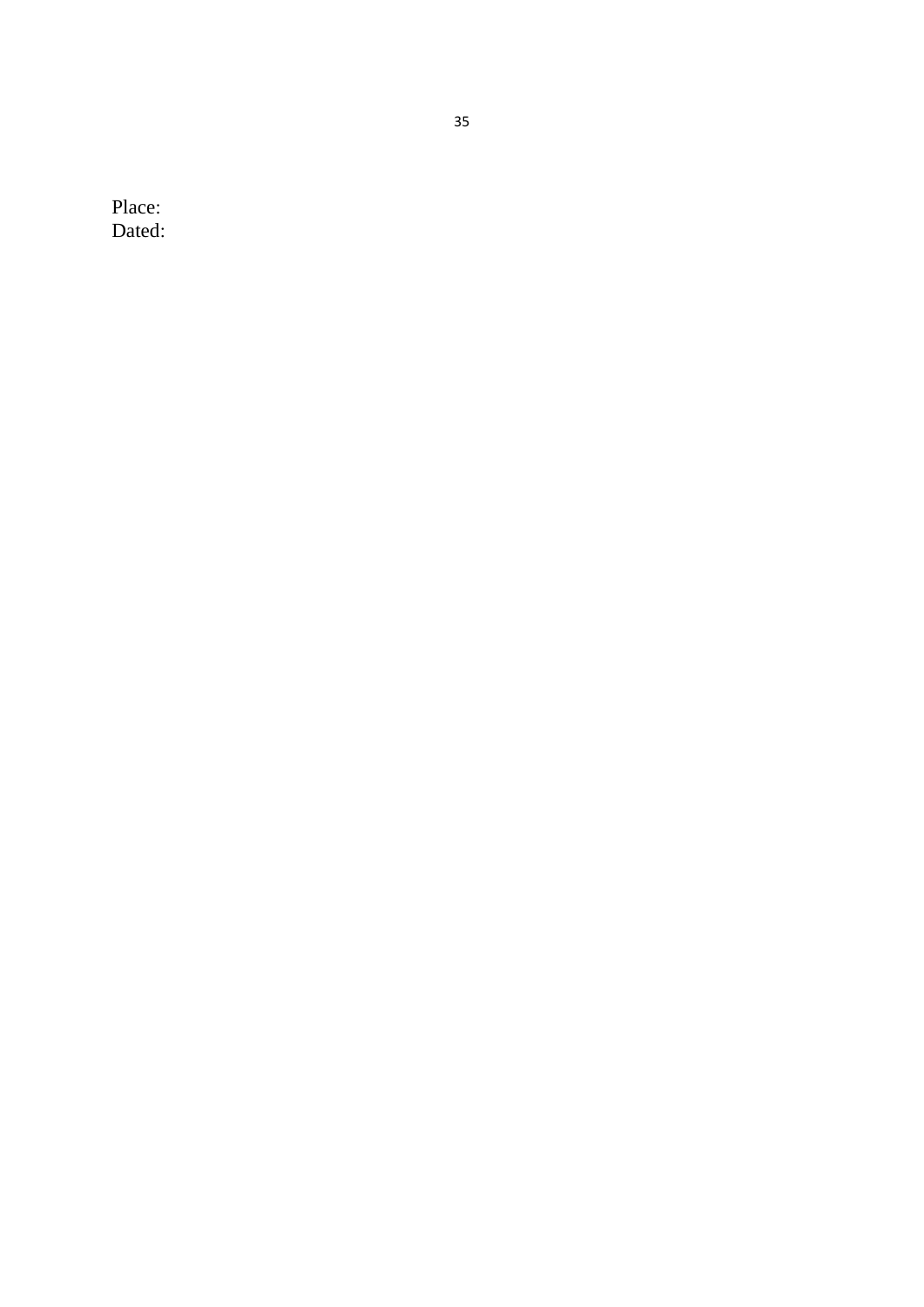# **REAL ESTATE REGULATORY AUTHORITY HIMACHAL PRADESH, SHIMLA**

### **FORM 'F' [See rule 6(3)]**

#### **CERTIFICATE FOR EXTENSION OF REGISTRATION OF PROJECT**

 1. This extension of registration is granted under section 6, to the following project:

\_\_\_\_\_\_\_\_\_\_\_\_\_\_\_\_\_\_\_\_\_\_\_\_\_\_\_\_\_\_\_\_\_\_\_\_\_\_\_\_\_\_\_\_\_\_\_\_\_\_\_\_\_\_\_\_\_\_\_\_\_\_\_ \_\_\_\_\_\_\_\_\_\_\_\_\_\_\_\_\_\_\_\_\_\_\_\_\_\_\_\_\_\_\_\_\_\_\_\_\_\_\_\_\_\_\_\_\_\_\_\_\_\_\_\_\_\_\_\_\_\_\_\_\_\_\_

\_\_\_\_\_\_\_\_\_\_\_, registered with the Authority vide project registration certificate bearing No.\_\_\_\_\_\_\_\_\_\_\_\_\_\_\_\_\_\_\_ of:- [In the case of an individual] Sh./Smt. \_\_\_\_\_\_\_\_\_\_\_\_\_\_\_\_\_\_\_\_\_\_\_\_\_\_\_\_\_\_\_son of

Sh Village/Town Tehsil District State

OR

 $\lim$  the case of a Firm / Society / Company / Trust / Limited Liability Partnership /Competent Authority etc<br/>[ having its ]registered office / principal place of business]

\_\_\_\_\_\_\_\_\_\_\_\_\_\_for developing land as Housing Project or mixed development (Residential and Commercial project) or Commercial Project or Plotted Development Project at Village/Town Tehsil District himachal Pradesh.

- 2. This extension of registration is granted subject to the following conditions, namely:-
	- (i) The promoter shall execute and register a conveyance deed in favour of the allottee or the association of the allottees, as the case may be, of the apartment, plot or building, as the case may be, or the common areas as per section 17;
	- (ii) The promoter shall deposit seventy percent of the amounts realised by the promoter in a separate account to be maintained in a schedule bank to cover the cost of construction and the land cost to be used only for that purpose as per sub-clause  $\overline{D}$  of clause  $\overline{D}$  of sub-section  $\overline{2}$  of section 4;
	- (iii) The registration shall be extended by a period of  $\qquad$  ldays / weeks / months<sup>[</sup> and shall be valid until intervalsed intervalsed intervalsed intervalsed intervalsed in the set of  $\frac{1}{2}$
	- )iv( The promoter shall comply with the provisions of the Act and the rules and regulations made thereunder;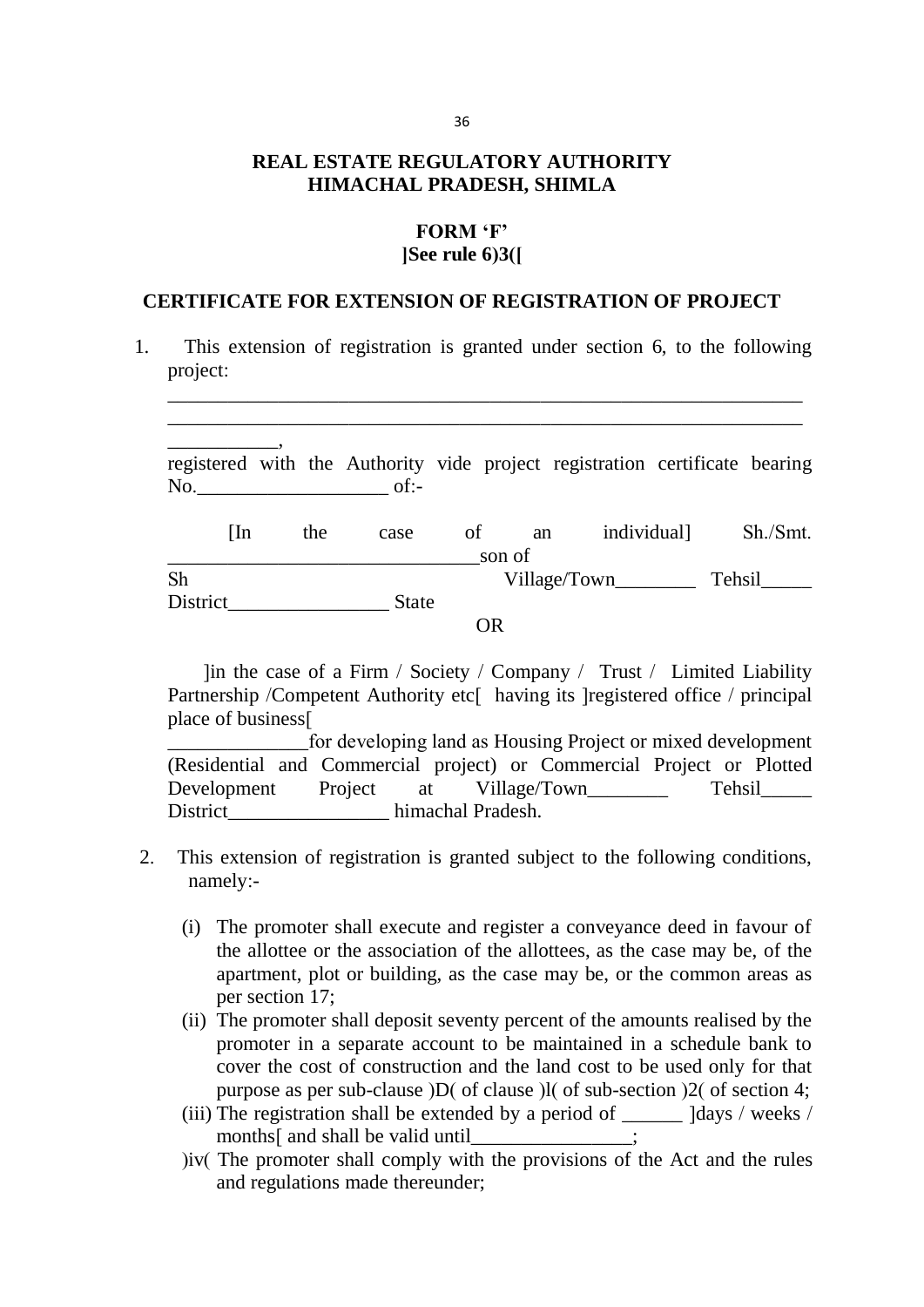- (iv) The promoter shall not contravene the provisions of any other law for the time being in force as applicable to the project; and
- (v) If the above mentioned conditions are not fulfilled by the promoter, the Authority may take necessary action against the promoter including revoking the registration granted herein, as per the Act and the rules and regulations made thereunder.

Signature and seal of the Authorised Officer Real Estate Regulatory Authority

Dated: Place: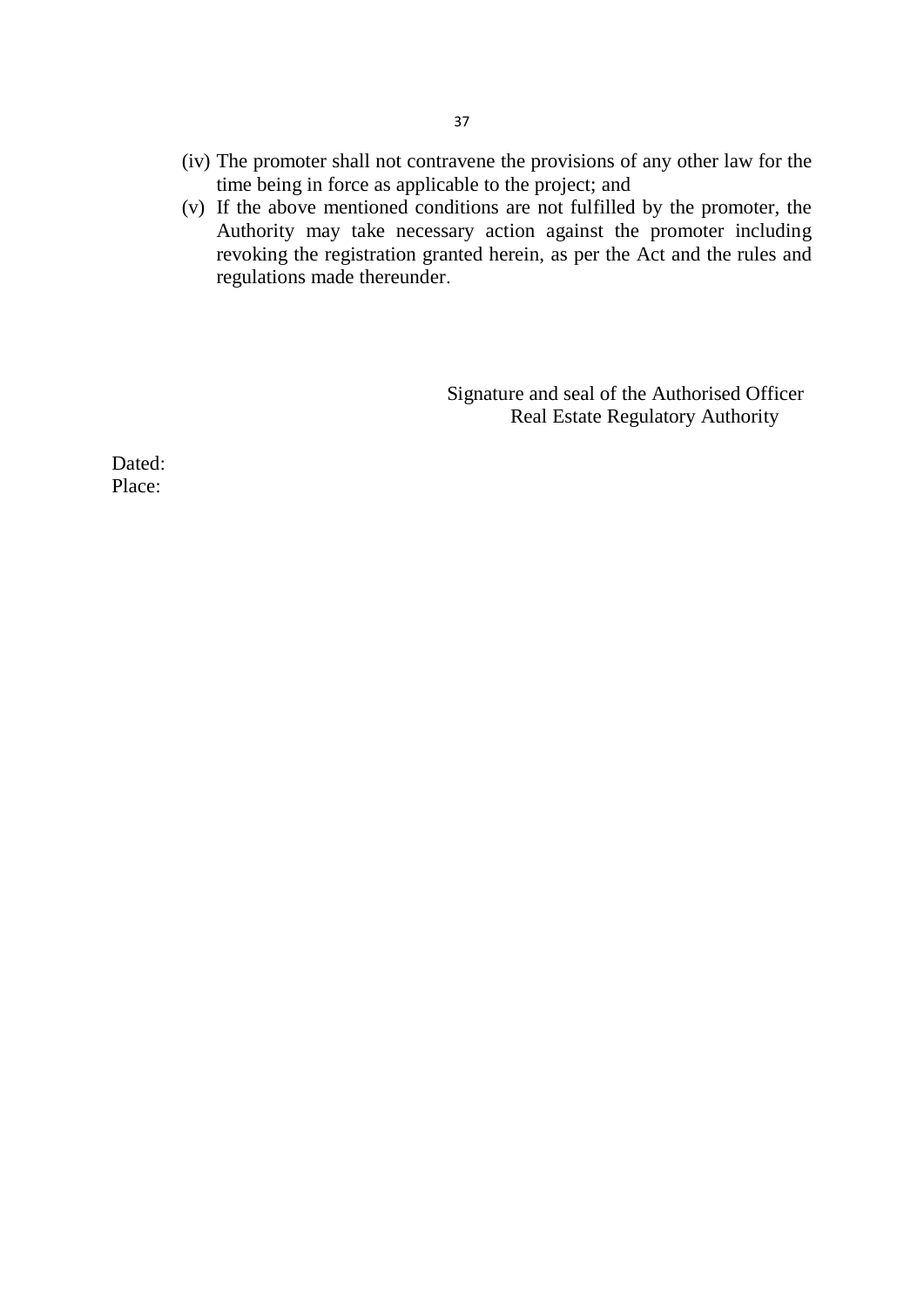### **REAL ESTATE REGULATORY AUTHORITY HIMACHAL PRADESH, SHIMLA**

#### **FORM 'G' [See rule 8(1)]**

#### **APPLICATION FOR REGISTRATION OF REAL ESTATE AGENT**

To

The Real Estate Regulatory Authority Town and Country Department Himachal Pradesh, Shimla

Affix latest stamp size photograph

I/We apply for the grant of registration as a real estate agent under sub section (2) of Section 9 of the Real Estate (Regulation and Development) Act, 2016 to facilitate the sale or purchase of any plot, apartment or building, as the case may be, in real estate projects registered in the Himachal Pradesh. In terms of the Act and the rules and regulations made thereunder,

1. The requisite particulars are as under:-

) i( Status of the applicant - [Individual / Association of People / Company / Partnership Firm /Proprietorship Firm / Societies / Competent Authority etc.[;

) ii( In case of individual /Joint Family

)a(Name )b(Father's Name) )d( Permanent Address )e( Contact Details:-

- Phone number
- E-mail
- Fax Number
- PAN No. of the Individual/Head of Joint Family
- Address proof of the Place of business:-
- ) If In case of  $I$ firm / societies / trust / company / limited liability partnership / competent authority etc.] -
	- Name and type of Enterprise
	- Registered Address
	- Name of Authorized Signatory
	- Address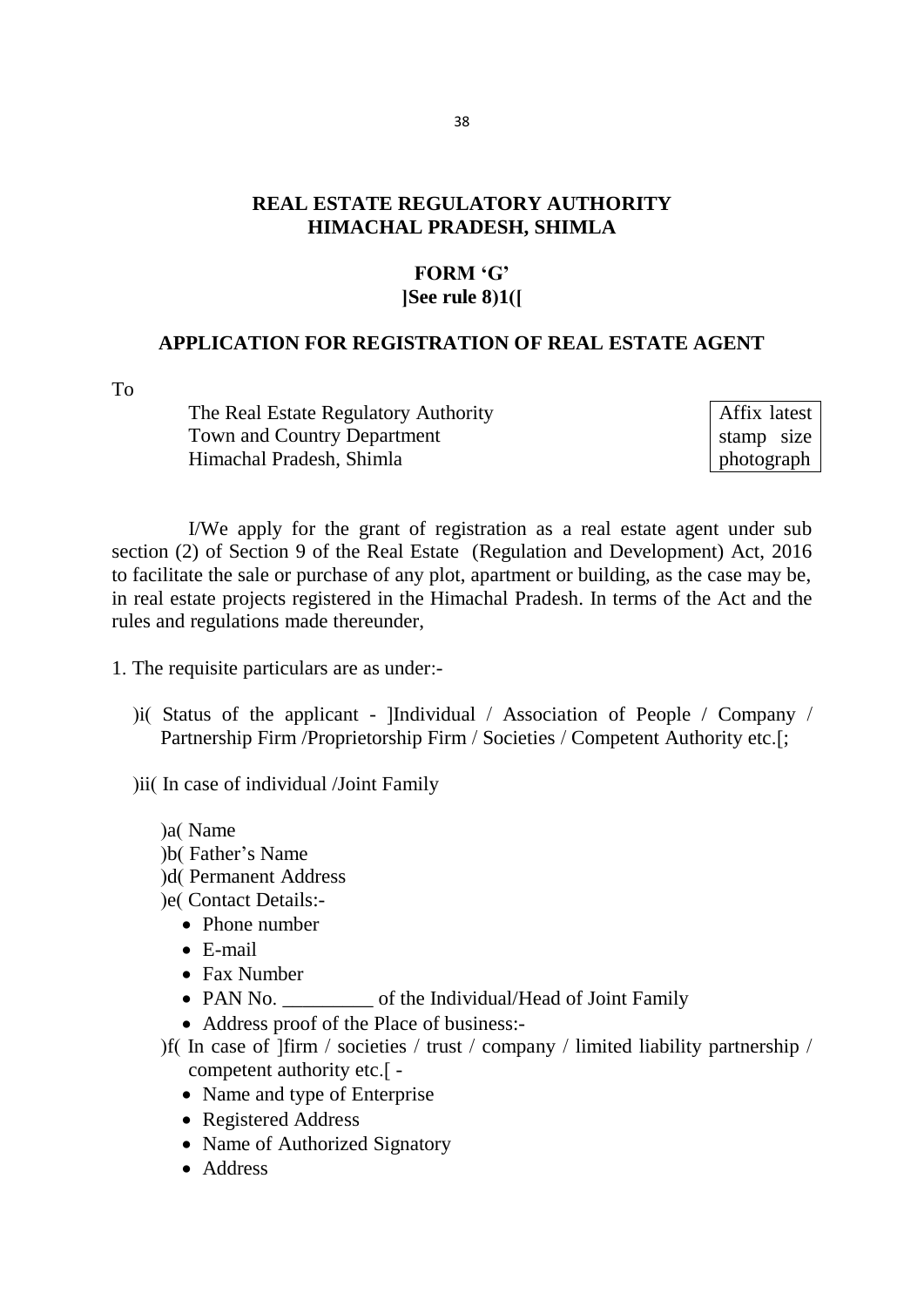- Copy of Resolution Regarding Authorization
- Copy of registration certificate as  $\lim /$  societies  $/$  trust  $/$  company  $/$ limited liability partnership /competent authority etc.<sup>[</sup> including the Bye Laws, Memorandum Of Association, Article Of Associations etc. as the case may be.
- Contact Details (Phone number, e-mail, Fax Number etc.)
- Address proof of the Place of business

 $(iii)$  PAN No.  $\_\_\_\_\_\_\_\_\_\_\_\_$  of the promoter or as the case may be;

- 2. The requisite particulars are as under:-
	- ) i(Status of the applicant, whether [individual  $/$  company  $/$  proprietorship firm  $/$ societies / partnership firm /limited liability partnership etc.[;
	- )ii( In case of individual  $-$ 
		- (a) Name of IIndividual / Proprietorship firm
		- (b) Father's Name
		- (c) Occupation
		- d( Address
		- ) e( Contact Details ) Phone number, e-mail, Fax Number etc.
		- (f) Name, photograph, contact details and address of the proprietor

#### OR

In case of  $\lim$  / societies / company etc. [-

- )a(Name
- )b(Address
- ) c( Copy of registration certificate as  $|f\|$  / societies / company etc.
- ) d(Major activities
- ) e( Contact Details ) Phone number, e-mail, Fax Number etc.
- (f) Name, photograph, contact details and address of [partners / directors etc.]
- (iii) Particulars of registration as [proprietorship, societies, partnership, company etc.] including the bye-laws, memorandum of association, articles of association etc. as the case may be;
- (iv) Authenticated copy of the address proof or the place of business;
- (v) Details of registration in any other State or Union Territory;
- (vi) Any other information as specified by regulations.
- 3. [I/We] enclose the following documents along with, namely:-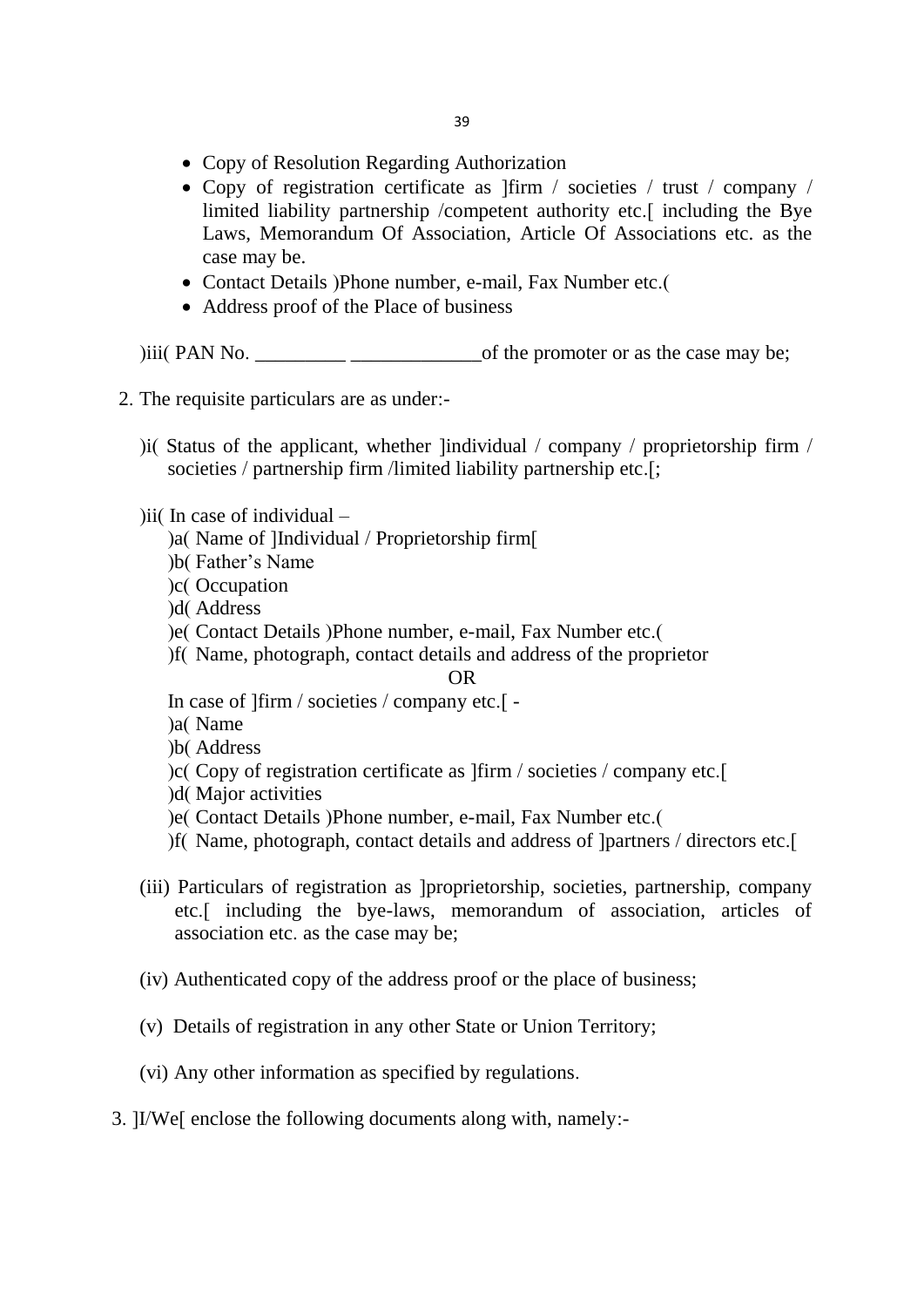- $(i)$  Demand Draft  $\ell$ . \_\_\_\_\_\_\_\_\_\_\_\_\_\_\_,in favour of \_\_\_\_\_\_\_\_\_\_\_, drawn on \_\_\_\_\_\_\_\_\_\_\_\_\_\_\_\_\_\_\_\_\_\_\_ bank as registration fee as per sub-rule) $2($  of rule 8 or through online payment as the case may be \_\_\_\_\_\_\_\_\_\_\_\_\_\_\_\_\_\_\_\_\_\_ )give details of online payment such as date paid, transaction no. etc.(;
- (ii) Authenticated copy of the PAN card of the real estate agent; and
- ) iii) Authenticated copy of the registration as a real estate agent in any other State or Union Territory, if applicable.
- 4. [I/We] solemnly affirm and declare that the particulars given in herein are correct to [my /our] knowledge and belief and nothing material has been concealed by [me/us] there from.

Yours faithfully,

Signature and seal of the applicant) $s($ 

Dated: Place: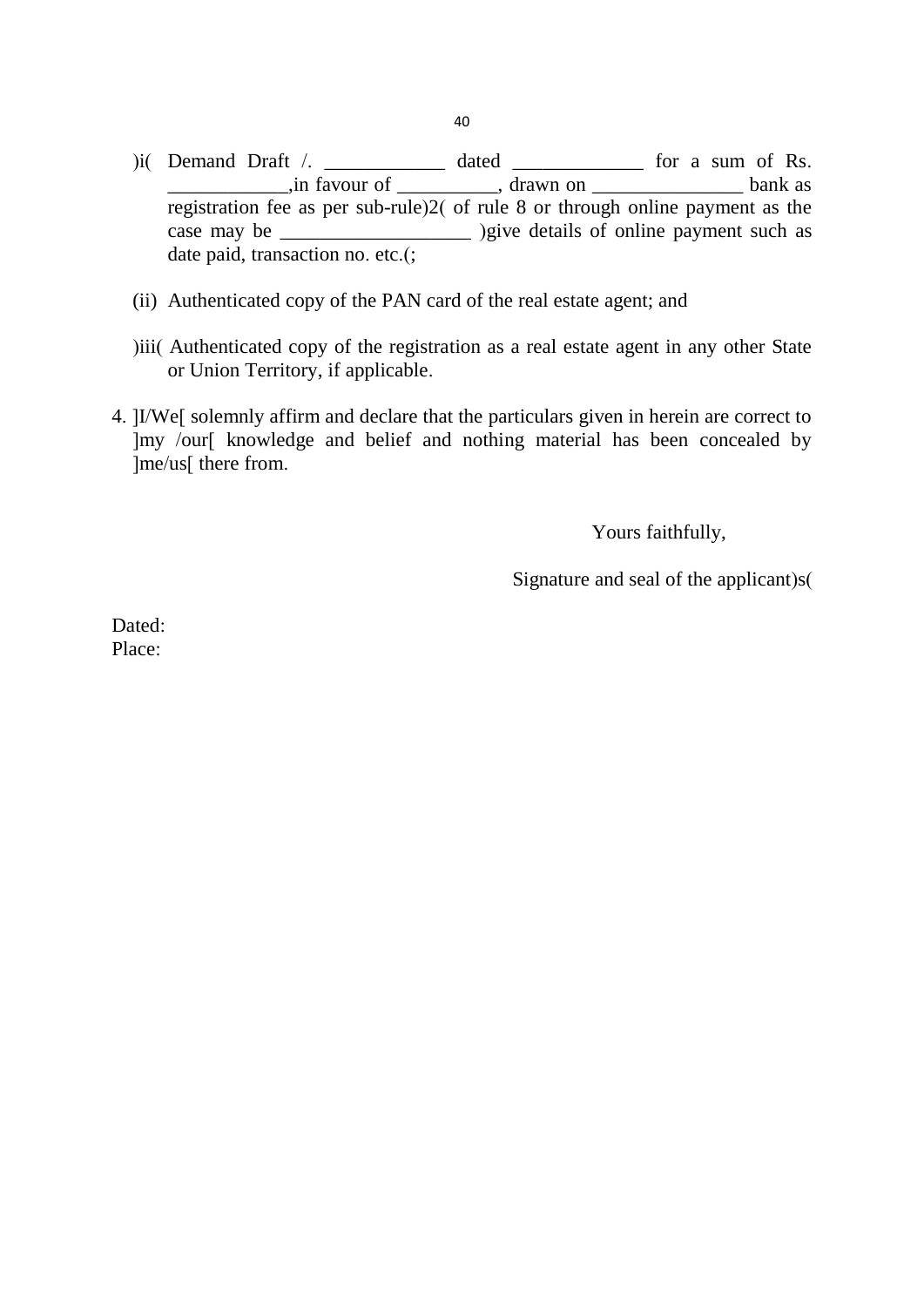### **REAL ESTATE REGULATORY AUTHORITY HIMACHAL PRADESH, SHIMLA**

## **FORM 'H' [See rule 9(2)]**

#### **REGISTRATION CERTIFICATE OF REAL ESTATE AGENT**

1. This registration is granted under section 9 with registration certificate bearing No.  $\frac{1}{\sqrt{1-\frac{1}{c^2}}}$  to -

| lin        | the          | case | ΟÌ  | an     | individual] | Sh./Smt. |
|------------|--------------|------|-----|--------|-------------|----------|
|            |              |      | son |        |             |          |
| ofSh./Smt. |              |      |     | Tehsil |             | District |
|            | <b>State</b> |      |     |        |             |          |
|            |              |      | OR  |        |             |          |

 $\lim$  the case of a firm / society / company etc.  $\lim$   $\lim$  / society / company etc.<sup>[</sup>\_\_\_\_\_\_\_\_\_\_\_\_\_\_\_\_\_\_\_\_\_ having its [registered office / principal place of business] at \_\_\_\_\_\_\_\_\_\_\_\_\_\_.to act as a real estate agent to facilitate the sale or purchase of any plot, apartment or building, as the case may be, in real estate projects registered in the Himachal Pradesh in terms of the Act and the rules and regulations made thereunder.

- 2. This registration is granted subject to the following conditions, namely:-
	- (i) The real estate agent shall not facilitate the sale or purchase of any plot, apartment or building, as the case may be, in a real estate project or part of it, being sold by the promoter which is required but not registered with the Authority;
	- )ii( The real estate agent shall maintain and preserve such books of account, records and documents as provided under rule 12;
	- (iii) The real estate agent shall not involve himself in any unfair trade practices as specified under clause (c) of section 10 of the Real Estate Act (Regulation and Development) Act,2016;
	- (iv) The real estate agent shall facilitate the possession of all information and documents, as the allottee is entitled to, at the time of booking of any plot, apartment or building, as the case may be;
	- (v) The real estate agent shall provide assistance to enable the allottee and promoter to exercise their respective rights and fulfil their respective obligations at the time of booking and sale of any plot, apartment or building as the case may be;
	- ) vi( The real estate agent shall comply with the provisions of the Act and the rules and regulations made thereunder;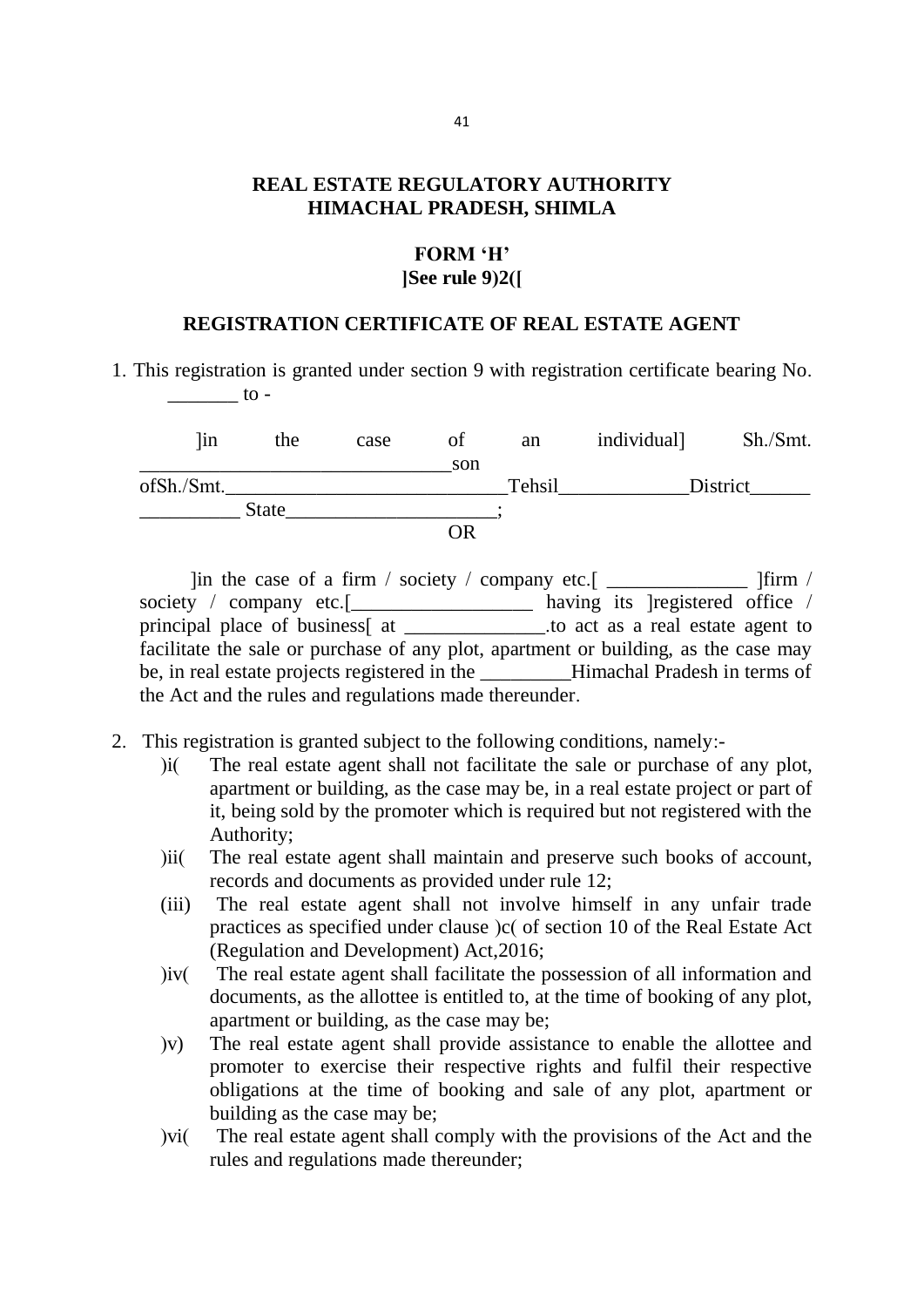- (vii) The real estate agent shall not contravene the provisions of any other law for the time being in force as applicable to him;
- (viii) The real estate agent shall discharge such other functions as may be specified by the Authority by regulations.
- 3. The registration is valid for a period of five years commencing from and ending with and the state of the state of the state of the state of the state of the state of the state of the state of the state of the state of the state of the state of the state of the state of the state of the sta the Authority in accordance with the provisions of the Act or the rules and regulations made thereunder.
- 4. If the above mentioned conditions are not fulfilled by the real estate agent, the Authority may take necessary action against the real estate agent including revoking the registration granted herein, as per the Act and the rules and regulations made thereunder

 Signature and seal of the Authorised Officer Real Estate Regulatory Authority

Dated: Place

: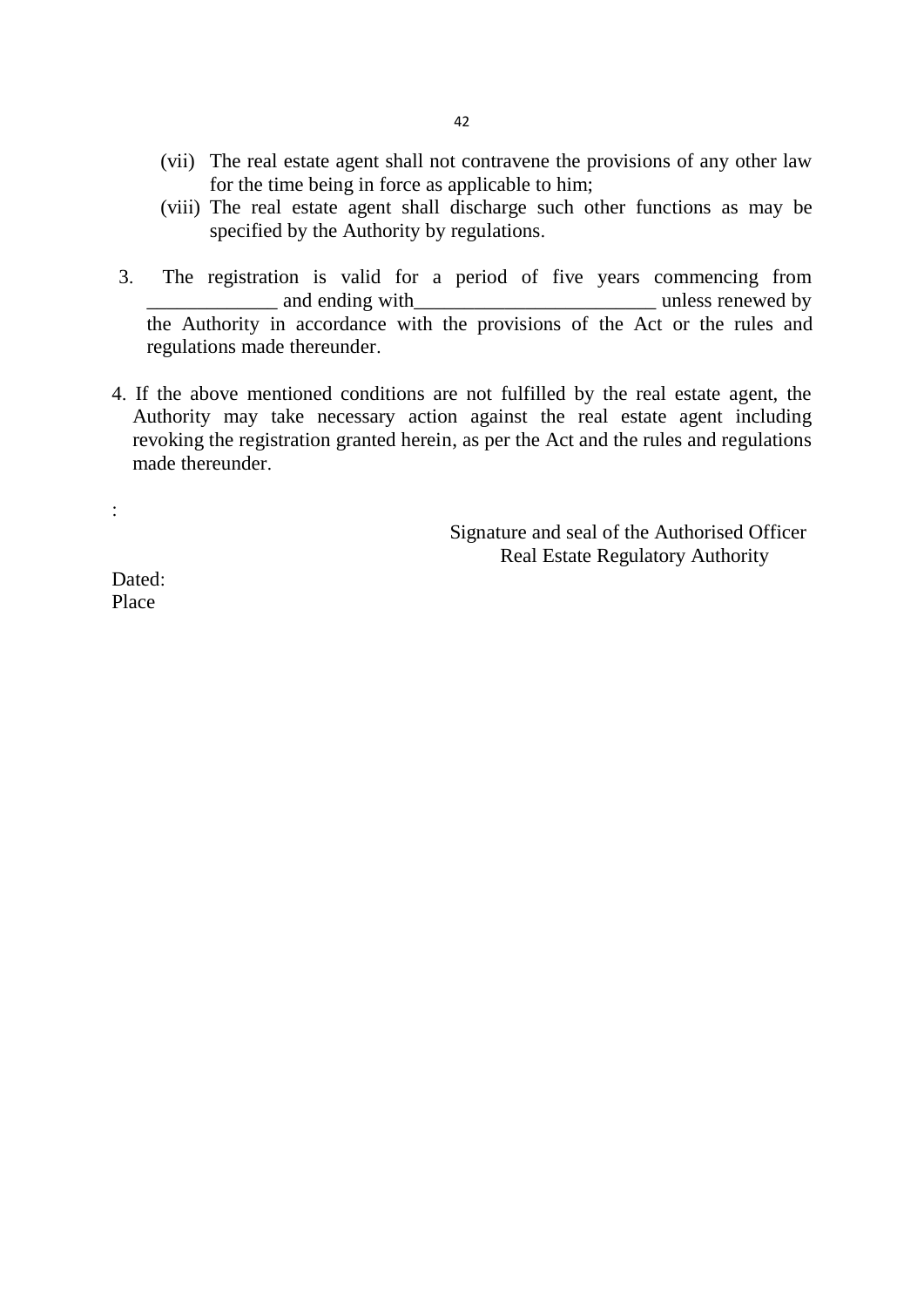## **REAL ESTATE REGULATORY AUTHORITY HIMACHAL PRADESH, SHIMLA**

## **FORM 'I' [See rule 9(3), 10(4), 11]**

## **INTIMATION OF REJECTION OF APPLICATION FOR REGISTRATION OF REAL ESTATE AGENT / REJECTION OFAPPLICATION FOR RENEWAL OF REGISTRATION OF REAL ESTATE AGENT / REVOCATION OF REGISTRATION OF REAL ESTATE AGENT**

#### From:

The Real Estate Regulatory Authority (Name of Place)

To

[Application / Registration] No.: \_\_\_\_\_\_\_\_\_\_\_\_\_\_\_\_\_\_\_\_\_\_\_

\_\_\_\_\_\_\_\_\_\_\_\_\_\_\_\_\_\_\_\_\_\_\_  $\_$ 

\_\_\_\_\_\_\_\_\_\_\_\_\_\_\_\_\_\_\_\_\_\_  $\frac{1}{2}$  ,  $\frac{1}{2}$  ,  $\frac{1}{2}$  ,  $\frac{1}{2}$  ,  $\frac{1}{2}$  ,  $\frac{1}{2}$  ,  $\frac{1}{2}$  ,  $\frac{1}{2}$  ,  $\frac{1}{2}$  ,  $\frac{1}{2}$  ,  $\frac{1}{2}$  ,  $\frac{1}{2}$  ,  $\frac{1}{2}$  ,  $\frac{1}{2}$  ,  $\frac{1}{2}$  ,  $\frac{1}{2}$  ,  $\frac{1}{2}$  ,  $\frac{1}{2}$  ,  $\frac{1$ \_\_\_\_\_\_\_\_\_\_\_\_\_\_\_\_\_\_\_\_\_\_\_

Dated:

You are hereby informed that your application for registration as real estate agent is rejected.

OR

You are hereby informed that your application for the renewal of the registration as real estate agent is rejected.

OR

You are hereby informed that the registration granted to you as real estate agent is hereby revoked for the reasons set out:-\_\_\_\_\_\_\_\_\_\_\_\_\_\_\_\_\_\_\_\_\_\_\_\_\_\_\_\_

> Signature and seal of the Authorised Officer Real Estate Regulatory Authority

Place: Dated: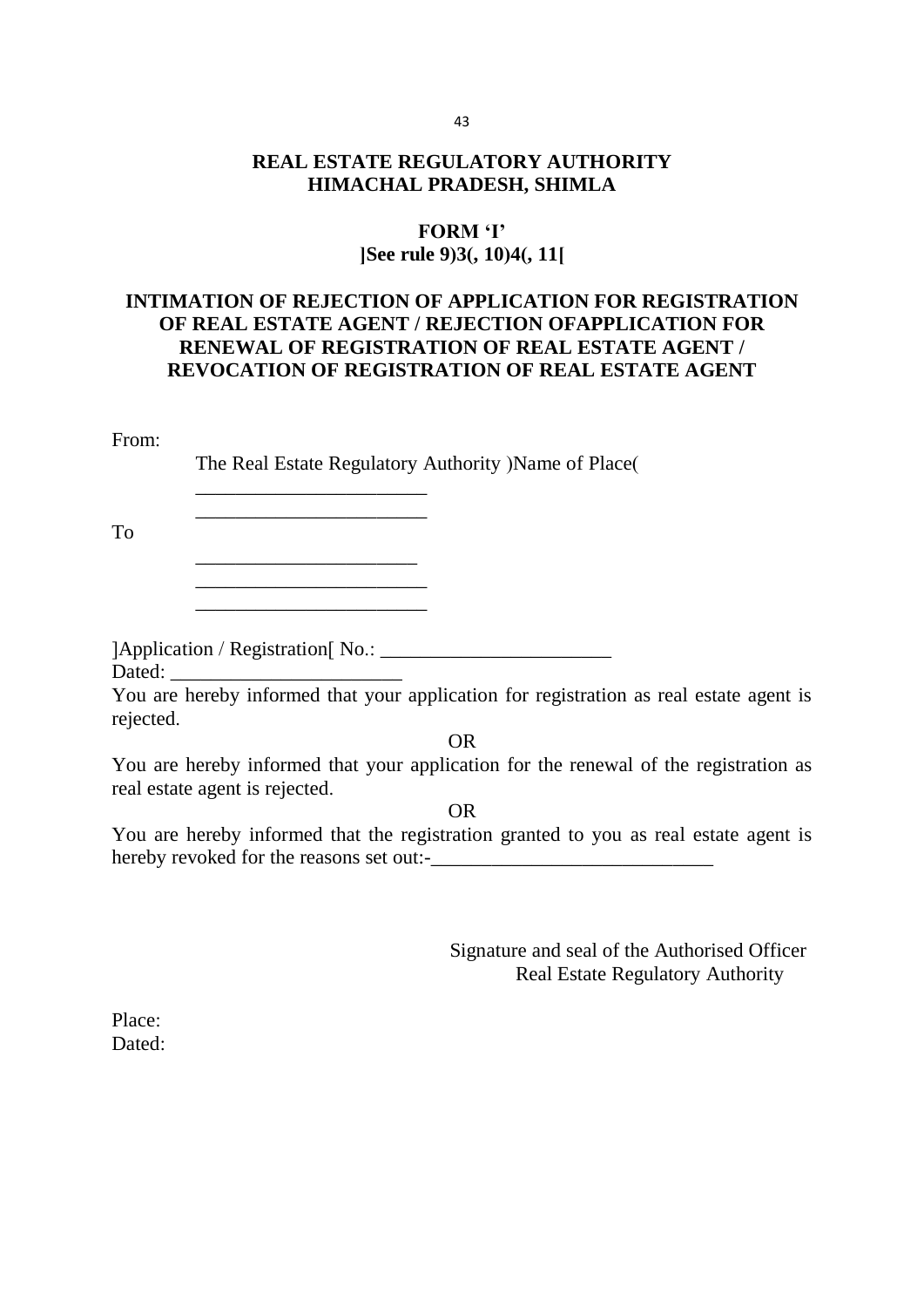# **REAL ESTATE REGULATORY AUTHORITY HIMACHAL PRADESH, SHIMLA**

## **FORM 'J' [See rule 10(1)]**

# **APPLICATION FOR RENEWAL OF REGISTRATION OF REAL ESTATE AGENT**

| From: |                                                                                                                                                                                                                                                                                                                                                                       |
|-------|-----------------------------------------------------------------------------------------------------------------------------------------------------------------------------------------------------------------------------------------------------------------------------------------------------------------------------------------------------------------------|
|       |                                                                                                                                                                                                                                                                                                                                                                       |
| To    |                                                                                                                                                                                                                                                                                                                                                                       |
|       | The Real Estate Regulatory Authority ) Name of Place (                                                                                                                                                                                                                                                                                                                |
| Sir,  | <u> 1980 - John Harry Harry Harry Harry Harry Harry Harry Harry Harry Harry Harry Harry Harry Harry Harry Harry Harry Harry Harry Harry Harry Harry Harry Harry Harry Harry Harry Harry Harry Harry Harry Harry Harry Harry Harr</u><br>the control of the control of the control of the control of the control of                                                    |
|       | IVWe [apply for renewal my/our registration as a real estate agent under<br>registration certificate bearing No. Mo. Moreover, which expires                                                                                                                                                                                                                          |
|       | 1. As required ]I/We[ submit the following documents and information, namely:-<br>)i( A demand draft no. ________________ dated ______________ for<br>rupees________________ in favour of __________________drawn<br>rule 10 or through online payment as the case may be ______________ )give<br>details of online payment such as date paid, transaction no. etc.(; |
| (ii)  | The authenticated copy of the registration certificate; and                                                                                                                                                                                                                                                                                                           |
|       | (iii) Status of the applicant, whether lindividual / company / proprietorship firm /<br>societies / partnership firm / limited liability partnership etc.[;                                                                                                                                                                                                           |
| jiv(  | In case of individual $-$<br>)a( Name of ]Individual / Proprietorship Firm[<br>)b(Father's Name)<br>)c(Occupation<br>)d(Address                                                                                                                                                                                                                                       |
|       | ) e( Contact Details ) Phone number, e-mail, Fax Number etc.<br>)f(Name, photograph, contact details and address of the proprietor<br><b>OR</b>                                                                                                                                                                                                                       |
|       | In case of ] firm / societies / company etc.[ -<br>)a( Name of Enterprise                                                                                                                                                                                                                                                                                             |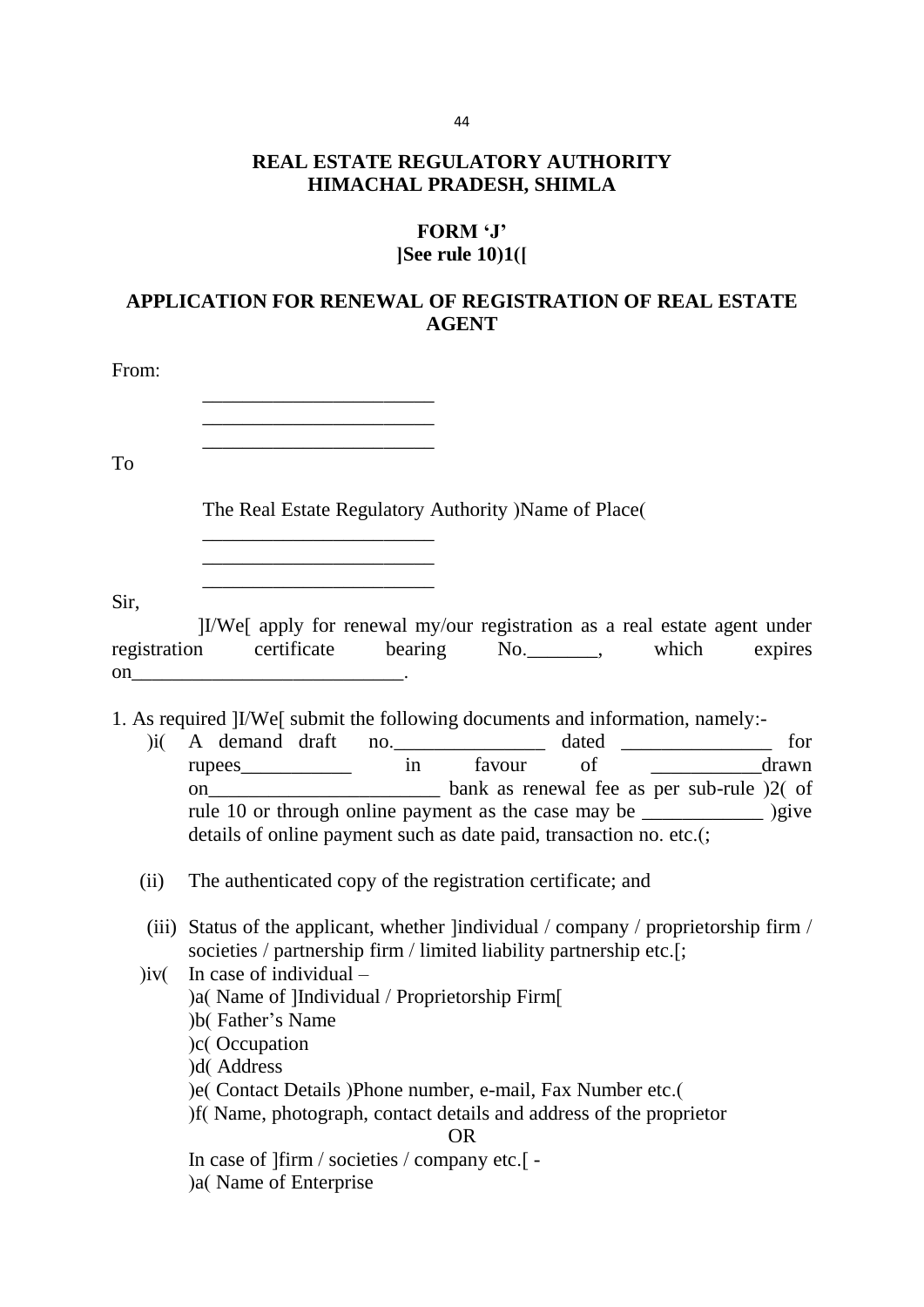- )b(Address
- $|c|$  Copy of registration certificate as  $|f\|$  / societies / company etc.
- )d(Major activities
- e (Contact Details )Phone number, e-mail, Fax Number etc.
- (f) Name, photograph, contact details and address of [partners / directors etc.];
- ) v( particulars of registration as [proprietorship, societies, partnership, company etc.] including the bye-laws, memorandum of association, articles of association etc. as the case may be;
- ) vi( authenticated copy of the address proof of the place of business;
- ) vii( authenticated copy of the PAN card of the real estate agent;
- ) viii( authenticated copy of the registration as a real estate agent in any other State or Union Territory, if applicable;
- $i$ ix( Any other information as specified by regulations.
- 2. [I/We] solemnly affirm and declare that the particulars given in herein are correct to [my /our] knowledge and belief and nothing material has been concealed by lme/us<sub>[therefrom.]</sub>

Yours faithfully,

Signature and seal of the applicant) $s($ 

Dated: Place: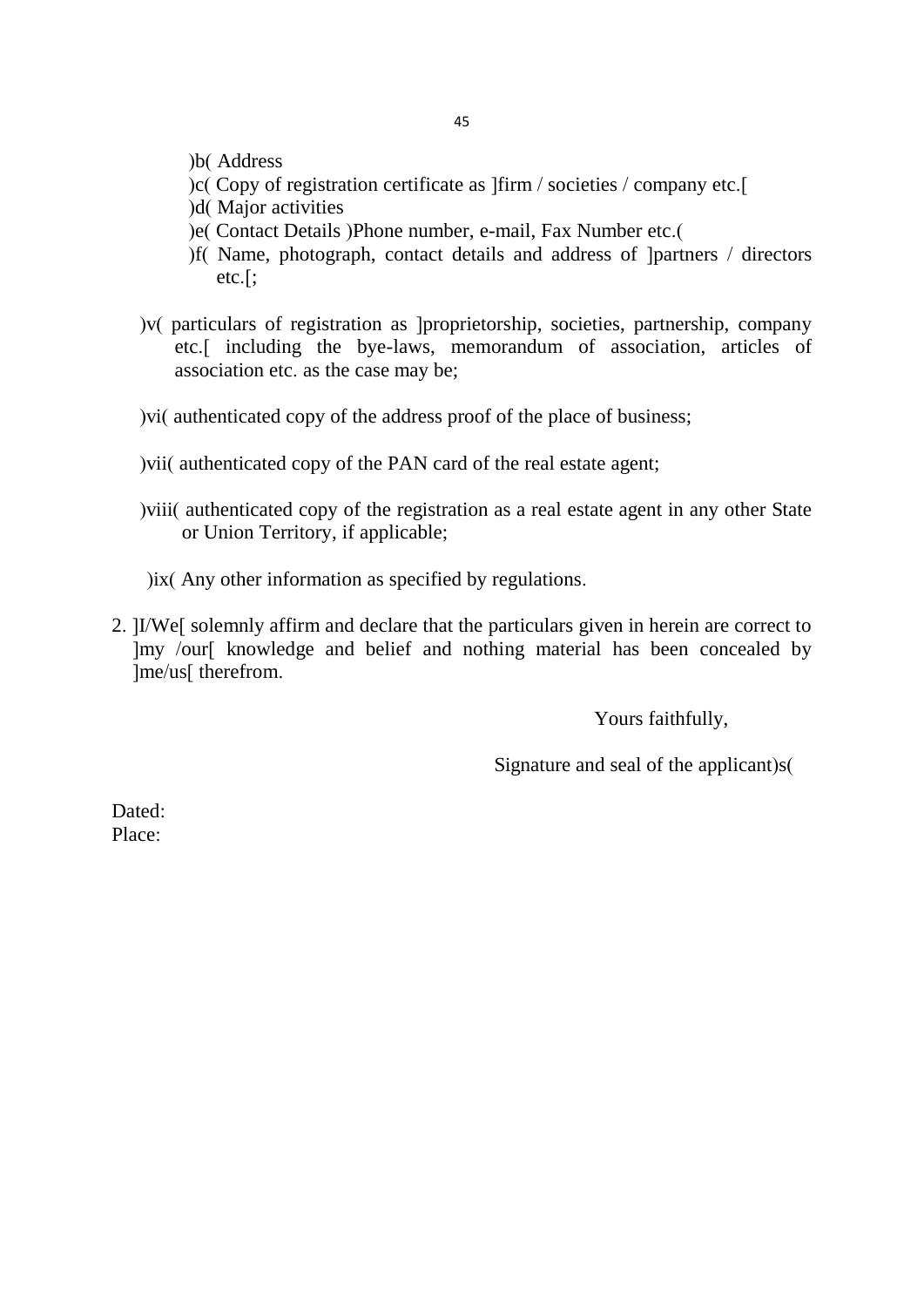## **REAL ESTATE REGULATORY AUTHORITY HIMACHAL PRADESH, SHIMLA**

#### **FORM 'K' [See rule 10(4)]**

## **CERTIFICATE FOR RENEWAL OF REGISTRATION OF REAL ESTATE AGENT**

| 1. This renewal of registration is granted under section 9 to - |        |          |        |
|-----------------------------------------------------------------|--------|----------|--------|
| [in the case of an individual] Mr./Ms.                          |        |          | son of |
| Mr.Ms.                                                          | Tehsil | District |        |
|                                                                 |        |          |        |
|                                                                 | OR.    |          |        |
| ] lin the case of a firm / society / company etc.[ $\Box$       |        |          | lfirm  |

society / company etc. \_\_\_\_\_\_\_\_\_\_\_\_\_\_\_\_\_\_having its [registered office / principal place of business] at \_\_\_\_\_\_\_\_\_\_\_\_\_\_.in continuation to registration certificate bearing

 $\mathbf{No.}$   $\qquad \qquad$   $\qquad$  of  $\qquad$ 

- 2. This renewal of registration is granted subject to the following conditions, namely:-
	- (i) The real estate agent shall not facilitate the sale or purchase of any plot, apartment or building, as the case may be, in a real estate project or part of it, being sold by the promoter which is required but not registered with the Authority;
	- (ii) The real estate agent shall maintain and preserve such books of account, records and documents as provided under rule 12;
	- (iii) The real estate agent shall not involve himself in any unfair trade practices as specified under clause  $\vert c \vert$  of section 10;
	- (iv) The real estate agent shall facilitate the possession of all information and documents, as the allottee is entitled to, at the time of booking of any plot, apartment or building, as the case may be;
	- (v) The real estate agent shall provide assistance to enable the allottee and promoter to exercise their respective rights and fulfil their respective obligations at the time of booking and sale of any plot, apartment or building, as the case may be;
	- (vi) The real estate agent shall comply with the provisions of the Act and the rules and regulations made thereunder;
	- (vii) The real estate agent shall not contravene the provisions of any other law for the time being in force as applicable to him;
	- (viii)The real estate agent shall discharge such other functions as may be specified by the Authority by regulations.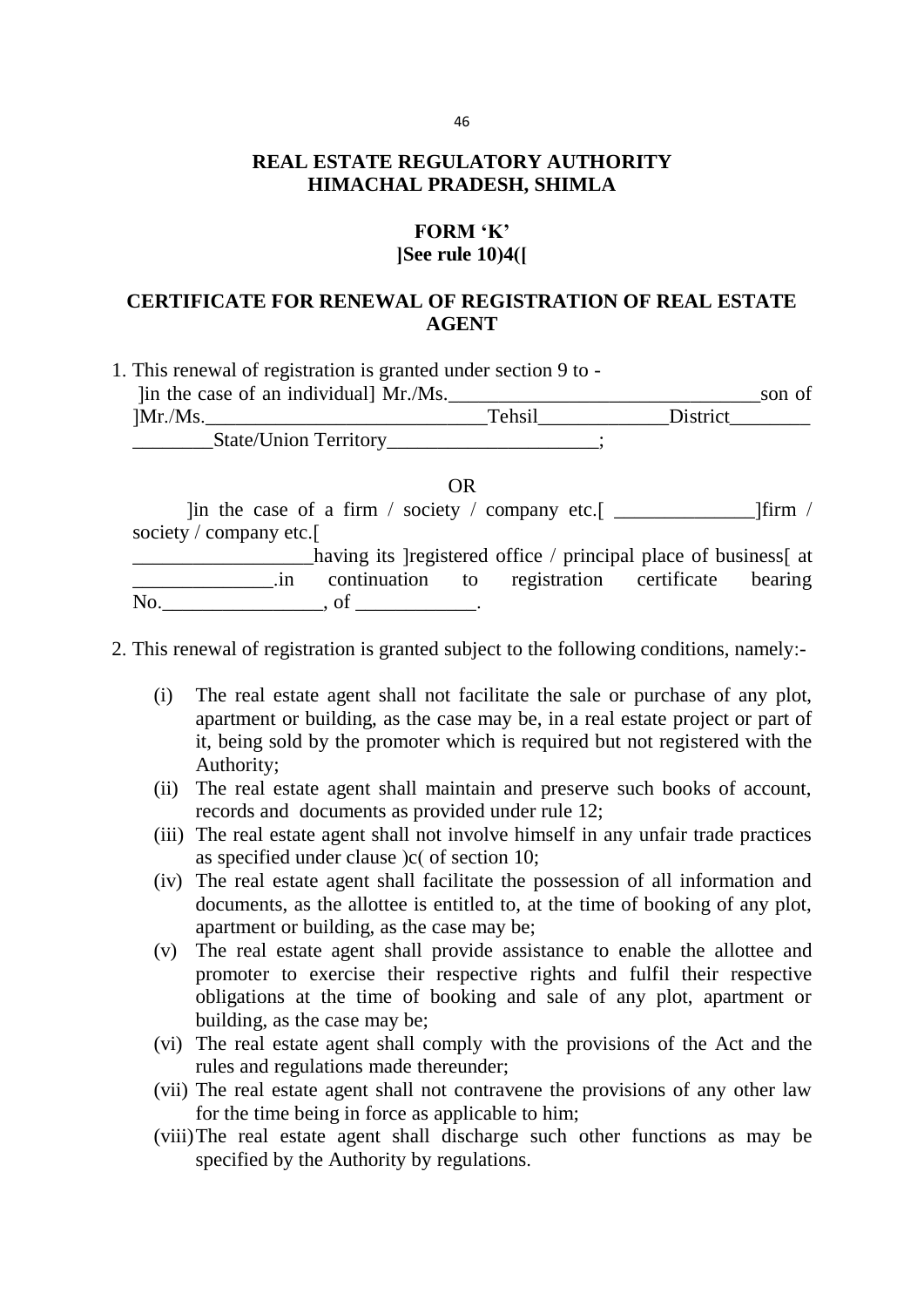- 3. The registration is valid for a period of five years commencing from and ending with and the same with and the same wed by  $\frac{1}{2}$  unless renewed by the Authority in accordance with the provisions of the Act or the rules and regulations made thereunder.
- 4. If the above mentioned conditions are not fulfilled by the real estate agent, the Authority may take necessary action against the real estate agent including revoking the registration granted herein, as per the Act and the rules and regulations made thereunder.

Signature and seal of the Authorised Officer Real Estate Regulatory Authority

Dated: Place: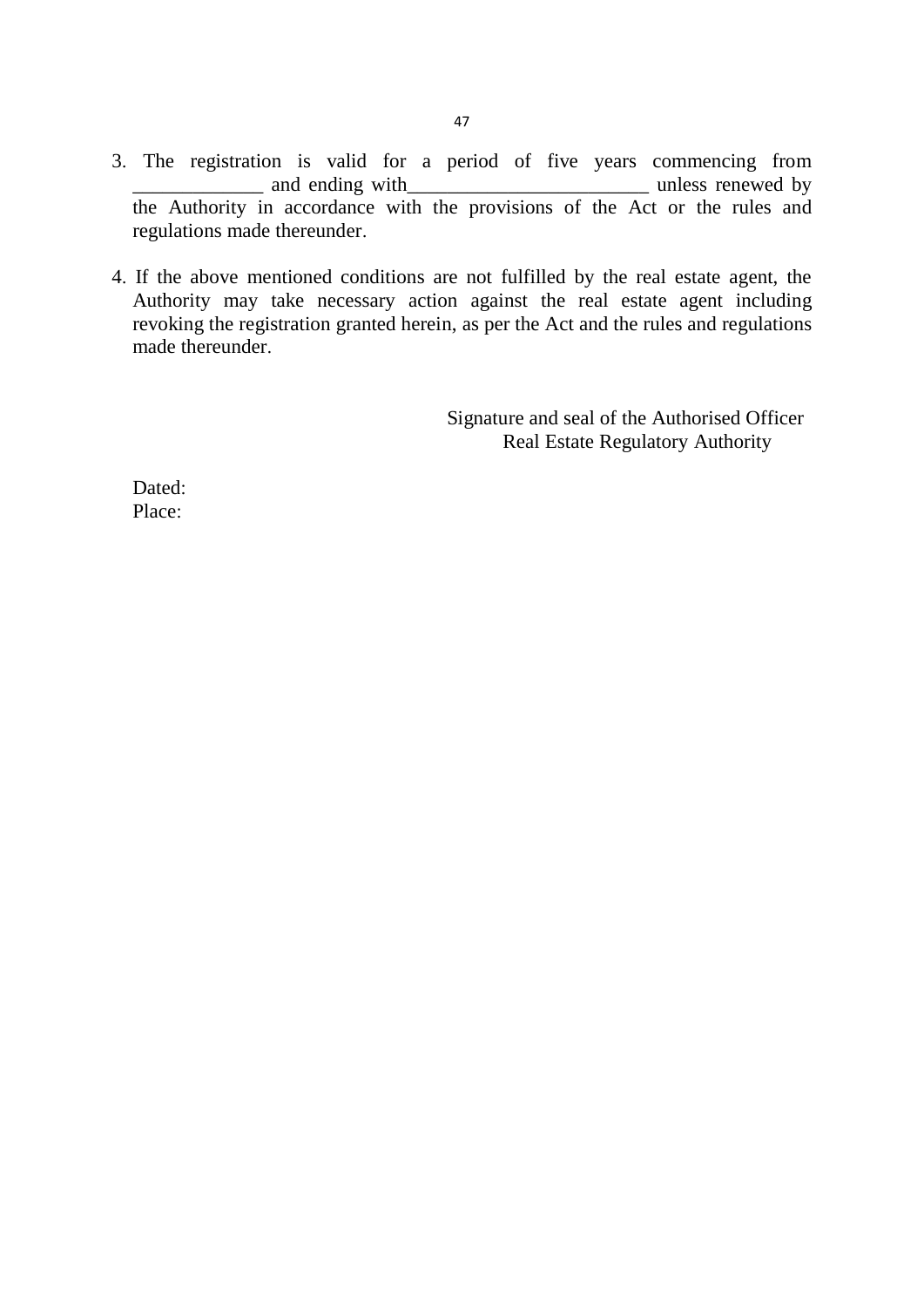## **REAL ESTATE REGULATORY AUTHORITY HIMACHAL PRADESH, SHIMLA**

### **FORM 'L'**

### **[See rule 17(1)]**

#### **AGREEMENT FOR SALE**

This Agreement for Sale ("Agreement") executed on this (Date) day of  $\_\_$  (Month), 20 $\_\_$ 

### **By and Between**

#### **[If the promoter is a company]**

|                      | provisions of the Companies Act, [1956 or 2013, as the case may be], having its |  |                      |  |  |                                  |  |
|----------------------|---------------------------------------------------------------------------------|--|----------------------|--|--|----------------------------------|--|
| registered office at |                                                                                 |  |                      |  |  | and its corporate office at      |  |
|                      | (PAN)                                                                           |  |                      |  |  | ), represented by its authorized |  |
| signatory_           |                                                                                 |  | $(Aadhar$ No. $\_\_$ |  |  |                                  |  |

- 1. Vide G.S.R. 1026 (E), dated 31st October, 2016, published on the Gazette of India, Extra, Pt.II, Sec. 3(i), No. 760, dated 31<sup>st</sup> October, 2016.
- 2. Came into force on 31.10.2016.

authorized vide board resolution dated **hereinafter referred** to as the **"Promoter"** (which expression shall unless repugnant to the context or meaning thereof be deemed to mean and include its successor-in-interest, and permitted assigns).

### [OR]

### **[If the promoter is a Partnership firm]**

\_\_\_\_\_\_\_\_\_\_\_\_\_\_\_\_\_\_\_\_\_, a partnership firm registered under the Indian Partnership Act, 1932, having its principal of business at \_\_\_\_\_\_\_\_\_\_\_\_, (PAN \_\_\_\_\_\_\_\_\_\_\_\_\_\_\_\_\_, represented by its authorized Partner\_\_\_\_\_\_\_\_\_\_\_\_\_ (Aadhar No. \_\_\_\_\_\_\_\_\_\_\_\_\_\_\_\_) authorized vide \_\_\_\_\_\_\_\_\_\_\_\_\_\_\_\_\_, hereinafter referred to as the **"Promoter"** (which expression shall unless repugnant to the context or meaning thereof be deemed to mean and include the partners or partner for the time being of the said firm, the survivor or survivors of them and their heirs, executors and administrators of the last surviving partner and his/her/ their assigns).

### [OR]

#### **[If the promoter is an Individual]**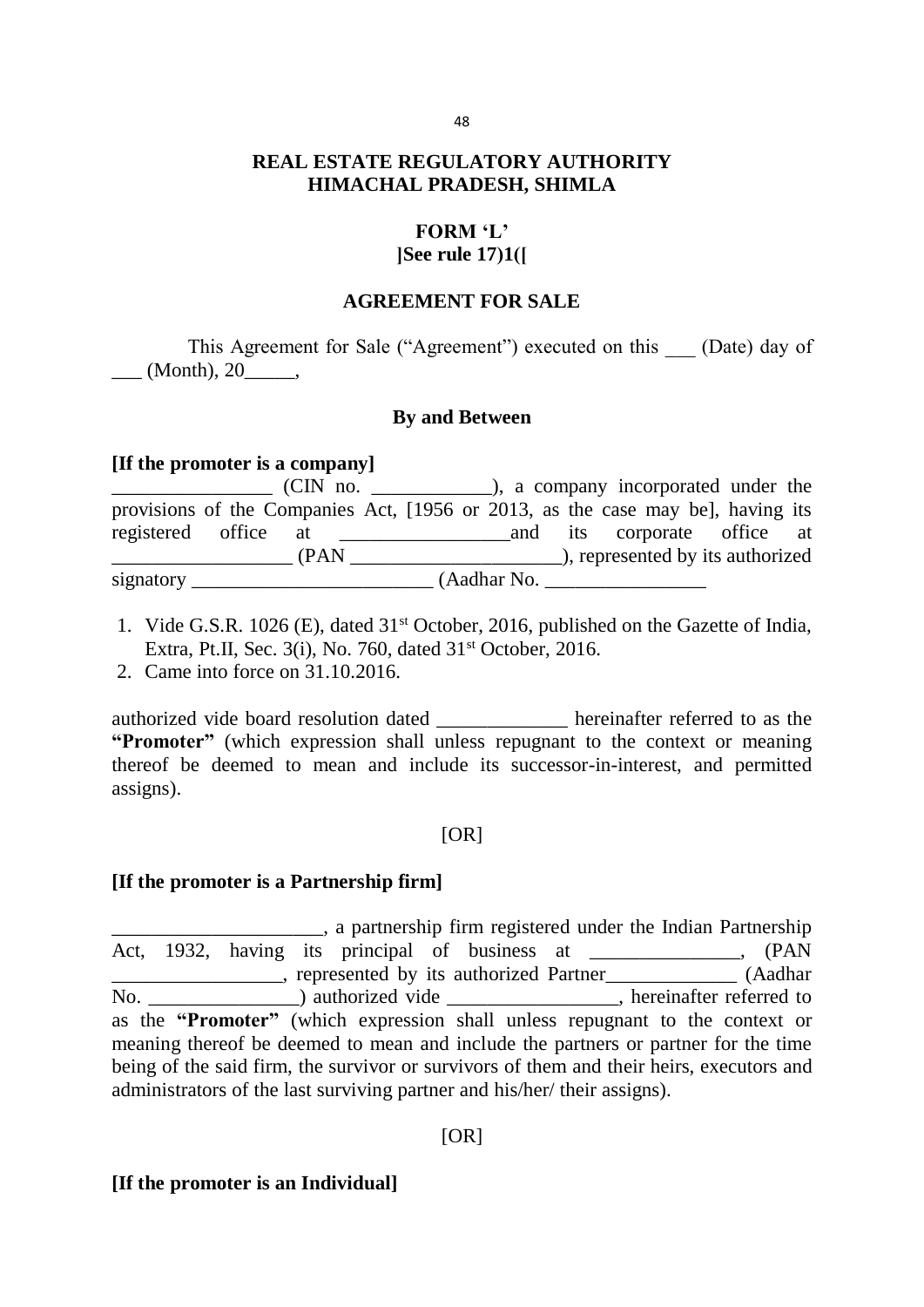Mr./Ms. (Aadhar no.  $\blacksquare$ ) son/ daughter of \_\_\_\_\_\_\_\_\_\_\_\_\_\_, aged about \_\_\_\_\_\_\_\_\_\_\_\_\_\_\_\_\_\_\_, residing at  $\overline{P}$   $\overline{P}$   $\overline{P}$   $\overline{P}$   $\overline{P}$   $\overline{P}$   $\overline{P}$   $\overline{P}$   $\overline{P}$   $\overline{P}$   $\overline{P}$   $\overline{P}$   $\overline{P}$   $\overline{P}$   $\overline{P}$   $\overline{P}$   $\overline{P}$   $\overline{P}$   $\overline{P}$   $\overline{P}$   $\overline{P}$   $\overline{P}$   $\overline{P}$   $\overline{P}$   $\overline{$ the **"Promoter"** (which expression shall unless repugnant to the context or meaning thereof be deemed to mean and include his/ her heirs, executors, administrators, successors-in-interest and permitted assigns).

#### **AND**

#### **[if the Allottee is a company]**

\_\_\_\_\_\_\_\_\_\_\_\_\_\_\_\_\_\_\_\_\_\_\_, (CIN no. \_\_\_\_\_\_\_\_\_\_\_\_\_\_\_\_\_\_\_\_\_) a company incorporated under the provisions of the Companies Act, [1956 or 2013, as the case may be], having its registered office at \_\_\_\_\_\_\_\_\_\_, (PAN ), represented by its authorized signatory, \_\_\_\_\_\_\_\_\_\_\_\_\_\_\_\_\_\_\_\_\_\_\_\_\_\_\_\_\_\_, (Aadhar no. \_\_\_\_\_\_\_\_\_\_\_\_\_\_\_\_\_\_\_\_) duly authorized vide board resolution dated \_\_\_\_\_\_\_\_\_\_\_, hereinafter referred to as the **"Allottee"** (which expression shall unless repugnant to the context or meaning thereof be deemed to mean and include its successor in interest, and permitted assigns).

### $[OR]$

#### **[If the Allottee is a Partnership]**

**\_\_\_\_\_\_\_\_\_\_\_\_\_\_\_\_\_\_\_\_\_\_\_\_\_\_** a partnership firm registered under the Indian Partnership Act, 1932, having its principal place of business at \_\_\_\_\_\_\_\_\_\_, (PAN \_\_\_\_\_\_\_\_\_\_\_\_\_\_\_), represented by its authorized partner, \_\_\_\_\_\_\_\_\_\_\_\_\_, )Aadhar no.  $\blacksquare$  authorized vide  $\blacksquare$ hereinafter referred to as the "Allottee" (which expression shall unless repugnant to the context or meaning thereof be deemed to mean and include the partners or partner for the time being of the said firm, the survivor or survivors of them and their heirs, executors and administrators of the last surviving partner and his/her/their assigns).

#### $[OR]$

#### **[If the Allottee is an Individual]**

Mr./Ms. \_\_\_\_\_\_\_\_\_\_\_\_\_\_\_\_\_\_\_\_\_\_\_, (Aadhar no. \_\_\_\_\_\_\_\_\_\_\_\_\_\_\_\_) son/ daughter of \_\_\_\_\_\_\_\_\_\_\_\_\_\_\_\_\_, aged about \_\_\_\_\_\_\_\_\_\_\_\_\_\_\_\_\_\_\_\_\_, residing at \_\_\_\_\_\_\_\_\_\_\_\_\_\_\_\_\_\_\_\_\_\_\_\_\_\_\_\_\_\_\_\_\_\_, (PAN \_\_\_\_\_\_\_\_\_\_\_\_\_), hereinafter called the **"Allottee"** (which expression shall unless repugnant to the context or meaning thereof be deemed to mean and include his/ her heirs, executors, administrators, successors-in-interest and permitted assigns).

[OR]

#### **[If the Allottee is a HUF]**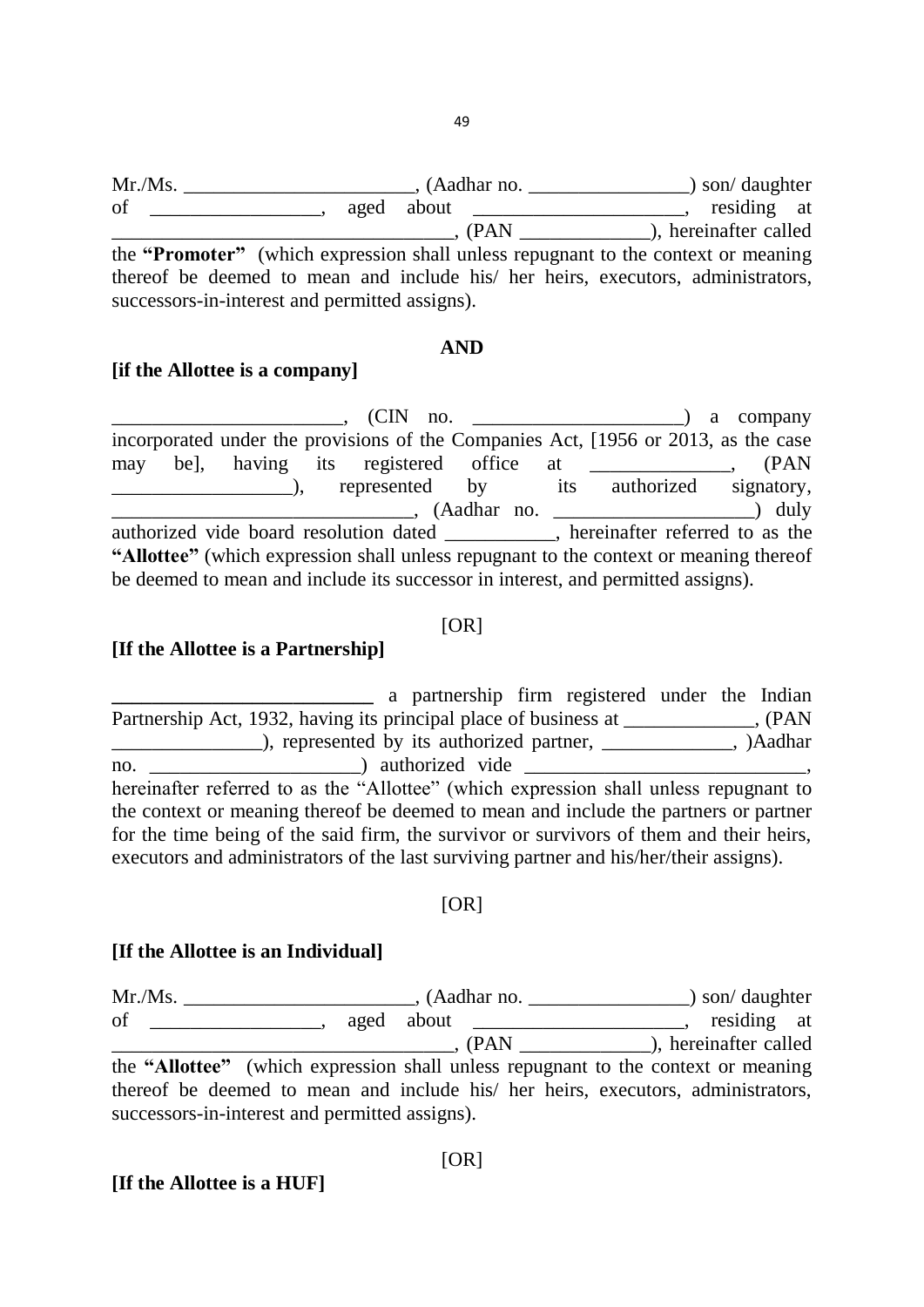Mr./Ms. \_\_\_\_\_\_\_\_\_\_\_\_\_\_\_\_\_\_\_\_\_\_\_, (Aadhar no. \_\_\_\_\_\_\_\_\_\_\_\_\_\_\_\_) son of \_\_\_\_\_\_\_\_\_\_\_\_\_\_\_\_\_\_\_\_\_\_aged about \_\_\_\_\_\_\_\_\_\_\_\_\_\_\_for self and as the Karta of the Hindu Joint Mitakshara Family known as **Example 2018** HUF, having its place of business / residence at \_\_\_\_\_\_\_\_\_\_\_\_\_\_\_\_\_\_\_\_\_\_\_\_ (PAN \_\_\_\_\_\_\_\_\_\_\_\_\_\_\_\_\_\_\_), hereinafter referred to as the "Allottee" which expression shall unless repugnant to the context or meaning thereof be deemed to mean and the members or member for the time being of the said HUF, and their respective heirs, executors, administrators and permitted assigns).

[Please insert details of other allottee(s), in case of more than one allottee]

 The Promoter and Allottee shall hereinafter collectively be referred to as the **"Parties"** and individually as a **"Party"**.

#### **WHEREAS:**

A. The Promoter is the absolute and lawful owner of [Khasra nos. / survey nos.] [Please insert land details as per local laws) \_\_\_\_\_\_\_\_\_\_\_\_\_\_\_\_\_ totally admeasuring \_\_\_\_\_\_\_\_\_\_\_\_square meters situated at \_\_\_\_\_\_\_\_\_\_\_\_ in Tehsil & District \_\_\_\_\_\_\_\_\_\_\_\_\_\_\_\_ **("Said land")** vide sale deed (s) dated\_\_\_\_\_\_\_\_\_\_\_\_\_\_\_\_\_ registered as documents no. \_\_\_\_\_\_\_\_\_\_\_\_\_\_\_\_at the office of the Sub-Registrar;

#### $[OR]$

\_\_\_\_\_\_\_\_\_\_\_\_\_\_\_\_\_\_ ("Owner") is the absolute and lawful owner of [Khasra nos. / survey nos.] [Please insert land details as per local laws] \_\_\_\_\_\_\_\_\_\_ totally admeasuring \_\_\_\_\_\_\_\_\_\_\_square meters situated at \_\_\_\_\_\_\_\_\_\_\_\_in Tehsil & District \_\_\_\_\_\_\_\_\_\_\_\_\_ **("Said Land")** vide sale deed(s) dated of the Sub-Registrar. The Owner and the Promoter have entered into a [collaboration/ development / joint development] agreement dated registered as document no. \_\_\_\_\_\_\_\_\_\_\_\_ at the office of the Sub-Registrar;

B. The Said Land is earmarked for the purpose of building a [commercial/residential/any other purpose' project, comprising multistoried apartment buildings and [insert any other components of the projects] and the said project shall be known as \_\_\_\_\_\_\_\_\_\_\_\_\_ **("Project");**

#### [OR]

The Said Land is earmarked for the purpose of building a [commercial/residential/any other purpose] project, comprising  $\Box$ plots and [insert any components of the Projects] and the said project shall be known as \_\_\_\_\_\_\_\_\_\_\_\_\_\_\_\_\_\_ **("Project");**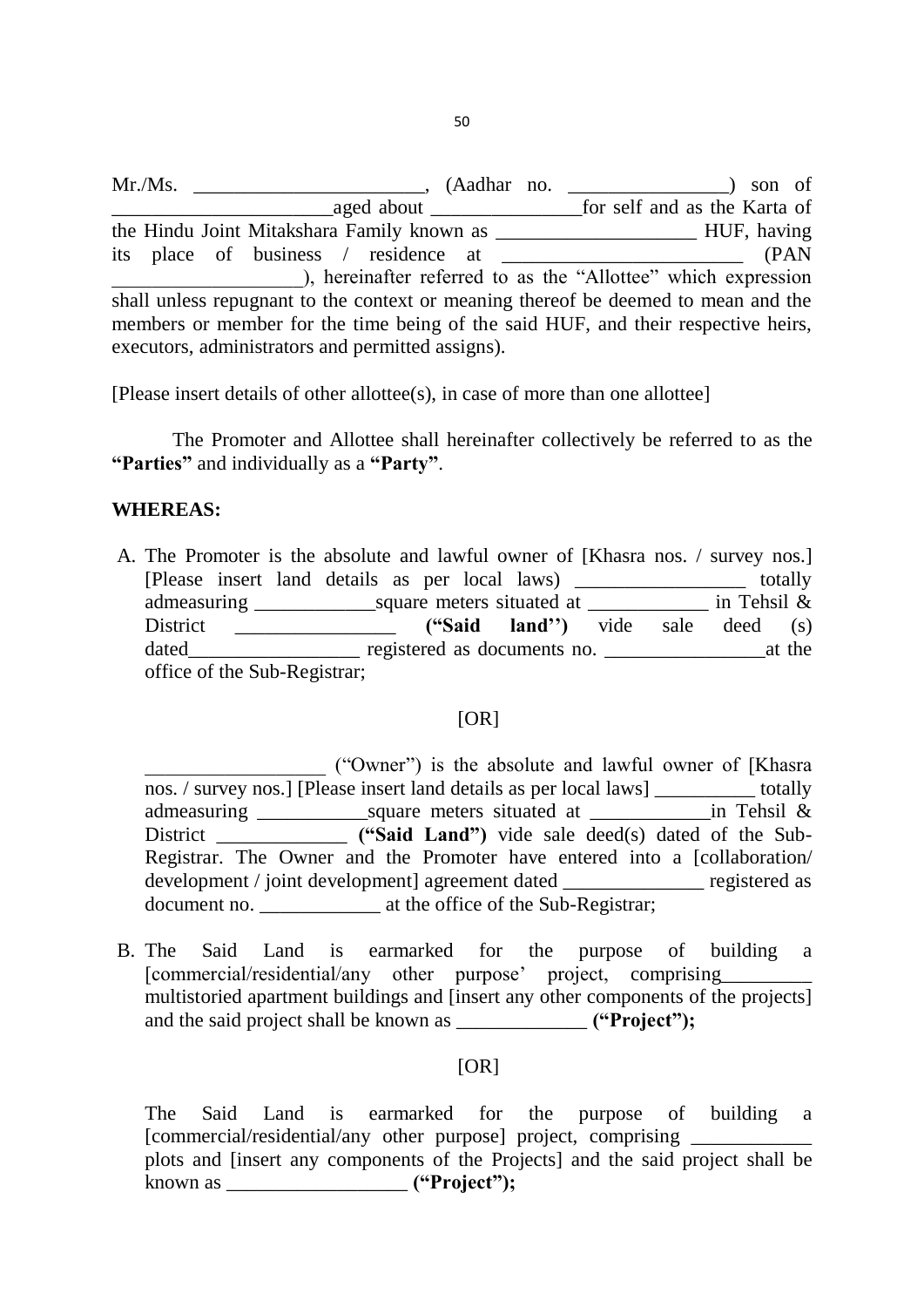Provided that where land is earmarked for any institutional development the dame shall be used for those purposes only and no commercial/ residential development shall be permitted unless it is a part of the plan approved by the competent authority;

- C. The Promoter is fully competent to enter into this Agreement and all the legal formalities with respect to the right, title and interest of the Promoter regarding the Said Land on which Project is to be constructed have been completed;
- D. The \_\_\_\_\_\_\_\_\_\_\_\_\_\_\_\_\_\_ [Please insert the name of the concerned competent authority] has granted the commencement certificate to develop the Project vide approval dated bearing registration no. \_\_\_\_\_\_\_\_\_\_\_\_\_\_\_\_\_\_\_\_\_\_;
- E. The Promoter has obtained the final layout plan, sanctioned plan specifications and approvals for the Project and also for the apartment, plot or building, as the case may be, from \_\_\_\_\_\_\_\_\_\_\_\_\_\_[Please insert the name of the concerned competent authority] The Promoter agrees and undertakes that it shall not make any changes to these approved plans except in strict compliance with section 14 of the Act and other laws as applicable;
- F. The Promoter has registered the Project under the provisions of the Act with the \_\_\_\_\_\_\_\_\_\_\_\_\_\_\_ (Name of Union Territory) Real Estate Regulatory Authority at  $\frac{1}{2}$  on  $\frac{1}{2}$  under registration no.  $\frac{1}{2}$ ;
- G. The Allottee has applied for an apartment in the Project vide application no.\_\_\_\_\_\_\_\_\_\_ dated \_\_\_\_\_\_\_\_\_\_\_ and has been allotted apartment no. \_\_\_\_\_\_\_\_\_\_\_\_\_\_ having carpet area of \_\_\_\_\_\_\_\_\_\_\_\_\_\_ square feet, type\_\_\_\_\_\_\_\_\_\_\_\_\_, on \_\_\_\_\_\_\_\_\_\_\_ floor in [tower/ block/ building] no.\_\_\_\_\_\_\_\_\_\_\_ **("Building")** along with garage/ covered parking no. \_\_\_\_\_\_\_\_\_\_\_\_\_\_\_\_ admeasuring \_\_\_\_\_\_\_\_\_\_\_\_\_\_\_\_\_\_\_\_ square feet in the **EXECUTE:** The **EXECUTE:** [Please insert the location of the garage/covered parking'], as permissible under the applicable law and of pro rata share in the common areas **("Common Areas")** as defined under clause (n) of Section 2 of the Act (hereinafter referred to as the **"Apartment"** more particularly described in **Schedule A** and the floor plan of the apartment is annexed hereto and marked as **Schedule B**);

#### $[OR]$

The Allottee had applied for a plot in the Project vide application no. \_\_\_\_\_\_\_\_\_\_\_\_\_ dated \_\_\_\_\_\_\_\_\_\_\_\_\_\_ and has been allotted plot no. area of square feet and plot for garage/ covered parking admeasuring \_\_\_\_\_\_\_\_\_\_\_\_ square feet (if applicable) in the \_\_\_\_\_\_\_\_\_\_\_ [Please insert the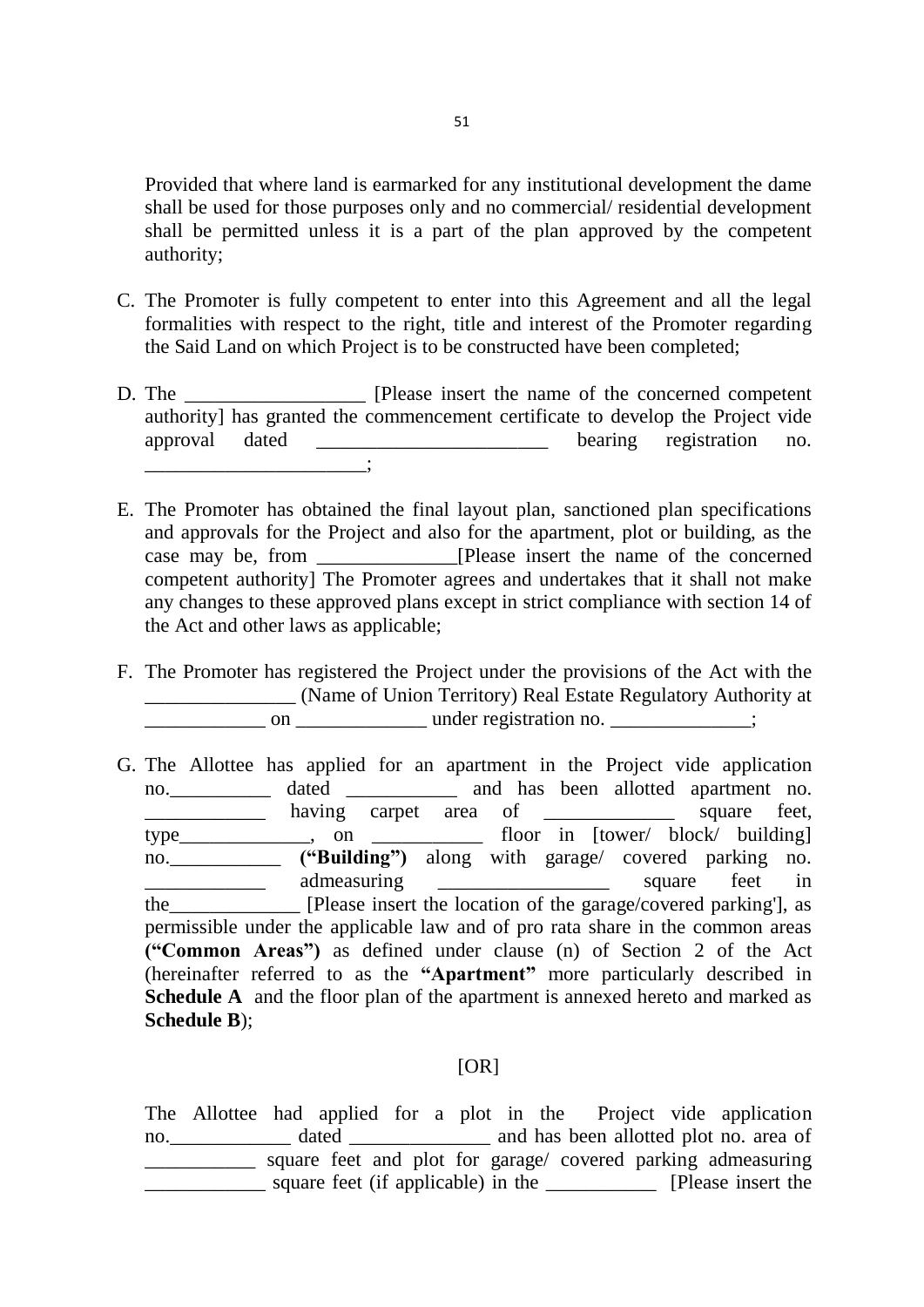location of the garage/covered parking'], as permissible under the applicable law and of pro rata share in the common areas **("Common Areas")** as defined under clause (n) of Section 2 of the Act (hereinafter referred to as the **"Plot"** more particularly described in **Schedule A**);

- H. The Parties have gone through all the terms and conditions set out in this Agreement and understood the mutual rights and obligations details herein;
- I. **\_\_\_\_\_\_\_\_\_\_\_\_\_\_\_\_\_\_\_\_** [Please enter any additional disclosures/ details];
- J. The Parties, hereby confirm that they are signing this Agreement with full knowledge of all the laws, rules, regulations, notifications, etc., applicable to the Project;
- K. The Parties, relying on the confirmations, representations and assurances of each other to faithfully abode by all the terms, conditions and stipulations contained in this Agreement and all applicable laws, are now willing to enter into this Agreement on the terms and conditions appearing hereinafter,
- L. In accordance with the terms and conditions set out in this Agreement and as mutually agreed upon by the between the Parties, the Promoter hereby agrees to sell and the Allottee hereby agrees to purchase the [Apartment/Plot'] and the garage/ covered parking (if applicable) as specifies in para G.

**NOW THEREFORE, in consideration of the mutual representations, covenants, assurances, promises and agreements contained herein and other good and valuable consideration, the Parties agree as follows:** 

## **1. TERMS:**

- 1.1 Subject to the terms and conditions as detailed in this Agreement, the Promoter agrees to sell to the Allottee and the Allottee hereby agrees to purchase, the [Apartment /Plot] as specified in para G.
- 1.2 The Total Price for the [Apartment /Plot ] based on the carpet area is Rs. \_\_\_\_\_\_\_\_\_\_\_\_\_\_\_\_\_ (Rupees\_\_\_\_\_\_\_\_\_\_\_\_\_\_\_\_ only **("Total Price")** (Give break up and description):

| Block/Building/Tower no. |              | Rate of Apartment per |  |
|--------------------------|--------------|-----------------------|--|
| Apartment no.            | square feet* |                       |  |
|                          |              |                       |  |
| Floor                    |              |                       |  |
|                          |              |                       |  |
| Total price (in rupees)  |              |                       |  |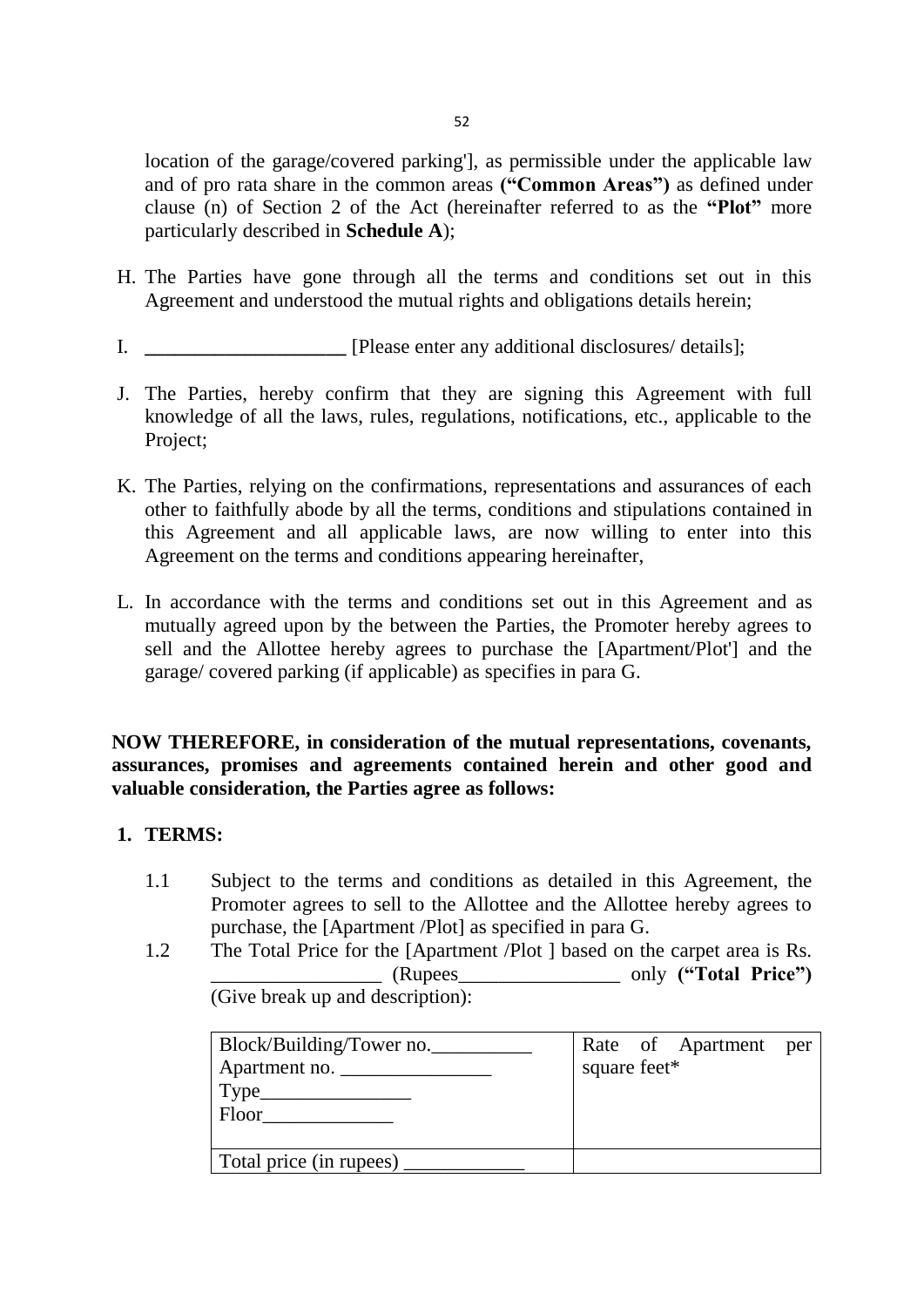| *Provide breakup of the amounts such as cost of apartment, cost of        |
|---------------------------------------------------------------------------|
| exclusive balcony or verandah areas, cost of exclusive open terrace area, |
| proportionate cost of common areas, preferential location charges, taxes, |
| maintenance charges as per para 11 etc., if as applicable.                |
| $[AND]$ [if /as applicable]                                               |

Garage / Covered parking  $-1$  Price for 1 Garage / Covered Parking  $-2$  Price for 2 Total price (in rupees) \_\_\_\_\_\_\_\_\_\_\_\_\_\_\_

## $[OR]$

| Plot no. $\overline{\phantom{0}}$<br>$Type \_\_$ | Rate of Plot per square<br>feet* |
|--------------------------------------------------|----------------------------------|
|                                                  |                                  |
| Total price (in rupees)                          |                                  |

\*Provide break up of the amounts such as cost of plot, proportionate cost of common areas, taxes, maintenance charges as per para 11 etc., if/ as applicable.

[And] [if/as applicable]

| Garage/Covered parking-1 | Price for 1 |
|--------------------------|-------------|
| Garage/Covered parking-2 | Price for 2 |
| Total price (in rupees)  |             |

### **Explanation:-**

- (i) The Total Price above includes the booking amount paid by the allottee to the Promoter towards the [Apartment / Plot];
- (ii) The Total Price above includes Taxes (excluding the fee, duty or tax to be paid to the Government Authorities on account of registering of sale deed) upto the date of handing over the possession of the apartment/ plot to the allottee and the project to the association of allottees or the

53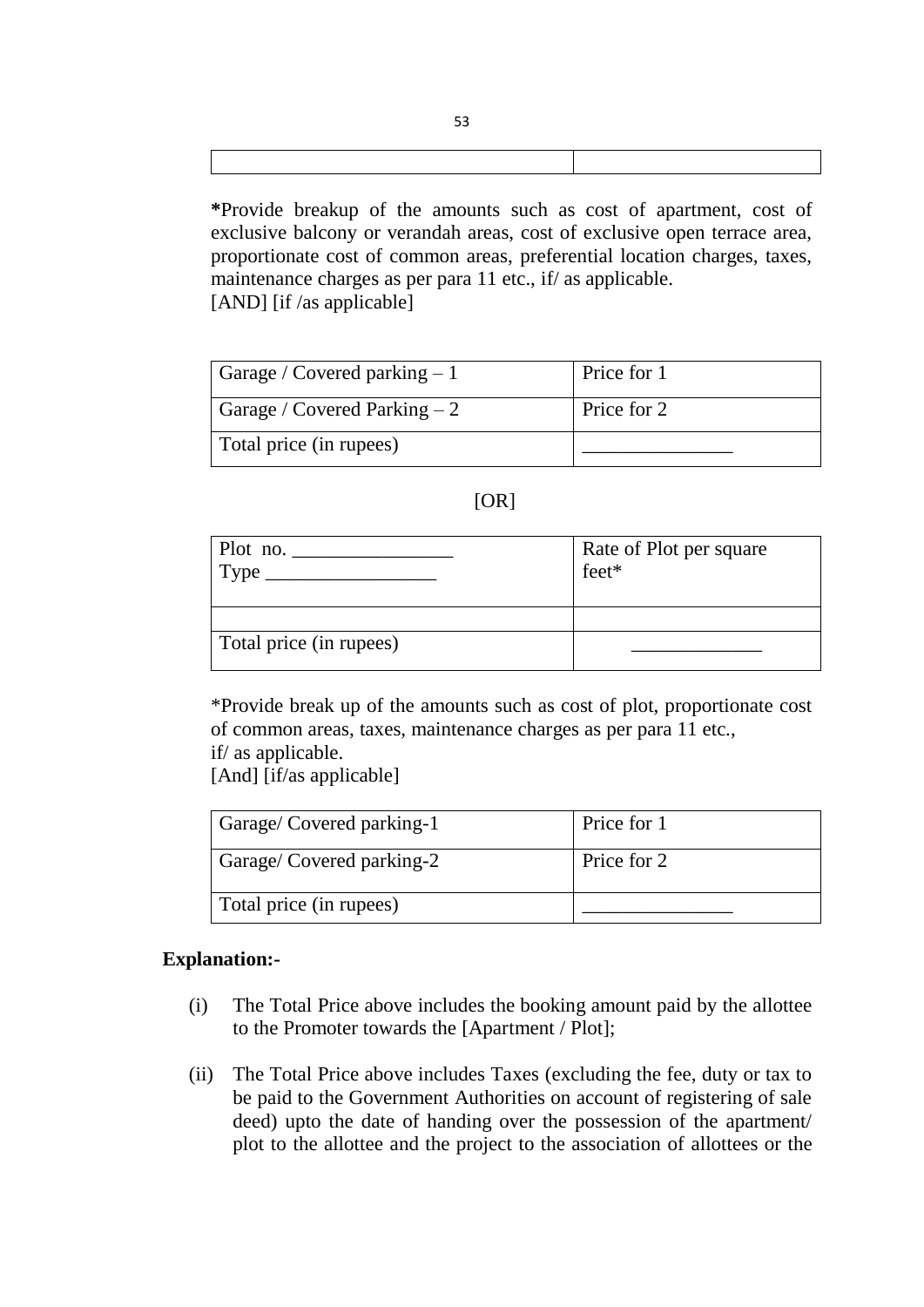competent authority as the case may be after obtaining the completion certificate:

- (iii) The Promoter shall periodically intimate in writing to the Allottee, the amount payable as stated in (i) above and the Allottee shall make payment demanded by the Promoter within the time and in the manner specified therein. In addition, the Promoter shall provide to the Allottee the details of the taxes paid or demanded alongwith the acts/ rules/ notifications together with dates from which such taxes/ levies etc. have been imposed or become effective.
- (iv) The Total Price of [Apartment Plot] includes recovery of price of land, construction of [not only the Apartment but also] the Common Areas, internal development charges, external development charges, taxes, cost of providing electric wiring, electrical connectivity to the apartment, lift, water line and plumbing, finishing with paint, marbles, tiles, doors, windows, fire detection and fire fighting equipment in the common areas, maintenance charges as per para 11 etc. and includes cost for providing all other facilities, amenities and specifications to be provided with the (Apartment / Plot) and the Project.
- 1.3 The Total Price is escalation-free, save and except increase which the Allottee hereby agrees to pay, due to increase on account of development charges payable to the competent authority and/ or any other increase in charges which may be levied or imposed by the competent authority from time to time. The Promoter undertakes and agrees that while raising a demand on the Allottee for increase in development charges, cost/ charges imposed by the competent authorities, the Promoter shall enclose the said notification/ order/ rule/ regulation to that effect along with the demand letter being issued to the Allottee, which shall only be applicable on subsequent payments. Provided that if there is any new imposition or increase of any development charges after the expiry of the scheduled date of completion of the project as per registration with the Authority, which shall include the extension of registration, if any, granted to the said project by the Authority, as per the Act, the same shall not be charged from the allottee.
- 1.4 The Allottee(s) shall make the payment as per the payment plan set out in Schedule C **("Payment Plan")**.
- 1.5 The Promoter may allow, in its sole discretion, a rebate for early payments of instalments payable by the Allottee by discounting such early payments @\_\_\_\_\_\_\_\_% per annum for the period by which the respective instalment has been preponed. The provision for allowing rebate and such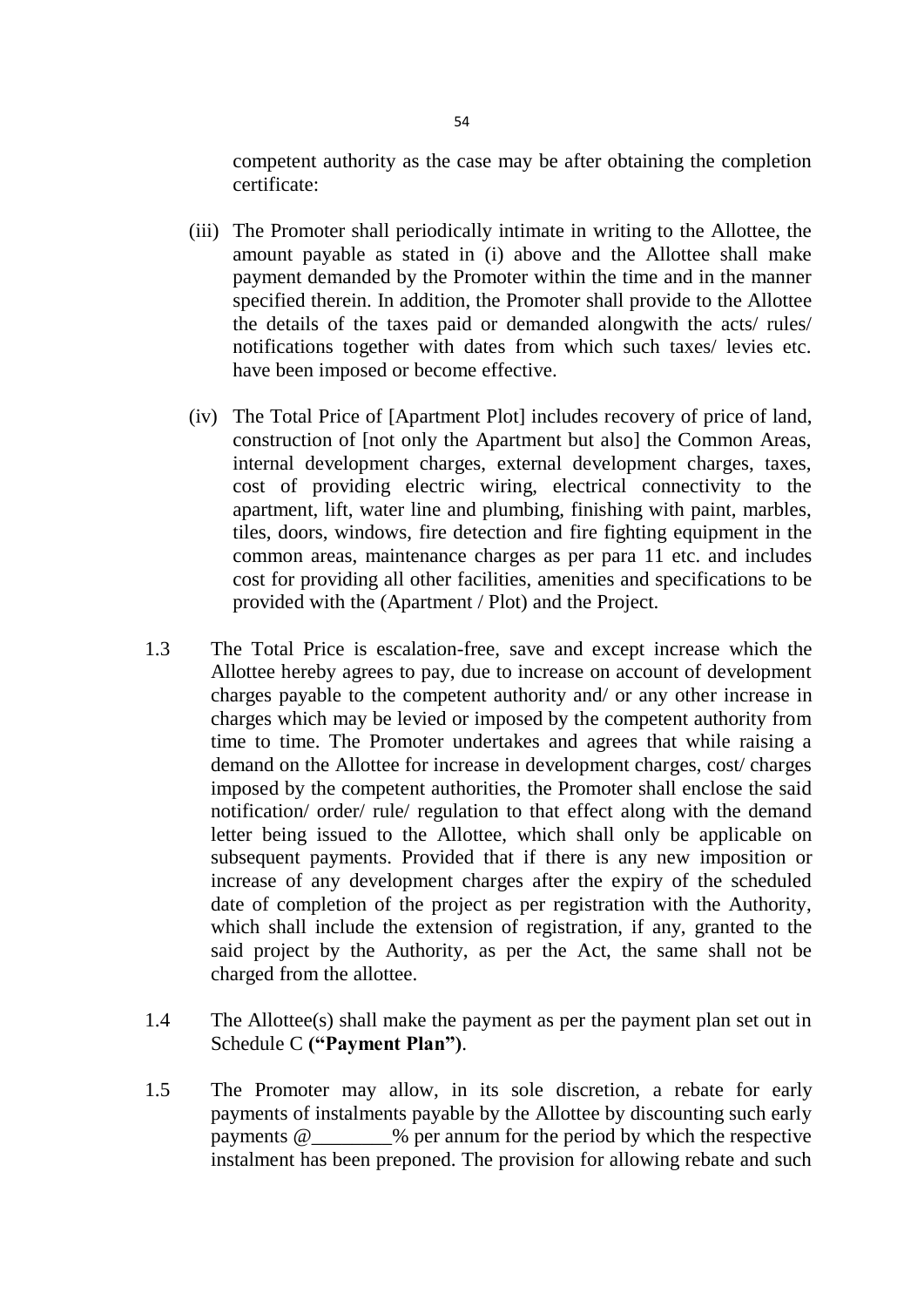rate of rebate shall not be subject to any revision / withdrawal, once granted to an Allottee by the Promoter.

- 1.6 It is agreed that the Promoter shall not make any additions and alterations in the sanctioned plans, layout plans and specifications and the nature of fixtures, fittings and amenities described herein at Schedule 'D' and Schedule 'E' (which shall be in conformity with the advertisement, prospectus etc., on the basis of which sale is effected) in respect of the apartment, plot or building, as the case may be, without the previous written consent of the Allottee as per the provisions of the Act. Provided that the Promoter may make such minor additions or alterations as may be required by the Allottee, or such minor changes or alterations as per the provisions of the Act.
- 1.7 [Applicable in case of an apartment] The Promoter shall confirm to the final carpet area that has been allotted to the Allottee after the construction of the building is complete and the occupancy certificate or such other certificate by whatever name called/ issued by the competent authority is granted by the competent authority, by furnishing details of the changes, if any, in the carpet area. The total price payable for the carpet area shall be recalculated upon confirmation by the Promoter. If there is reduction in the carpet area then the Promoter shall refund the excess money paid by Allottee within forty-five days with annual interest at the rate prescribed in the Rules, from the date when such in excess amount was paid by the Allottee. If there is any increase in the carpet area, which is not more than three percent of the carpet area of the apartment, allotted to Allottee, the Promoter may demand that from the Allottee as per the next milestone of the Payment Plan as provided in **Schedule C**. All these monetary adjustments shall be made at the same rate per square feet as agreed in para 1.2 of this Agreement.
- 1.8 Subject to para 9.3 the Promoter agrees and acknowledges, the Allottee shall have the right to the [Apartment / Plot] as mentioned below:
	- (i) The Allottee shall have exclusive ownership of the [Apartment / Plot];
	- (ii) The Allottee shall also have undivided proportionate share in the Common Areas. Since the share/ interest of Allottee in the Common Areas is undivided and cannot be divided or separated, the Allottee shall use the Common Areas along with other occupants, maintenance staff etc., without causing any inconvenience or hindrance to them. It is clarified that the promoter shall hand over the common areas to the association of allottees after duly obtaining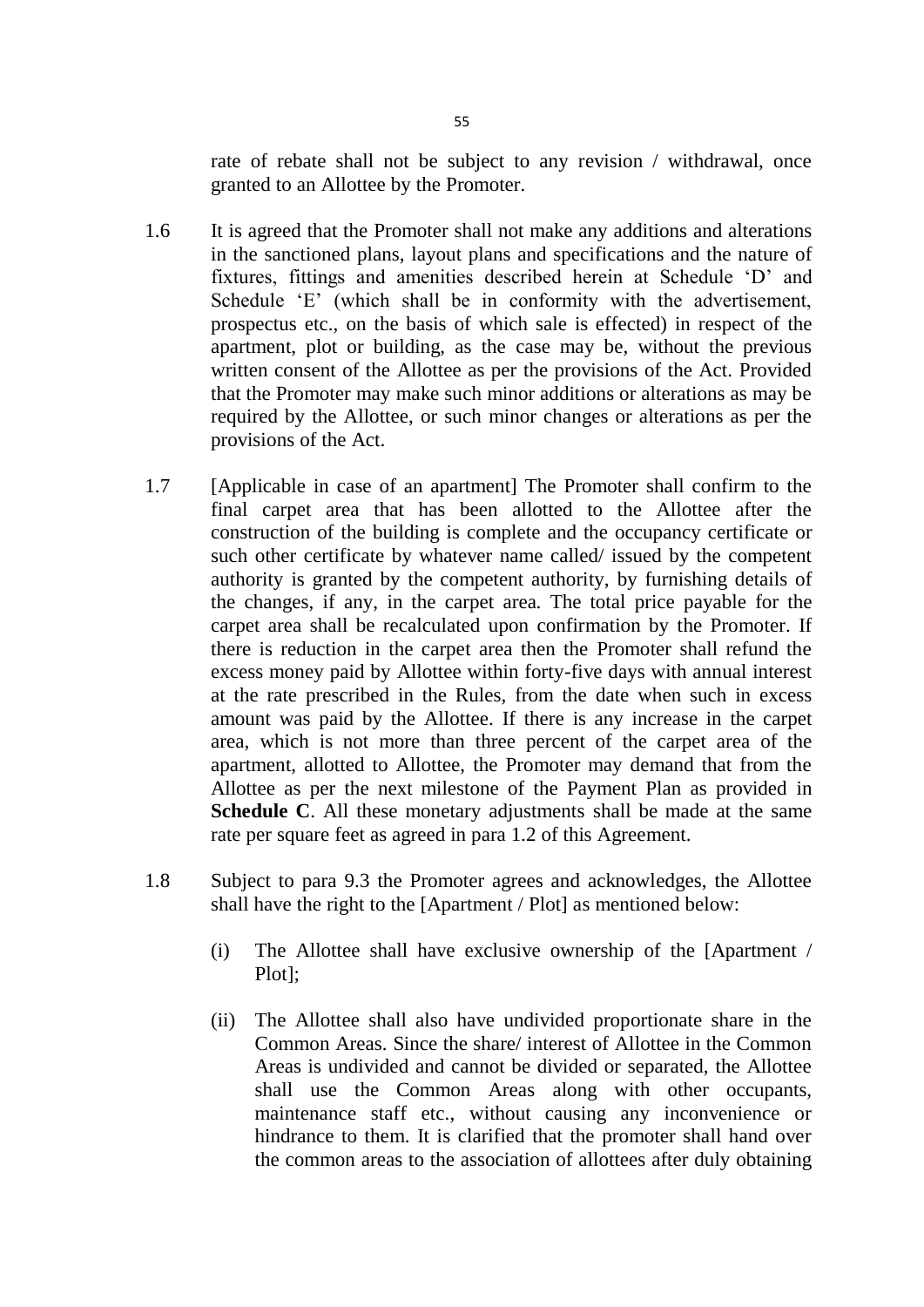the completion certificate from the competent authority as provided in the Act;

- (iii) That the computation of the price of the [Apartment / Plot] includes recovery of price of land, construction of [not only the Apartment but also] the Common Areas, internal development charges, external development charges, taxes, cost of providing electric writing, electrical connectivity to the apartment, lift, water, line and plumbing, finishing with paint, marbles, tiles, doors, window, fire detection and fire fighting equipment in the common areas maintenance charges as per para 11 etc. the includes cost for providing all other facilities, amenities and specifications to be provided within the [Apartment / Plot] and the Project;
- (iv) The Allottee has the right to visit the project site to assess the extent of development of the project and his apartment / plot, as the case may be.
- 1.9 It is made clear by the Promoter and the Allottee agrees that the [Apartment/ Plot] along with \_\_\_\_\_\_\_\_\_\_ garage / covered parking shall be treated as a single indivisible unit for all purposes. It is agreed that the Project is an independent, self-contained Project covering the said Land and is not a part of any other project or zone and shall not form a part of and / or linked / combined with any other project in its vicinity or otherwise except for the purpose of integration of infrastructure for the benefit of the Allottee. It is clarifies that Project's facilities and amenities shall be available only for use and enjoyment of the Allottees of the Project.
- 1.10 The Promoter agrees to pay all outgoings before transferring the physical possession of the apartment to the Allottees, which it has collected from the Allottees, for the payment of outgoings (including land cost, ground rent, municipal or other local taxes, charges for water or electricity, maintenance charges, including mortgage loan and interest on mortgages or other encumbrances and such other liabilities payable to competent authorities, banks and financial institutions, which are related to the project). If the Promoter fails to pay all or any of the outgoings collected by it from the Allottees or any liability, mortgage loan and interest thereon before transferring the apartment to the Allottees, the Promoter agrees to the liable, even after the transfer of the property, to pay such outgoings and penal charges, if any, to the authority or person to whom they are payable and be liable for the cost of any legal proceedings which may be taken therefore by such authority or person.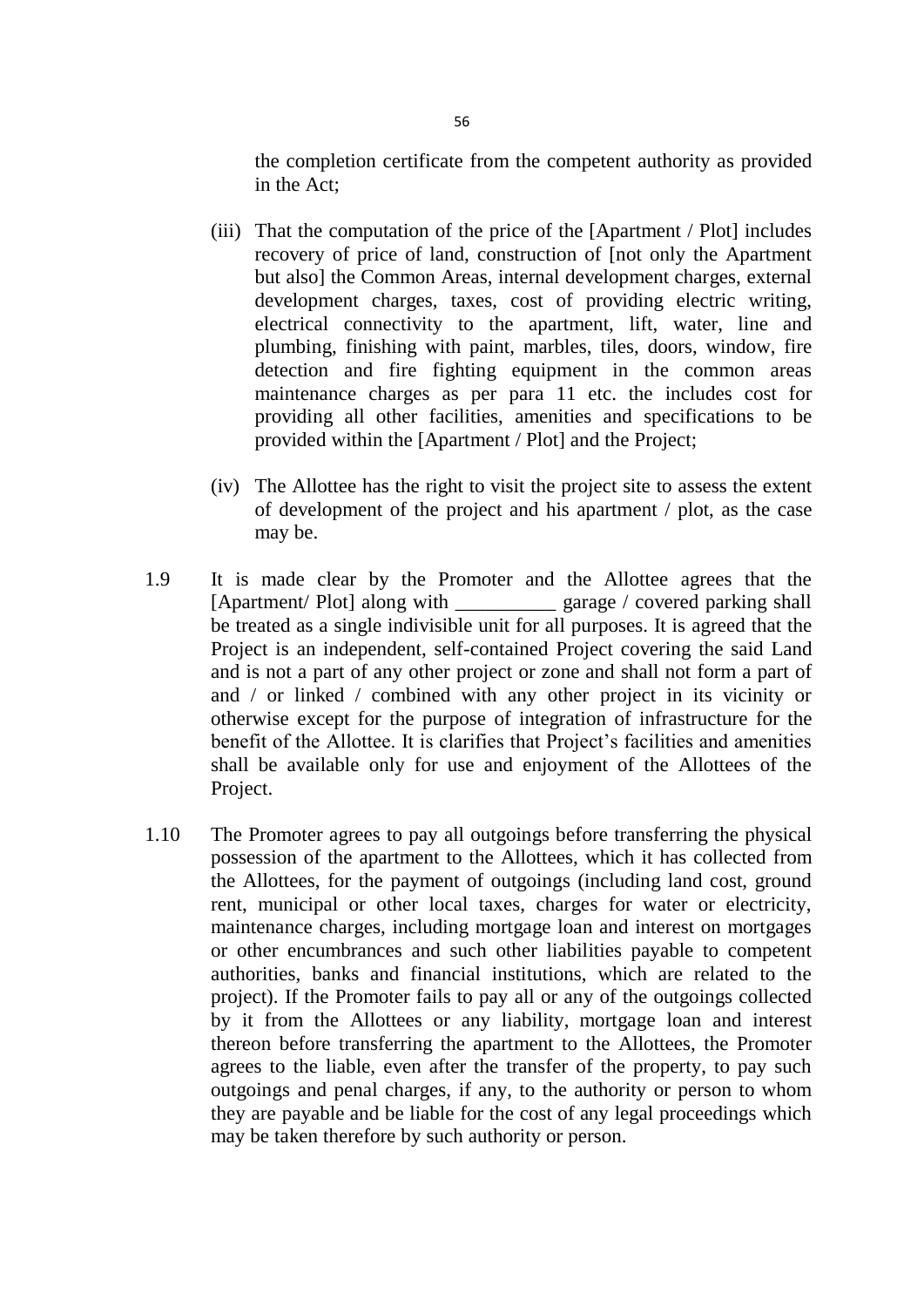1.11 The Allottee has paid a sum of Rs. (Rupees \_\_\_\_\_\_\_\_\_\_\_\_\_\_\_\_\_\_\_\_\_\_\_\_\_\_\_ only ) as booking amount being part payment towards the Total Price of the [Apartment / Plot] at the time of application the receipt of which the Promoter hereby acknowledges and the Allottee hereby agrees to pay the remaining price of the [Apartment / Plot} as prescribed in the payment Plan **[Schedule C]** as may be demanded by the Promoter within the time and in the manner specified therein:

Provided that if the allottee delays in payment towards any amount which is payable, he shall be liable to pay interest at the rate prescribed in the Rules.

### **2. MODE OF PAYMENT:**

Subject to the terms of the Agreement and the Promoter abiding by the construction milestones, the Allottee shall make all payments, on written demand by the Promoter, within the stipulated time as mentioned in the Payment Plan [Schedule c] through A/c Payee cheque/ demand draft/ bankers cheque or online payment (as applicable) in favour of  $\Box$  payable at  $\Box$ 

### **3. COMPLIANCE OF LAWS RELATING TO REMITTANCES:**

- 3.1 The Allottee, if resident outside India, shall be solely responsible for complying with the necessary formalities as laid down in the Foreign Exchange Management Act, 1999, the Reserve Bank of India Act, 1934 and the Rules and Regulations made thereunder or any statutory amendment(s) modification(s) made thereof and all other applicable laws including that of remittance of payment acquisition / sale / transfer of immovable properties in India etc. and provide the Promoter with such permission, approvals which would enable the Promoter to fulfil its obligations under this Agreement. Any refund, transfer of security, if provided in terms of the Agreement shall be made in accordance with the provisions of the Foreign Exchange Management Act, 1999 or the statutory enactments or amendments thereof and the Rules and Regulations of the Reserve bank of India or any other applicable law. The Allottee understands and agrees that in the event of any failure on his/ her part to comply with the applicable guidelines issued by the Reserve Bank of India, he/she may be liable for any action under the Foreign Exchange Management Act, 1999 or other laws as applicable, as amended from time to time.
- 3.2 The Promoter accepts no responsibility in regard to matter specified in para 3.1 above. The Allottee shall keep the Promoter fully indemnified and harmless in this regard. Whenever there is any change in the residential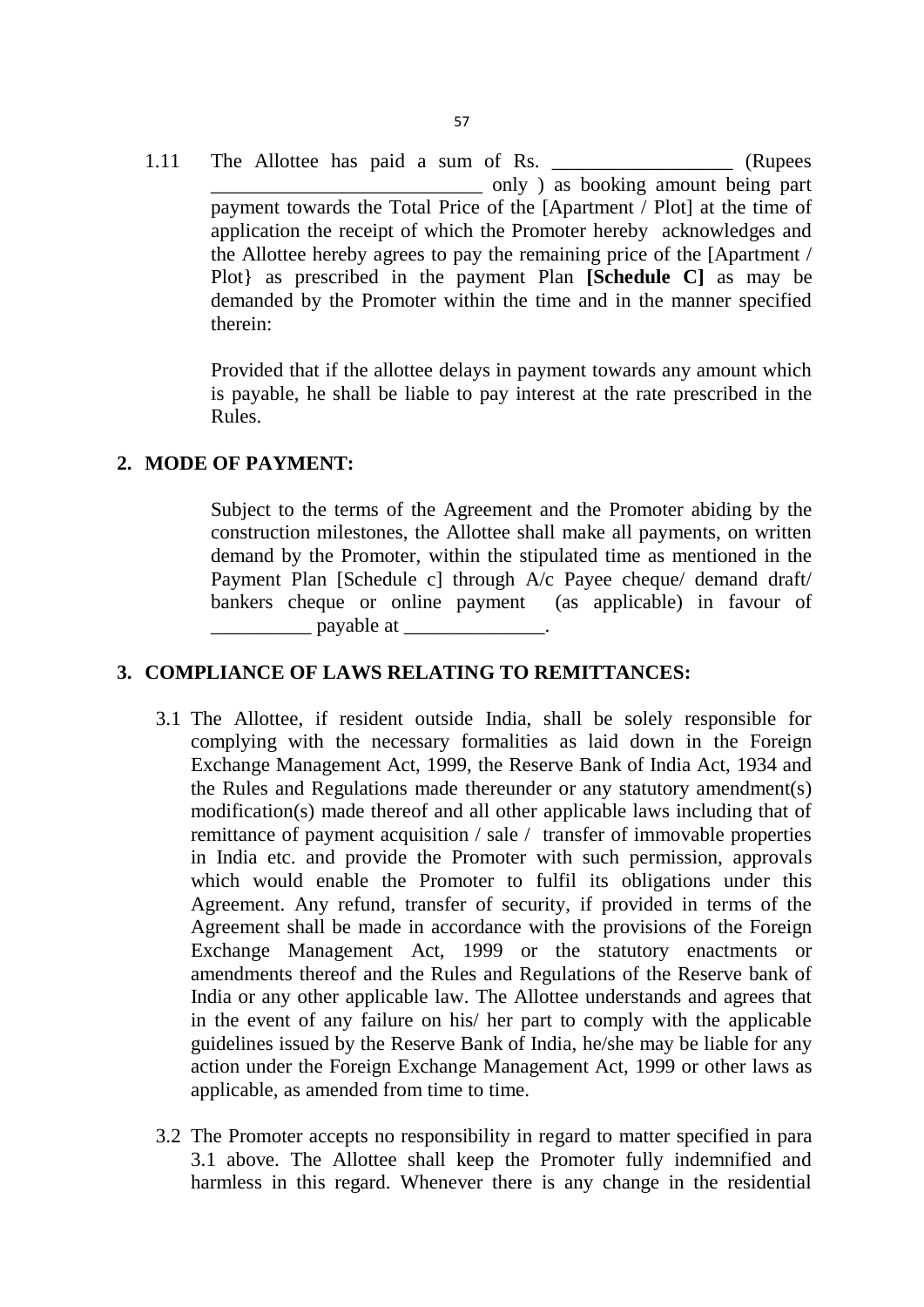status of the Allottee subsequent to the signing of this Agreement, it shall be the sole responsibility of the Allottee to intimate the same in writing to the Promoter immediately and comply with necessary formalities if any under the application laws. The Promoter shall not be responsible towards any third party making payment remittances on behalf of any Allottee and such third party shall not have any right in the application / allotment of the said apartment applied for herein in any way and the Promoter shall be issuing the payment receipts in favour of the Allottee only.

## **4. ADJUSTMENT/ APPROPRIATION OF PAYMENTS:**

The Allottee authorizes the Promoter to adjust/ appropriate all payments made by him/ her under any head(s) of dues against lawful outstanding of the allottee against the [Apartment / Plot], if any, in his / her name and the Allottee undertakes not to object / demand / direct the Promoter to adjust his payments in any manner.

### **5. TIME IS ESSENCE:**

The Promoter shall abide by the time schedule for completing the project as disclosed at the time of registration of the project with the Authority and towards handing over the [Apartment / Plot] to the Allottee and the common areas to the association of allottees or the competent authority, as the case may be.

### **6. CONSTRUCTION OF THE PROJECT / APARTMENT:**

The Allottee has seen the proposed layout plan, specifications, amenities and facilities of the [Apartment / Plot] and accepted the floor plan, payment plan and the specification, amenities and facilities [annexed along with this Agreement] which has been approved by the competent authority, as represented by the Promoter. The Promoter shall develop the Project in accordance with the said layout plans, floor plans and specification, amenities and facilities. Subject to the terms in this Agreement, the Promoter undertakes to strictly abide by such plans approved by the competent Authorities and shall also strictly abide by the bye-laws, FAR and density norms and provisions prescribed by the TPlease insert the relevant State laws] and shall not have an option to make any variation / alteration / modification in such plans, other than in the manner provided under the Act, the breach of this term by the Promoter shall constitute a material breach of the Agreement.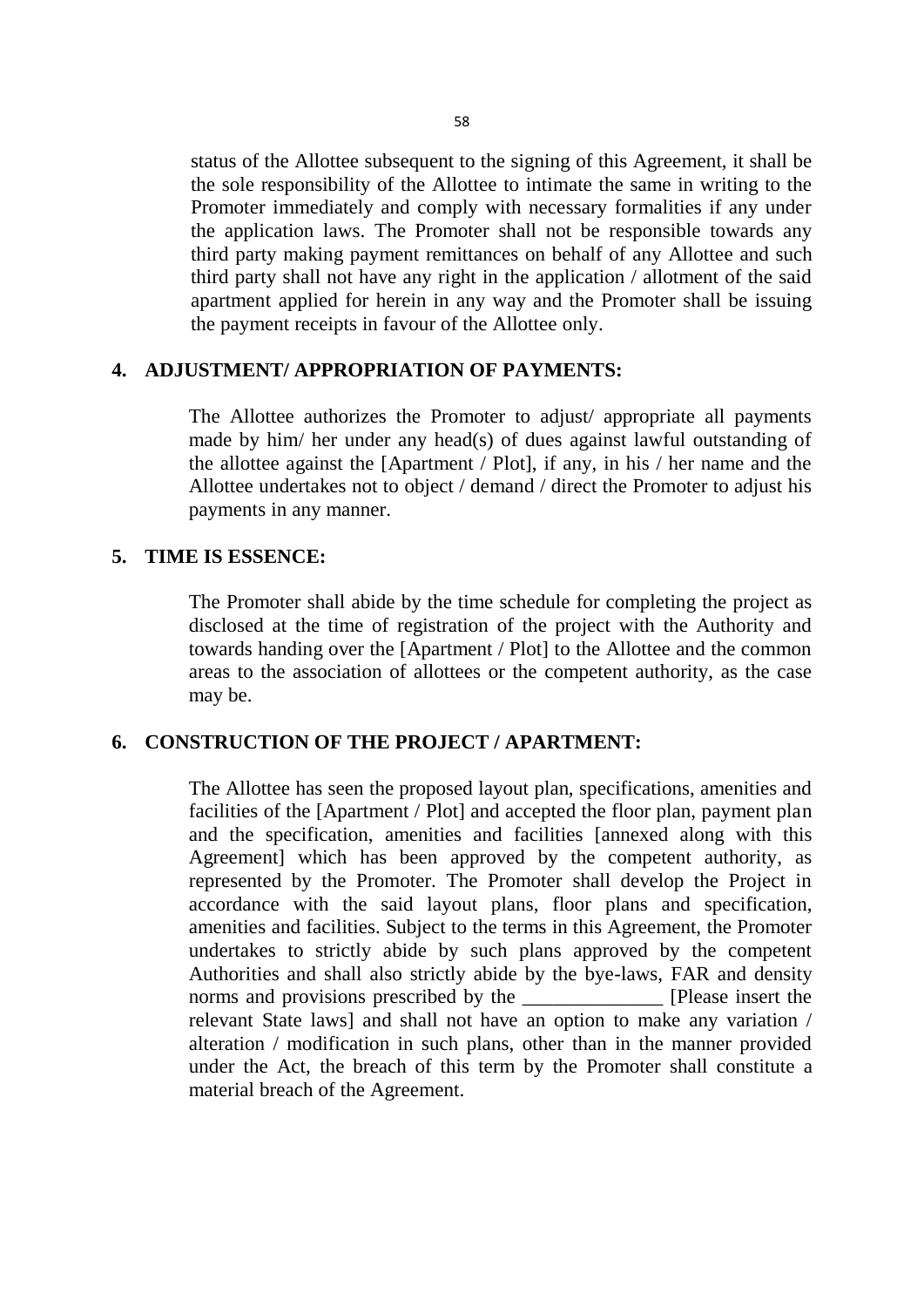#### **7. POSSESSION OF THE APARTMENT / PLOT:**

- 7.1 **Schedule for possession of the said [Apartment / Plot] –** The Promoter agrees and understands that timely delivery of possession of the [ Apartment / Plot] to the allottee and the common areas to the association of allottees or the competent authority, as the case may be, is the essence of the Agreement. The Promoter assures to hand over possession of the [Apartment /Plot] along with ready and complete common areas with all specifications, amenities and facilities of the project in place on \_\_\_\_\_\_\_\_\_\_\_\_, unless there is delay or failure due to war, flood, drought, fire, cyclone, earthquake or any other calamity caused by nature affection the regular development of the real estate project ("Force Majeure"). If, however, the completion of the Project is delayed due to the Force Majeure conditions then the Allottee agrees that the Promoter shall be entitled to the extension of time for delivery of possession of the [Apartment / Plot], provided that such Force Majeure conditions are not of a nature which makes its impossible for contract to be implemented. The Allottee agrees and confirms that, in the event it becomes impossible for the Promoter to implement the project due to Force Majeure conditions, then this allotment shall stand terminated and the Promoter shall refund to the Allottee the entire amount received by the Promoter from the allotment within sixty days from that date. The promoter shall intimate the allottee about such termination at least thirty days prior to such termination. After refund of the money paid by the Allottee, the Allottee agrees that he/ she shall not have any rights, claims etc. against the Promoter and that the Promoter shall be released and discharged from all its obligations and liabilities under this Agreement.
- 7.2 **Procedure for taking possession**  The Promoter, upon obtaining the occupancy certificate or such other certificate by whatever name called/ issued by the competent authority from the competent authority shall offer in writing the possession of the [Apartment / Plot], to the Allottee in terms of this Agreement to be taken within two months from the date of issue of occupancy certificate. [Provided that, in the absence of local law, the conveyance deed in favour of the allottee shall be carried out by the promoter within 3 months from the date of issue of occupancy certificate]. The Promoter agrees and undertakes to indemnify and Allottee in case of failure of fulfilment of any of the provisions, formalities, documentation on part of the Promoter. The Allottee, after taking possession, agree(s) to pay the maintenance charges as determined by the Promoter/ association of allottees, as the case may be after the issuance of the completion certificate for the project. The promoter shall hand over the occupancy certificate of the apartment / plot, as the case may be, to the allottee at the time of conveyance of the same.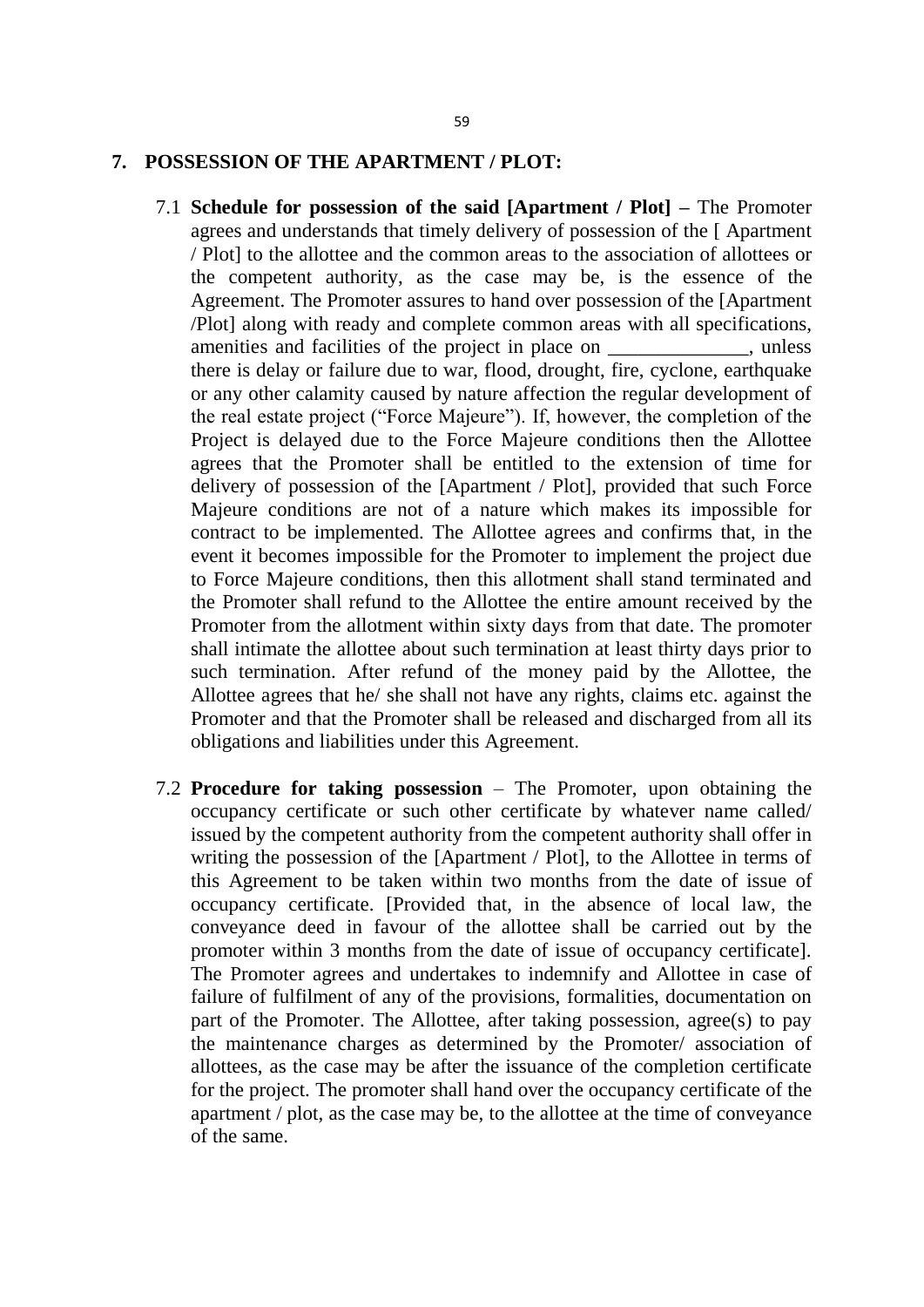- 7.3 **Failure of Allottee to take Possession of [Apartment / Plot]** Upon receiving a written intimation from the Promoter as per para 7.2 , the Allottee shall take possession of the [Apartment / Plot] from the Promoter by executing necessary indemnities, undertakings and such other documentation as prescribed in this Agreement, and the Promoter shall give possession of the [Apartment / Plot] to the allottee. In case the Allottee fails to take possession within the time provided in para 7.2, such Allottee shall continue to be liable to pay maintenance charges as specified in para 7.2.
- 7.4 **Possession by the Allottee** After obtaining the occupancy certificate or such other certificate by whatever name called/ issued by the competent authority and handing over physical possession of the [Apartment/ Plot to the Allottees, it shall be the responsibility of the Promoter to hand over the necessary documents and plans, including common areas, to the association of Allottees or the competent authority, as the case may be, as per the local laws. [Provided that, in the absence of any local law, the promoter shall handover the necessary documents and plans, including common areas, to the association of allottees or the competent authority, as the case may be, within thirty days after obtaining the completion certificate].
- 7.5 **Cancellation by Allottee** The Allottee shall have the right to cancel/ withdraw his allotment in the Project as provided in the Act:

 Provided that where the allottee proposes to cancel / withdraw from the project without any fault of the promoter, the promoter herein is entitled to forfeit the booking amount paid for the allotment. The balance amount of money paid by the allottee shall be returned by the promoter to the allottee within sixty days of such cancellation.

- 7.6 **Compensation** The Promoter shall compensate the Allottee in case of any loss caused to him due to defective title of the lan, on which the project is being developed or has been developed, in the manner as provided under the Act and the claim for interest and compensation under this provision shall not be barred by limitation provided under any law for the time being in force. Except for occurrence of a Force Majeure event, if the promoter fails to complete or is unable to give possession of the [Apartment / Plot]:
	- (i) In accordance with the terms of this Agreement, duly completed by the date specified in para 7.1 or;
	- (ii) Due to discontinuance of his business as a developer on account of suspension or revocation of the registration under the Act; or for any other reason; the Promoter shall be liable, on demand to the allottees, in case the Allottee wishes to withdraw from the Project, without prejudice to any other remedy available, to return the total amount received by him in respect of the [Apartment / Plot], with interest at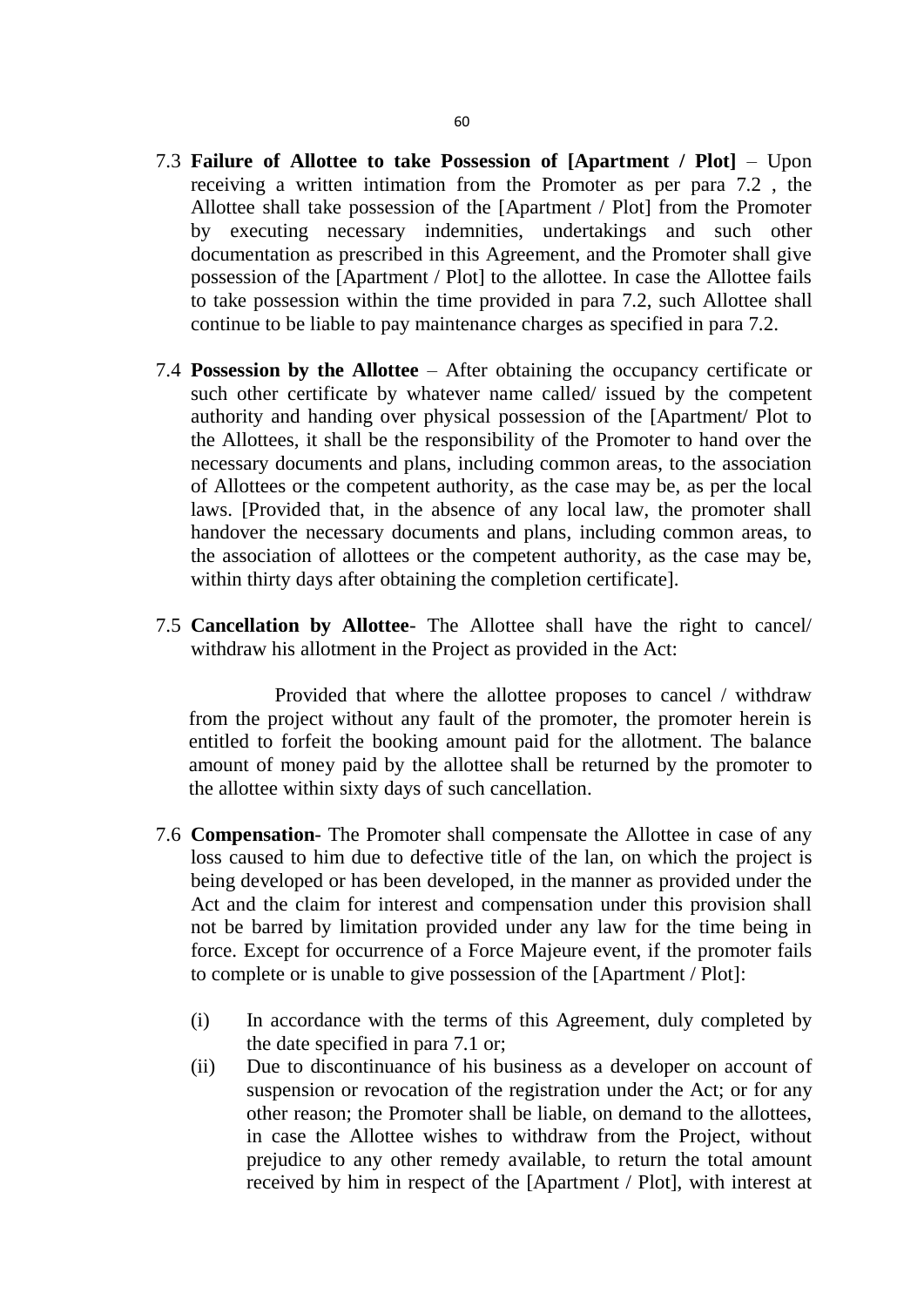the rate prescribed in the Rules including compensation in the manner as provided under the Act within sixty days of it becoming due. Provided that where if the Allottee does not intend to withdraw from the Project, the Promoter shall pay the Allottee interest at the rate prescribed in the Rules for every month of delay, till the handing over of the possession of the [Apartment / Plot], which shall be paid by the promoter to the allottee within sixty days of it becoming due.

### **8. REPRESENTATIONS AND WARRANTIES OF THE PROMOTER**

The Promoter hereby represents and warrants to the Allottee as follows:

- (i) The [Promoter] has absolute, clear and marketable title with respect to the said Land; the requisite rights to carry out development upon the said Land and absolute, actual, physical and legal possession of the said Land for the Project.
- (ii) The Promoter has lawful rights and requisite approvals from the competent Authorities to carry out development of the Project;
- (iii) There are no encumbrances upon the said Land or the Project; [In case there are any encumbrances on the land provide details of such encumbrances including any rights, title, interest and name of party in or over such land]
- (iv) There are no litigations pending before any Court of law or Authority with respect ot the said Land, Project or the [Apartment / Plot];
- (v) All approvals, licenses and permits issued by the competent authorities with respect to the Project, said Land and [Apartment / Plot] are valid and subsisting and have been obtained by following due process of law. Further, the Promoter has been shall, at all times, remain to be in compliance with all applicable laws in relation to the Project, said Land, building and [Apartment / Plot] and common areas;
- (vi) The Promoter has the right to enter into this Agreement and has not committed or omitted to perform any act or thing, whereby the right, title and interest of the Allottee created herein, may prejudicially be affected;
- (vii) The Promoter has not entered into any agreement for sale and / or development agreement or any other agreement / arrangement with any person or party with respect to the said land, including the Project and the said [Apartment / Plot] which will, in any manner, affect the rights of Allottee under this Agreement;
- (viii) The Promoter confirms that the Promoter is not restricted in any manner whatsoever from selling the said [Apartment / Plot] to the Allottee in the manner contemplated in this Agreement;
- (ix) At the time of execution of the conveyance deed the Promoter shall handover lawful, vacant, peaceful, physical possession of the [Apartment / Plot] to the Allottee and the common areas to the association of allottees or the competent authority, as the case may be;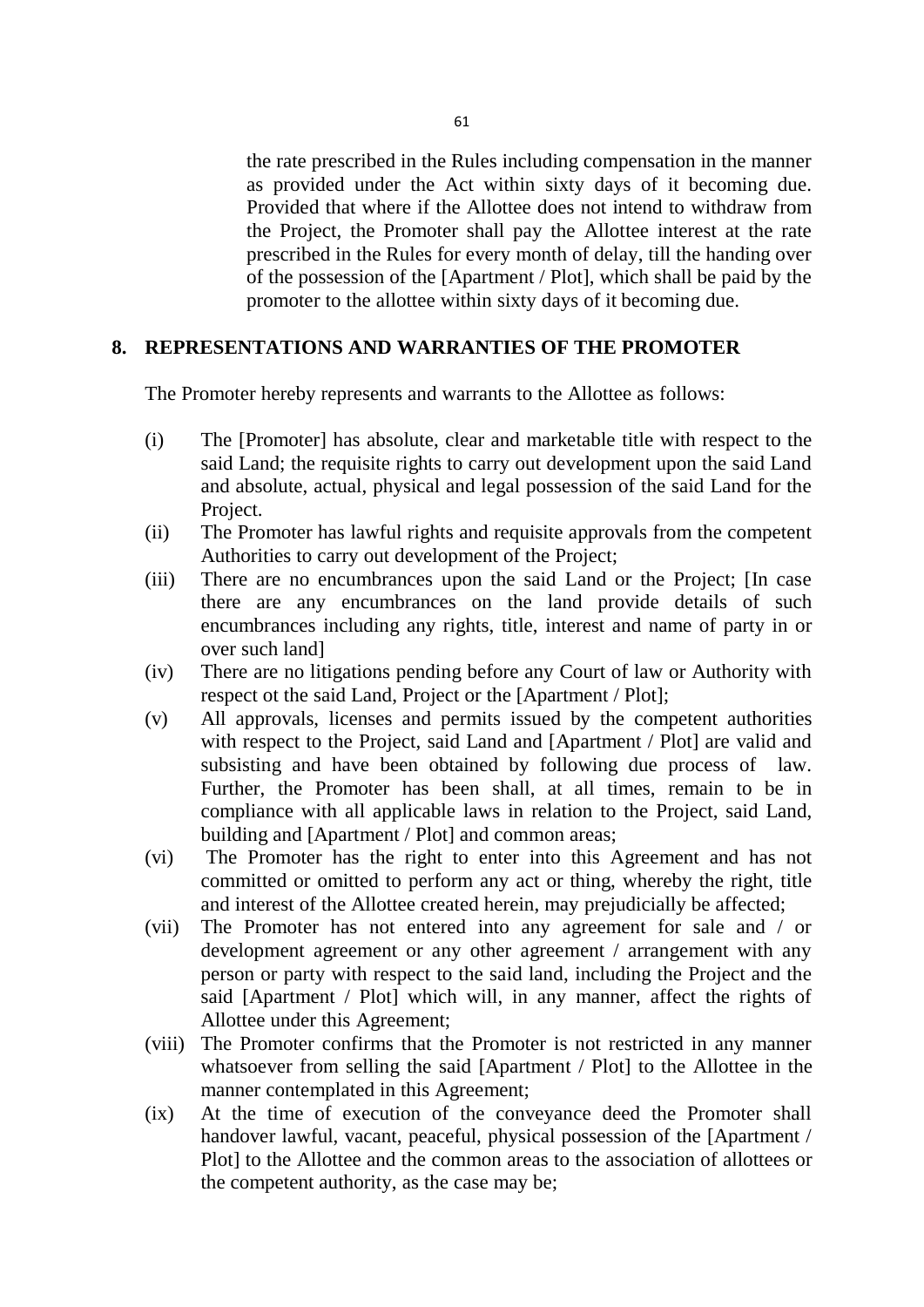- (x) The Schedule property of not the subject matter of any Hindu Undivided Family (HUF) and that no part thereof is owned by any minor and / or no minor has any right, title and claim over the Schedule Property;
- (xi) The Promoter has duly paid and shall continue to pay and discharge all governmental dues, rates, charges and taxes and other monies, levies, impositions, premiums, damages and / or penalties and other outgoings, whatsoever, payable with respect to the said project to be competent Authorities till the completion certificate has been issued and possession of apartment, plot or building, as the case may be, along with common areas (equipped with all the specifications, amenities and facilities) has been handed over to the allottee and the association of allottees or the competent authority, as the case may be; and
- (xii) No notice from the Government or any other local body or authority or any legislative enactment, Government Ordinance, Order Notification (including any notice for acquisition or requisition of the said property) has been received by or served upon the Promoter in respect of the said land and/ or the Project.

## **9. EVENTS OF DEFAULTS AND CONSEQUENCES:**

- 9.1 Subject to the Force Majeure clause, the Promoter shall be considered under a condition of Default, in the following events:
	- (i) Promoter fails to provide ready to move in possession of the [Apartment / Plot] to the Allottee within the time period specified in para 7.1 or fails to complete the project within the stipulated time disclosed at the time of registration of the project with the Authority. For the purpose of this para, 'ready to move in possession' shall mean that the apartment shall be in a habitable condition which is complete in all respects including the provision of all specification, amenities and facilities, as agreed to between the parties, and for which occupation certificate and completion certificate, as the case may be, has been issued by the competent authority.
	- (ii) Discontinuance of the Promoter's business as a developer on account of suspension or revocation of his registration under the provisions of the Act or the rules or regulations made thereunder.
- 9.2 In case of Default by Promoter under the conditions listed above, Allottee is entitled to the following:
	- (i) Stop making further payments to Promoter as demanded by the Promoter. If the Allottee stops making payments, the Promoter shall correct the situation by completing the construction milestones and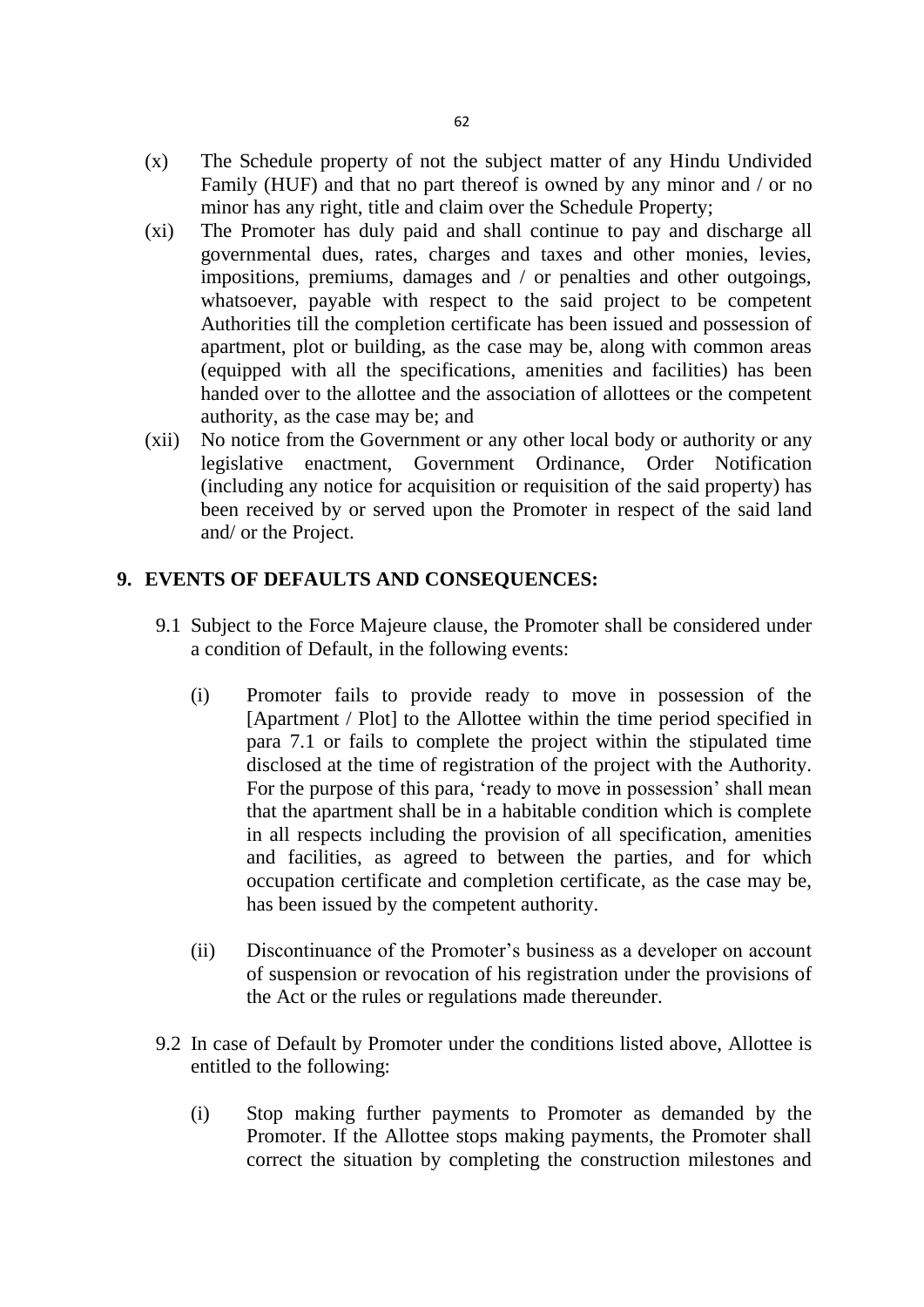only thereafter the Allottee be required to make the next payment without any interest; or

(ii) The Allottee shall have the option of terminating the Agreement in which case the Promoter shall be liable to refund the tntire money paid by the Allottee under any head whatsoever towards the purchase of the apartment, along with interest at the rate prescribed in the Rules within sixty days of receiving the termination notice:

 Provided that where an Allottee does not intend to withdraw from the project or terminate the Agreement, he shall be paid, by the promoter, interest at the rate prescribed in the Rules, for every month of delay till the handing over the possession of the [Apartment / Plot] which shall be paid by the promoter to the allottee within sixty days of it becoming due.

- 9.3 The Allottee shall be considered under a condition of Default, on the occurrence of the following events:
- (i) In case the Allottee fails to make payments for \_\_\_\_ consecutive demands made by the Promoter as per the Payment Plan annexed hereto, despite having been issued notice in that regard the allottee shall be liable to pay interest to the promoter on the unpaid amount at the rate prescribed in the Rules;
- (ii) In case of Default by Allottee under the condition listed above continues for a period beyond \_\_\_\_\_\_\_ consecutive months after notice from the Promoter in this regard, the Promoter amy cancel the allotment of the [Apartment / Plot] in favour of the Allottee and refund the money paid to him by the allottee by deducting the booking amount and the interest liabilities and this Agreement shall thereupon stand terminated. Provided that the Promoter shall intimate the allottee about such termination at least thirty days prior to such termination.

#### **10. CONVEYANCE OF THE SAID APARTMENT:**

The Promoter, on receipt of Total Price of the [Apartment / Plot] as per para 1.2 under the Agreement from the Allottee, shall execute a conveyance deed and convey the title of the [Apartment / Plot] together with proportionate indivisible share in the Common Areas within 3 months from the date of issuance of the occupancy certificate\* and the completion certificate, as the case may be, to the allottee. [Provided that, in the absence of local law, the conveyance deed in favour of the allottee shall be carried out by the promoter within 3 months from the date of issue of occupancy certificate]. However, in case the Allottee fails to deposit the stamp duty and or registration charges within the period mentioned in the notice, the Allottee authorizes the Promoter to withhold registration of the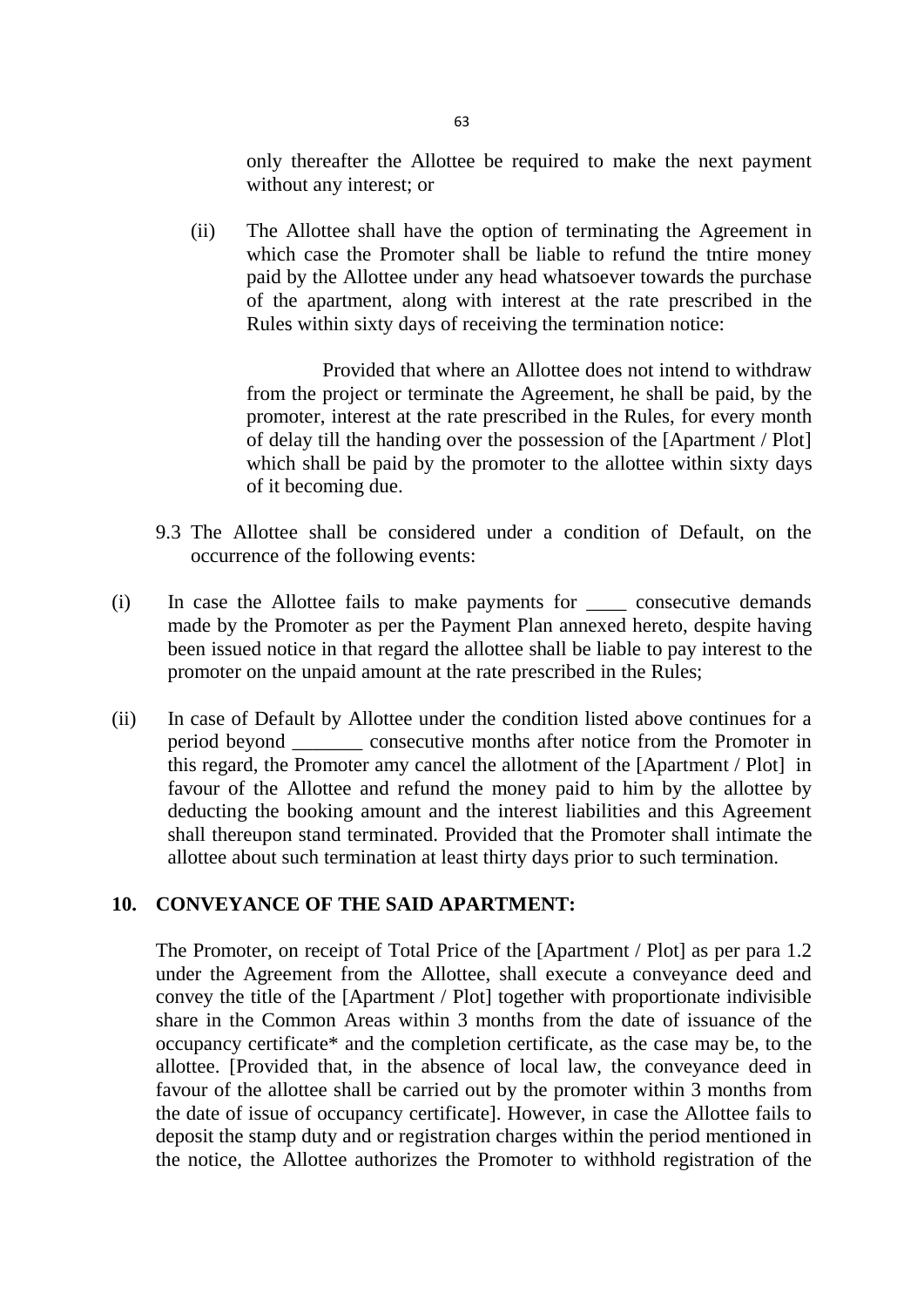conveyance deed in his/ her favour till payment of stamp duty and registration charges to the Promoter is made by the Allottee.

### **11. MAINTENANCE OF THE SAID BUILDING/ APARTMENT / PROJECT:**

The Promoter shall be responsible to provide and maintain essential services in the Project till the taking over of the maintenance of the project by the association of allottees upon the issuance of the completion certificate of the project. The cost of such maintenance has been included in the Total Price of the [Apartment / Plot].

## **12. DEFECT LIABILITY:**

It is agreed that in case any structural defect or any other defect in workmanship, quality or provision of services or any other obligations of the Promoter as per the agreement for sale relating to such development is brought to the notice of the Promoter within a period of 5 (five) years by the Allottee from the date of handing over possession, it shall be the duty of the Promoter to rectify such defects without further charge, within 30 (thirty) days, and in the event of Promoter's failure to rectify such defects within such time, the aggrieved Allottees shall be entitled to receive appropriate compensation in the manner as provided under the Act.

## **13. RIGHT TO ENTER THE APARTMENT FOR REPAIRS:**

The Promoter / maintenance agency / association of allottees shall have rights of unrestricted access of all Common areas, garages / covered parking and parking spaces for providing necessary maintenance services and the Allottee agrees to permit the association of allottees and / or maintenance agency to enter into the [Apartment / Plot] or any part thereof, after due notice and during the normal working hours, unless the circumstances warrant otherwise, with a view to set right any defect.

## **14. USAGE:**

Use of Basement and Service Areas: The basement (s) and service areas, if any, as located within the the series of the state of the shall be  $(project \ name)$ , shall be earmarked for purposes such as parking spaces and services including but not limited to electric sub-station, spaces and services including but not limited to electric sub-station, transformer, DG set rooms, underground water tanks, pump rooms, maintenance and service rooms, fire fighting pumps and equipment's etc. and other permitted used as per sanctioned plans. The Allottee shall not be permitted to use the services areas and the basements in any manner whatsoever, other than those earmarked as parking spaces, and the same shall be reserved for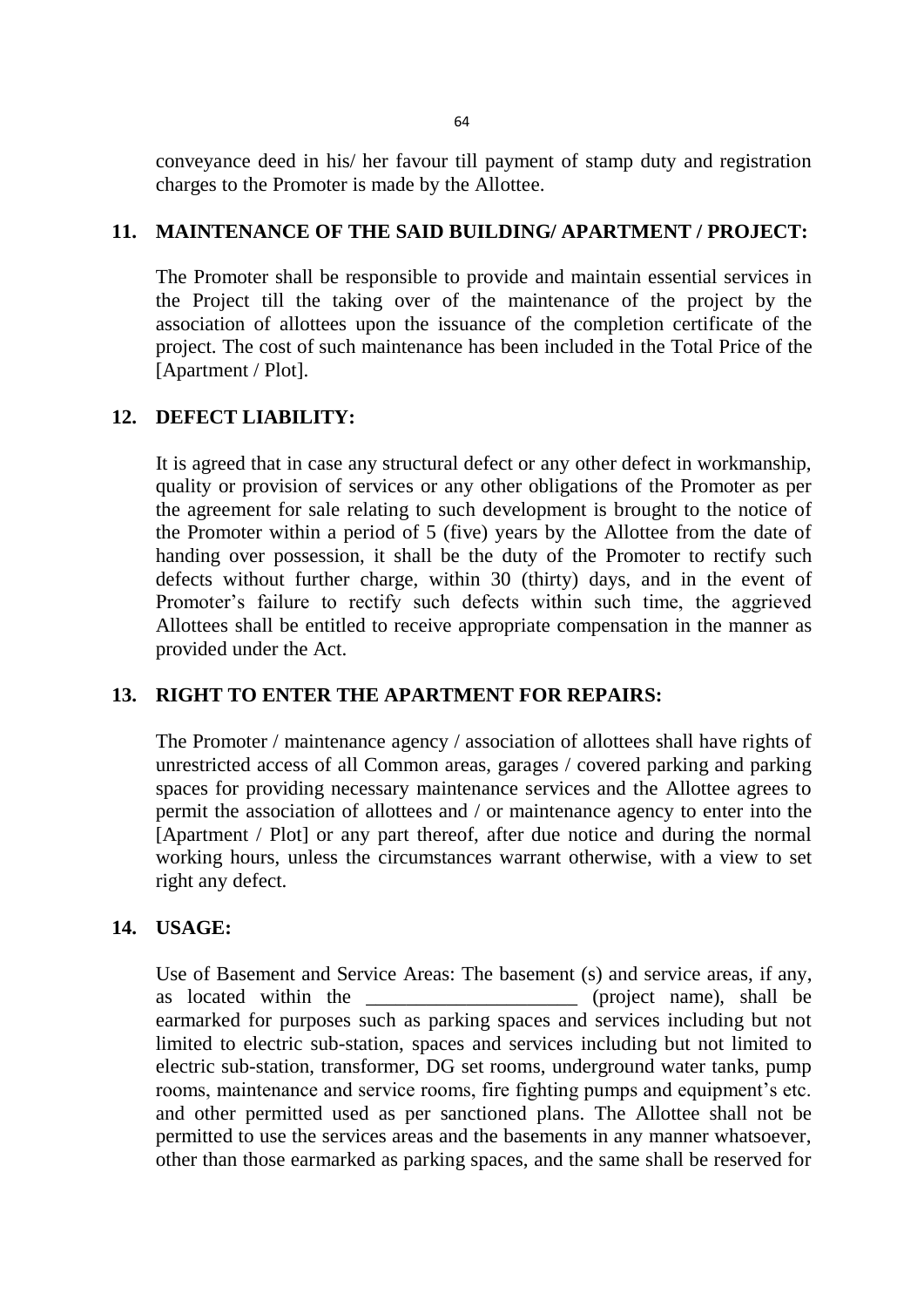use by the association of allottees formed by the Allottees for rendering maintenance services.

### **15. GENERAL COMPLIANCE WITH RESPECT TO THE APARTMENT:**

- 15.1 Subject to para 12 above, the Allottee shall, after taking possession, be solely responsible to maintain the [Apartment / Plot] at his/her own cost, in good repair and condition and shall not do or suffer to be done anything in to the building or the [Apartment / Plot], of the staircases, lifts, common passages, corridors, circulation areas, atrium or the compound which may be in violation of any laws or rules of any authority or change or alter to make additions to the [Apartment / Plot] and keep the [Apartment / Plot], its walls and partitions, sewers, drains, pipe and appurtenances thereto or belonging thereto, in good and tenantable repair and maintain the same in a fit and proper condition and ensure that the support, shelter etc. of the Building is not in any way damaged or jeopardized.
- 15.2 The Allottee further undertakes, assures and guarantees that he/ she would not put any sign-board / name-plate, neon light, publicity material or advertisement material etc. on the face / façade of the Building or anywhere on the exterior of the Project, buildings therein or Common Areas. The Allottees shall also not change the colour scheme of the outer walls or painting of the exterior side of the windows or carry out any change in the exterior elevation or design. Further the Allottee shall not store any hazardous or combustible goods in the [Apartment / Plot] or place any heavy material in the common passage or staircase of the Building. The Allottee shall also not remove any wall, including the outer and load bearing wall of the [Apartment / Plot].
- 15.3 The Allottee shall plan and distribute its electrical load in conformity with the electrical system installed by the Promoter and thereafter the association of allottees and or maintenance agency appointed by association of allottees. The Allottee shall be responsible for any lose or damages arising out of breach of any of the aforesaid conditions.

### **16. COMPLIANCE OF LAWS, NOTIFICATIONS ETC. BY PARTIES:**

The parties are entering into this Agreement for the allotment of a [Apartment / Plot] with the full knowledge of all laws, rules, regulations, notifications applicable to the project.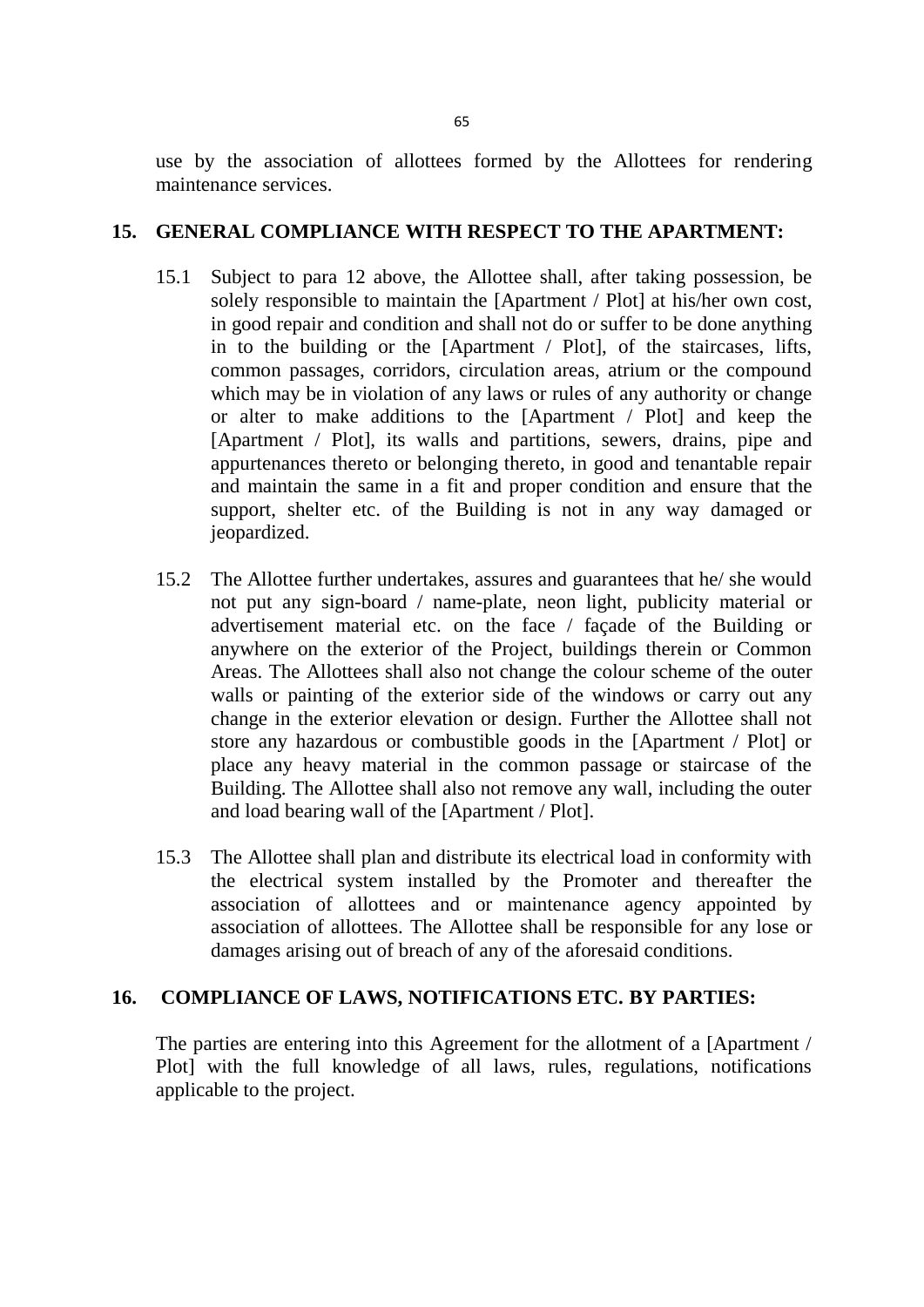#### **17. ADDITIONAL CONSTRUCTIONS:**

The Promoter undertakes that it has no right to make addition or to put up additional structure(s) anywhere in the Project after the building plan, layout plan, sanction plan and specification amenities and facilities has been approved by the competent authority (ies) and disclosed except for a provided in the Act.

#### **18. PROMOTER SHALL NOT MORTAGAGE OR CREAT A CHARGE:**

After the Promoter executes this Agreement he shall not mortgage a create a charge on the [Apartment / Plot / building] and if any such mortgage or change is made or created then notwithstanding anything contained in any other law for the time being in force, such mortgage or charge shall not affect the right and interest of the Allottee who has taken or agreed to take such [Apartment / Plot / Building].

### **19. APARTMENT OWNERSHIP ACT (OF THE RELEVANT STATE):**

The Promoter has assured the Allottee that the project in its entirety is in accordance with the provision of the \_\_\_\_\_\_\_\_\_\_\_\_\_\_\_\_\_\_\_\_\_\_\_\_\_\_\_\_\_ [Please insert the name of the state Apartment ownership] Act. The Promoter showing compliance of various laws/ regulations as applicable in

#### **20. BINDING EFFECT:**

Forwarding this Agreement to the Allottee by the Promoter does not create a binding obligation on the part of the Promoter or the Allottee until, firstly, the Allottee signs and delivers this Agreement with all the schedules along with the payments due as stipulated in the Payment Plan within 30 (thirty) days from the date of receipt by the Allottee and secondly, appears for registration of the same before the concerned Sub-Registrar (specify the address of the Sub-Registrar) as and when intimated by the Promoter. If the Allottee(s) fails to execute and deliver to the Promoter this Agreement within 30 (thirty) days from the date of its receipt by the Allottee and/ or appear before the Sub-Registrar for its registration as and when intimated by the Promoter, then the Promoter shall serve a notice to the Allottee for rectifying the default, which if not rectified within 30 (thirty) days from the date of its receipt by the Allottee, application of the Allottee shall be treated as cancelled and all sums deposited by the Allottee in connection therewith including the booking amount shall be returned to the Allottee without any interest or compensation whatsoever.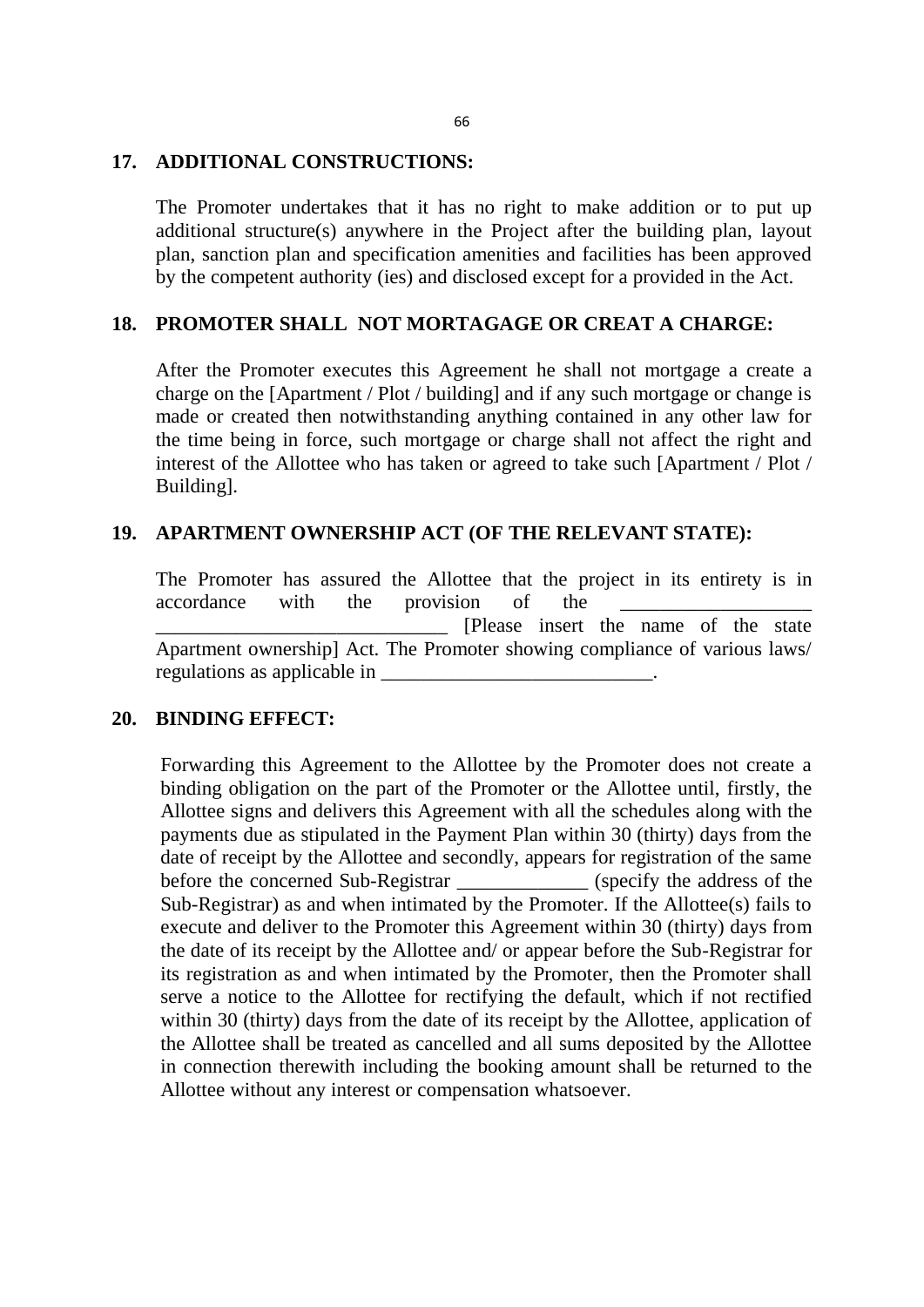#### **21. ENTIRE AGREEMENT:**

This Agreement, along with its schedules, constitutes the entire Agreement between the Parties with respect to the subject matter hereof and supersedes any and all understandings, any other agreements, allotment letter, correspondences, arrangements whether written or oral, if any, between the Parties in regard to the said apartment / plot / building, as the case may be.

### **22. RIGHT TO AMEND:**

This Agreement may only be amended through written consent of the Parties.

## **23. PROVISIONS OF THIS AGREEMENT APPLICABLE ON ALLOTTEE/ SUBSEQUENT ALLOTTEES:**

It is clearly understood and so agreed by and between the Parties hereto that all the provisions contained herein and the obligations arising hereunder in respect of the [Apartment / Plot] and the Project shall equally be applicable to and enforceable against and by any subsequent Allottees of the [Apartment / Plot], in case of a transfer, as the said obligations go along with [Apartment / Plot] for all intents and purposes.

## **24. WAIVER NOT A LIMITATION TO ENFORCE:**

- 24.1 The Promoter may, at its sole option and discretion, without prejudice to its rights as set out in this Agreement, waive the breach by the Allottee in not making payments as per the Payment Plan [Annexure C] including waiving the payment of interest for delayed payment. It is made clear and so agreed by the Allottee that exercise of discretion by the Promoter in the case of one Allottee shall not be construed to be a precedent and / or binding on the Promoter to exercise such discretion in the case of other Allottees.
- 24.2 Failure on the part of the Parties to enforce at any time or for any period of time the provision hereof shall not be construed to be a waiver of any provisions or of the right thereafter to enforce each and every provision.

### **25. SEVERABILITY**

If any provision of this Agreement shall be determined to be void or unenforceable under the Act or the Rules and Regulations made thereunder or under other applicable laws, such provisions of the Agreement shall be deemed amended or deleted in so far as reasonably inconsistent with the purpose of this Agreement and the extent necessary to conform to Act or the Rules and Regulations made thereunder or the applicable law, as the case may be, and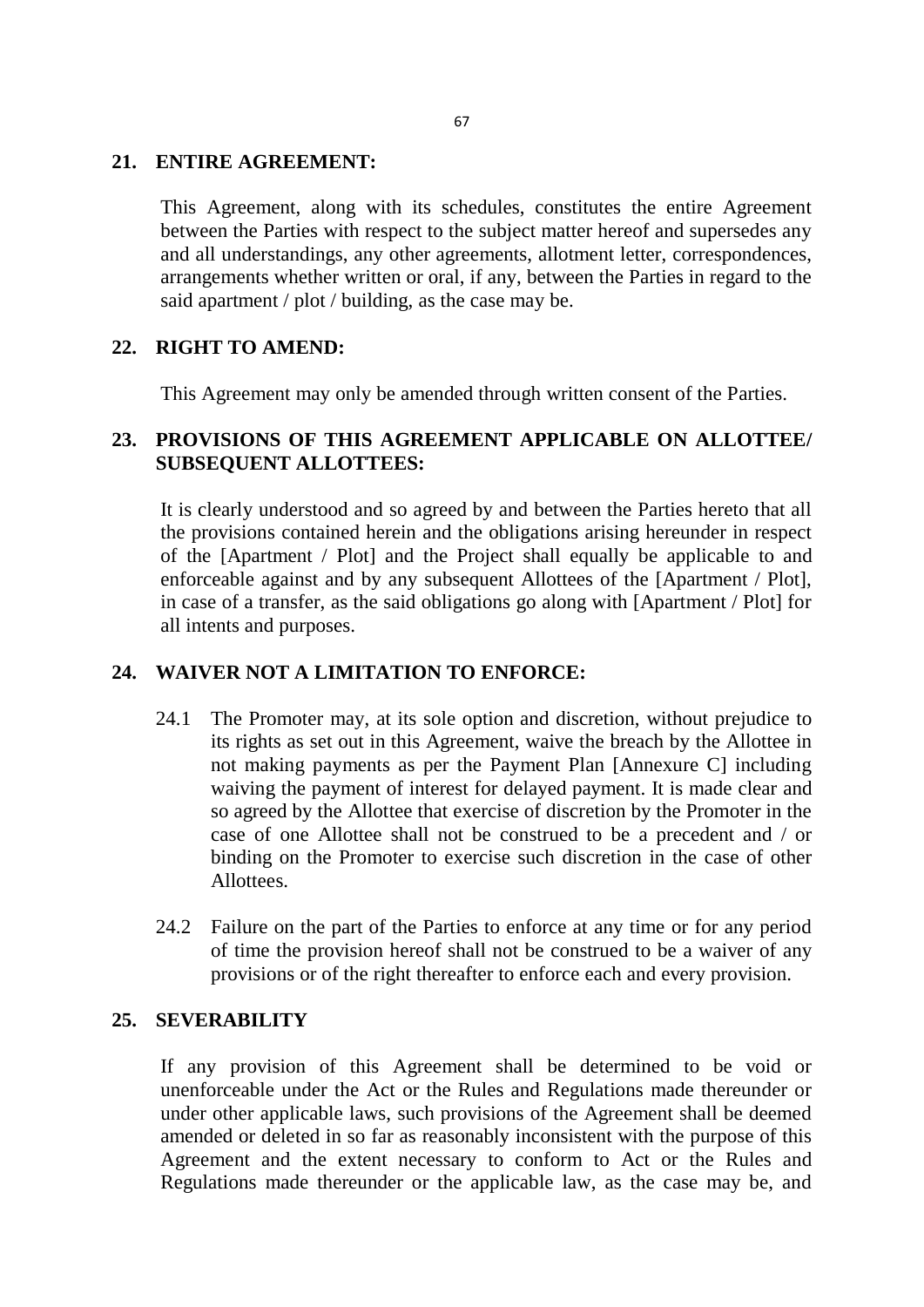remaining provisions of this Agreement shall remain valid and enforceable as applicable at the time of execution of this Agreement.

## **26. METHOD OF CALCULATION OF PROPORTIONATE SHARE WHEREVER REFERRED TO IN THE AGREEMENT:**

Wherever in this Agreement it is stipulated that the Allottee has to make any payment, in common with other Allottee(s) in Project, the same shall be proportion which the carpet area of the [Apartment / Plot] bears to the total carpet area of all the [Apartment / Plot] in the Project.

### **27. FURTHER ASSURANCES:**

Both Parties agrees that they shall execute, acknowledge and deliver to the other such instruments and take such other actions, in additions to the instruments and actions specifically provided for herein, as may be reasonably required in order to effectuate the provisions of this Agreement or of any transaction contemplated herein or to confirm or perfect any right to be created or transferred hereunder or pursuant to any such transaction.

### **28. PLACE OF EXECUTION:**

The execution of this Agreement shall be complete only upon its execution by the Promoter through its authorized signatory at the Promoter's Office, or at some other place, which may be mutually agreed between the Promoter and the Allottee, in \_\_\_\_\_\_\_\_\_\_\_\_\_\_\_\_\_\_\_\_\_\_\_\_\_\_\_\_\_\_\_\_\_\_ after the Agreement is duly executed by the Allottee and the Promoter or simultaneously with the execution the said Agreement shall be registered at the office of the Sub-Registrar at \_\_\_\_\_\_\_\_\_\_\_\_\_\_\_\_\_\_\_ (specify the address of the Sub-Registrar). Hence this Agreement shall be deemed to have been executed at \_\_\_\_\_\_\_\_\_\_\_\_\_\_\_\_\_\_\_\_\_\_\_\_\_\_\_.

#### **29. NOTICES:**

That all notices to be served on the Allottee and the Promoter as contemplated by this Agreement shall be deemed to have been duly served if sent to the Allottee or the Promoter by Registered Post at their respective addresses specified below:

|     | Name of Allottee     |
|-----|----------------------|
|     | (Allottee Address)   |
| M/s | <b>Promoter Name</b> |
|     | (Promoter Address)   |

It shall be the duty of the Allottee and the Promoter to inform each other of any change in address subsequent to the execution of this Agreement in the above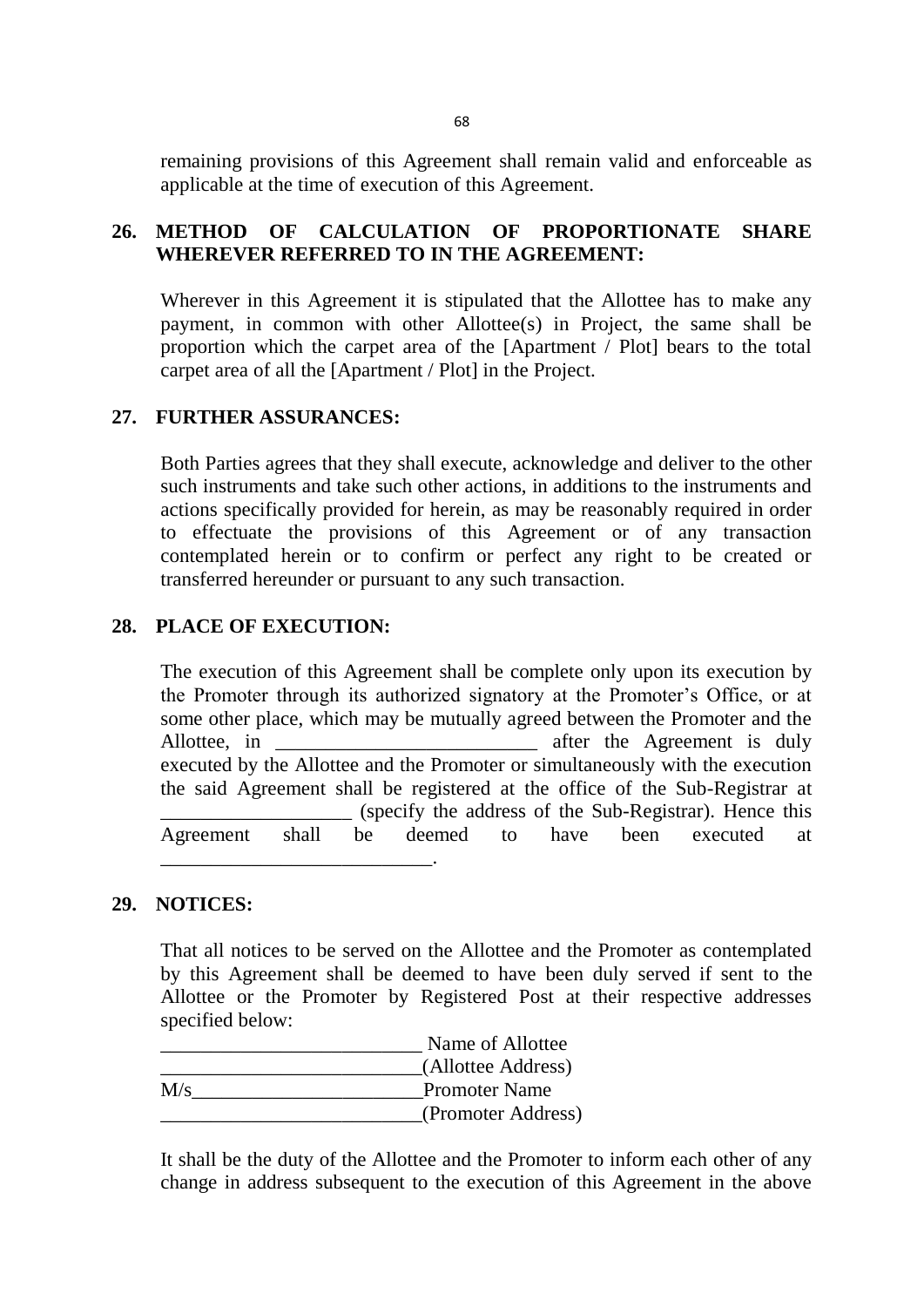address by Registered Post failing which all communications and letters posted at the above address shall be deemed to have been received by the promoter or the Allottee, as the case may be.

### **30. JOINT ALLOTTEES:**

That in case there are Joint Allottees all communications shall be sent by the Promoter to the Allottee whose name appears first and at the address given by him/her which shall for all intents and purposes to consider as properly served on all the Allottees.

### **31. SAVINGS:**

Any application letter, allotment letter, agreement, or any other document signed by the allottee, in respect of the apartment, plot or building, as the case may be prior to the execution and registration of this Agreement for Sale for such apartment, plot or building as the case may be, shall not be construed to limit the rights and interests of the allottee under the Agreement for Sale or under the Act or the rules or the regulations made thereunder.

### **32. GOVERNING LAW:**

That the rights and obligations of the parties under or arising out of this Agreement shall be construed and enforced in accordance with the Act and the Rules and Regulations made thereunder including other applicable laws of India for the time being in force.

#### **33. DISPUTE RESOLUTION:**

All or any disputes arising out or touching upon or in relation to the terms and conditions of this Agreement, including the interpretation and validity of the terms thereof and the respective rights and obligations of the Parties, shall be settled amicably by mutual discussion, failing which the same shall be settled through the adjudicating officer appointed under the Act.

[Please insert any other terms and conditions as per the contractual understanding between the parties, however, please ensure that such additional terms and conditions are not in derogation of or inconsistent with the terms and conditions set out above or the Act and the Rules and Regulations made thereunder].

IN WITNESS WHEREOF parties hereinabove named have set their respective hands and signed this Agreement for Sale at  $\left(\text{city } / \text{ town name}\right)$  in the presence of attesting witness, signing as such on the day first above written.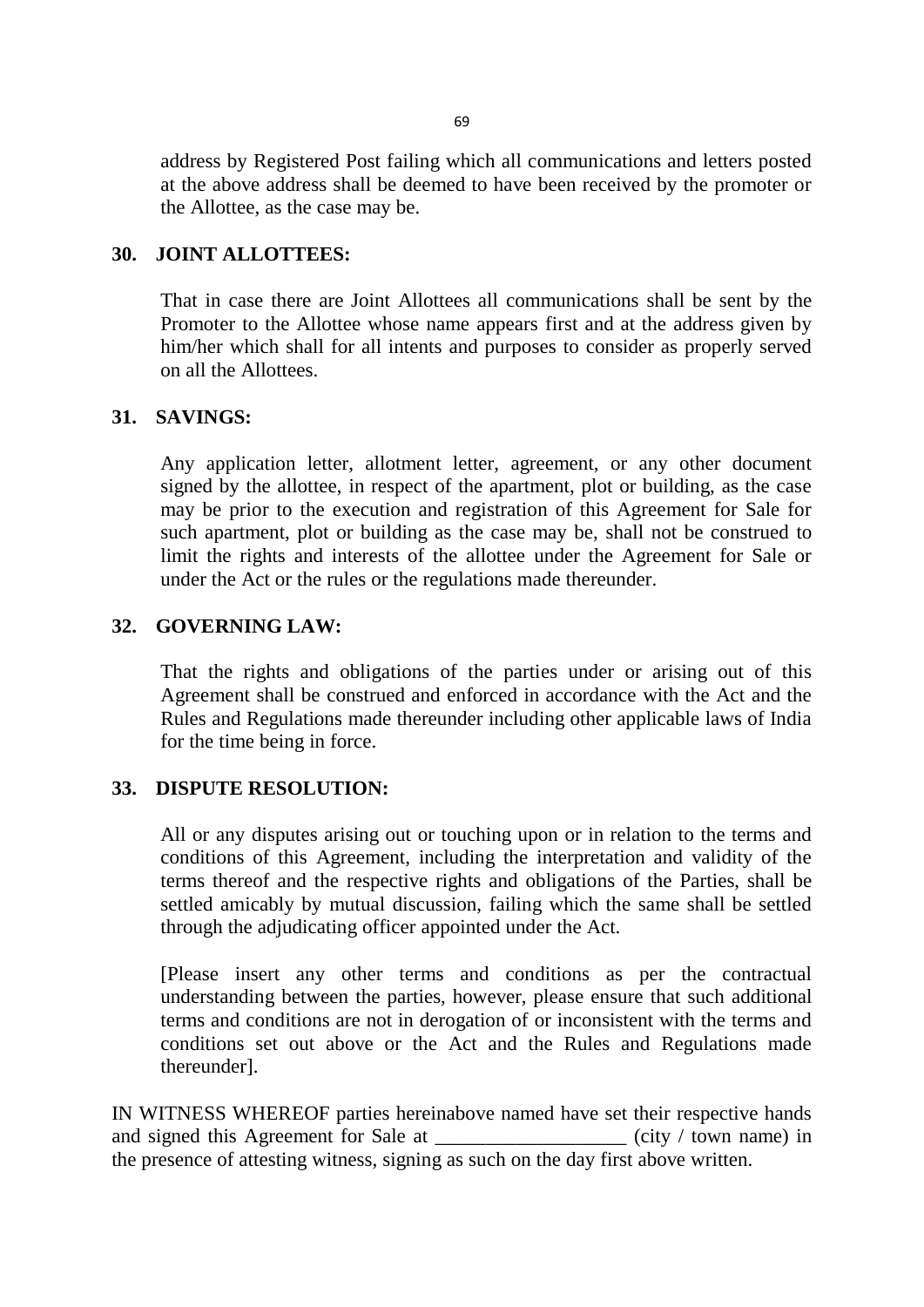### **SIGND AND DELIVERED BY NAME**

Allottee: (including Joint buyers)

- (1) Signature \_\_\_\_\_\_\_\_\_\_\_\_\_\_\_\_\_ Name \_\_\_\_\_\_\_\_\_\_\_\_\_\_\_\_\_\_\_\_ Address
- (2) Signature \_\_\_\_\_\_\_\_\_\_\_\_\_\_\_\_\_ Name \_\_\_\_\_\_\_\_\_\_\_\_\_\_\_\_\_\_\_\_ Address\_\_\_\_\_\_\_\_\_\_\_\_\_\_\_\_\_\_\_

### **SIGNED AND DELIVERED BY THE NAME**

Promoter:

(1) Signature (Authorised Signatory) \_\_\_\_\_\_\_\_\_\_\_\_\_\_ Name  $\Box$ Address\_\_\_\_\_\_\_\_\_\_\_\_\_\_\_\_\_\_\_ At on on in the presence of: photograph and sign across the photograph

Please affix

Please affix photograph and sign across the photograph

Please affix photograph and sign across the photograph

### **WITNESSES:**

- (1) Signature \_\_\_\_\_\_\_\_\_\_\_\_\_\_\_\_\_\_\_\_\_\_ Name \_\_\_\_\_\_\_\_\_\_\_\_\_\_\_\_\_\_\_\_\_\_\_\_\_ Address\_\_\_\_\_\_\_\_\_\_\_\_\_\_\_\_\_\_\_\_\_\_\_\_
- $(2)$  Signature  $\qquad \qquad$ Name \_\_\_\_\_\_\_\_\_\_\_\_\_\_\_\_\_\_\_\_\_\_\_\_\_\_ Address\_\_\_\_\_\_\_\_\_\_\_\_\_\_\_\_\_\_\_\_\_\_\_\_\_

**SCHEDULE'A'-** PLEASE INSERT DESCRIPTION OF THE [APARTMENT/PLOT] AND THE GARAGE/ COVERED PARKING (IF APPLICABLE) ALONGWITH BOUNDARIES IN ALL APARTMENT **SCHEDULE 'B'-** FLOOR PLAN OF THE APARTMENT **SCHEDULE 'C'-** PAYMENT PLAN **SCHEDULE 'D'-** SPECIFICATIONS, AMENITIES, FACILITIES (WHICH ARE PART OF THE APARTMENT/ PLOT)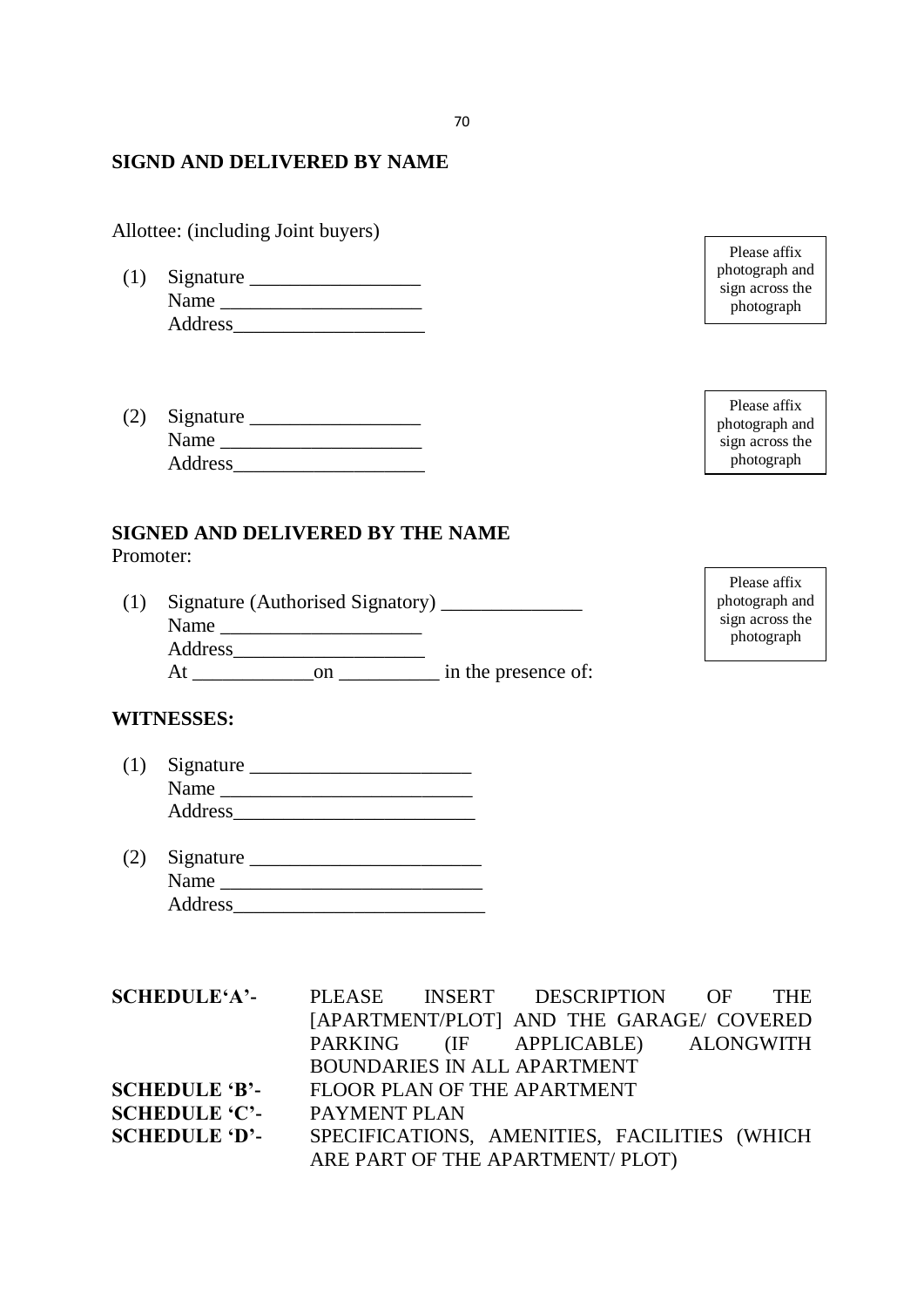# **SCHEDULE 'E'-** SPECIFICATIONS, AMENITIES, FACILITIES (WHICH ARE PART OF THE PROJECT)

[The 'Schedules' to this Agreement for Sale shall be as agreed to between the Parties]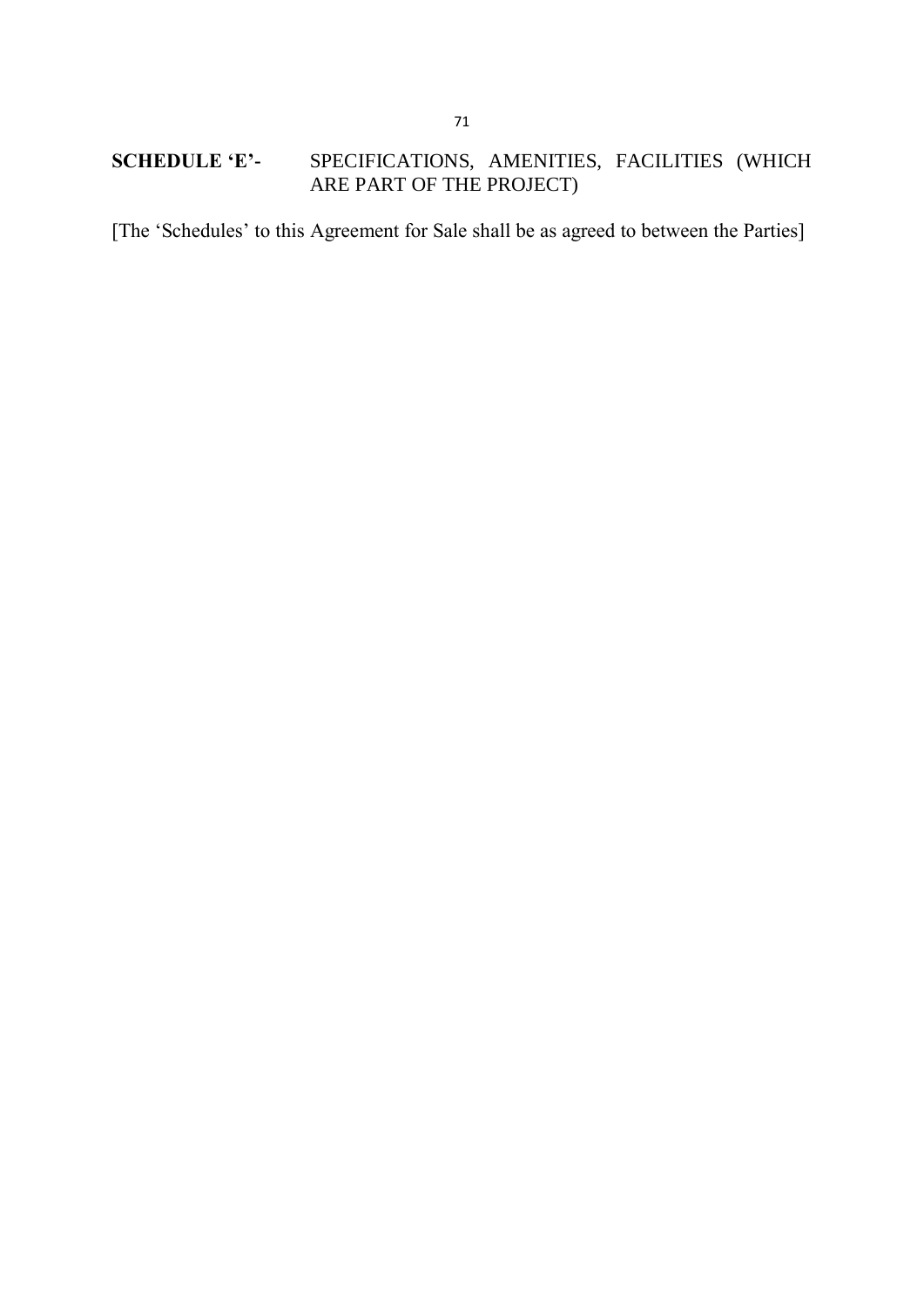# **FORM 'M' [See rule 23(1)]**

#### **COMPLAINT TO AUTHORITY**

Complaint under section 31

For use of Regulatory Authority) s( office: Date of filing: Date of  $|{\text{receiver}}|$  at the filing counter of the Registry / receipt by post / online filing[:

Complaint No.: \_\_\_\_\_\_\_\_\_\_\_\_\_\_\_\_\_\_\_\_\_\_ Signature: \_\_\_\_\_\_\_\_\_\_\_\_\_\_\_\_\_\_\_\_\_\_\_\_ Registrar:

\_\_\_\_\_\_\_\_\_\_\_\_\_\_\_\_\_\_\_\_\_\_

IN THE REGULATORY AUTHORITIES OFFICE )Name of place( Between

\_\_\_\_\_\_\_\_\_\_\_\_\_\_\_\_\_\_\_\_\_\_ Complainant(s)

\_\_\_\_\_\_\_\_\_\_\_\_\_\_\_\_\_\_\_\_\_\_ Respondent(s)

Details of claim:

And

- 1. Particulars of the complainant) $s$ :
	- ) i(Name) s (of the complainant:
	- ) iii Address of the existing office  $/$  residence of the complainant:
	- (iii) Address for service of all notices:
	- )iv( Contact Details )Phone number, e-mail, Fax Number etc.(:
- 2. Particulars of the respondents:
	- )i( Name)s( of respondent:
	- (ii) Office address of the respondent:
	- )iii( Address for service of all notices:
	- )iv( Contact Details )Phone number, e-mail, Fax Number etc.(:
- 3. Jurisdiction of the Authority:

The complainant declares that the subject matter of the claim falls within the jurisdiction of the Authority.

4. Facts of the case:

lgive a concise statement of facts and grounds for complaint

5. Relief) s(sought:

In view of the facts mentioned in paragraph 4 above, the complainant prays for the following relief)s $($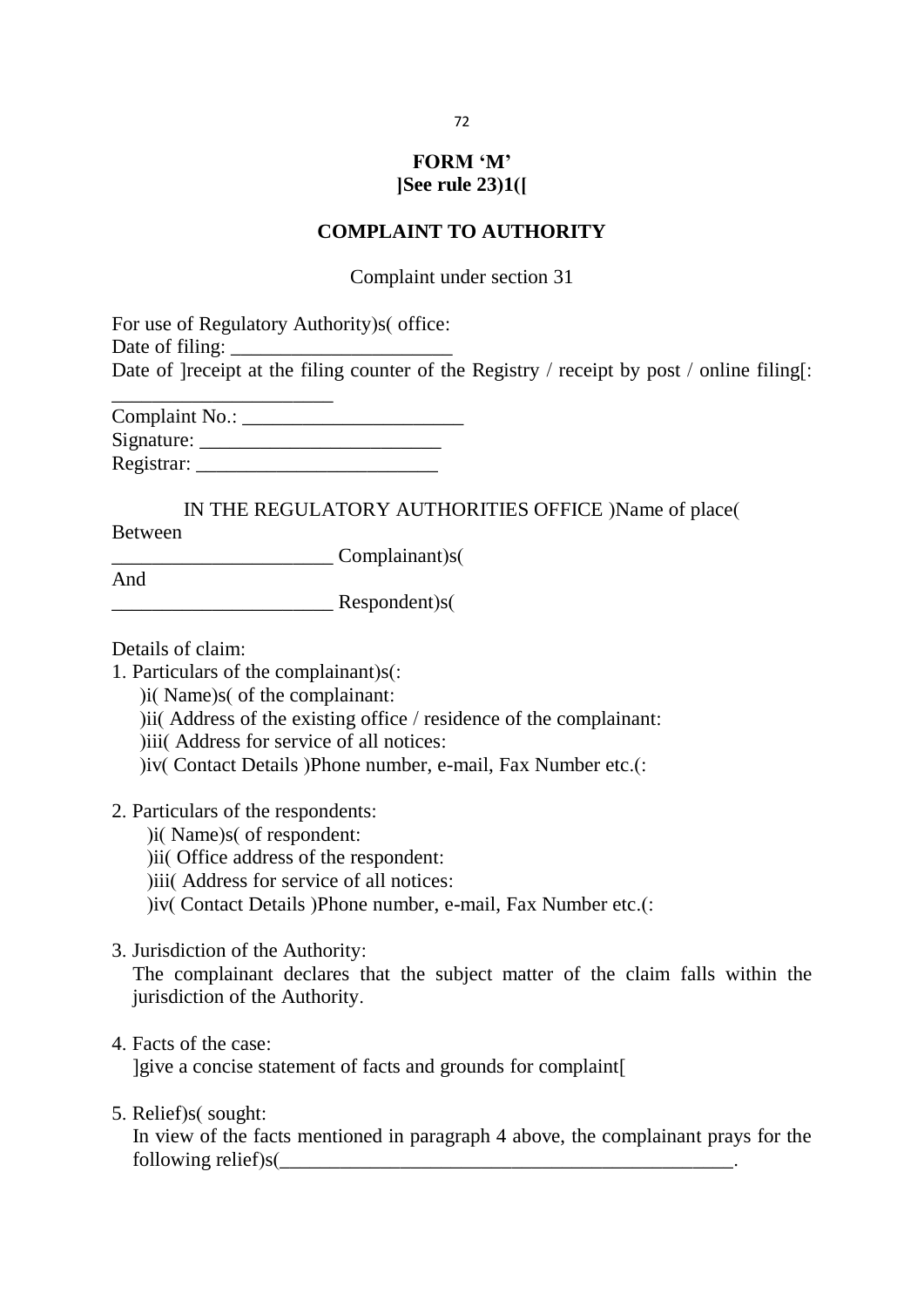$\beta$ [Specify below the relief $\beta$ s( claimed explaining the grounds of relief $\beta$ s( and the legal provisions ) if any  $\left($  relied upon $\left[$ 

6. Interim order, if prayed for:

Pending final decision on the complaint the complainant seeks issue of the following interim order:

[Give here the nature of the interim order prayed for with reasons]

7. Complainant not pending with any other court, etc.:

The complainant further declares that the matter regarding which this complaint has been made is not pending before any court of law or any other authority or any other tribunal)s(.

- 8. Particulars of [demand draft / bankers cheque or online payment] in respect of the fee in terms of sub-rule  $|1($  of rule 31:
	- )i( Amount
	- (ii) Name of the bank on which drawn
	- (iii) iii) [Demand draft number / bankers cheque / online payment transaction no.]
- 9. List of enclosures:
	- (i) Copies of the documents relied upon by the complainant and referred to in the complaint
	- (ii)  $\int$  An index of documents
	- )iii( Other documents as annexed along with the complaint

Signature of the complainant)s(

# **Verification**

I\_\_\_\_\_\_\_\_\_\_\_ (name in full block letters) [son / daughter of \_\_\_\_\_\_\_\_ the complainant do hereby verify that the contents of paragraphs 11 to 9. The true to my personal knowledge and belief and that I have not suppressed any material fact) $s$ . Place:

Date:

Signature of the complainant) $s($ 

### **Instructions**:

(1) Every complaint shall be filed in English and in case it is in some other Indian language, it shall be accompanied by a copy translated in English and shall be fairly and legibly type-written, lithographed or printed in double spacing on one side of standard petition paper with an inner margin of about four centimetres width on top and with a right margin on 2.5 cm, and left margin of 5 cm, duly paginated, indexed and stitched together in paper book form.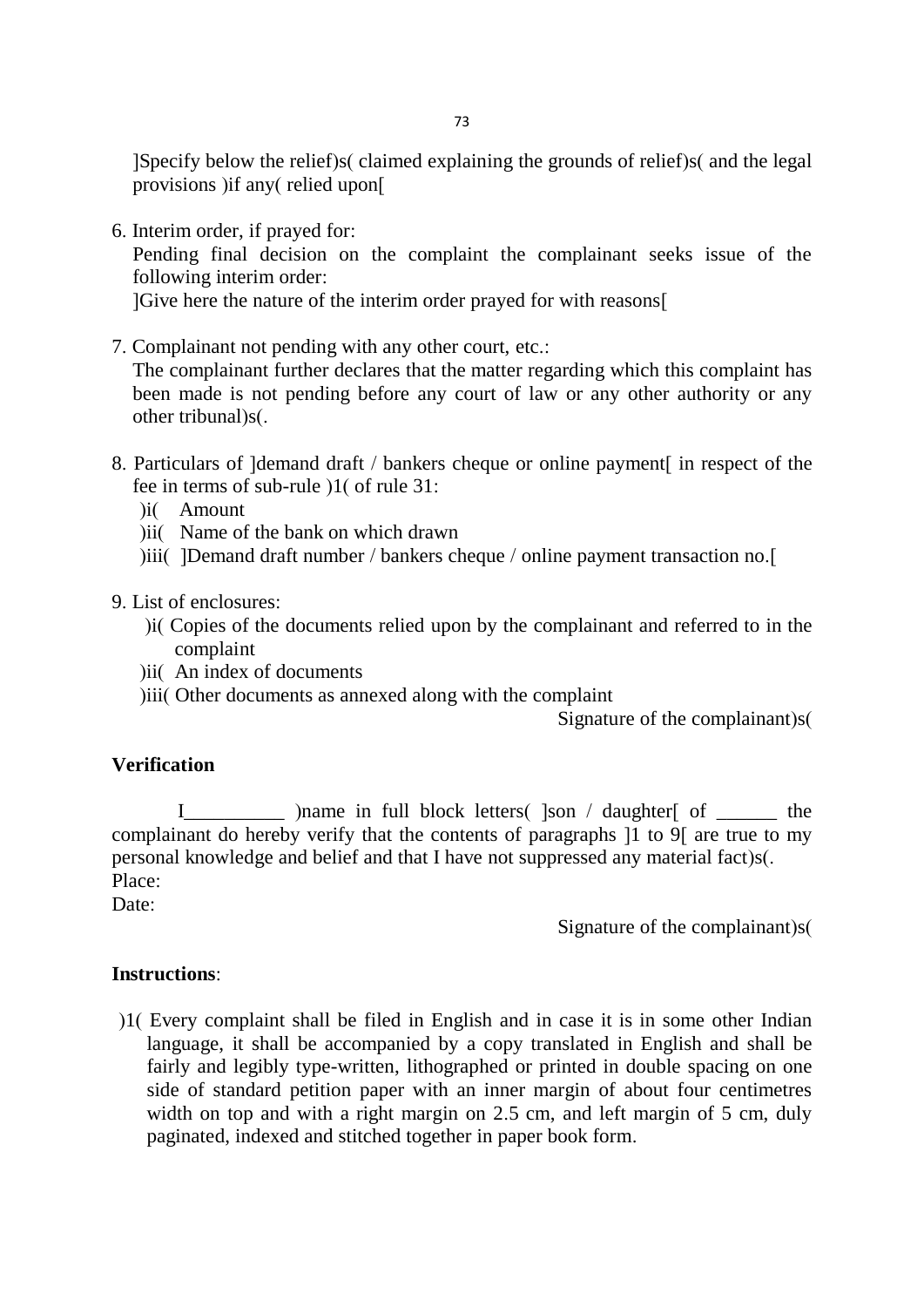$(2)$  Every complaint shall be presented along with an empty file size envelope bearing full address of the respondent and where the number of respondents are more than one, then sufficient number of extra empty file size envelopes bearing full address of each respondent shall be furnished by the party preferring the complaint.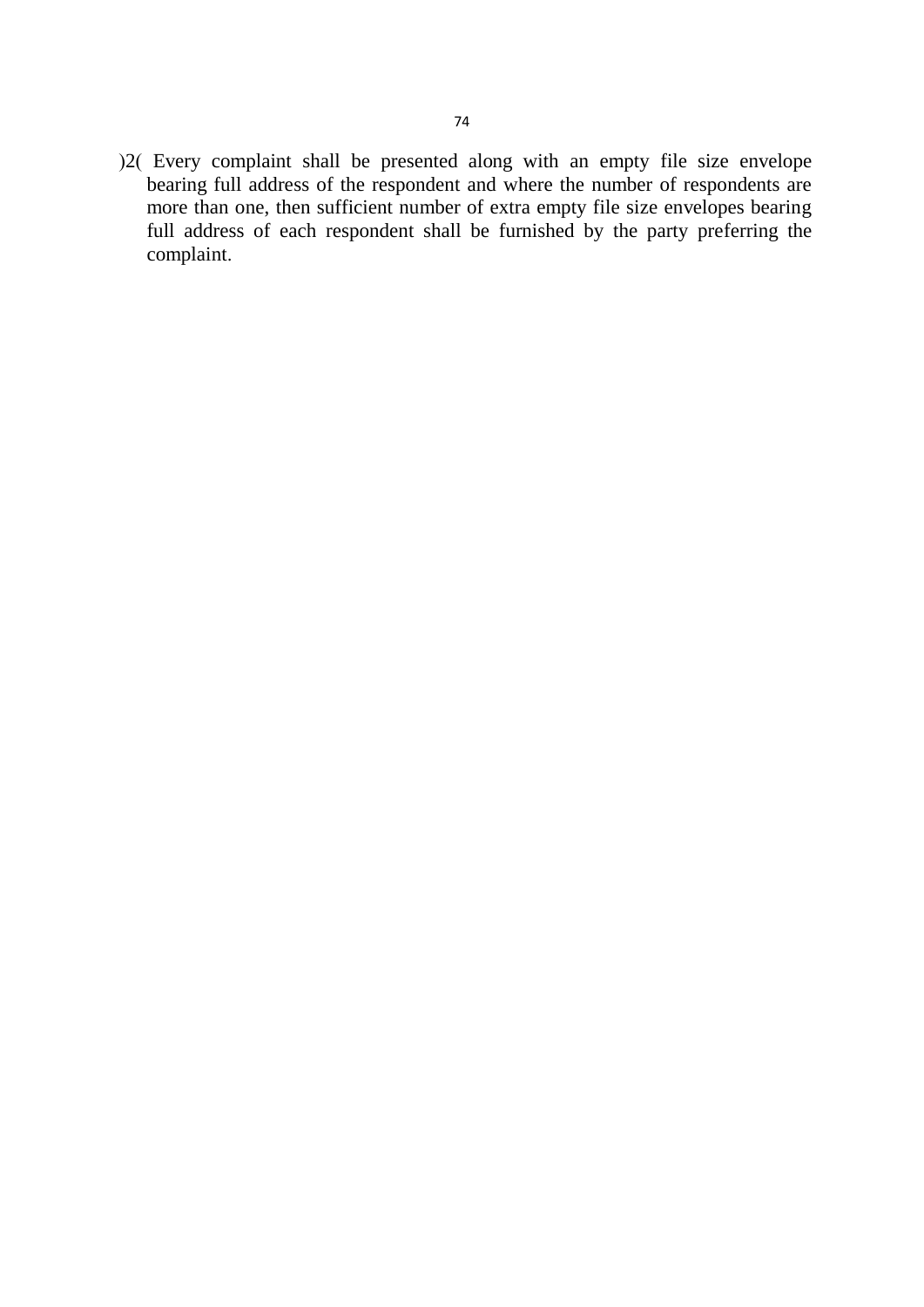#### **APPELLATE TRIBUNAL**

# **FORM 'N' [See rule 24(2)]**

#### **APPEAL TO APPELLATE TRIBUNAL**

Appeal under section 44

| For use of Appellate Tribunal's office:                                                                                                                                                                                                                                                                                                                                                                                                  |  |
|------------------------------------------------------------------------------------------------------------------------------------------------------------------------------------------------------------------------------------------------------------------------------------------------------------------------------------------------------------------------------------------------------------------------------------------|--|
| Date of filing: $\frac{1}{\frac{1}{2} \cdot \frac{1}{2} \cdot \frac{1}{2} \cdot \frac{1}{2} \cdot \frac{1}{2} \cdot \frac{1}{2} \cdot \frac{1}{2} \cdot \frac{1}{2} \cdot \frac{1}{2} \cdot \frac{1}{2} \cdot \frac{1}{2} \cdot \frac{1}{2} \cdot \frac{1}{2} \cdot \frac{1}{2} \cdot \frac{1}{2} \cdot \frac{1}{2} \cdot \frac{1}{2} \cdot \frac{1}{2} \cdot \frac{1}{2} \cdot \frac{1}{2} \cdot \frac{1}{2} \cdot \frac{1}{2} \cdot \$ |  |
| Date of [receipt at the filing counter of the Registry / receipt by post / online filing[:                                                                                                                                                                                                                                                                                                                                               |  |
|                                                                                                                                                                                                                                                                                                                                                                                                                                          |  |

| Appeal No.: |  |
|-------------|--|
| Signature:  |  |
| Registrar:  |  |

#### IN THE REAL ESTATE APPELLATE TRIBUNAL )Name of place(

Between

 $\Delta$ ppellant)s(

And Respondent)s(

Details of appeal:

- 1. Particulars of the appellants:
	- $\text{ii}$  Name)s of the appellant:
	- $ii$  Address of the existing office / residence of the appellant:
	- ) iii( Address for service of all notices:
	- )iv( Contact Details )Phone number, e-mail, Fax Number etc.(:

#### 2. Particulars of the respondents:

- $(i)$  Name)s $($  of respondent:
- )ii( Office address of the respondent:
- (iii) Address for service of all notices:
- (iv) Contact Details (Phone number, e-mail, Fax Number etc.(:
- 3. Jurisdiction of the Appellate Tribunal:

The appellant declares that the subject matter of the appeal falls within the jurisdiction of the Appellate Tribunal.

4. Limitation:

The appellant declares that the appeal is within the limitation specified in subsection  $\frac{2}{3}$  of section 44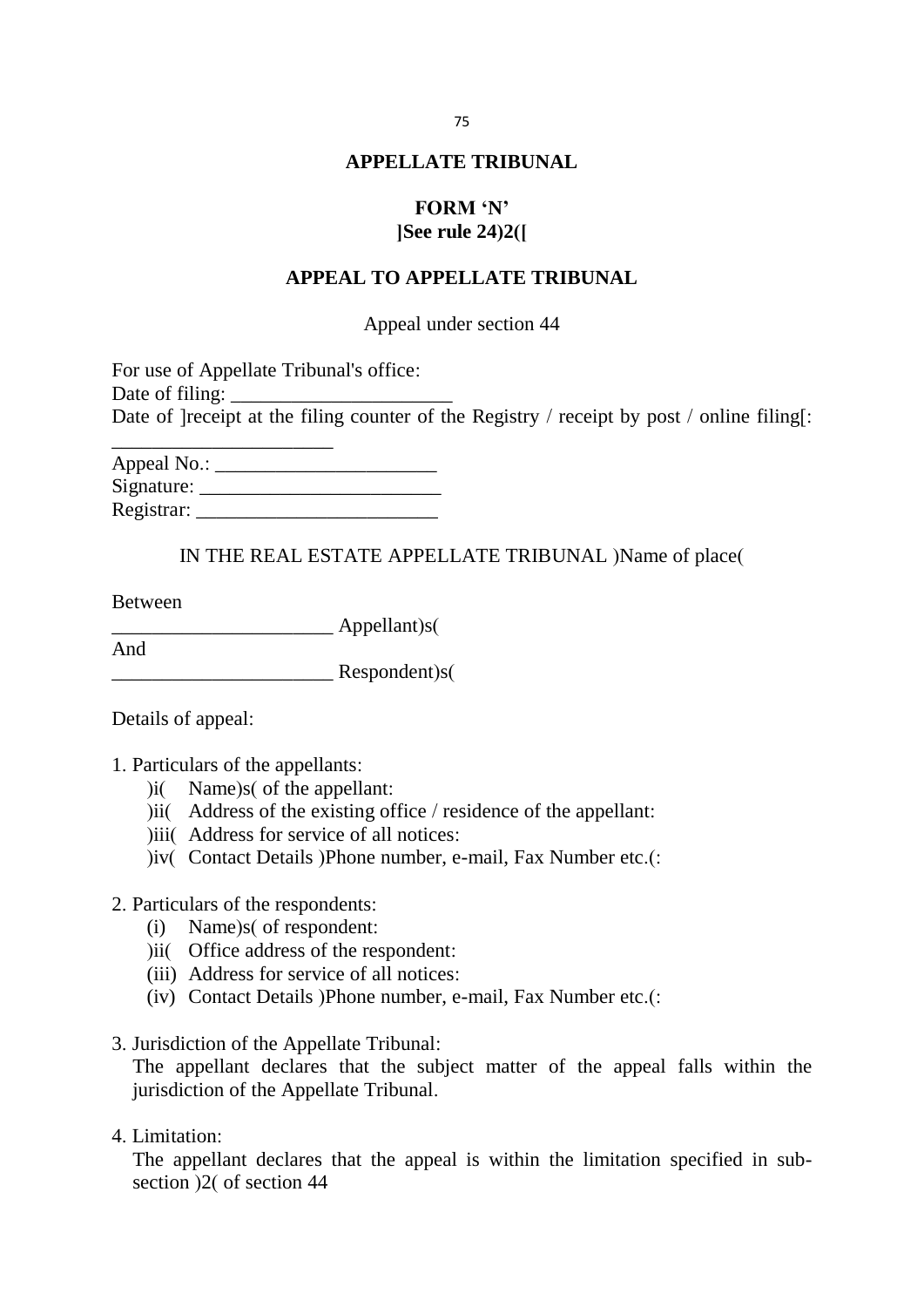OR

If the appeal is filed after the expiry of the limitation period specified under subsection (2) of section 44 specify reasons for delay

5. Facts of the case:

(give a concise statement of facts and grounds of appeal against the specific order of the Authority or the adjudicating officer, as the case may be, passed under  $\text{section}(s)$  or rule)s(  $\text{or} \quad \text{rule}(s)$  $\overline{\phantom{a}}$  , and the set of the set of the set of the set of the set of the set of the set of the set of the set of the set of the set of the set of the set of the set of the set of the set of the set of the set of the s

6. Relief) $s$ (sought:

In view of the facts mentioned in paragraph 5 above, the appellant prays for the following relief)s)

 $[Specify$  below the relief)s(sought explaining the grounds of relief)s(and the legal provisions ) if any (relied upon  $\lceil$ 

7. Interim order, if prayed for:

Pending final decision on the appeal the appellant seeks issue of the following interim order:

[Give here the nature of the interim order prayed for with reasons]

- 8. Matter not pending with any other court, etc.: The appellant further declares that the matter regarding which this appeal has been made is not pending before any court of law or any other authority or any other tribunal)s(.
- 9. Particulars of ]demand draft / bankers cheque or online payment in respect of the fee in terms of sub-rule  $\frac{1}{1}$  of rule 23:
	- (i) Amount:
	- (ii) Name of the bank on which drawn:

\_\_\_\_\_\_\_\_\_\_\_\_\_\_\_\_\_\_\_\_\_\_\_\_\_\_\_\_\_\_\_\_\_\_\_\_\_.

- (iii) ]Demand draft number / bankers cheque / online payment transaction no.[:
- 10. List of enclosures:
	- (i) An attested true copy of the order against which the appeal is filed
	- (ii) Copies of the documents relied upon by the appellant and referred to in the appeal
	- (iii) An index of the documents
	- (iv) Other documents as annexed along with the complaint

Signature of the appellant) $s($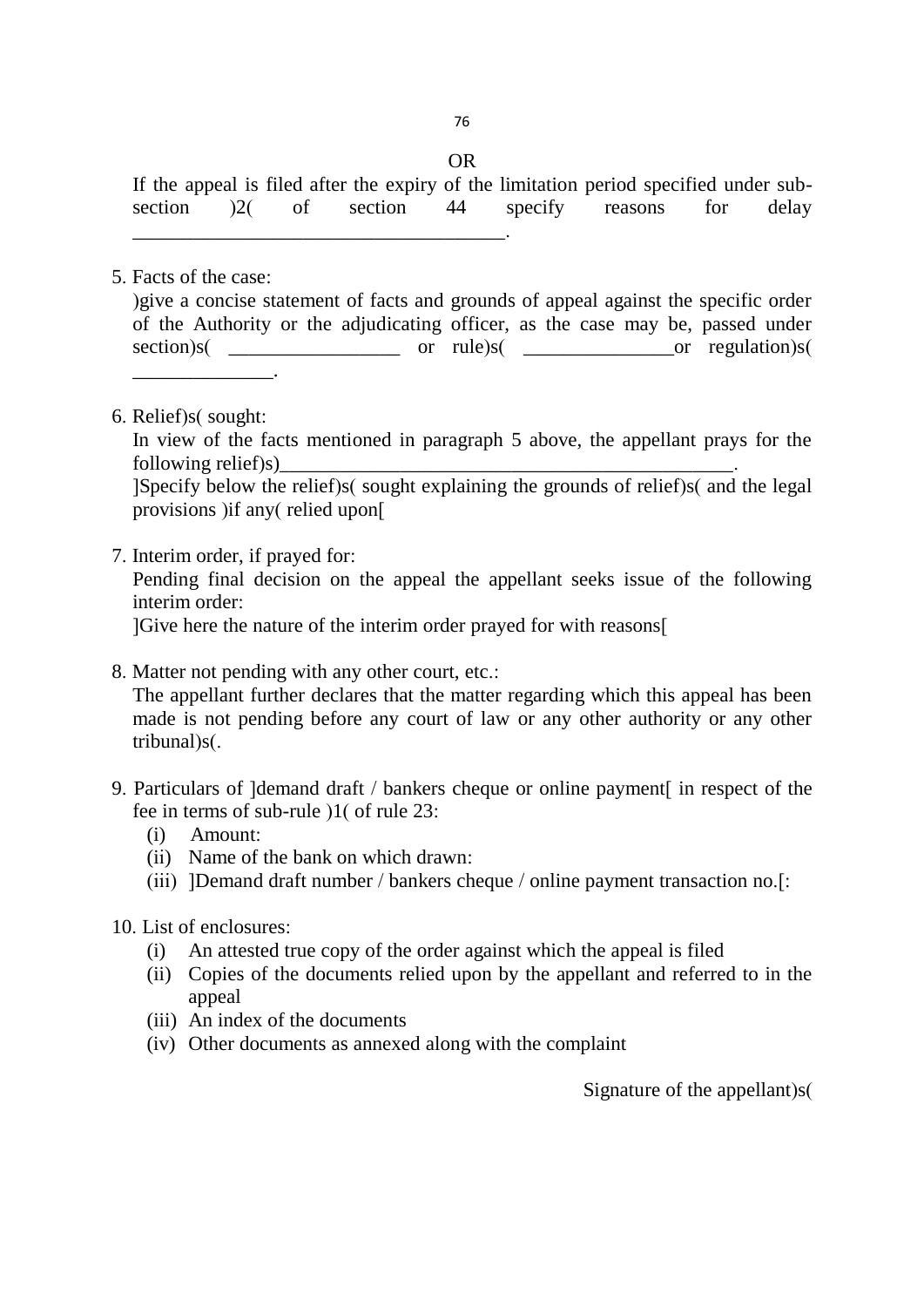# **Verification:-**

I\_\_\_\_\_\_\_\_\_ (name in full block letters) [son / daughter] of \_\_\_\_\_\_\_ the appellant do hereby verify that the contents of paragraphs  $[1]$  to  $[1]$  are true to my personal knowledge and belief and that I have not suppressed any material fact)s(. Place:

Date:

Signature of the appellant) $s($ 

### **Instructions**:

- (1) Every appeal shall be filed in English and in case it is in some other Indian language, it shall be accompanied by a copy translated in English and shall be fairly and legibly type-written, lithographed or printed in double spacing on one side of standard petition paper with an inner margin of about four centimetres width on top and with a right margin on 2.5 cm, and left margin of 5 cm, duly paginated, indexed and stitched together in paper book form.
- (2) Every appeal shall be presented along with an empty file size envelope bearing full address of the respondent and where the number of respondents are more than one, then sufficient number of extra empty file size envelopes bearing full address of each respondent shall be furnished by the party preferring the appeal.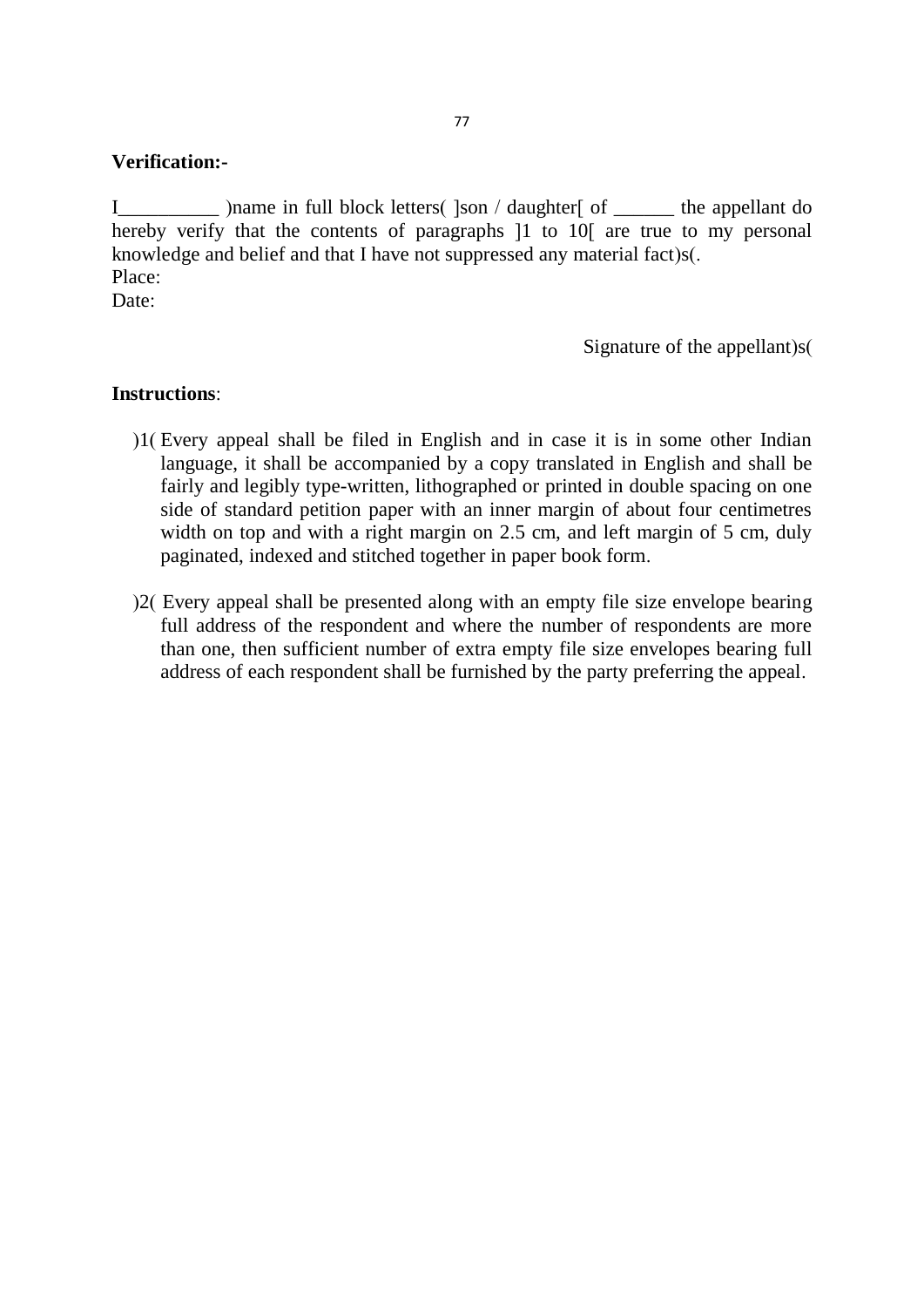# **FORM 'O' [See rule 31(1)]**

#### **COMPLAINT TO ADJUDICATING OFFICER**

Claim for interest and compensation under section 31 read with section 71 For use of Adjudicating Officers office: Date of filing: Date of *leeript* at the filing counter / receipt by post / online filing[: \_\_\_\_\_\_\_\_\_\_\_\_\_\_\_\_\_\_\_\_\_\_  $C<sub>complaint</sub>$  N<sub>o</sub>.

| Compianii ivo              |  |
|----------------------------|--|
| Signature:                 |  |
| <b>Authorised Officer:</b> |  |

### IN THE ADJUDICATING OFFICER'S OFFICE

Between

Let Complainant (s) S

And

\_\_\_\_\_\_\_\_\_\_\_\_\_\_\_\_\_\_\_\_\_\_ Respondent(s)

Details of claim:

- 1. Particulars of the complainant) $s$ :
	- $\delta$  Name)s( of the complainant:
	- $\delta$ iii) Address of the existing office / residence of the complainant:
	- (iii) Address for service of all notices:
	- (iv) Contact Details (Phone number, e-mail, Fax Number etc.):
	- $\mathbf{v}$  Details of allottees apartment, plot or building, as the case may be:
- 2. Particulars of the respondents:
	- $\text{ii}$  Name)s of respondent:
	- (ii) Office address of the respondent:
	- (iii) Address for service of all notices:
	- )iv( Contact Details )Phone number, e-mail, Fax Number etc.(:
	- (v) Registration no. and address of project:
- 3. Jurisdiction of the adjudicating officer:

The complainant declares that the subject matter of the claim falls within the jurisdiction of the adjudicating officer.

4. Facts of the case:

[give a concise statement of facts and grounds of claim against the promoter]

5. Compensation) s(sought:

78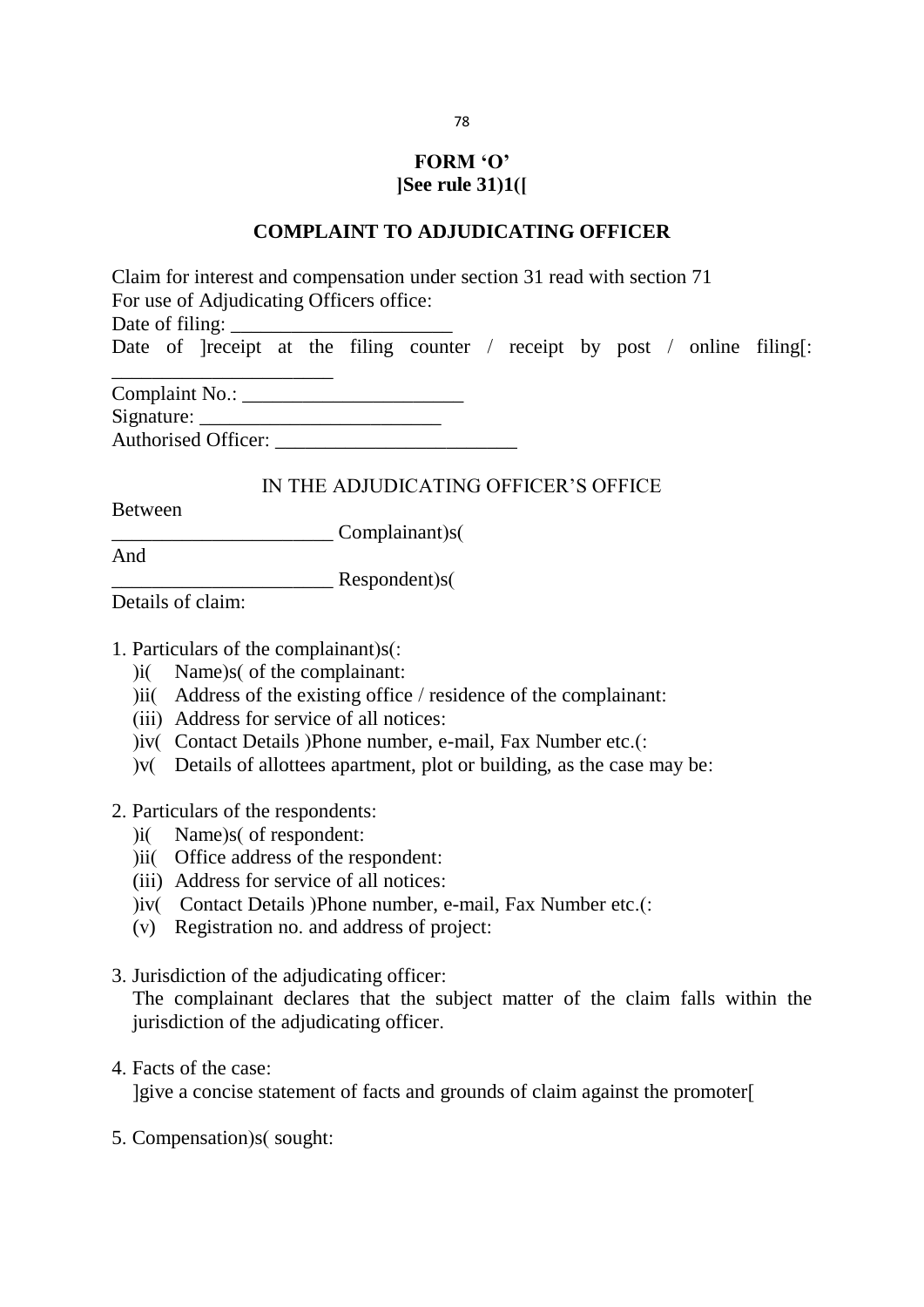In view of the facts mentioned in paragraph 4 above, the complainant prays for the following compensation) $s$ 

[Specify below the compensation) s(claimed explaining the grounds of claim) s(and the legal provisions  $\lim_{n \to \infty}$  relied upon

6. Claim not pending with any other court, etc.:

The complainant further declares that the matter regarding which this complaint has been made is not pending before any court of law or any other authority or any other tribunal)s(.

- 7. Particulars of ]demand draft / bankers cheque or online payment in respect of the fee in terms of sub-rule  $(1)$  of rule 31
	- (i) Amount:
	- (ii) Name of the bank on which drawn:
	- $(iii)$  [Demand draft number / bankers cheque / online payment transaction no]:

8. List of enclosures:

- (i) Copies of the documents relied upon by the complainant and referred to in the complaint
- )ii( An index of documents
- (iii) Other documents as annexed along with the complaint

Signature of the complainant)s(

### **Verification**

IL some in full block letters (  $\vert$  \ son / daughter of  $\vert$  the complainant do hereby verify that the contents of paragraphs [1 to 8] are true to my personal knowledge and belief and that I have not suppressed any material fact)s(. Place:

Date:

Signature of the complainant) $s($ 

### **Instructions**:

- (1) Every complaint shall be filed in English and in case it is in some other Indian language, it shall be accompanied by a copy translated in English and shall be fairly and legibly type-written, lithographed or printed in double spacing on one side of standard petition paper with an inner margin of about four centimetres width on top and with a right margin on 2.5 cm, and left margin of 5 cm, duly paginated, indexed and stitched together in paper book form.
- (2) Every complaint shall be presented along with an empty file size envelope bearing full address of the respondent and where the number of respondents are more than one, then sufficient number of extra empty file size envelopes bearing full address of each respondent shall be furnished by the party preferring the complaint.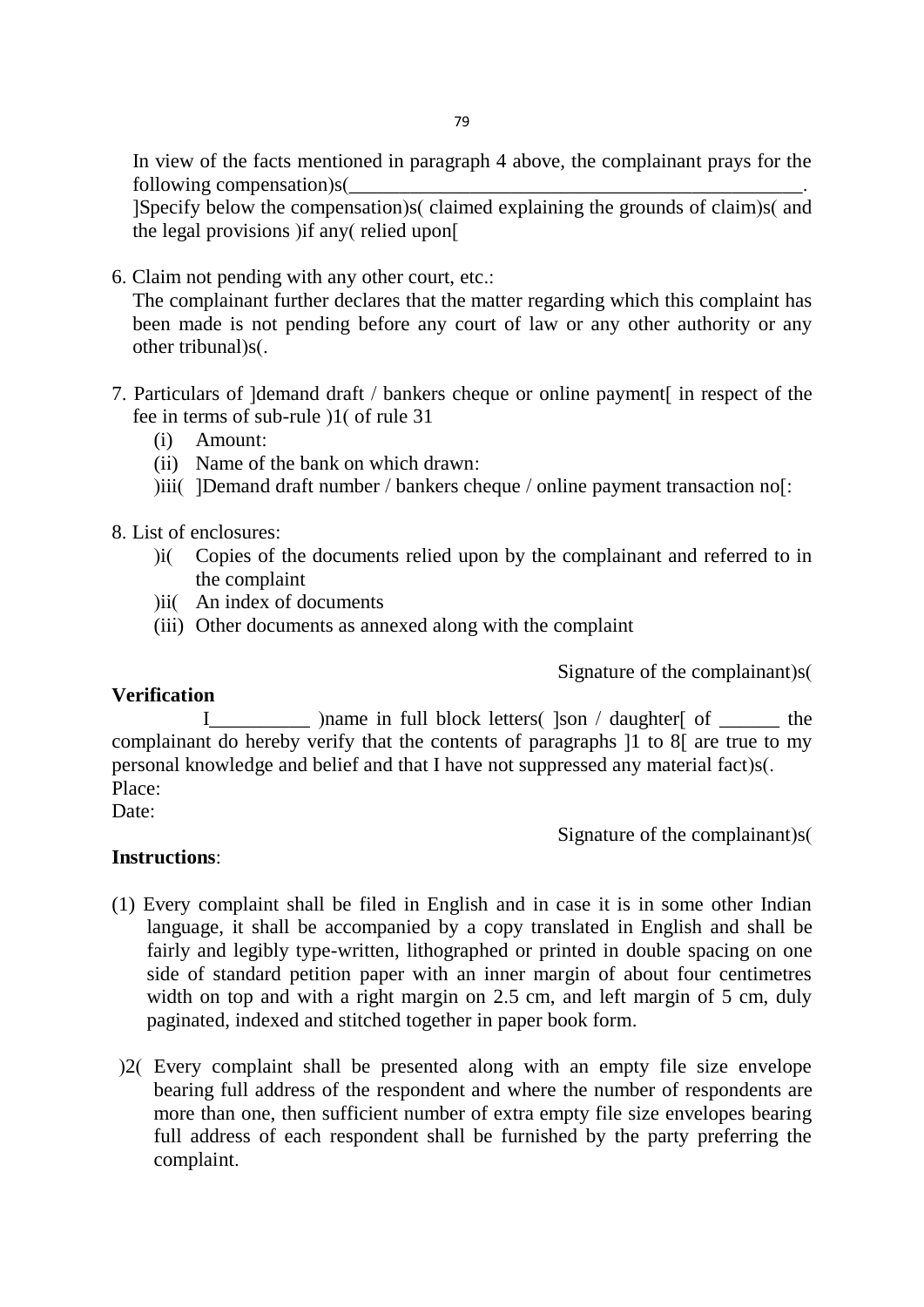# **REAL ESTATE REGULATORY AUTHORITY HIMACHAL PRADESH, SHIMLA**

# **FORM 'P' [See rule 32(1)]**

### **ANNUAL STATEMENT OF ACCOUNTS**

Receipts and Payments Account

For the year ended \_\_\_\_\_\_\_\_\_\_\_\_\_\_\_\_\_\_\_\_\_\_\_(In Rupees)

| $\frac{A/c}{Code}$ | Receipts       | Current<br>year As<br>on | Previous<br>Year As Code<br>on | A/c | Payments | Current<br>year As<br>on | Previous<br>year As<br>on |
|--------------------|----------------|--------------------------|--------------------------------|-----|----------|--------------------------|---------------------------|
|                    | $\overline{2}$ | 3                        | $\overline{4}$                 | 5   | 6        | 7                        | 8                         |
|                    |                |                          |                                |     |          |                          |                           |
|                    |                |                          |                                |     |          |                          |                           |
|                    |                |                          |                                |     |          |                          |                           |
|                    |                |                          |                                |     |          |                          |                           |
|                    |                |                          |                                |     |          |                          |                           |
|                    |                |                          |                                |     |          |                          |                           |
|                    |                |                          |                                |     |          |                          |                           |
|                    |                |                          |                                |     |          |                          |                           |
|                    |                |                          |                                |     |          |                          |                           |

Chairperson )Signature( Member)s()Signature( Secretary (Signature) Officer In-charge )Finance and Accounts(

# **Income and Expenditure Account**

| For the | neriod – | l C1 |  |  |  |
|---------|----------|------|--|--|--|
| Rupees( |          |      |  |  |  |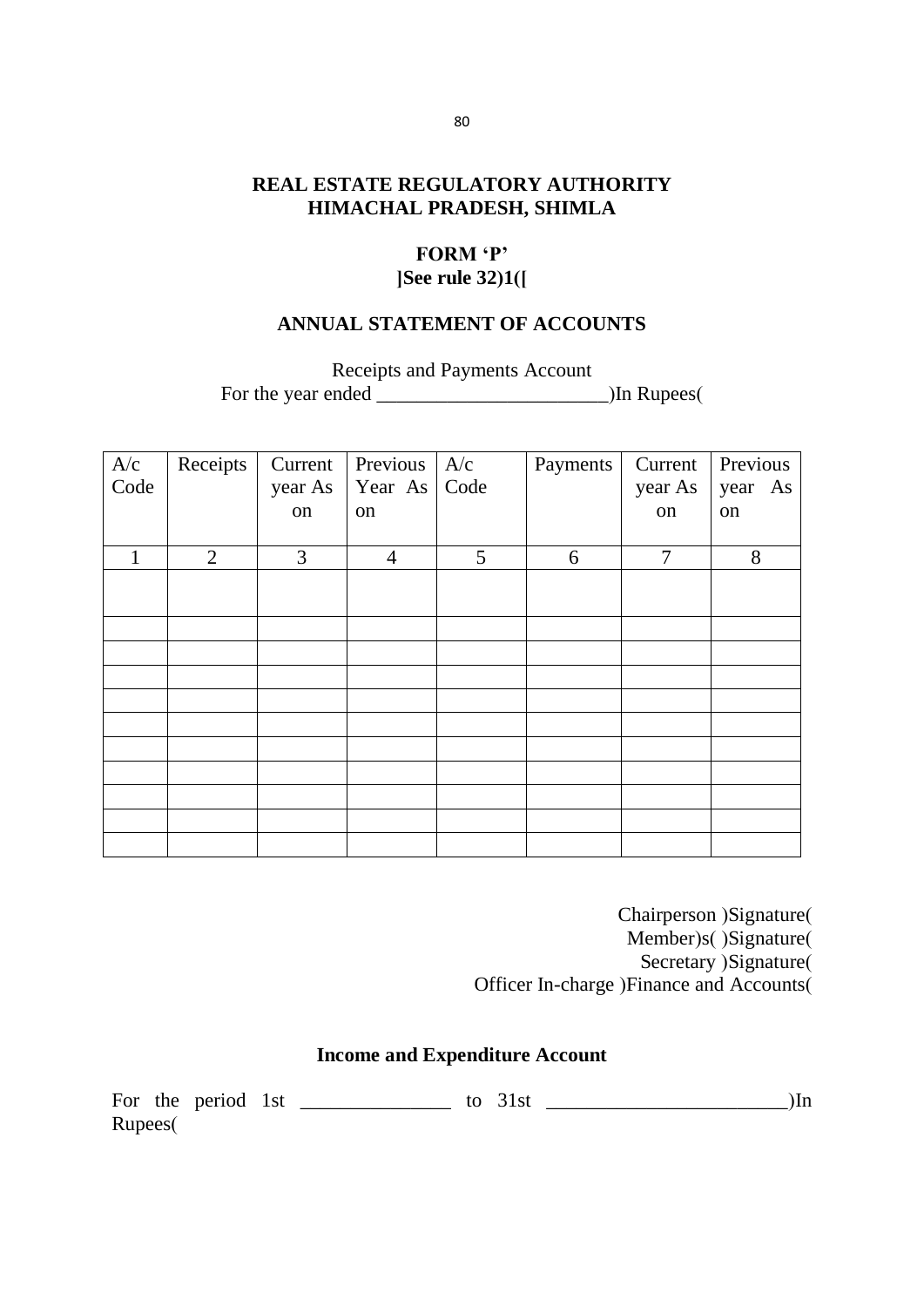|               | Expenditure    |   |       | Schedule   Current   Previous   $A/c$ |      | Income | Schedule   Current   Previ |       |       |
|---------------|----------------|---|-------|---------------------------------------|------|--------|----------------------------|-------|-------|
| $A/c$<br>Code |                |   | Year  | Year As                               | Code |        |                            | Year  | ous   |
|               |                |   | As on | <sub>on</sub>                         |      |        |                            | As on | Year  |
|               |                |   |       |                                       |      |        |                            |       | As on |
|               |                |   |       |                                       |      |        |                            |       |       |
|               | $\overline{2}$ | 3 | 4     | 5                                     | 6    | 7      | 8                          | 9     | 10    |
|               |                |   |       |                                       |      |        |                            |       |       |
|               |                |   |       |                                       |      |        |                            |       |       |
|               |                |   |       |                                       |      |        |                            |       |       |
|               |                |   |       |                                       |      |        |                            |       |       |
|               |                |   |       |                                       |      |        |                            |       |       |
|               |                |   |       |                                       |      |        |                            |       |       |

Chairperson )Signature( Member)s()Signature( Secretary (Signature) Officer In-charge )Finance and Accounts(

# **Balance Sheet as on 31st** *(Month***) (***Year***) <b>***Month* (*Year*) *In Rupees*

| A/c<br>Code | Liabilities | Schedule   Current | Year<br>As on | Previous $A/c$<br>Year As   Code<br>on | Assets | Schedule   Current | Year<br>As on | Previous<br>Year As<br><sub>on</sub> |
|-------------|-------------|--------------------|---------------|----------------------------------------|--------|--------------------|---------------|--------------------------------------|
|             |             |                    |               |                                        |        |                    |               |                                      |
|             |             |                    |               |                                        |        |                    |               |                                      |
|             |             |                    |               |                                        |        |                    |               |                                      |
|             |             |                    |               |                                        |        |                    |               |                                      |
|             |             |                    |               |                                        |        |                    |               |                                      |
|             |             |                    |               |                                        |        |                    |               |                                      |
|             |             |                    |               |                                        |        |                    |               |                                      |

# **Instructions**:

- (1) The Schedules referred / referenced above shall be prepared by the Authority based on accounting principles followed by the State Government or by other regulatory authorities or as suggested by the Comptroller and Auditor General of India from time to time.
- (2) The Schedules referred to above shall form an integral part of the Income and Expenditure Account or the Balance Sheet, as the case may be.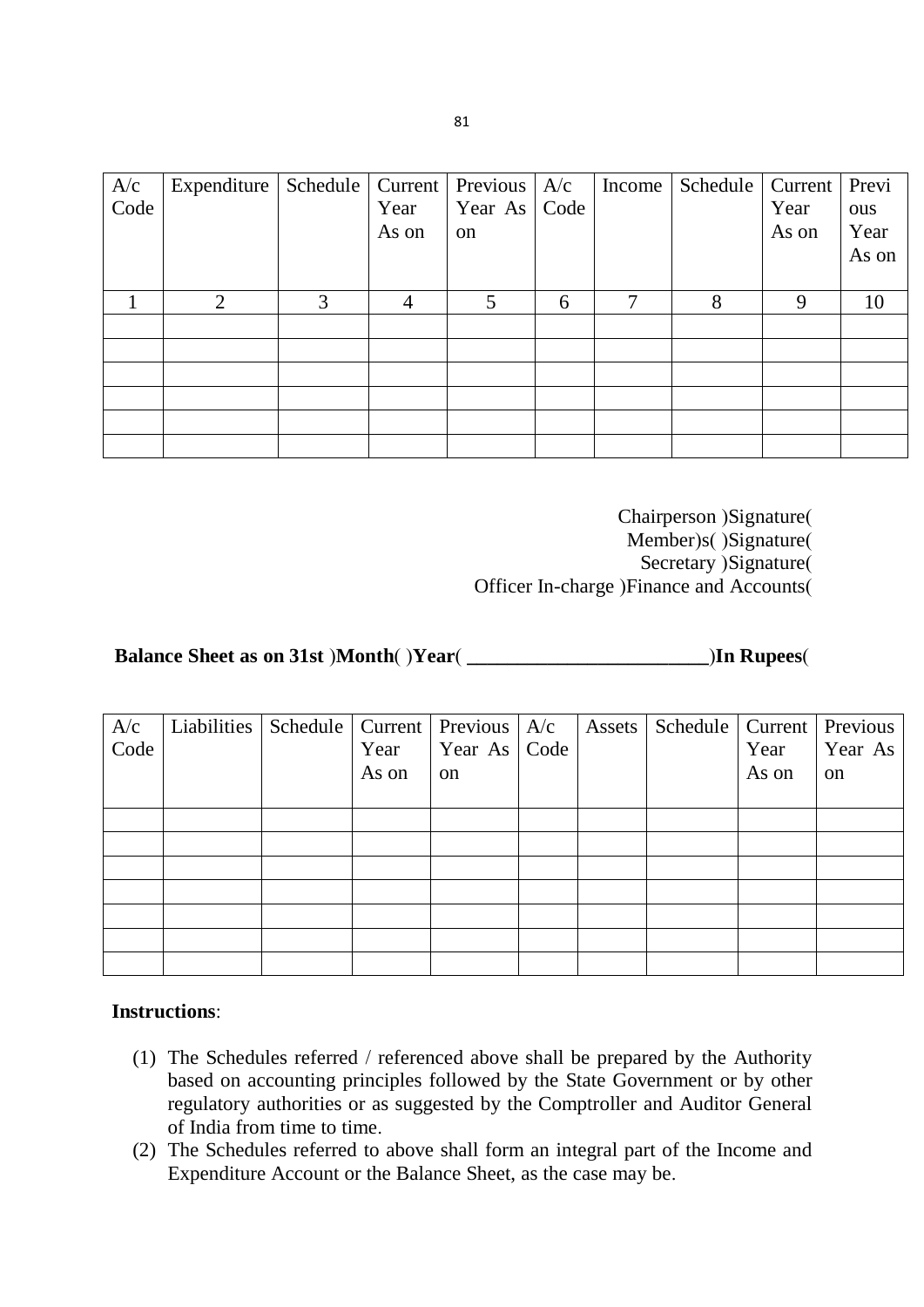Chairperson )Signature( Member)s()Signature( Secretary )Signature( Officer In-charge )Finance and Accounts(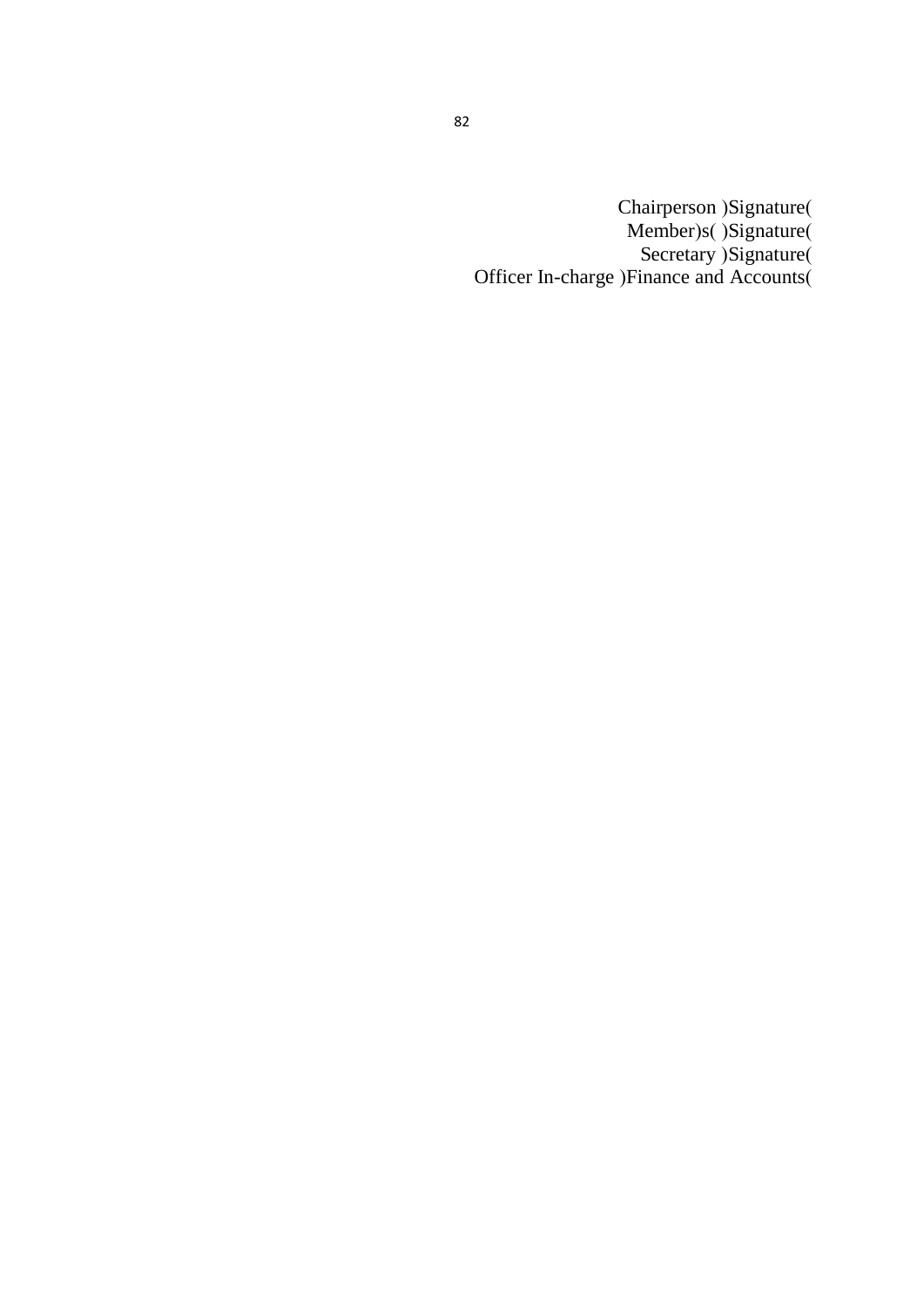# **REAL ESTATE REGULATORY AUTHORITY HIMACHAL PRADESH, SHIMLA**

# **FORM 'Q' [See rule 33(1)]**

# **ANNUAL REPORT TO BE PREPARED BY AUTHORITY**

#### A. Introduction:

- )i( Chairman's statement:
- )ii( Objectives:
- )iii( Important achievements:
- $(iv)$  The year in review:
	- a Landmark decisions:
	- b Legislative work:
	- c Outreach programme:
- )v( Capacity building:
- $(vi)$  International engagements:
- ) vii( Impact on:
	- a. Allottees:
	- b. Promoters:
	- c. Real Estate Agents:
	- d. Economy:

#### B. Registration of promoters and real estate agents under the Act:

| Sr.<br>No. | Name of<br>promoter | Address<br>of<br>promoter | Descript<br>ion of<br>project<br>for<br>which<br>registrat<br>ion has<br>been<br>issued | Fee<br>paid | Regist<br>ration<br>Numb<br>er | Date<br>of<br>issu<br>e of<br>regi<br>strat<br>ion | Date on<br>which<br>registration<br>expires | extensi<br>of<br>on<br>registra<br>tion<br>with<br>period<br>of<br>extensi<br><sub>on</sub> | Date of Remark |
|------------|---------------------|---------------------------|-----------------------------------------------------------------------------------------|-------------|--------------------------------|----------------------------------------------------|---------------------------------------------|---------------------------------------------------------------------------------------------|----------------|
|            | 2                   | 3                         | $\overline{4}$                                                                          | 5           | 6                              | 7                                                  | 8                                           | 9                                                                                           | 10             |
|            |                     |                           |                                                                                         |             |                                |                                                    |                                             |                                                                                             |                |
|            |                     |                           |                                                                                         |             |                                |                                                    |                                             |                                                                                             |                |
|            |                     |                           |                                                                                         |             |                                |                                                    |                                             |                                                                                             |                |

### **I**. **In relation to Promoters**: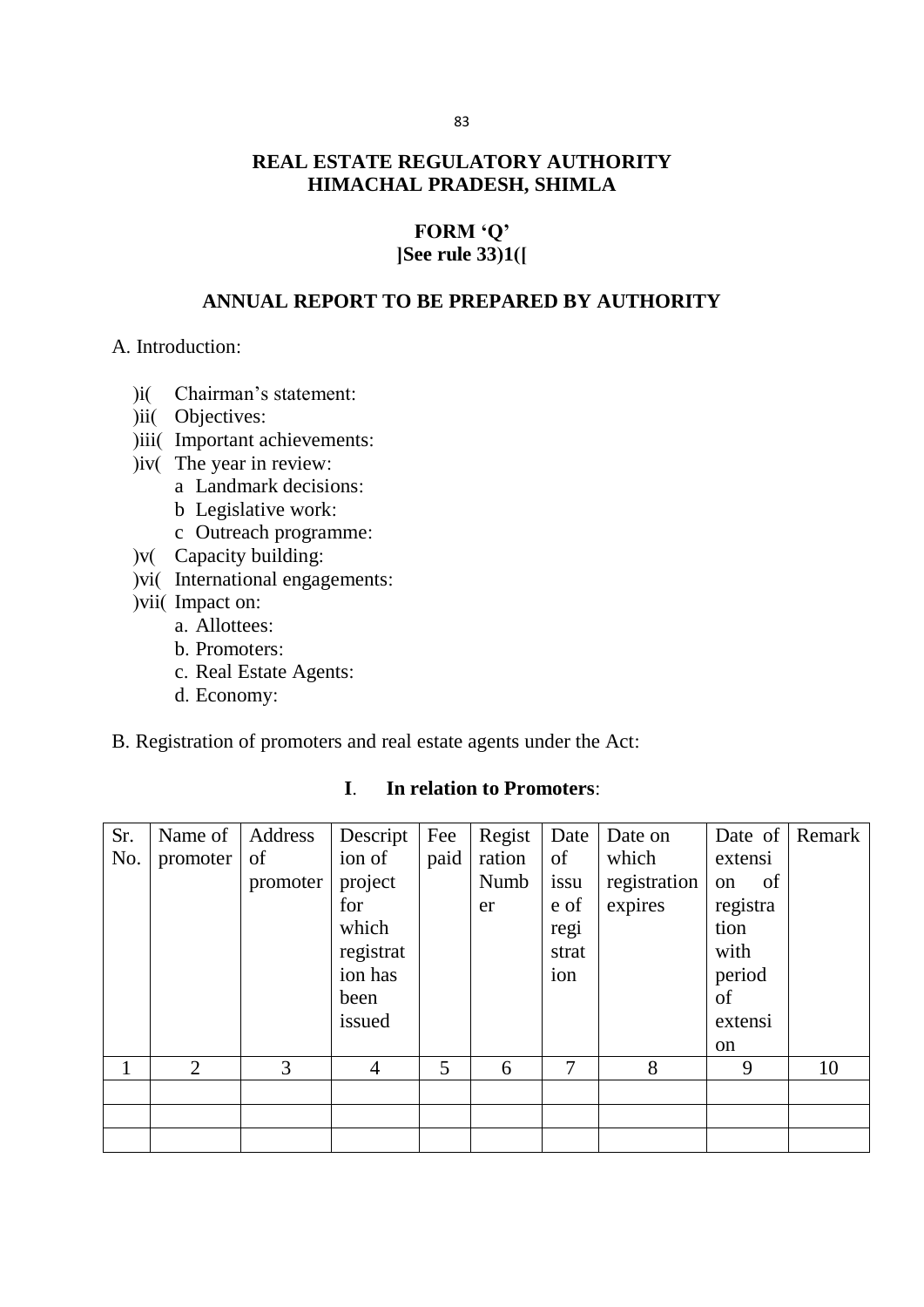# **II**. **In relation to Real Estate Agents**:

| Sr. | Nam            | Addre  | Registrati | Registrati    | Date of       | Date on       | Date and $\vert$ | Rema |
|-----|----------------|--------|------------|---------------|---------------|---------------|------------------|------|
| N   | e of           | ss of  | on Fee     | <sub>on</sub> | issue of      | which         | period of        | rk   |
| 0.  | Real           | Real   | paid       | Number        | Registrati    | Registrati    | renewal          |      |
|     | Esta           | Estate |            |               | <sub>on</sub> | <sub>on</sub> | of               |      |
|     | te             | Agent  |            |               | Certificat    | Certificat    | Registrati       |      |
|     | Age            |        |            |               | e             | e expires     | <sub>on</sub>    |      |
|     | nt             |        |            |               |               |               | Certificat       |      |
|     |                |        |            |               |               |               | e                |      |
|     | $\overline{2}$ | 3      | 4          | 5             | 6             | 7             | 8                | 9    |
|     |                |        |            |               |               |               |                  |      |
|     |                |        |            |               |               |               |                  |      |
|     |                |        |            |               |               |               |                  |      |

# **C**. **Number of cases filed before the Authority and the adjudicating officer for settlement of disputes and number of cases disposed**:

| with the Authority | Sr. No. of cases pending $\vert$ No. of cases received $\vert$ No. of cases disposed of<br>No. $\vert$ in the last quarter during the quarter by the $\vert$ by the Authority<br>Authority |  |
|--------------------|--------------------------------------------------------------------------------------------------------------------------------------------------------------------------------------------|--|
|                    |                                                                                                                                                                                            |  |
|                    |                                                                                                                                                                                            |  |
|                    |                                                                                                                                                                                            |  |
|                    |                                                                                                                                                                                            |  |

|                                            | Sr.   No. of cases pending   No. of cases received   No. of cases disposed of                 |  |
|--------------------------------------------|-----------------------------------------------------------------------------------------------|--|
|                                            | No. $\vert$ in the last quarter during the quarter by the $\vert$ by the adjudicating officer |  |
| with the adjudicating adjudicating officer |                                                                                               |  |
| officer                                    |                                                                                               |  |
|                                            |                                                                                               |  |
|                                            |                                                                                               |  |
|                                            |                                                                                               |  |
|                                            |                                                                                               |  |

**D**. **Statement on the periodical survey conducted by the Authority to monitor the compliance of the provisions of the Act by the promoters, allottees and real estate agents**: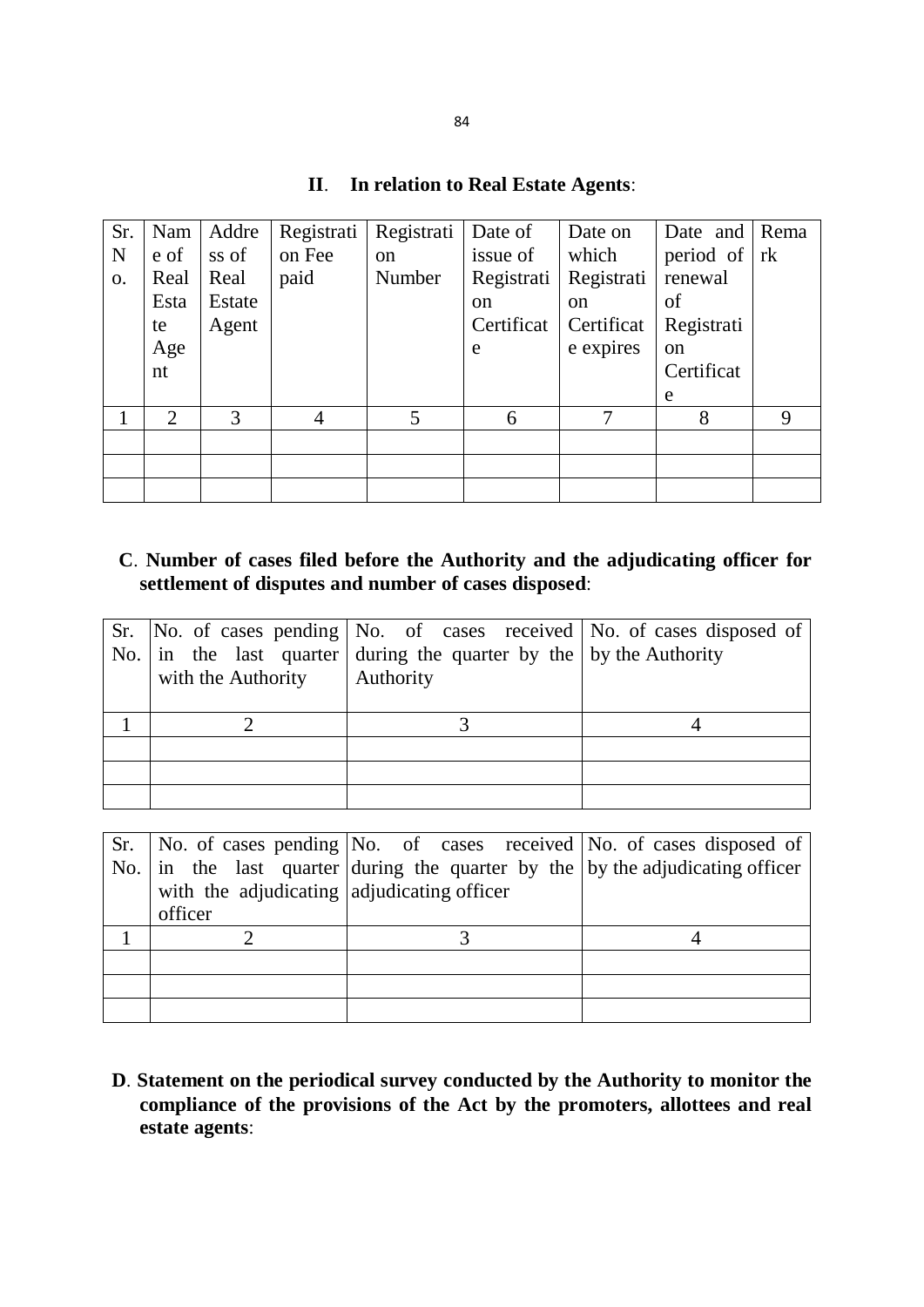| Sr. | Survey       |  |                        | conducted   Observation of Authority | Remedial steps taken |
|-----|--------------|--|------------------------|--------------------------------------|----------------------|
|     |              |  | No. during the quarter |                                      |                      |
|     | with details |  |                        |                                      |                      |
|     |              |  |                        |                                      |                      |
|     |              |  |                        |                                      |                      |
|     |              |  |                        |                                      |                      |
|     |              |  |                        |                                      |                      |

**E**. **Statement on steps taken to mitigate any non**-**compliance of the provisions of the Act and the rules and regulations made thereunder by the promoters, allottees and real estate agents**:

| Sr. | Subject | Steps taken | Results achieved |
|-----|---------|-------------|------------------|
| No. |         |             |                  |
|     |         |             |                  |
|     |         |             |                  |
|     |         |             |                  |
|     |         |             |                  |

**F**. **Statements on directions of the Authority and the penalty imposed for contraventions of the Act and the rules and regulations made thereunder and statement on interest and compensations ordered by the adjudicating officer**:

| Sr. |          | Name of the   Details of the directions | Penalty / interest / | Whether paid |
|-----|----------|-----------------------------------------|----------------------|--------------|
| No. | promoter | issued by the Authority                 | compensations        |              |
|     |          | /adjudicating officer                   | imposed              |              |
|     |          |                                         |                      |              |
|     |          |                                         |                      |              |
|     |          |                                         |                      |              |
|     |          |                                         |                      |              |

| Sr. |          | Name of the   Details of the directions | Penalty / interest | Whether paid |
|-----|----------|-----------------------------------------|--------------------|--------------|
| No. | allottee | issued by the Authority                 | compensations      |              |
|     |          | /adjudicating officer                   | imposed            |              |
|     |          |                                         |                    |              |
|     |          |                                         |                    |              |
|     |          |                                         |                    |              |
|     |          |                                         |                    |              |

|  |  | $\blacksquare$ Name of the $\blacksquare$ Details of the directions | Penalty<br>interest | Whether paid |
|--|--|---------------------------------------------------------------------|---------------------|--------------|
|--|--|---------------------------------------------------------------------|---------------------|--------------|

85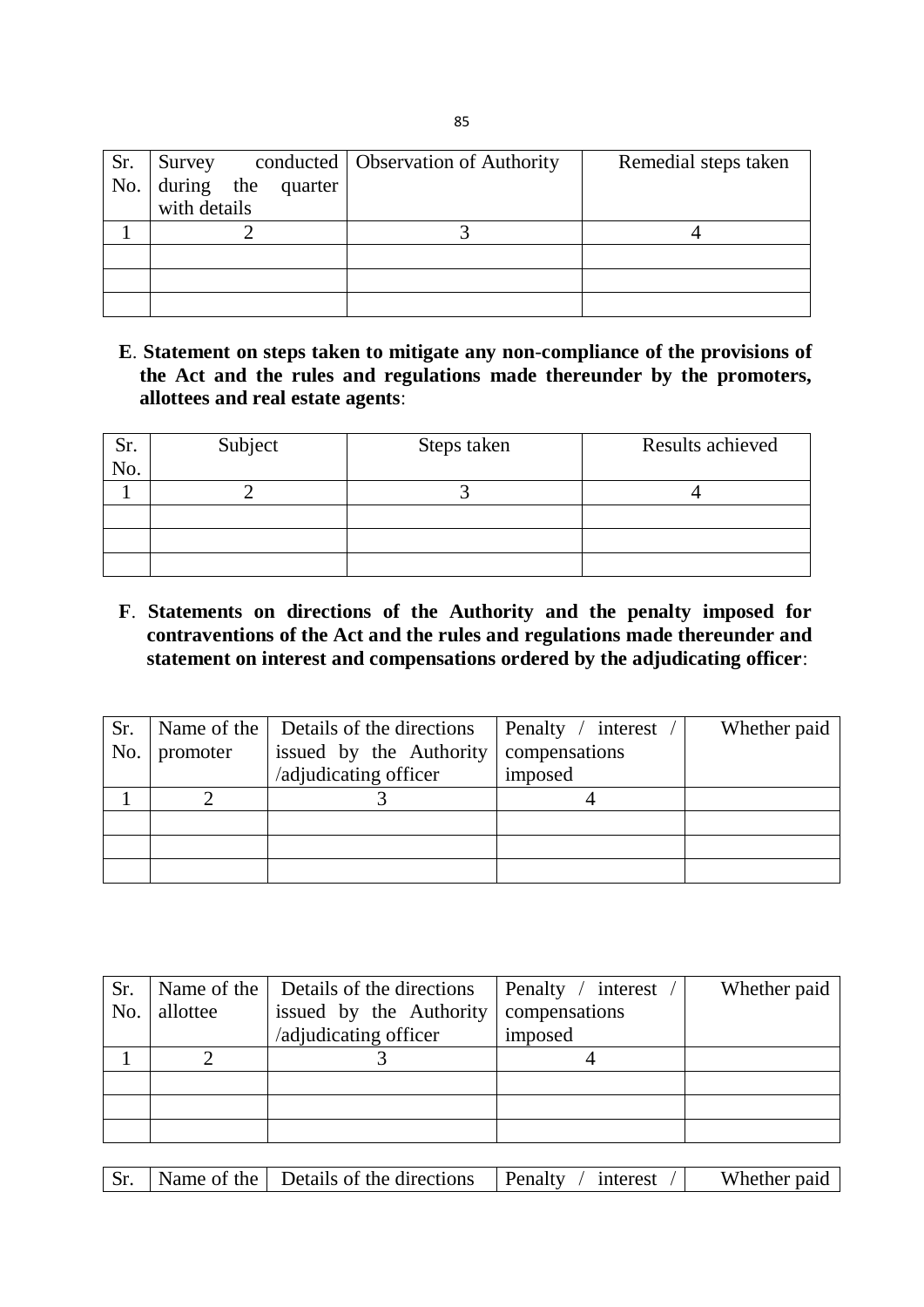|       | No. $\vert$ real estate issued by the Authority $\vert$ compensations |         |  |
|-------|-----------------------------------------------------------------------|---------|--|
| agent | /adjudicating officer                                                 | imposed |  |
|       |                                                                       |         |  |
|       |                                                                       |         |  |
|       |                                                                       |         |  |
|       |                                                                       |         |  |

- G. Investigations and inquiries ordered by the Authority or the adjudicating officer: A brief narrative of investigations and inquiries taken up by the Authority or the adjudicating officers and references received from the competent authority or the State Government.
- H. Orders passed by the Authority and the adjudicating officer: A brief narrative of orders passed by the Authority or the adjudicating officers separately for where no offence is made out, and in case offence is proved, category-wise for each category of orders passed along with a tabular statement indicating the sections under which the order was passed and brief particulars of the orders.
- I. Execution of the orders of the Authority and imposition of penalties:
	- $\delta$  i( monetary penalties details of recovery of penalty imposed, details of penalty imposed but not recovered, total number of matters and total amount of monetary penalty levied, total amount realized by resorting to rule 22;
	- ) ii( matters referred to court under section  $59 -$  total number of matters referred to the court during the year, total number of matters disposed of by the court during the year, total number of matters pending with the court at the end of the year; and
	- )iii) matters referred to court for execution of order under section  $40 \text{total}$ number of matters referred to the court during the year, total number of matters disposed of by the court during the year, total number of matters pending with the court at the end of the year.
- J. Execution of the orders of the adjudicating officer and imposition of interest and compensation:
	- $\delta$  interest and compensations details of interest and compensation imposed, details of interest and compensation imposed but not paid, total number of matters and total amount of interest and compensations imposed, total amount realized by resorting to rule 22; and
	- ) ii) matters referred to court for execution of order under section  $40 \text{total}$ number of matters referred to the court during the year, total number of matters disposed of by the court during the year, total number of matters pending with the court at the end of the year.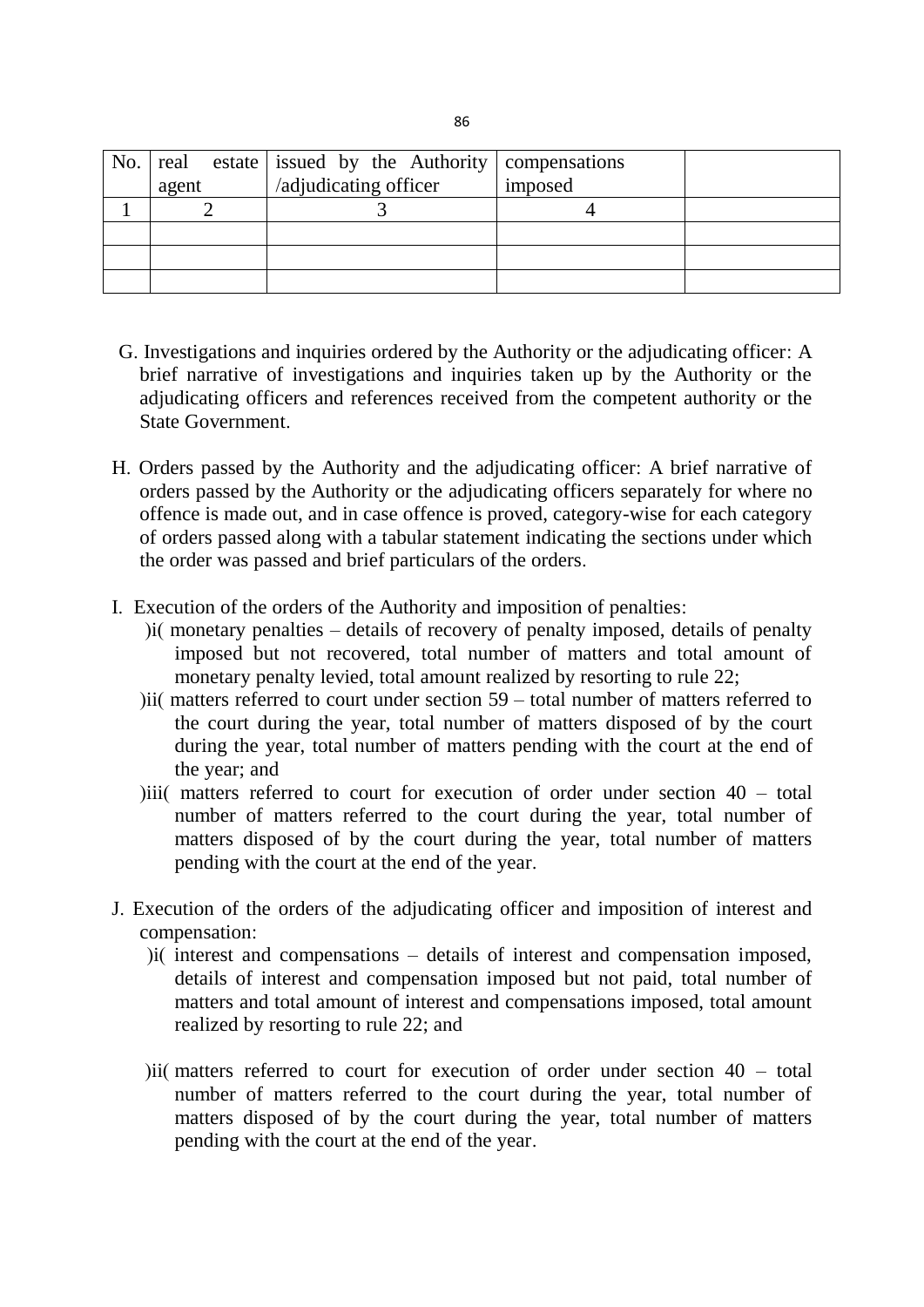- K. Appeals:
	- ) i(Number of appeals filed against the orders of the Authority or the adjudicating officer in the year:
	- )ii( Number of appeals pending at the beginning of the year:
	- (iii) Appeals filed during the year:
	- ) iv( Number of appeals allowed by the Appellate Tribunal during the year:
	- (v) Number of appeals disallowed by the Appellate Tribunal during the year:
	- ) vi( Brief write up on the appeals allowed by the Appellate Tribunal:
- L. References received from the State Government under section 33: a brief narrative on references received from the State Government under section 33 providing for – number of references received during the year, number of references disposed of during the year, number of references pending at the end of the year.
- M. Advocacy measures under sub-section  $\overline{3}$  of section 33: a brief narrative on activities undertaken under subsection  $\frac{33 - 1}{2}$
- ) i(workshops, seminars and other interactions with public / experts / policy-makers / regulatory bodies on laws and polices relating to the real estate sector and for creating awareness on the same;
- ) iii papers and studies published for advocacy on laws and policies relating to the real estate sector and for creating awareness on the same;
- (iii) consultation papers published/placed on website of the Authority;
- (iv) analytical papers prepared and examined;
- (v) others.
- N. Administration and establishment matters:
	- ) i(report of the Secretary;
	- )ii( composition of the Authority;
	- (iii) details of Chairperson and Members appointed in the year and of those who demitted office;
	- )iv( details of adjudicating officers appointed in the year and those who demitted office;
	- ) v(organizational structure; and
	- ) vi( a tabular statement containing information on personnel in the Authority, category-wise: sanctioned posts, posts filled up, vacancies, appointments made in the year etc.
- O. Experts and consultants engaged: details of number of experts and consultants appointed in the year and of those who demitted office.
- P. Employee welfare measures, if any, beyond the regular terms and conditions of employment, undertaken by the Authority.
- Q. Budget and Accounts: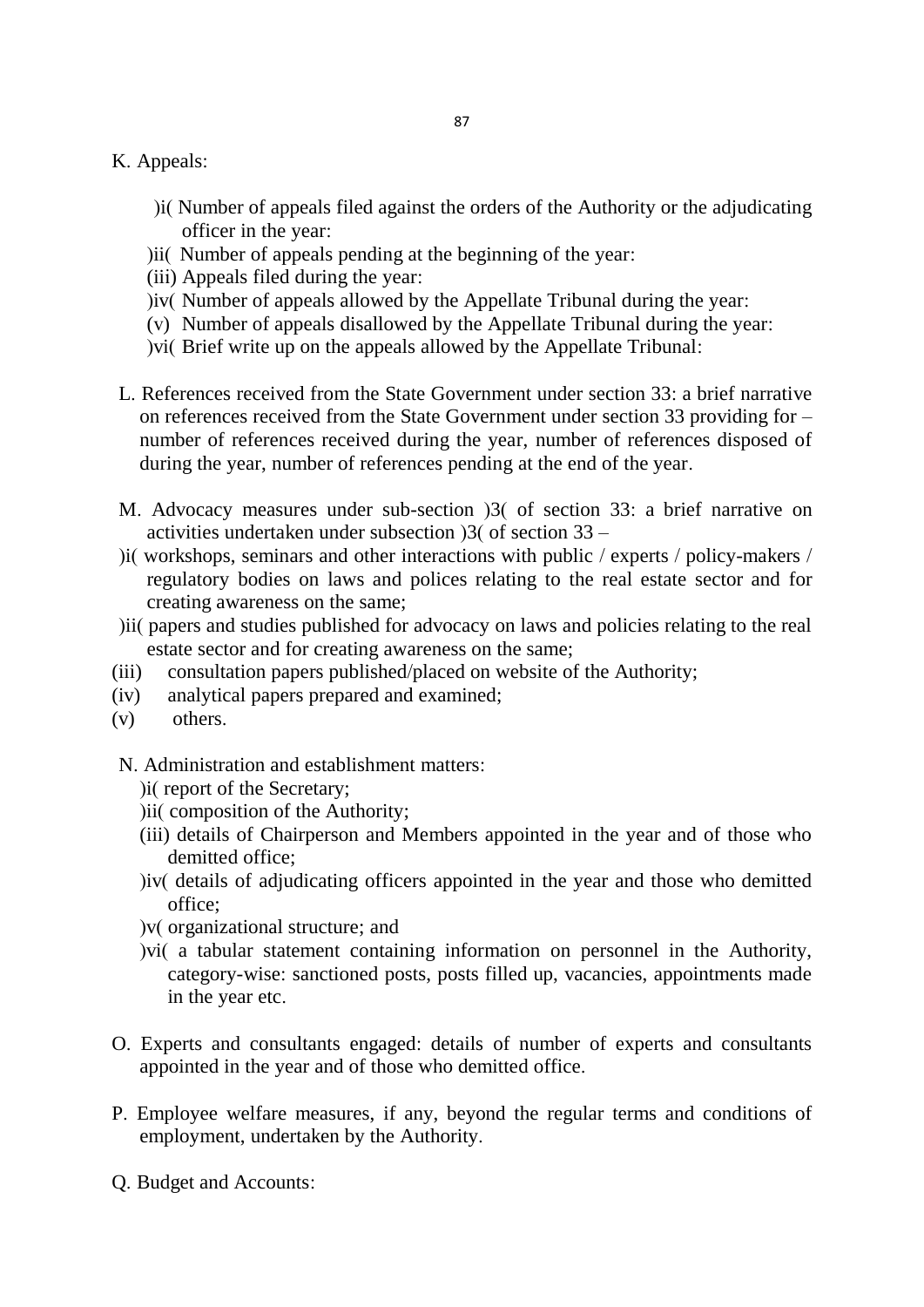- ) i(budget estimates and revised estimates, under broad categories;
- (ii) receipts under broad categories in the Real Estate Regulatory Fund established under sub-section  $(1)$  of section 75;
- (iii) actual expenditure under broad categories;
- (iv) balance available in the Real Estate Regulatory Fund under sub-section  $1$  (of section 75; and
- (v) any other information.
- R. International cooperation: A brief narrative of international cooperation, if any, undertaken by the Authority.
- S. Capacity Building: A brief narrative of capacity building initiative undertaken including
- ) i( number of employees ) category wise and grade wise (trained in house with details of such programmes like content, duration and faculty;
- ) ii( number of employees ) category wise and grade wise (trained by outside institutions (separately within Indian and outside India) with details of names of institutions and duration also to specify whether training was under internship, exchange programme, fellowships, study leave, special arrangements with foreign universities/institutions; and
- (iii) expenditure of capacity building initiatives.
- T. Ongoing programmes: A brief narrative of ongoing programmes.
- U. Right to Information: A brief narrative of :
- ) i( number of applications received by Public Information Officer (PIO)/Assistant Public Information Officer (APIO) seeking information under RTI Act;
- (ii) number of applications for which information has been provided by PIO;
- (iii) number of applications pending with PIO;
- (iv) number of appeals filed before the First Appellate Authority against the order of PIO;
- (v) number of appeals which have been disposed of by First Appellate Authority;
- (vi) number of appeals pending with the First Appellate Authority;
- (vi) number of applications/appeals not disposed of in the stipulated time frame.

Chairperson (Signature)

Member)s()Signature("

By Order

#### **(Manisha Nanda)**

Addl. Chief Secretary (TCP) to the, Govt. of Himachal Pradesh, Shimla.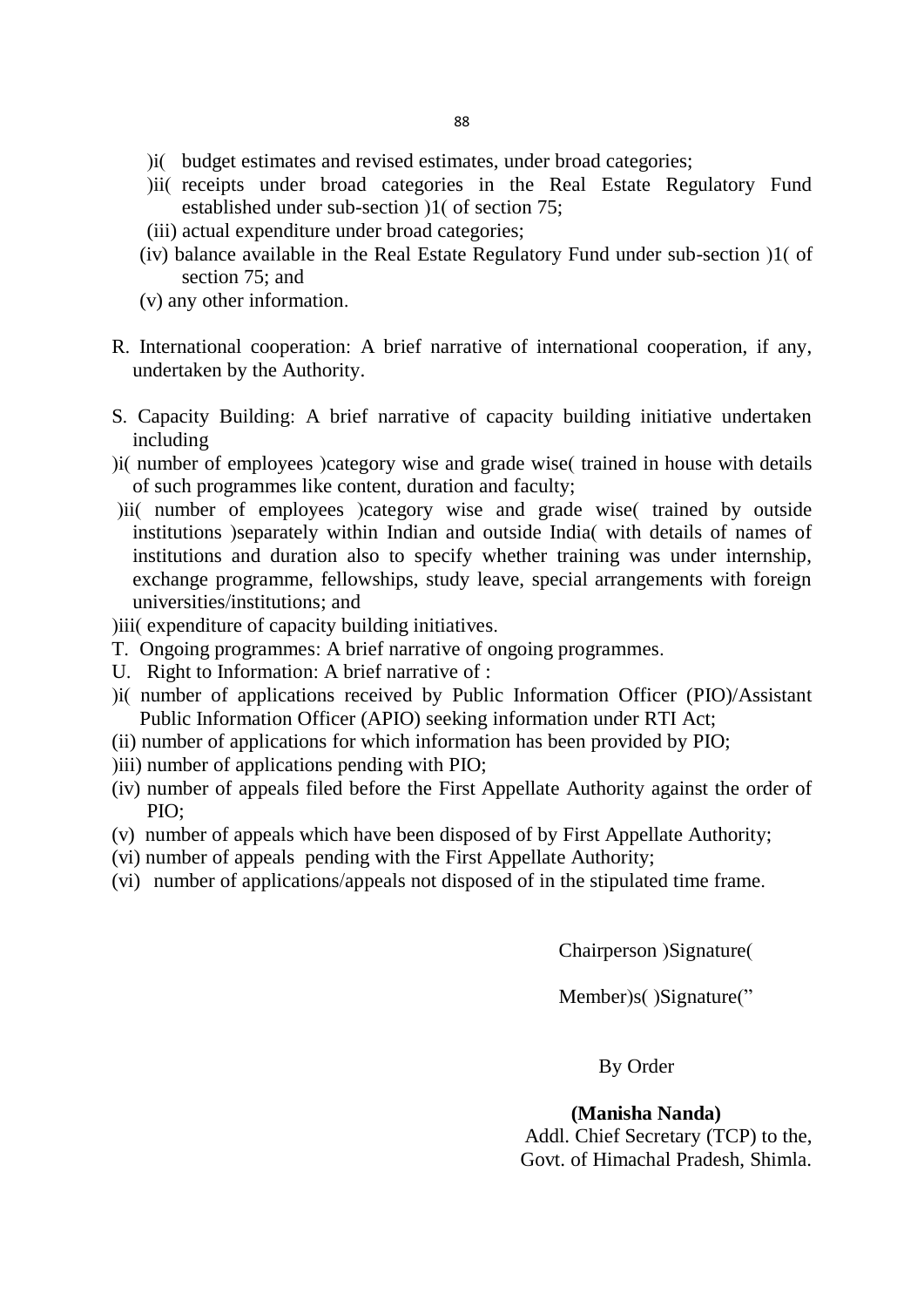#### **Endst No. TCP-A(3)-1/2016 Dated, Shimla-2,**

#### **Copy is forwarded to the following for information :-**

- 1 All the Administrative Secretaries to the Govt. of H.P
- 2. The JLR-cum-Joint Secretary (Law Opinion), to the Govt. of H.P.
- 3 All the Head of the Departments, Himachal Pradesh.
- 4. All the Deputy Commissioners, Himachal Pradesh
- 5 The Director, Town and Country Planning Department, H.P Shimla.
- 6 The Director, Urban Development Department, H.P.Shimla-2.
- 7. The Commissioner, Municipal Corporation, Shimla & Dharamshala.
- 8 The Town and Country Planner, Divisional Town Planning Office, Shimla, Dharamshala, Hamirpur, Kullu, Mandi, Nahan and Solan.
- 9 The Assistant Town Planner, Sub-divisional Town Planning Office, Bilaspur, Chamba, Parwanoo, Rampur and Una.
- 10 The Planning Officer, Town Planning Office, Palampur, Manali, Sundernagar, Nahan & Rohroo
- 11 Guard File.

#### **(Rikhi Ram)** Deputy Secretary (TCP) to the Govt. of Himachal Pradesh

\*\*\*\*\*\*\*\*\*